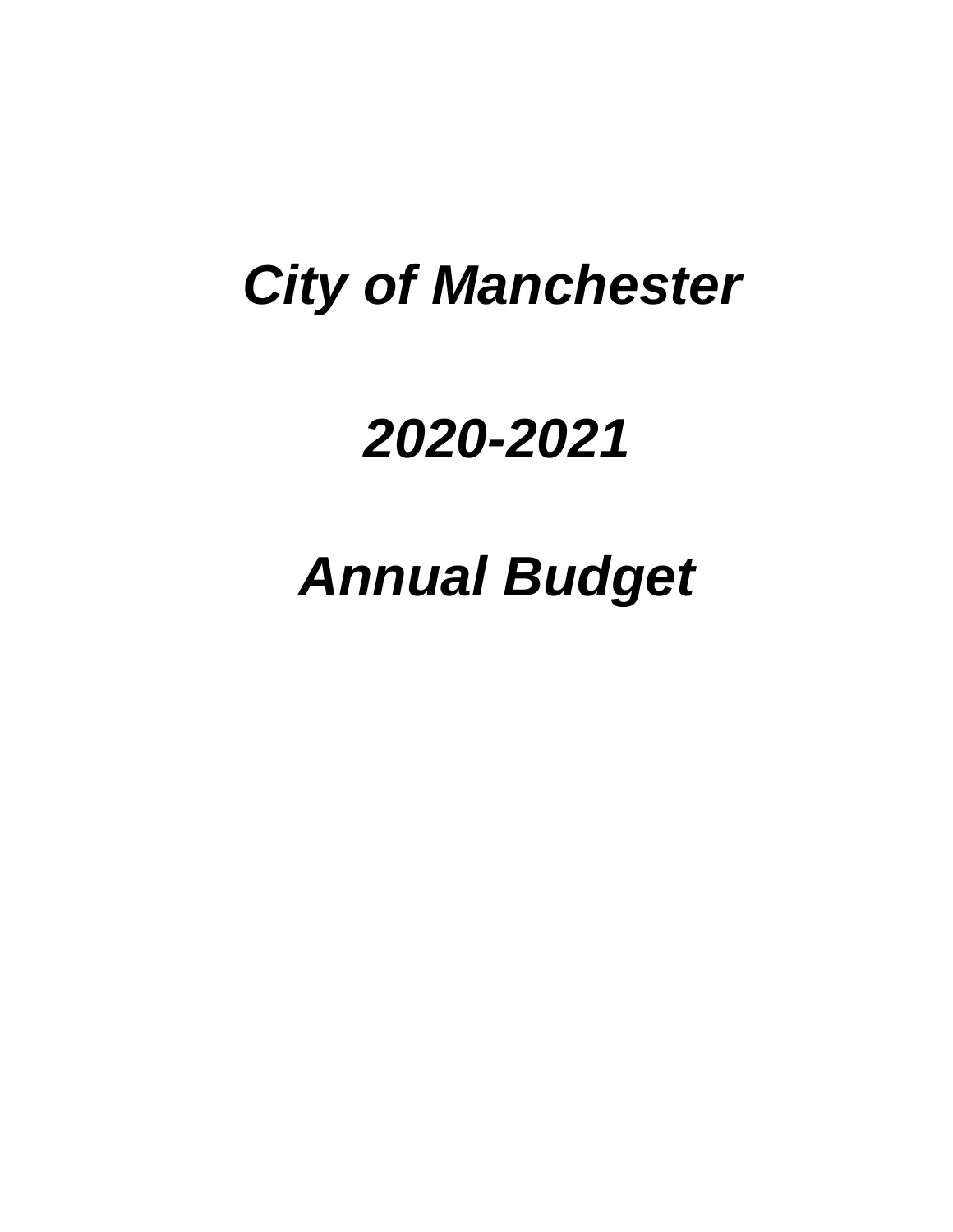### City of Manchester Board of Mayor and Alderman 2020-2021

| Lonnie Norman         | Mayor      |
|-----------------------|------------|
| <b>Bill Nickels</b>   | Vice Mayor |
| <b>Robert Bellamy</b> | Alderman   |
| <b>Chris Elam</b>     | Alderman   |
| <b>Ryan French</b>    | Alderman   |
| <b>Marilyn Howard</b> | Alderwoman |
| <b>Mark Messick</b>   | Alderman   |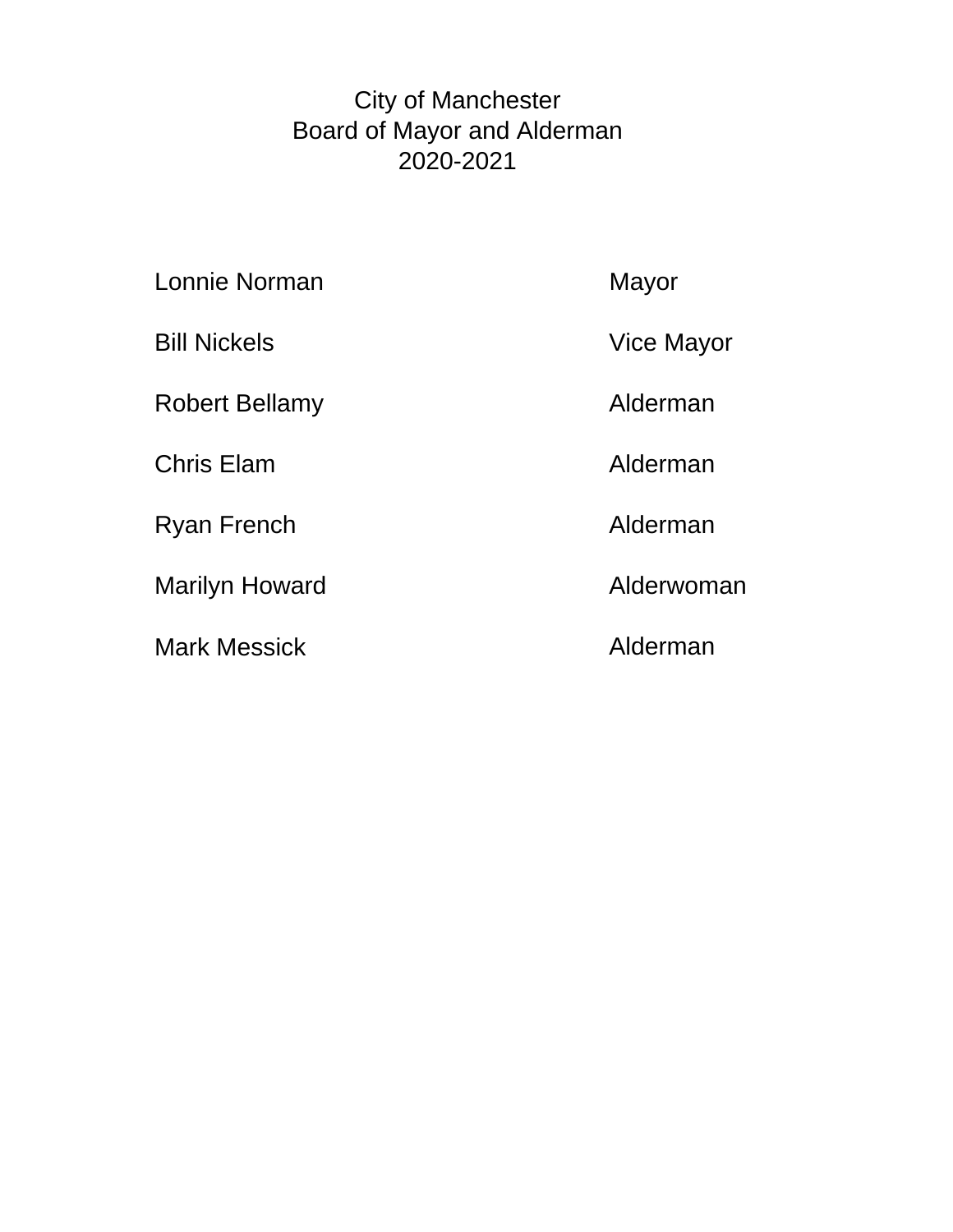### **City of Manchester, Tennessee Annual Budget Table of Contents For the Fiscal Year Ending June 30, 2021**

|                                                                    |              | Page(s)   |
|--------------------------------------------------------------------|--------------|-----------|
| <b>Budget Ordinance</b>                                            |              | $5-9$     |
|                                                                    | Schedules    |           |
| Summary Statement of Proposed Operations                           | A            | 10        |
| Statement of Estimated Revenue from Current Property Taxes         | Β            | 11        |
| Governmental Funds                                                 |              |           |
| General Fund:                                                      | $\mathsf{C}$ |           |
| Revenues                                                           |              | $12 - 13$ |
| <b>City Court</b>                                                  |              | 14        |
| Board of Mayor and Aldermen                                        |              | 15        |
| <b>Financial Administration</b>                                    |              | 16        |
| <b>Information Systems</b>                                         |              | 17        |
| Planning and Zoning                                                |              | 18        |
| <b>General Government and Buildings</b>                            |              | 19-20     |
| Police                                                             |              | $20 - 21$ |
| Fire                                                               |              | 22-23     |
| Public Works                                                       |              | 24-25     |
| Contributions to Other Agencies/Other Uses/Estimated Fund Balances |              | 26        |
| Sanitation Fund                                                    | $D-1$        |           |
| Revenues/Expenditures                                              |              | $27 - 28$ |
| <b>Recreation Fund</b>                                             | $D-2$        |           |
| Revenues                                                           |              | 29-30     |
| <b>Recreation Administration</b>                                   |              | 31        |
| <b>Recreation Center</b>                                           |              | 32-33     |
| Park Areas                                                         |              | 34-35     |
| Drug Control Fund                                                  | $D-3$        |           |
| Revenues/Expenditures                                              |              | 36-37     |
| Tourism Fund                                                       | $D-4$        |           |
| Revenues/Expenditures                                              |              | 38-39     |
| Capital Equipment Replacement Fund                                 | $D-5$        | 40        |
| Revenues/Expenditures<br>General Debt Service Fund                 | $E-1$        |           |
| Revenues/Expenditures                                              |              | $41 - 42$ |
| <b>Future Debt Service Requirements</b>                            | $E-2$        | 43        |
| <b>Future Bond Requirements</b>                                    | $E-3$        | 44-45     |
| Future Other Debt Requirements                                     | $E-4$        | 46        |
| <b>Enterprise Fund</b>                                             |              |           |
| Water and Sewer Fund                                               | $G-1$        |           |
| Revenues                                                           |              | 47-48     |
| <b>Water Purification Expenses</b>                                 |              | 49        |
| Shop and Maintenance Expenses                                      |              | 49-50     |
| <b>Customer Accounts and Collection Expenses</b>                   |              | 50-52     |
| Sewer Treatment and Disposal Expenses                              |              | 52-53     |
| Mechanical Maintenance Expenses                                    |              | 53        |
| Debt Service Expenses                                              |              | 53-54     |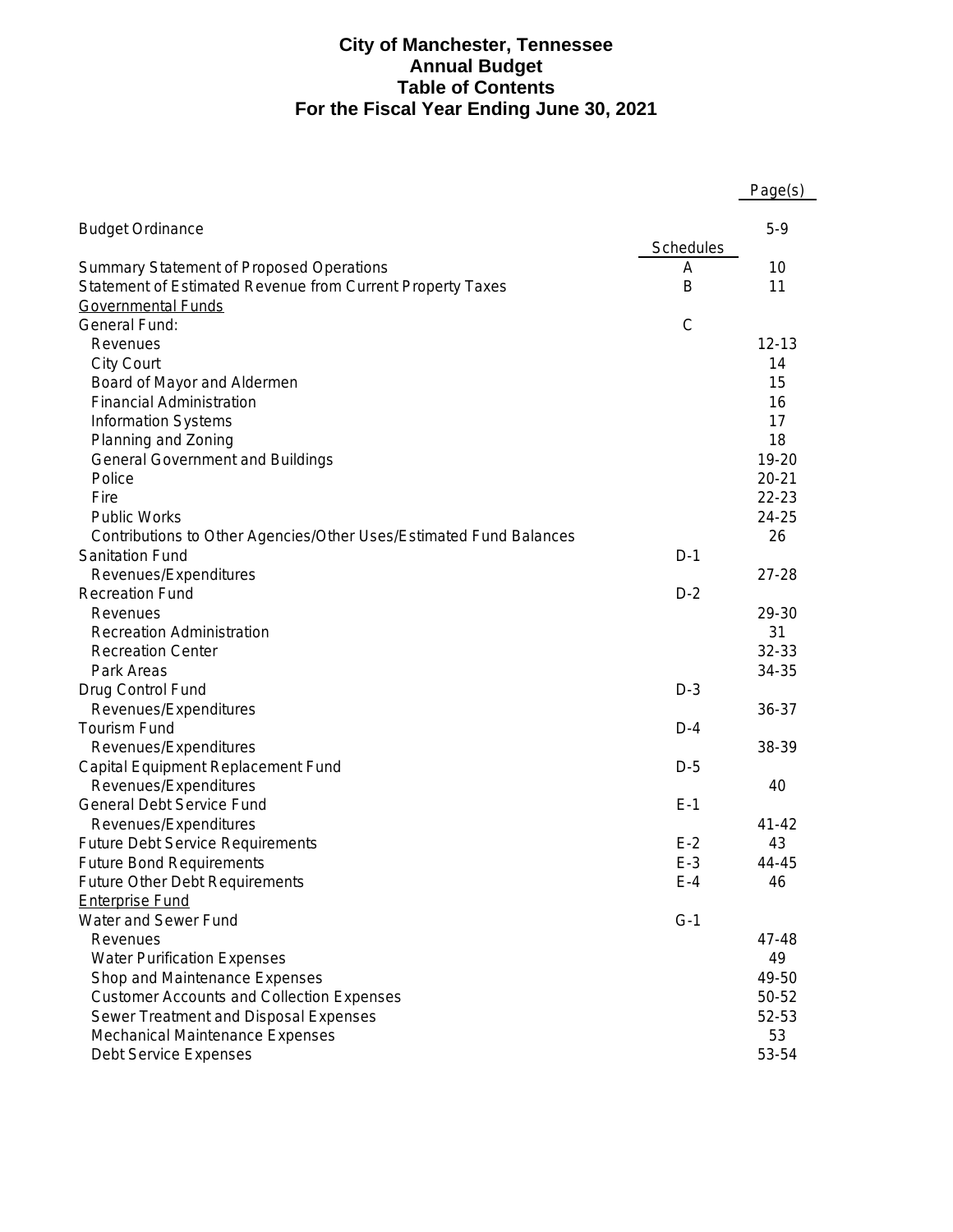### **City of Manchester, Tennessee Annual Budget Table of Contents For the Fiscal Year Ending June 30, 2021**

| Water and Sewer Debt Service Requirements-WWTP Loans | $G-2$ | 55-56 |
|------------------------------------------------------|-------|-------|
| Water and Sewer Debt Service Requirements-Water Tank | $G-3$ | 57    |
| \$5M New Money 2016B                                 | $G-4$ | 58    |
| Series 2017 Bonds                                    | $G-5$ | 59    |
| Manchester City School Funds                         |       |       |
| General Purpose School Fund                          | $H-1$ | 60-78 |
| Central Cafeteria Fund                               | $H-2$ | 79-80 |
|                                                      |       |       |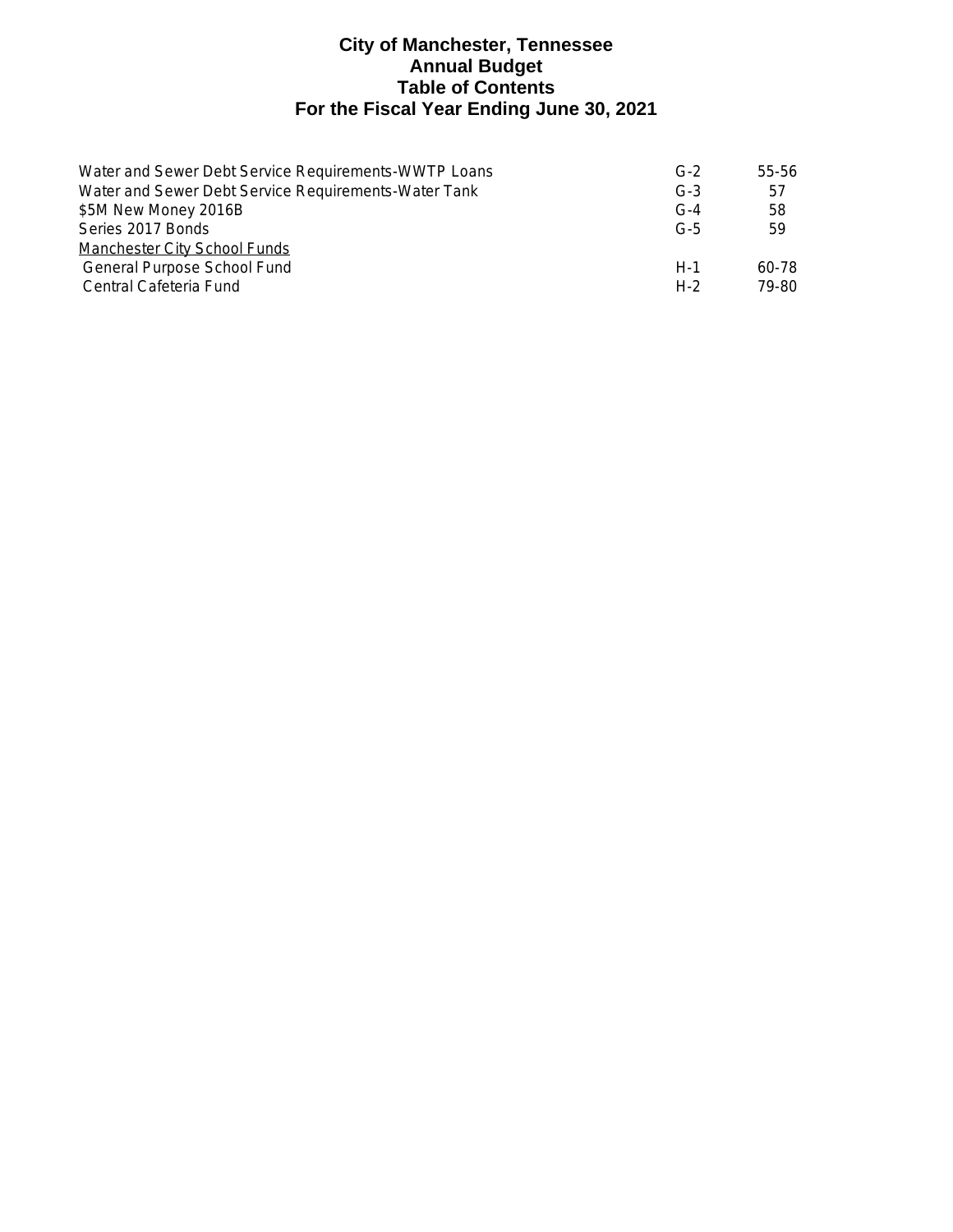### **ORDINANCE NO: 1592**

### **AN ORDINANCE OF THE CITY OF MANCHESTER, TENNESSEE, ADOPTING A BUDGET FOR THE FISCAL YEAR JULY 1, 2020 THROUGH JUNE 30, 2021.**

- WHEREAS, Tennessee Code Annotated Title 9 Chapter 1 Section 116 requires that all funds of the State of Tennessee and all its political subdivisions shall first be appropriated before being expended and that only funds that are available shall be appropriated; and
- WHEREAS, the Municipal Budget Law of 1982 requires that the governing body of each municipality adopt and operate under an annual budget ordinance presenting a financial plan with at least the information required by that state statute, that no municipality may expend any moneys regardless of the source except in accordance with a budget ordinance and that the governing body shall not make any appropriation in excess of estimated available funds; and
- WHEREAS, the governing body has published the annual operating budget and budgetary comparisons of the proposed budget with the prior year (actual) and the current year (estimated) in a newspaper of general circulation not less than ten (10) days prior to the meeting where the governing body will consider final passage of the budget.

| <b>GENERAL FUND</b>                 | FY2018 Actual<br>FY2019 Estimated |               | FY2020 Proposed |               |                 |
|-------------------------------------|-----------------------------------|---------------|-----------------|---------------|-----------------|
|                                     |                                   |               |                 |               |                 |
| Local Taxes                         | \$                                | 10,913,913 \$ |                 | 10,361,000 \$ | 9,537,000       |
| License and Fees                    |                                   | 127,653       |                 | 105,000       | 92,000          |
| Intergovernmental                   |                                   | 2,263,800     |                 | 2,299,083     | 2,174,699       |
| <b>Charges for Services</b>         |                                   | 13.145        |                 | 29,965        | 23,200          |
| <b>Fines and Forfeitures</b>        |                                   | 216,389       |                 | 226,537       | 201,000         |
| Miscellaneous Revenues              |                                   | 235,382       |                 | 347,016       | 4,353,830       |
| Nonspendable Fund Balance           |                                   | 80,000        |                 | 80,000        | 80,000          |
| Assigned Fund Balance               |                                   |               |                 |               |                 |
| Unassigned Fund Balance             |                                   | 6,799,017     |                 | 5,941,266     | 4,002,990       |
| <b>Total Available Funds</b>        | \$                                | 20,649,299 \$ |                 | 19,389,867 \$ | 20,464,719      |
| <b>SANITATION</b>                   |                                   |               |                 |               |                 |
| <b>Charges for Current Services</b> | \$                                | 1,100,586 \$  |                 | 1,056,000 \$  | 1,056,000       |
| <b>Transfer from Other Funds</b>    |                                   | 173,079       |                 | 50.000        | 250,000         |
| Unassigned Fund Balance             |                                   | 329,226       |                 | 228,647       | 206,377         |
| <b>Total Available Funds</b>        | \$                                | 1,602,891     | -\$             | 1,334,647 \$  | 1,512,377       |
| <b>RECREATION FUND</b>              |                                   |               |                 |               |                 |
| Local Taxes                         | \$                                | 238,975 \$    |                 | 200,000 \$    | 192,000         |
| Intergovernmental                   |                                   | 104,698       |                 | 463,825       | 429,000         |
| <b>Charges for Current Services</b> |                                   | 1,145,567     |                 | 1,006,998     | 1,191,100       |
| <b>Other Revenues</b>               |                                   | 13,706        |                 | 28,089        | 14,000          |
| <b>Transfer from Other Funds</b>    |                                   | 520,351       |                 | 950,000       | 700,000         |
| <b>Unassigned Fund Balance</b>      |                                   | 92,458        |                 | 73,456        | 125,961         |
| <b>Total Available Funds</b>        | \$                                | 2,115,755     | \$              | 2,722,368     | \$<br>2,652,061 |

NOW THEREFORE BE IT ORDAINED BY THE CITY OF MANCHESTER, TENNESSEE AS FOLLOWS: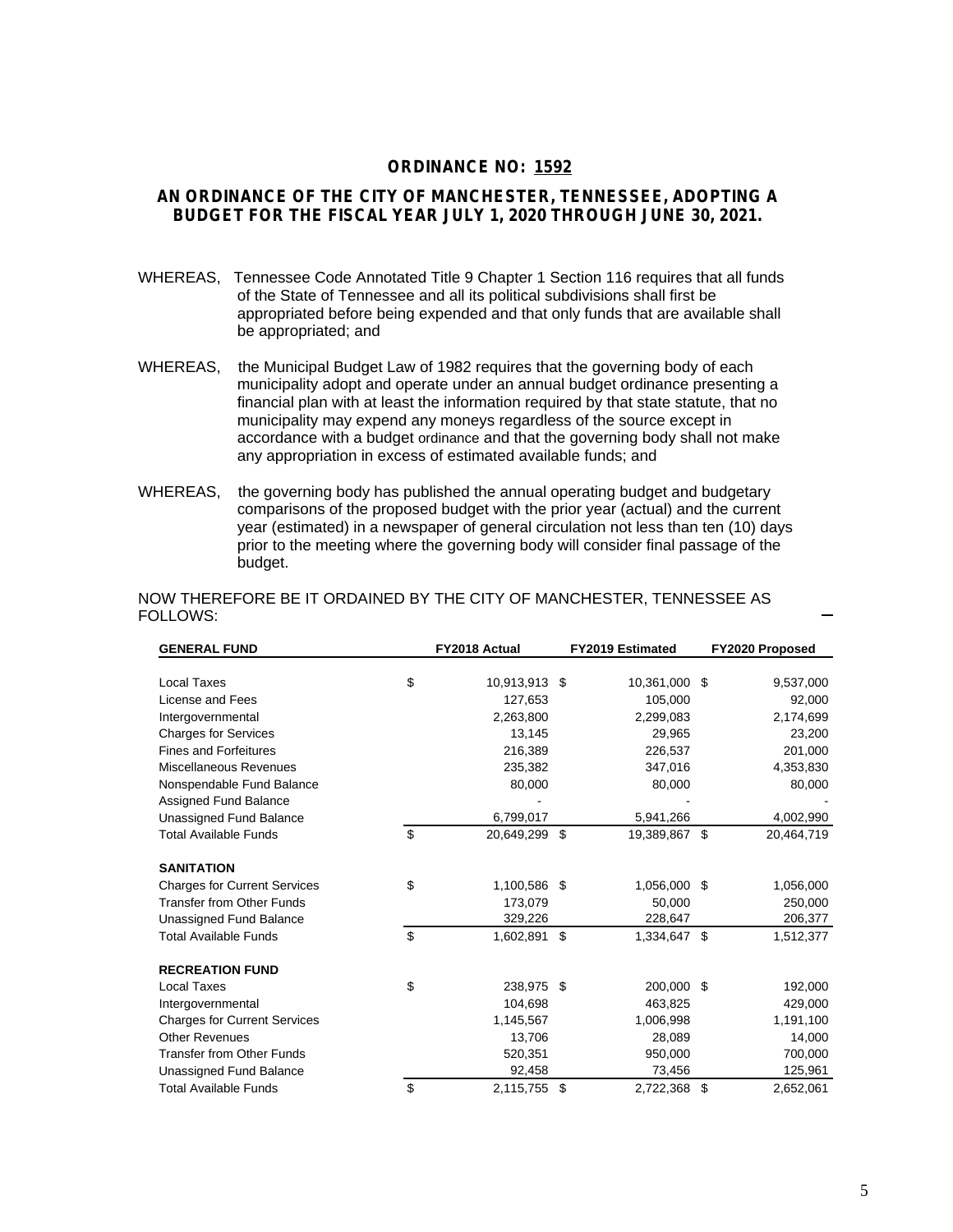| <b>DRUG CONTROL FUND</b>                 |                     |                 |                 |
|------------------------------------------|---------------------|-----------------|-----------------|
| <b>Fines and Forfeitures</b>             | \$<br>54,557 \$     | 65,000 \$       | 70,000          |
| <b>Other Revenues</b>                    | 79,309              | 162,901         | 163,000         |
| Unassigned Fund Balance                  | 564,479             | 536,930         | 536,930         |
| <b>Total Available Funds</b>             | \$<br>698,345 \$    | 764,831 \$      | 769,930         |
| <b>TOURISM FUND</b>                      |                     |                 |                 |
| <b>Local Taxes</b>                       | \$<br>119,487 \$    | 90,000 \$       | 80,750          |
| <b>Grant Revenue</b>                     | 2,950               | 3,299           | 3,000           |
| Unassigned Fund Balance                  | 310,379             | 272,178         | 255,928         |
| <b>Total Available Funds</b>             | \$<br>432,816 \$    | 365,477 \$      | 339,678         |
| <b>CAPITAL EQUIPMENT FUND</b>            |                     |                 |                 |
| <b>Total Revenues</b>                    | \$                  | \$<br>70,224 \$ |                 |
| <b>Transfer from Other Funds</b>         | 679,161             |                 |                 |
| Unassigned Fund Balance                  | 319,846             | 248,052         | 248,052         |
| <b>Total Available Funds</b>             | \$<br>999,007 \$    | 318,276 \$      | 248,052         |
| <b>GENERAL DEBT SERVICE FUND</b>         |                     |                 |                 |
| <b>Other Revenues</b>                    | \$<br>57,862 \$     | 54,875 \$       | 47,875          |
| <b>Transfer from Other Funds</b>         | 1,489,395           | 1,514,551       | 1,497,284       |
| Unassigned Fund Balance                  | 2,628,323           | 2,627,523       | 2,672,898       |
| <b>Total Available Funds</b>             | \$<br>4,175,580 \$  | 4,196,949 \$    | 4,218,057       |
| <b>GENERAL PURPOSE SCHOOL FUND</b>       |                     |                 |                 |
| <b>Local Taxes</b>                       | \$<br>4,738,825 \$  | 4,216,710 \$    | 4,216,710       |
| <b>Licenses and Permits</b>              | 663                 | 650             | 650             |
| <b>Charges for Current Services</b>      | 133,344             | 149,684         | 139,441         |
| <b>Other Local Revenues</b>              | 25,133              | 29,458          | 29,500          |
| <b>State Education Funds</b>             | 7,432,349           | 8,225,592       | 8,225,592       |
| <b>Other State Revenues</b>              | 1,206               | 1,000           | 1,000           |
| <b>Federal Funds Received Thru State</b> | 32,430              |                 |                 |
| <b>Transfer from Other Funds</b>         | 1,858,467           | 1,858,467       | 1,858,467       |
| Unassigned Fund Balance                  | 5,649,014           | 5,649,014       | 5,649,014       |
| <b>Total Available Funds</b>             | \$<br>19,871,431 \$ | 20,130,575 \$   | 20,120,374      |
| <b>CAFETERIA FOOD SERVICE FUND</b>       |                     |                 |                 |
| <b>Charges for Current Services</b>      | \$<br>199,590 \$    | 232,346 \$      | 208,280         |
| <b>Other Local Revenues</b>              | 7,996               | 300             | 1,300           |
| <b>State Education Funds</b>             | 7,650               | 7,650           | 7,147           |
| <b>Federal Funds Received Thru State</b> | 683,639             | 730,503         | 789,122         |
| Unassigned Fund Balance                  | 680,548             | 680,548         | 680,548         |
| <b>Total Available Funds</b>             | \$<br>1,579,423     | \$<br>1,651,347 | \$<br>1,686,397 |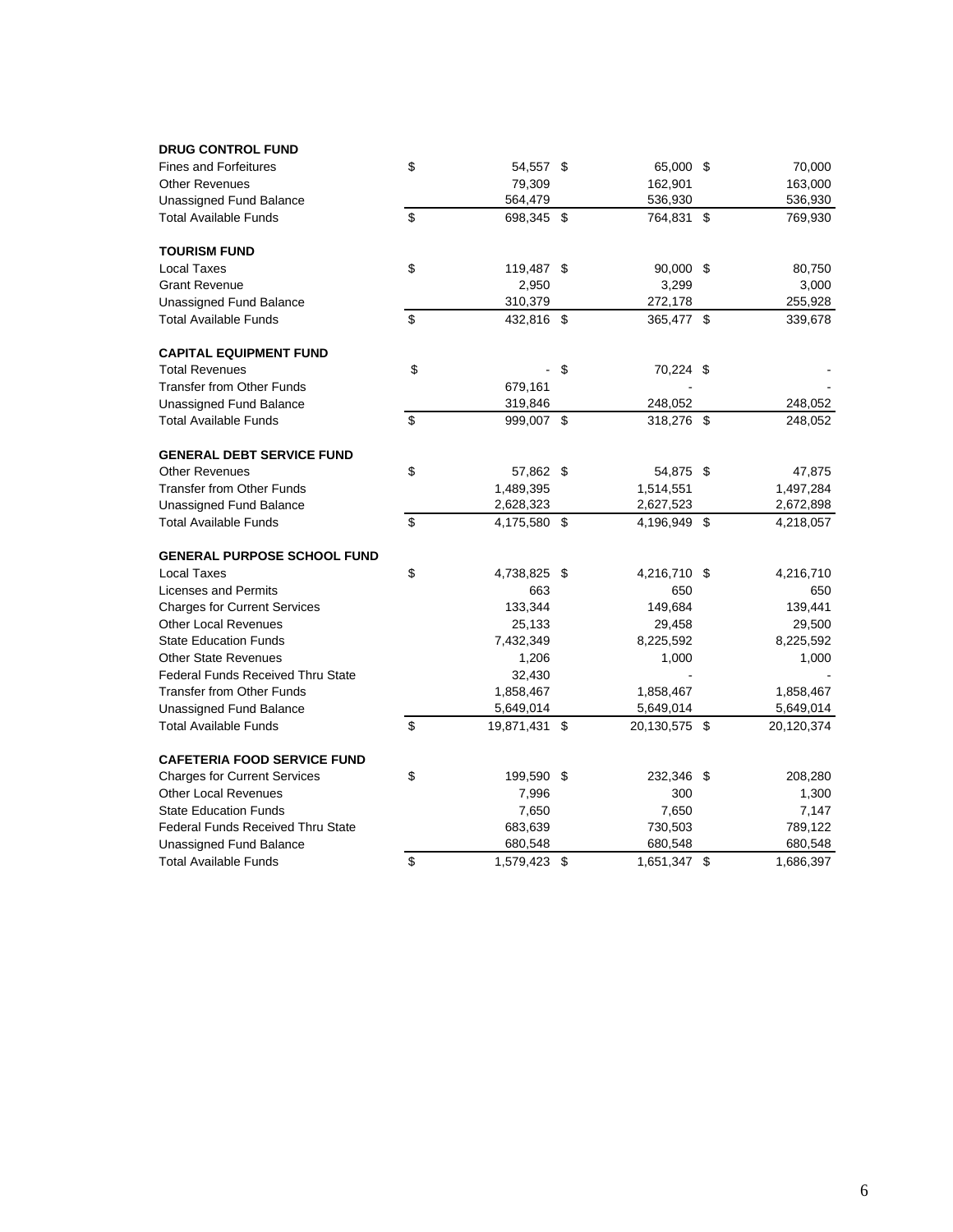#### **SECTION 2.** That the governing body appropriates from these anticipated revenues and unexpended and unencumbered funds as follows:

| <b>GENERAL FUND</b>                     |                           |               |                  |                 |
|-----------------------------------------|---------------------------|---------------|------------------|-----------------|
| <b>General Government</b>               | \$                        | 6,754,176 \$  | 7,169,909 \$     | 10,858,075      |
| <b>Public Safety</b>                    |                           | 4,611,915     | 5,003,293        | 5,116,299       |
| <b>Public Works/Sanitation</b>          |                           | 3,018,107     | 3,259,729        | 3,673,901       |
| Parks and Recreation                    |                           | 2,036,268     | 2,667,914        | 2,473,595       |
| Tourism                                 |                           | 94,153        | 131,500          | 100,000         |
| <b>Debt Service</b>                     |                           | 1,514,752     | 1,570,226        | 1,499,784       |
| <b>Total Appropriations</b>             | \$                        | 18,029,371 \$ | 19,802,571 \$    | 23,721,654      |
| <b>DRUG CONTROL FUND</b>                |                           |               |                  |                 |
| Drug Fund                               | $\frac{3}{2}$             | 154,206       | \$<br>255,450    | \$<br>233,000   |
| <b>Total Appropriations</b>             | $\overline{\mathfrak{s}}$ | 154,206       | \$<br>255,450    | \$<br>233,000   |
| <b>CAPITAL EQUIPMENT FUND</b>           |                           |               |                  |                 |
| Capital Equipment Program               | \$                        | 588,415       | \$<br>142,018    | \$              |
| <b>Total Appropriations</b>             | $\overline{\mathfrak{s}}$ | 588,415       | \$<br>142,018 \$ |                 |
| <b>GENERAL PURPOSE SCHOOL FUND</b>      |                           |               |                  |                 |
| Instruction                             |                           |               |                  |                 |
| Regular Instruction Program             | \$                        | 7,036,228 \$  | 7,337,913 \$     | 7,678,248       |
| Alternative Instruction Program         |                           | 34,973        | 32,271           | 37,902          |
| Special Education Program               |                           | 1,434,451     | 1,524,974        | 1,510,280       |
| <b>Student Body Education Program</b>   |                           | 1,500         | 2,000            | 2,000           |
| <b>Support Services</b>                 |                           |               |                  |                 |
| Attendance                              |                           | 135,362       | 133,728          | 129,978         |
| <b>Health Services</b>                  |                           | 246,481       | 264,638          | 266,731         |
| <b>Other Student Support</b>            |                           | 377,150       | 467,733          | 457,195         |
| <b>Regular Instruction Program</b>      |                           | 435,197       | 391,077          | 356,622         |
| Special Education Program               |                           | 263,450       | 289,456          | 281,724         |
| Technology                              |                           | 423,483       | 586,677          | 624,147         |
| Board of Education                      |                           | 238,776       | 275,922          | 289,208         |
| Office of Superintendent                |                           | 569,775       | 265,202          | 266,079         |
| Office of Principal                     |                           | 712,407       | 751,439          | 682,171         |
| <b>Fiscal Services</b>                  |                           | 281,484       | 294,116          | 297,061         |
| <b>Operation of Plant</b>               |                           | 830,681       | 914,673          | 933,623         |
| Maintenance of Plant                    |                           | 512,888       | 502,862          | 500,012         |
| Transportation                          |                           | 46,851        | 45,520           | 49,429          |
| Operation of Non-Instructional Services |                           |               |                  |                 |
| <b>Community Services</b>               |                           | 287,666       | 296,595          | 297,541         |
| Early Childhood Education               |                           | 292,053       | 301,530          | 282,005         |
| <b>Regular Capital Outlay</b>           |                           | 76,502        | 506,210          | 1,000,000       |
| <b>Total Appropriations</b>             | \$                        | 14,237,358 \$ | 15,184,536 \$    | 15,941,956      |
| <b>CAFETERIA FOOD SERVICE FUND</b>      |                           |               |                  |                 |
| Operation of Non-Instructional Services |                           |               |                  |                 |
| <b>Food Service</b>                     | $\frac{1}{2}$             | 800,771       | \$<br>970,799    | \$<br>1,005,849 |
| <b>Total Appropriations</b>             | $\overline{\$}$           | 800,771       | \$<br>970,799    | \$<br>1,005,849 |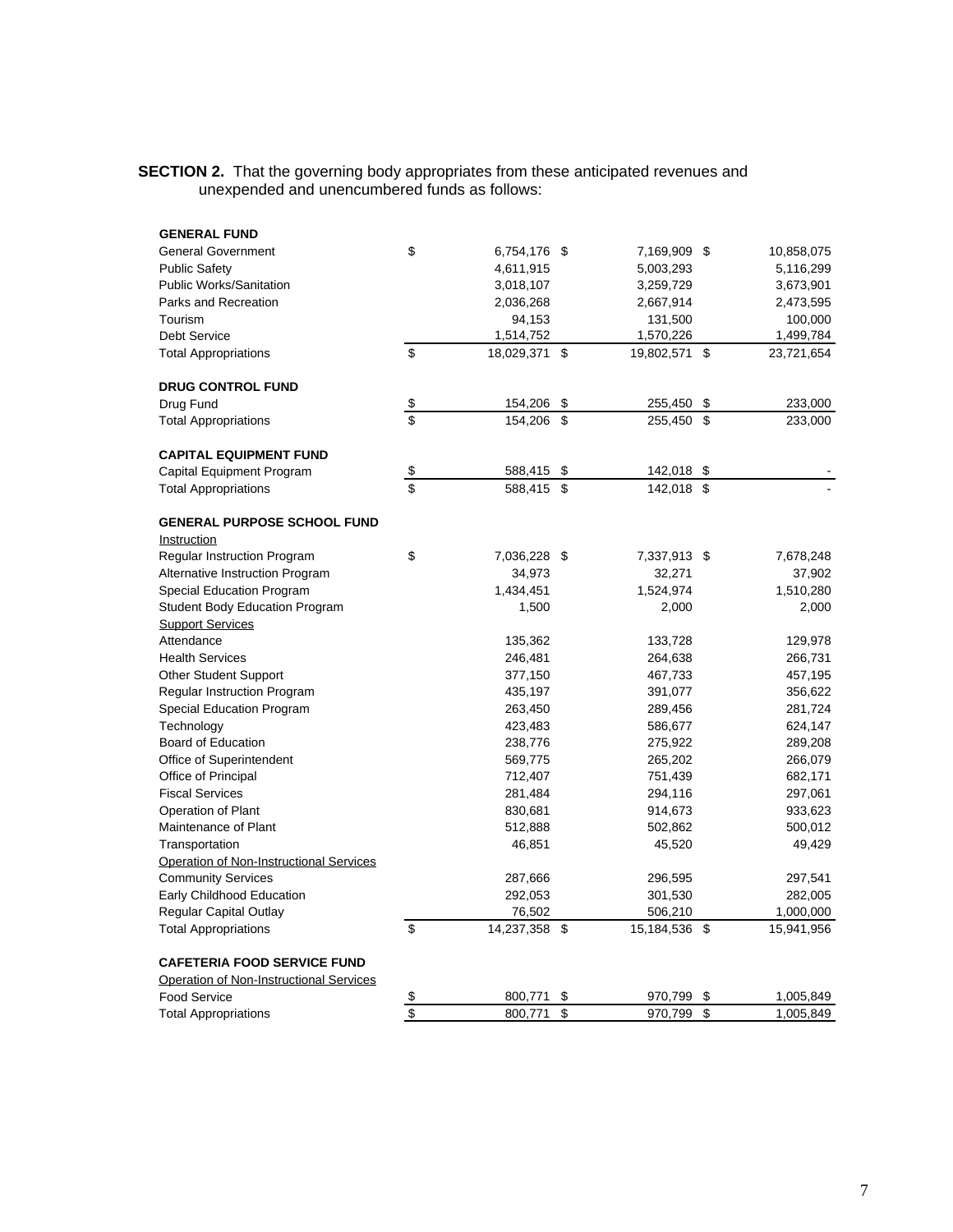**SECTION 3:** At the end of the current fiscal year the governing body estimates balances/(deficits) as follows:

| General Fund | 6.021.266 |
|--------------|-----------|
| Drug Fund    | 536.930   |

**SECTION 4:** That the governing body recognizes that the municipality has bonded and other indebtedness as follows:

| <b>Bonded or Other</b><br><b>Indebtedness</b> | <b>Debt Redemption</b> | <b>Interest Requirements</b> | Debt Authorized and<br><b>Unissued</b> | <b>Condition of Sinking</b><br><b>Fund</b> |
|-----------------------------------------------|------------------------|------------------------------|----------------------------------------|--------------------------------------------|
|                                               |                        |                              |                                        |                                            |
| Bonds                                         | 705,000                | 728,424                      |                                        |                                            |
| <b>Notes</b>                                  |                        | ۰                            |                                        |                                            |
| <b>Capital Leases</b>                         | 33,360                 |                              |                                        |                                            |
| <b>Other Debt</b>                             |                        |                              |                                        |                                            |

**SECTION 5:** During the coming fiscal year the governing body has planned capital projects and proposed funding as follows:

| <b>Proposed Capital</b><br><b>Projects</b> | <b>Proposed Amount</b><br><b>Financed by</b><br><b>Appropriations</b> | <b>Proposed Amount</b><br><b>Financed by Debt</b> |
|--------------------------------------------|-----------------------------------------------------------------------|---------------------------------------------------|
| <b>TDOT Widening Grant</b>                 | 110,733                                                               |                                                   |

| <b>CSES Build On Project</b> |   | 4.100.000 |
|------------------------------|---|-----------|
| Recreation-TAP Greenway Ext  |   | 60.000    |
| <b>Total Appropriations</b>  | S | 4.270.733 |
|                              |   |           |

- **SECTION 6**: No appropriation listed above may be exceeded without an amendment of the budget ordinance as required by the Municipal Budget Law of 1982 T.C.A. Section 6-56-208. In addition, no appropriation may be made in excess of available funds except to provide for an actual emergency threatening the health, property or lives of the inhabitants of the municipality and declared by a two-thirds (2/3) vote of at least a quorum of the governing body in accord with Section 6-56-205 of the Tennessee Code Annotated.
- **SECTION 7:** Money may be transferred from one appropriation to another in the same fund only by appropriate ordinance by the governing body, subject to such limitations and procedures as it may prescribe as allowed by Section 6-56-209 of the Tennessee Code Annotated. Any resulting transfers shall be reported to the governing body at its next regular meeting and entered into the minutes.
- **SECTION 8:** A detailed financial plan will be attached to this budget and become part of this budget ordinance. In addition, the published operating budget and budgetary comparisons shown by fund with beginning and ending fund balances and the number of full time equivalent employees required by Section 6-56-206, Tennessee Code Annotated will be attached.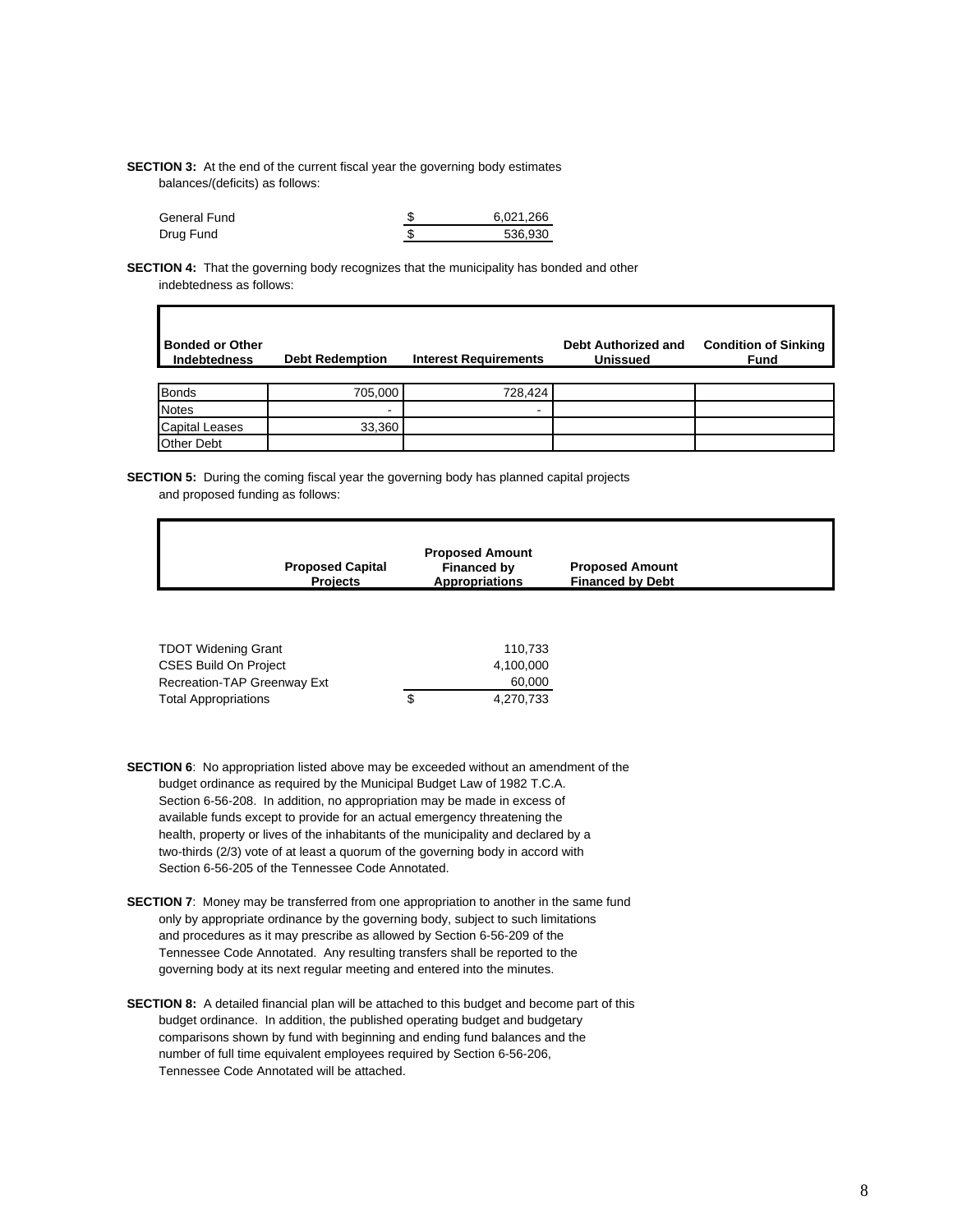- **SECTION 9:** If for any reason a budget ordinance is not adopted prior to the beginning of the next fiscal year, the appropriations in this budget ordinance shall become the appropriations for the next fiscal year until the adoption of the new budget ordinance in accordance with Section 6-56-210, Tennessee Code Annotated provided sufficient revenues are being collected to support the continuing appropriations. Approval of the Director of the Division of Local Finance in the Comptroller of the Treasury for a continuation budget will be requested if any indebtedness is outstanding.
- **SECTION 10:** There is hereby levied a property tax of \$1.9316 per \$100 of assessed value on all real and personal property.
- **SECTION11:** All unencumbered balances of appropriations remaining at the end of the fiscal year shall lapse and revert to the respective fund balances.

**SECTION 12:** This ordinance shall take effect upon passage, the public welfare requiring it.

| PASSED FIRST READING: | June 2, 2020  |
|-----------------------|---------------|
| PASSED FINAL READING: | June 24, 2020 |

Signature on file Lonnie Norman, Mayor

ATTEST:

Signature on file Bridget Anderson, Finance Director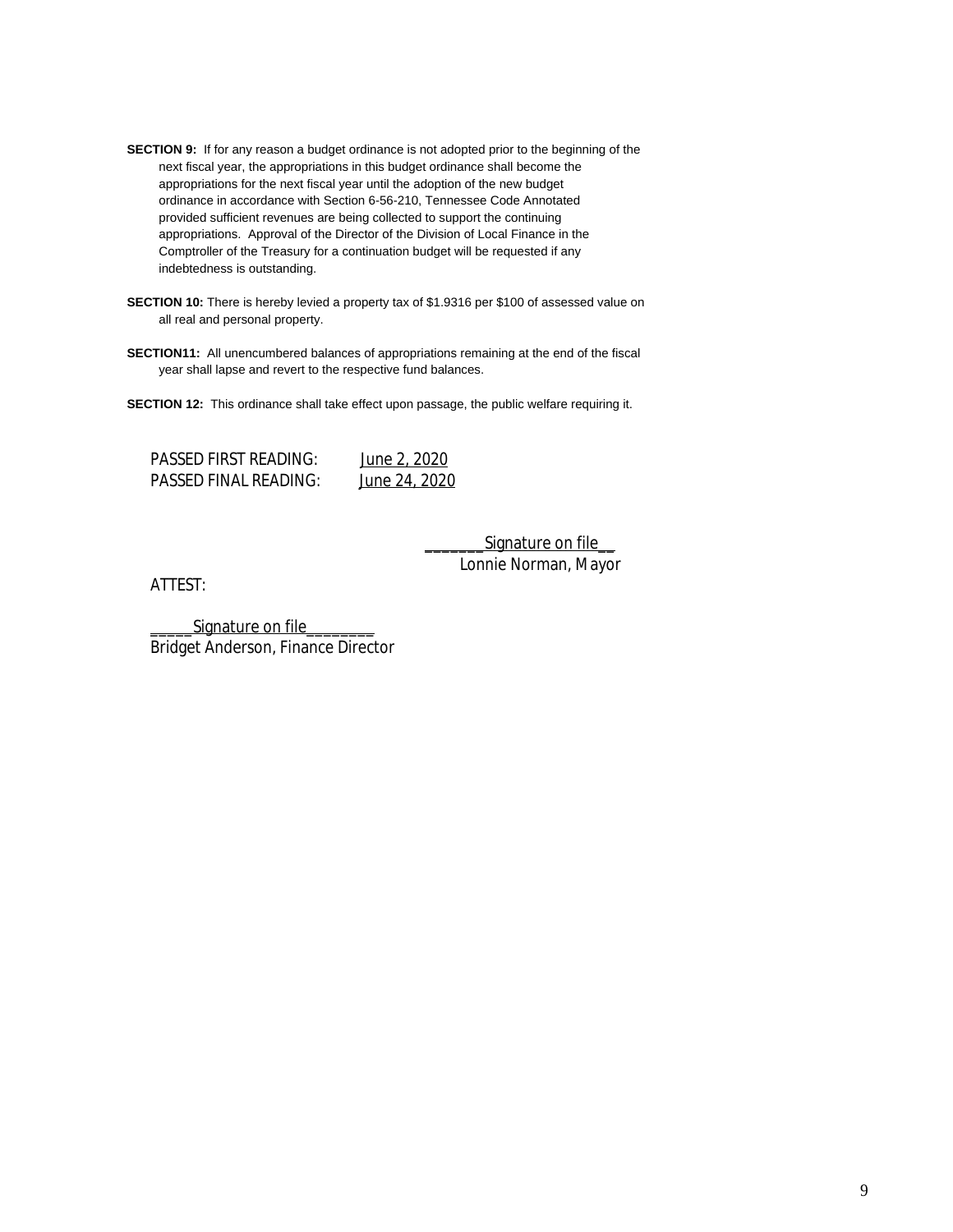#### **City of Manchester, Tennessee Summary Statement of Proposed Operations For the Fiscal Year Ending June 30, 2021**

| <b>City of Manchester, Tennessee</b><br><b>Annual Budget</b><br>For the Fiscal Year Ending June 30, 2021<br><b>City of Manchester, Tennessee</b><br><b>Summary Statement of Proposed Operations</b>                              |                                                                                                                                      |                                                                                                                    |                                                                        |                                                                                                                       |                                         |                                                                                                                        |                                              |                                                                                                                        |                                                                                                                     |
|----------------------------------------------------------------------------------------------------------------------------------------------------------------------------------------------------------------------------------|--------------------------------------------------------------------------------------------------------------------------------------|--------------------------------------------------------------------------------------------------------------------|------------------------------------------------------------------------|-----------------------------------------------------------------------------------------------------------------------|-----------------------------------------|------------------------------------------------------------------------------------------------------------------------|----------------------------------------------|------------------------------------------------------------------------------------------------------------------------|---------------------------------------------------------------------------------------------------------------------|
| For the Fiscal Year Ending June 30, 2021<br><b>Fund</b>                                                                                                                                                                          | <b>Estimated</b><br><b>Fund Balance</b><br>July 1, 2020                                                                              | <b>Estimated</b><br><b>Revenues</b>                                                                                | <b>Transfers</b><br>From<br><b>Other Funds</b>                         | <b>Total</b><br><b>Estimated</b><br><b>Revenues and</b><br><b>Other Sources</b>                                       | <b>Estimated</b><br><b>Expenditures</b> |                                                                                                                        | <b>Transfers</b><br>To<br><b>Other Funds</b> | <b>Total</b><br><b>Estimated</b><br><b>Expenditures</b><br>& Other Uses                                                | <b>Estimated</b><br><b>Fund Balance</b><br>June 30, 2021                                                            |
| <b>Governmental Funds</b><br>General<br>Sanitation<br>Recreation<br>Drug<br>Tourism<br><b>Capital Equipment Replace</b><br><b>General Debt Service</b><br>General Purpose School<br>Cafeteria<br><b>Total Governmental Funds</b> | \$<br>6,021,266 \$<br>228,647<br>73,456<br>536,930<br>272,178<br>248,052<br>2,627,523<br>5,649,014<br>680,548<br>\$<br>16,337,614 \$ | 16,381,729 \$<br>1,056,000<br>1,826,100<br>233,000<br>83,750<br>47,875<br>12,612,893<br>1,005,849<br>33,247,196 \$ | $-$ \$<br>250,000<br>700,000<br>1,497,284<br>3,329,063<br>5,776,347 \$ | 16,381,729 \$<br>1,306,000<br>2,526,100<br>233,000<br>83,750<br>1,545,159<br>15,941,956<br>1,005,849<br>39,023,543 \$ |                                         | 14,052,614 \$<br>1,328,270<br>2,435,235<br>233,000<br>100,000<br>1,499,784<br>15,941,956<br>1,005,849<br>36,596,708 \$ | 4,267,391 \$<br>38,360<br>4,305,751 \$       | 18,320,005 \$<br>1,328,270<br>2,473,595<br>233,000<br>100,000<br>1,499,784<br>15,941,956<br>1,005,849<br>40,902,459 \$ | 4,082,990<br>206,377<br>125,961<br>536,930<br>255,928<br>248,052<br>2,672,898<br>5,649,014<br>680,548<br>14,458,698 |
|                                                                                                                                                                                                                                  |                                                                                                                                      |                                                                                                                    |                                                                        |                                                                                                                       |                                         |                                                                                                                        |                                              |                                                                                                                        |                                                                                                                     |
|                                                                                                                                                                                                                                  |                                                                                                                                      |                                                                                                                    |                                                                        |                                                                                                                       |                                         |                                                                                                                        |                                              |                                                                                                                        | 10                                                                                                                  |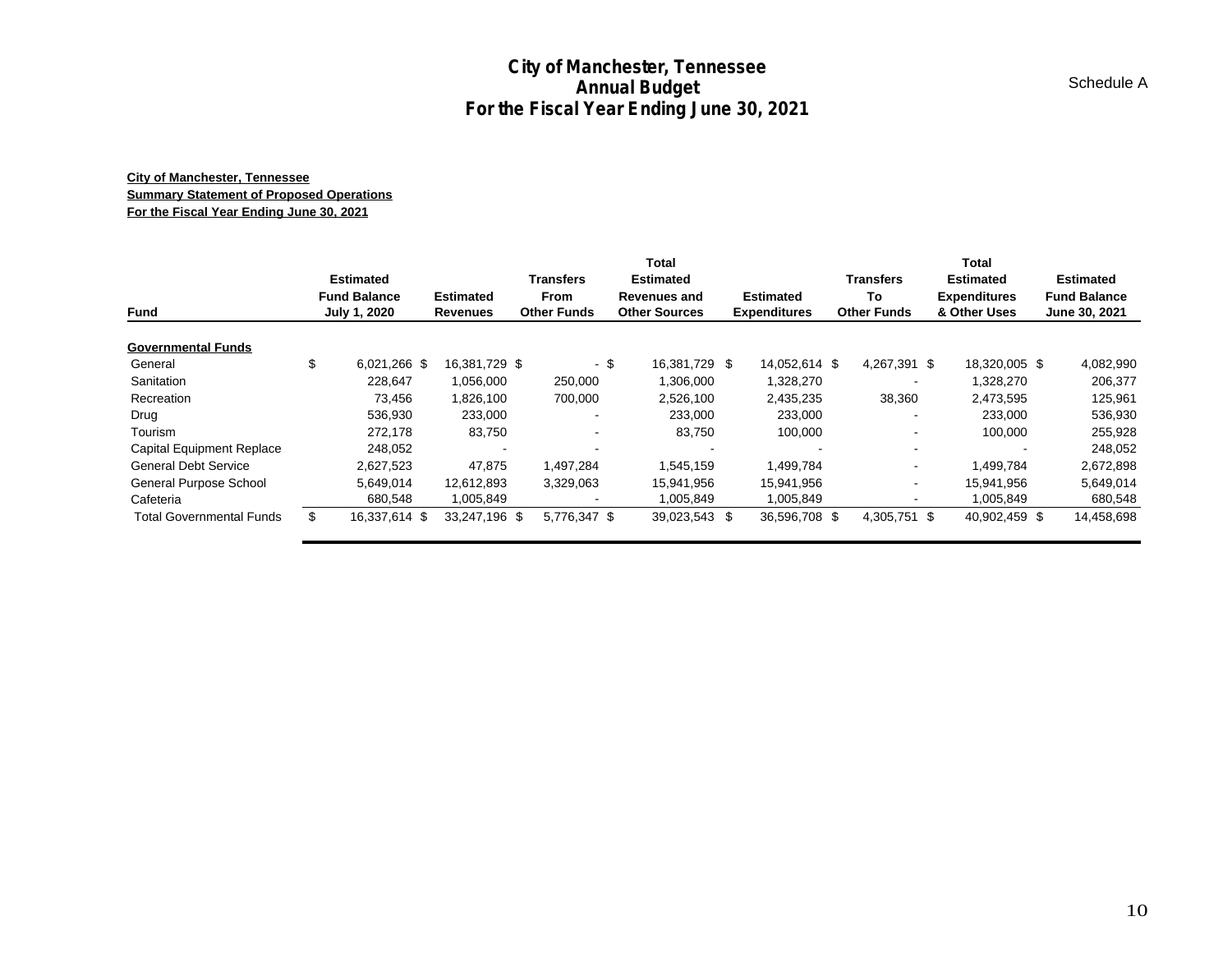#### **City of Manchester, Tennessee Statement of Estimated Revenue From Current Property Taxes For the Fiscal Year Ending June 30, 2021**

| <b>Estimated Assessed Valuation - 2019</b> |          |                |                  |              |       |             |
|--------------------------------------------|----------|----------------|------------------|--------------|-------|-------------|
|                                            | Real and |                | <b>Public</b>    |              |       |             |
|                                            | Personal |                | <b>Utilities</b> |              | Total |             |
| Manchester                                 |          | 251.951.118 \$ |                  | 6.019.980 \$ |       | 257.971.098 |

#### **Estimated Revenue From Current Property Taxes**

| Fund    | Proposed<br>Tax Rate | Amount of<br>Levy |           | Reserved for<br>Delinguency |            | Net<br>Estimated<br>Collection |              | Penny<br>Generation |        |
|---------|----------------------|-------------------|-----------|-----------------------------|------------|--------------------------------|--------------|---------------------|--------|
| General |                      | $1.9316$ \$       | 4,982,933 | \$.                         | 666.578 \$ |                                | 4,316,355 \$ |                     | 22.346 |

#### **Estimated Delinquency Percentage**

|                                                                                                                                                       |                             | <b>City of Manchester, Tennessee</b><br><b>Annual Budget</b> | For the Fiscal Year Ending June 30, 2021 |                         | Schedule B          |
|-------------------------------------------------------------------------------------------------------------------------------------------------------|-----------------------------|--------------------------------------------------------------|------------------------------------------|-------------------------|---------------------|
| <b>City of Manchester, Tennessee</b><br><b>Statement of Estimated Revenue From Current Property Taxes</b><br>For the Fiscal Year Ending June 30, 2021 |                             |                                                              |                                          |                         |                     |
| <b>Estimated Assessed Valuation - 2019</b>                                                                                                            | <b>Real and</b><br>Personal | <b>Public</b><br><b>Utilities</b>                            | Total                                    |                         |                     |
| Manchester                                                                                                                                            | \$<br>251,951,118 \$        | 6,019,980 \$                                                 | 257,971,098                              |                         |                     |
| <b>Estimated Revenue From Current Property Taxes</b>                                                                                                  |                             |                                                              |                                          | Net                     |                     |
| Fund                                                                                                                                                  | Proposed<br>Tax Rate        | Amount of<br>Levy                                            | Reserved for<br>Delinquency              | Estimated<br>Collection | Penny<br>Generation |
|                                                                                                                                                       |                             |                                                              |                                          |                         |                     |
| General                                                                                                                                               | 1.9316 \$                   | 4,982,933 \$                                                 | 666,578 \$                               | 4,316,355 \$            | 22,346              |
| <b>Estimated Delinquency Percentage</b>                                                                                                               |                             |                                                              |                                          |                         |                     |
|                                                                                                                                                       |                             |                                                              | Taxes                                    |                         |                     |
| Tax                                                                                                                                                   | Fiscal                      | Taxes                                                        | Collected                                | Percentage              |                     |
| Year<br>2019                                                                                                                                          | Year<br>2019-2020           | Levied                                                       | in Fiscal Year                           | Of Collection           |                     |
| 2018                                                                                                                                                  | 2018-2019                   | 4,982,933.00<br>4,696,366.00                                 | 4,367,850.00                             | 93.00%                  |                     |
| 2017                                                                                                                                                  | 2017-2018                   | 5,491,543.00                                                 | 4,811,121.00                             | 87.61%                  |                     |
| 2016                                                                                                                                                  | 2016-2017                   | 4,933,336.00                                                 | 4,476,024.00                             | 90.73%                  |                     |
| 2015                                                                                                                                                  | 2015-2016                   | 4,845,752.00                                                 | 4,450,244.00                             | 91.84%                  |                     |
| 2014                                                                                                                                                  | 2014-2015                   | 4,709,885.23                                                 | 4,295,275.00                             | 91.20%                  |                     |
| 2013                                                                                                                                                  | 2013-2014                   | 4,613,171.35                                                 | 4,226,461.35                             | 91.62%                  |                     |
| 2012                                                                                                                                                  | 2012-2013                   | 4,581,605.98                                                 | 4,321,642.70                             | 94.33%                  |                     |
| 2011                                                                                                                                                  | 2011-2012                   | 4,573,227.05                                                 | 4,266,228.48                             | 93.29%                  |                     |
| 2010                                                                                                                                                  | 2010-2011                   | 4,598,700.12                                                 | 4,201,966.28                             | 91.37%                  |                     |
| 2009                                                                                                                                                  | 2009-2010                   | 4,485,523.71                                                 | 4, 165, 237.82                           | 92.86%                  |                     |
| 2008                                                                                                                                                  | 2008-2009                   | 4,279,010.14                                                 | 4,074,152.93                             | 95.21%                  |                     |
| 2007                                                                                                                                                  | 2007-2008                   | 4,151,719.31                                                 | 3,906,980.46                             | 94.11%                  |                     |
| 2006                                                                                                                                                  | 2006-2007                   | 4,305,985.07                                                 | 4,046,179.88                             | 93.97%                  |                     |
| 2005                                                                                                                                                  | 2005-2006                   | 3,826,814.00                                                 | 3,648,100.00                             | 95.33%                  |                     |
| 2004                                                                                                                                                  | 2004-2005                   | 3,702,104.00                                                 | 3,520,767.00                             | 95.10%                  |                     |
| 2003                                                                                                                                                  | 2003-2004                   | 3,730,362.00                                                 | 3,495,154.35                             | 93.69%                  |                     |
|                                                                                                                                                       |                             |                                                              |                                          |                         |                     |
| <b>Total Collections</b>                                                                                                                              |                             | 76,508,037.96                                                | 66,273,385.25                            | 86.62%<br>100.00%       |                     |
|                                                                                                                                                       |                             |                                                              |                                          |                         |                     |
| Delinquency Percentage                                                                                                                                |                             |                                                              |                                          | 13.38%                  |                     |
|                                                                                                                                                       |                             |                                                              |                                          |                         |                     |
|                                                                                                                                                       |                             |                                                              |                                          |                         |                     |
|                                                                                                                                                       |                             |                                                              |                                          |                         |                     |
|                                                                                                                                                       |                             |                                                              |                                          |                         |                     |
|                                                                                                                                                       |                             |                                                              |                                          |                         |                     |
|                                                                                                                                                       |                             |                                                              |                                          |                         |                     |
|                                                                                                                                                       |                             |                                                              |                                          |                         |                     |
|                                                                                                                                                       |                             |                                                              |                                          |                         |                     |
|                                                                                                                                                       |                             |                                                              |                                          |                         |                     |
|                                                                                                                                                       |                             |                                                              |                                          |                         |                     |
|                                                                                                                                                       |                             |                                                              |                                          |                         |                     |
|                                                                                                                                                       |                             |                                                              |                                          |                         |                     |
|                                                                                                                                                       |                             |                                                              |                                          |                         |                     |
|                                                                                                                                                       |                             |                                                              |                                          |                         |                     |
|                                                                                                                                                       |                             |                                                              |                                          |                         | 11                  |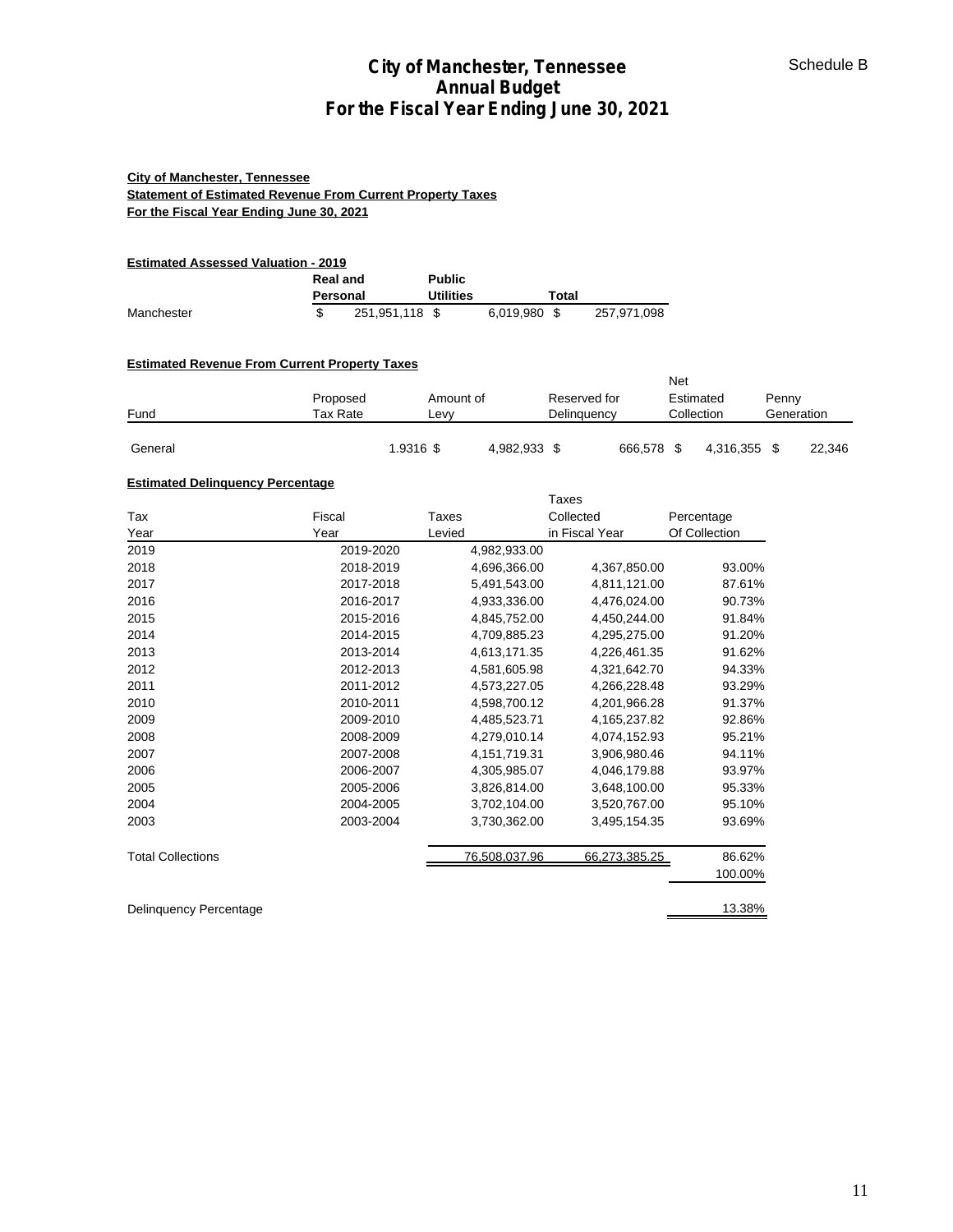|                  | <b>City of Manchester, Tennessee</b><br><b>Annual Budget</b><br>For the Fiscal Year Ending June 30, 2021 |                             |                     |                     |                     |                    |  |  |  |  |
|------------------|----------------------------------------------------------------------------------------------------------|-----------------------------|---------------------|---------------------|---------------------|--------------------|--|--|--|--|
|                  |                                                                                                          |                             |                     |                     |                     |                    |  |  |  |  |
|                  | <b>City of Manchester, Tennessee</b>                                                                     |                             |                     |                     |                     |                    |  |  |  |  |
| General Fund 110 |                                                                                                          |                             |                     |                     |                     |                    |  |  |  |  |
|                  | <b>Statement of Proposed Operations</b>                                                                  |                             |                     |                     |                     |                    |  |  |  |  |
|                  | July 1, 2020 To June 30, 2021                                                                            |                             |                     |                     |                     |                    |  |  |  |  |
|                  |                                                                                                          |                             |                     | 2019-2020           | 2019-2020           | 2020-2021          |  |  |  |  |
| Account          |                                                                                                          | 2017-2018                   | 2018-2019           | Original            | Amendment #2        | Approved           |  |  |  |  |
| Number           | <b>Account Description</b>                                                                               | <b>Audited</b>              | <b>Audited</b>      | <b>Budget</b>       | <b>Budget</b>       | <b>Budget</b>      |  |  |  |  |
|                  | Revenues                                                                                                 |                             |                     |                     |                     |                    |  |  |  |  |
|                  | <b>Local Taxes</b>                                                                                       |                             |                     |                     |                     |                    |  |  |  |  |
|                  | 31200 Current Property Taxes                                                                             | 4,637,166                   | 4,367,850 \$        | 4,400,000 \$        | 4,400,000 \$        | 4,200,000          |  |  |  |  |
| 31211            | Delinquent Property Tax - 1st Prior '                                                                    | 85,935                      | 150,589             | 150,000             | 150,000             | 150,000            |  |  |  |  |
| 31219            | Delinquent Property Tax - Other Yea                                                                      | 27,570                      | 61,458              | 75,000              | 75,000              | 65,000             |  |  |  |  |
|                  | 31320 Interest and Penalty                                                                               | 68,119                      | 47,263<br>4,550,165 | 66,000<br>4,200,000 | 66,000<br>4,100,000 | 66,000             |  |  |  |  |
| 31710            | 31610 Local Option Sales Tax<br><b>Wholesale Beer Tax</b>                                                | 4,339,086<br>497,592        | 496,870             | 480,000             | 480,000             | 3,570,000          |  |  |  |  |
|                  |                                                                                                          | 197,751                     | 226,423             |                     |                     | 480,000            |  |  |  |  |
| 31720<br>31850   | Wholesale Liquor Tax<br><b>Business Tax</b>                                                              | 359,839                     | 366,961             | 220,000<br>350,000  | 220,000<br>350,000  | 220,000<br>297,500 |  |  |  |  |
| 31912            | Cable TV Franchise Tax                                                                                   |                             |                     |                     |                     |                    |  |  |  |  |
| 31920            | Room Occupancy Tax                                                                                       | 142,692<br>557,622          | 142,655<br>501,779  | 140,000<br>410,000  | 140,000<br>380,000  | 140,000<br>348,500 |  |  |  |  |
|                  | 31922 Hotel/Motel License Fee                                                                            |                             | 1,900               |                     |                     | $\sim$             |  |  |  |  |
|                  | <b>Total Local Taxes</b>                                                                                 | 10,913,373 \$<br>\$         | 10,913,913 \$       | 10,491,000 \$       | 10,361,000 \$       | 9,537,000          |  |  |  |  |
|                  | <b>Licenses and Permits</b>                                                                              |                             |                     |                     |                     |                    |  |  |  |  |
|                  | 32230 Beer and Liquor by Drink Permits                                                                   | \$<br>15,638 \$             | 15,936 \$           | 17,000 \$           | 17,000 \$           | 17,000             |  |  |  |  |
| 32231            | <b>Special Events Permit</b>                                                                             | 75                          | 50                  |                     |                     |                    |  |  |  |  |
| 32610            | <b>Building Permits</b>                                                                                  | 162,342                     | 111,667             | 75,000              | 88,000              | 75,000             |  |  |  |  |
|                  | <b>Total Licenses and Permits</b>                                                                        | $\sqrt[6]{5}$<br>178,055 \$ | 127,653 \$          | 92,000 \$           | 105,000 \$          | 92,000             |  |  |  |  |
|                  | Intergovernmental                                                                                        |                             |                     |                     |                     |                    |  |  |  |  |
|                  | 33310 Payment in Lieu of Taxes - Housing \$                                                              | 11,358 \$                   | 12,731 \$           | 12,731 \$           | 12,261 \$           | 12,200             |  |  |  |  |
| 33320            | State Revenue Sharing - T.V.A.                                                                           | 114,551                     | 119,628             | 115,000             | 115,000             | 115,000            |  |  |  |  |
| 33321            | MCA Payment in Lieu of Taxes                                                                             |                             | 17,172              | 15,000              | 15,000              | 15,000             |  |  |  |  |
|                  | 33322 ASPEN Payment in Lieu of Taxes                                                                     |                             | 13,499              | 12,000              | 13,082              | 12,000             |  |  |  |  |
| 33425            | <b>THSO Police Grant</b>                                                                                 | 15,026                      | 11,973              | 23,000              | 23,000              | 24,000             |  |  |  |  |
|                  | 33432 Safe Route to School Grant                                                                         | 2,174                       | 6,126               |                     | 59,706              |                    |  |  |  |  |
| 33434            | <b>TDOT Transportation Masterplan</b>                                                                    | 8,927                       | 31,717              |                     |                     |                    |  |  |  |  |
| 33436            | <b>TDOT Signalization Project</b>                                                                        | 104                         | 836                 | 212,000             | 212,000             | 212,000            |  |  |  |  |
| 33437            | <b>TDOT Widening Project</b>                                                                             |                             |                     |                     |                     |                    |  |  |  |  |
| 33488            | <b>JAG Grant Revenue</b>                                                                                 |                             |                     |                     |                     |                    |  |  |  |  |
| 33489            | <b>Other Federal Grants</b>                                                                              | 1,316                       | 3,004               |                     |                     |                    |  |  |  |  |
| 33490            | <b>Other State Grants</b>                                                                                |                             | 115,763             |                     |                     |                    |  |  |  |  |
| 33493            | Downtown Revitalization Grant                                                                            | 23,363                      | 6,438               |                     |                     |                    |  |  |  |  |
| 33494            | Site Development Grant (MIP)                                                                             | 19,500                      | 85,017              |                     |                     |                    |  |  |  |  |
| 33495            | <b>THDA Home Grant Revenue</b>                                                                           |                             | 166,415             | 376,354             | 252,384             |                    |  |  |  |  |
| 33496            | <b>STP Grant Projects</b>                                                                                |                             |                     | 850,912             |                     |                    |  |  |  |  |
| 33497            | <b>BVP DOJ Grant (Vests)</b>                                                                             |                             |                     | 3,000               | 3,000               | 3,000              |  |  |  |  |
|                  | State Grant -COVID19                                                                                     |                             |                     |                     |                     | 246,899            |  |  |  |  |
| 33510            | <b>State Sales Tax</b>                                                                                   | 879,972                     | 916,177             | 850,000             | 825,000             | 800,000            |  |  |  |  |
| 33520            | State Income Tax                                                                                         | 77,508                      | 57,863              | 85,000              | 75,000              | 45,000             |  |  |  |  |
| 33530            | <b>State Beer Tax</b>                                                                                    | 4,713                       | 4,677               | 5,000               | 5,000               | 4,500              |  |  |  |  |
| 33541            | State Mix Drink Tax                                                                                      | 38,254                      | 43,105              | 35,000              | 35,000              | 35,000             |  |  |  |  |
| 33551            | State Gasoline and Motor Fuel Tax                                                                        | 193,808                     | 191,282             | 190,000             | 190,000             | 190,000            |  |  |  |  |
| 33552            | State - City Streets and Transportati                                                                    | 20,325                      | 20,058              | 20,500              | 20,500              | 20,500             |  |  |  |  |
| 33556            | State 3% Gas Tax                                                                                         | 144,954                     | 163,488             | 125,000             | 125,000             | 125,000            |  |  |  |  |
| 33590            | State Highway Maintenance Contra                                                                         | 51,187                      | 53,593              | 65,000              | 65,000              | 65,000             |  |  |  |  |
| 33591            | State Supplemental Reimburse-Poli                                                                        | 18,000                      | 19,800              | 20,400              | 28,000              | 27,200             |  |  |  |  |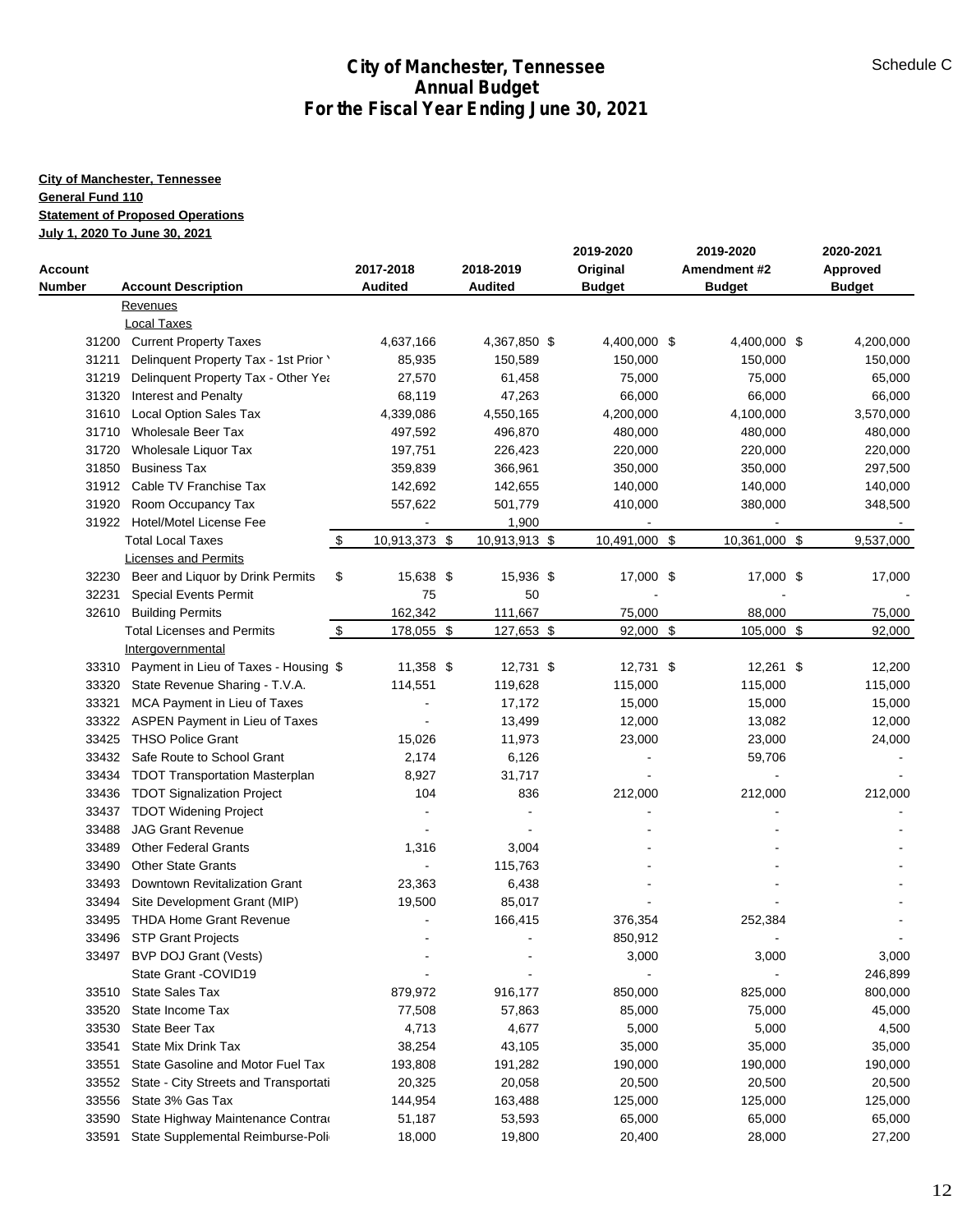| General Fund 110<br>Account | <b>Statement of Proposed Operations</b><br>July 1, 2020 To June 30, 2021 |               | 2017-2018              | 2018-2019             | 2019-2020<br>Original  | 2019-2020<br>Amendment #2 |                      | 2020-2021<br>Approved |
|-----------------------------|--------------------------------------------------------------------------|---------------|------------------------|-----------------------|------------------------|---------------------------|----------------------|-----------------------|
| Number                      | <b>Account Description</b>                                               |               | <b>Audited</b>         | <b>Audited</b>        | <b>Budget</b>          | <b>Budget</b>             |                      | <b>Budget</b>         |
|                             | 33592 State Supplemental Reimburse-Fire                                  |               | 16,800                 | 16,800                | 18,600                 | 24,800                    |                      | 24,800                |
| 33593                       | Corporate Excise Tax                                                     |               | 138,291                | 119,138               | 138,000                | 132,750                   |                      | 130,000               |
|                             | 33700 Coffee County Industrial Park                                      |               | 57,600                 | 57,600                | 57,600                 | 57,600                    |                      | 57,600                |
|                             | 33711 Coffee County Appropriation to Fire<br>Total Intergovernmental     | \$            | 10,000<br>1,847,730 \$ | 9,900<br>2,263,800 \$ | 10,000<br>3,240,097 \$ | 10,000<br>2,299,083 \$    |                      | 10,000<br>2,174,699   |
|                             | <b>Charges for Current Services</b>                                      |               |                        |                       |                        |                           |                      |                       |
|                             | 34125 Development Street Lighting                                        | \$            | 7,709 \$               | 4,382 \$              | - \$                   |                           | $3,165$ \$           |                       |
|                             | 34230 Fees and Commissions                                               |               | 3,040                  | (11, 933)             | 3,000                  | 3,600                     |                      | 3,000                 |
| 34240                       | <b>Accident Report Charges</b>                                           |               | 1,671                  | 1,199                 | 500                    |                           | 500                  | 500                   |
| 34250                       | <b>TaxiCab Fees</b>                                                      |               |                        |                       | 200                    |                           | 200                  | 200                   |
| 34314                       | <b>Mowing Charges</b>                                                    |               | 2,150                  | 3,749                 | 3,500                  | 3,500                     |                      | 3,500                 |
| 34420                       | <b>Black &amp; Concrete Tile</b>                                         |               | 17,291                 | 13,863                | 14,000                 | 16,500                    |                      | 14,000                |
|                             | 34510 Animal Control Charges                                             |               | 1,960                  | 1,885                 | 2,500                  | 2,500                     |                      | 2,000                 |
|                             | <b>Total Charges for Current Services</b>                                | $\sqrt{2}$    | 33,821 \$              | $13,145$ \$           | 23,700 \$              |                           | 29,965 \$            | 23,200                |
|                             | <b>Fines, Forfeitures and Penalties</b>                                  |               |                        |                       |                        |                           |                      |                       |
|                             | 35110 Court Fines and Costs                                              | \$            | 244,159 \$             | 214,201 \$            | 225,000 \$             | 225,000 \$                |                      | 200,000               |
| 35111                       | Knox Box Revenue                                                         |               |                        | 688                   |                        |                           | 337                  |                       |
|                             | 35115 SOR Fees                                                           |               | 1,500                  | 1,500                 | 1,000                  | 1,200                     |                      | 1,000                 |
|                             | Total Fines, Forfeitures and Penalties \$<br><b>Other Revenues</b>       |               | 245,659 \$             | 216,389 \$            | 226,000 \$             | 226,537 \$                |                      | 201,000               |
|                             | 36330 Sale of Equipment/Vehicles                                         | \$            | $3,668$ \$             | \$<br>ä,              |                        | \$                        | \$<br>$\blacksquare$ |                       |
| 36331                       | Sale of Equipment/Vehicles - Police                                      |               | 5,199                  |                       |                        |                           |                      |                       |
| 36333                       | Sale of Property-Industrial Park                                         |               |                        |                       |                        | 64,505                    |                      |                       |
| 36340                       | Sale of Cemetery Lots                                                    |               | 2,725                  | 2,450                 | 500                    |                           | 500                  | 500                   |
| 36350                       | <b>Insurance Recovery</b>                                                |               | 1,597                  | 5,602                 |                        |                           | 598                  | $\blacksquare$        |
|                             | 36711 Contribution/Donations - Fire Dept                                 |               |                        | 5,645                 |                        | 5,103                     |                      |                       |
|                             | 36713 Contribution/Donations - Police Dep                                |               |                        | 47,850                | 69,000                 | 81,780                    |                      | 69,000                |
|                             | 36716 National Fire Safety Council Income                                |               |                        |                       |                        |                           |                      |                       |
|                             | 36717 Community Policing Donations                                       |               | 14,375                 | 35,636                | 34,000                 | 34,000                    |                      | 34,000                |
|                             | 36964 Calendar Revenue-Fire                                              |               |                        |                       |                        |                           |                      |                       |
|                             | NEW MONEY FOR SCHOOL BONDS                                               |               |                        |                       |                        |                           |                      | 2,600,000             |
|                             | 36994 Transfer from City Schools (CSES F                                 |               |                        |                       |                        |                           |                      | 1,500,000             |
| 36995                       | Transfer from City Schools (SRO)                                         |               |                        | 121,680               | 125,330                | 125,330                   |                      | 125,330               |
| 36999                       | Miscellaneous Revenues                                                   |               | 23,539                 | 16,519                | 20,000                 | 35,200                    |                      | 25,000                |
|                             | <b>Total Other Revenues</b>                                              | $\sqrt[6]{5}$ | $51,103$ \$            | 235,382 \$            | 248,830 \$             | 347,016 \$                |                      | 4,353,830             |
|                             | <b>Total Revenues</b>                                                    | \$            | 13,269,740 \$          | 13,770,282 \$         | 14,321,627 \$          | 13,368,601 \$             |                      | 16,381,729            |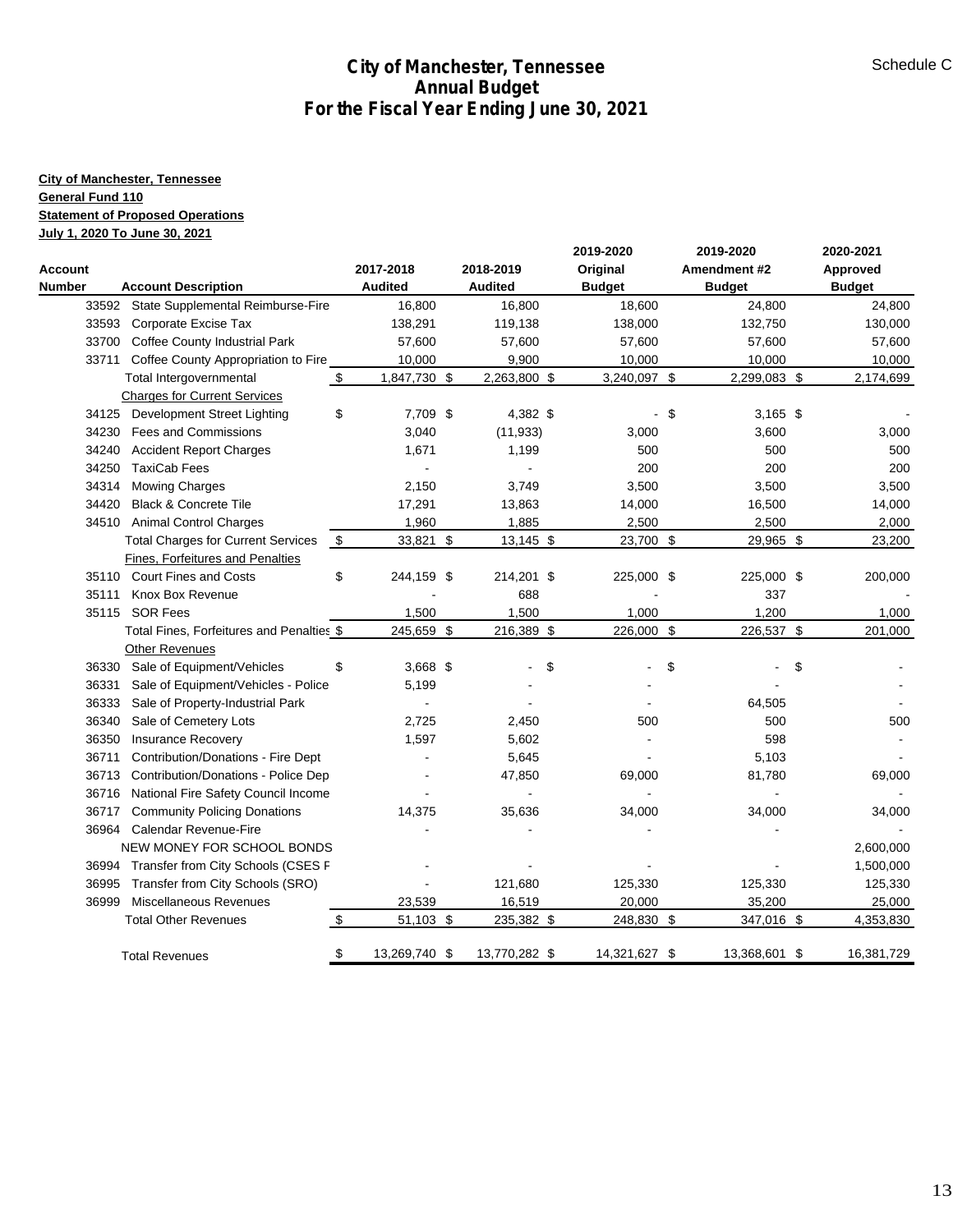|                                    |                                                                                                                  |                 |                            | <b>City of Manchester, Tennessee</b><br><b>Annual Budget</b><br>For the Fiscal Year Ending June 30, 2021 |                            |                            | Schedule C            |
|------------------------------------|------------------------------------------------------------------------------------------------------------------|-----------------|----------------------------|----------------------------------------------------------------------------------------------------------|----------------------------|----------------------------|-----------------------|
| <b>General Fund 110</b><br>Account | <b>City of Manchester, Tennessee</b><br><b>Statement of Proposed Operations</b><br>July 1, 2020 To June 30, 2021 |                 | 2017-2018                  | 2018-2019                                                                                                | 2019-2020<br>Original      | 2019-2020<br>Amendment #2  | 2020-2021<br>Approved |
| Number                             | <b>Account Description</b>                                                                                       |                 | <b>Audited</b>             | <b>Audited</b>                                                                                           | <b>Budget</b>              | <b>Budget</b>              | <b>Budget</b>         |
|                                    | <b>Expenditures and Other Uses</b><br>41210 City Court<br>252 Legal Services<br><b>Total City Court</b>          | $\frac{\$}{\$}$ | $12,000$ \$<br>$12,000$ \$ | $12,000$ \$<br>$12,000$ \$                                                                               | $12,000$ \$<br>$12,000$ \$ | $12,000$ \$<br>$12,000$ \$ | 12,000<br>12,000      |
|                                    |                                                                                                                  |                 |                            |                                                                                                          |                            |                            |                       |
|                                    |                                                                                                                  |                 |                            |                                                                                                          |                            |                            |                       |
|                                    |                                                                                                                  |                 |                            |                                                                                                          |                            |                            |                       |
|                                    |                                                                                                                  |                 |                            |                                                                                                          |                            |                            |                       |
|                                    |                                                                                                                  |                 |                            |                                                                                                          |                            |                            |                       |
|                                    |                                                                                                                  |                 |                            |                                                                                                          |                            |                            |                       |
|                                    |                                                                                                                  |                 |                            |                                                                                                          |                            |                            |                       |
|                                    |                                                                                                                  |                 |                            |                                                                                                          |                            |                            |                       |
|                                    |                                                                                                                  |                 |                            |                                                                                                          |                            |                            |                       |
|                                    |                                                                                                                  |                 |                            |                                                                                                          |                            |                            |                       |
|                                    |                                                                                                                  |                 |                            |                                                                                                          |                            |                            | 14                    |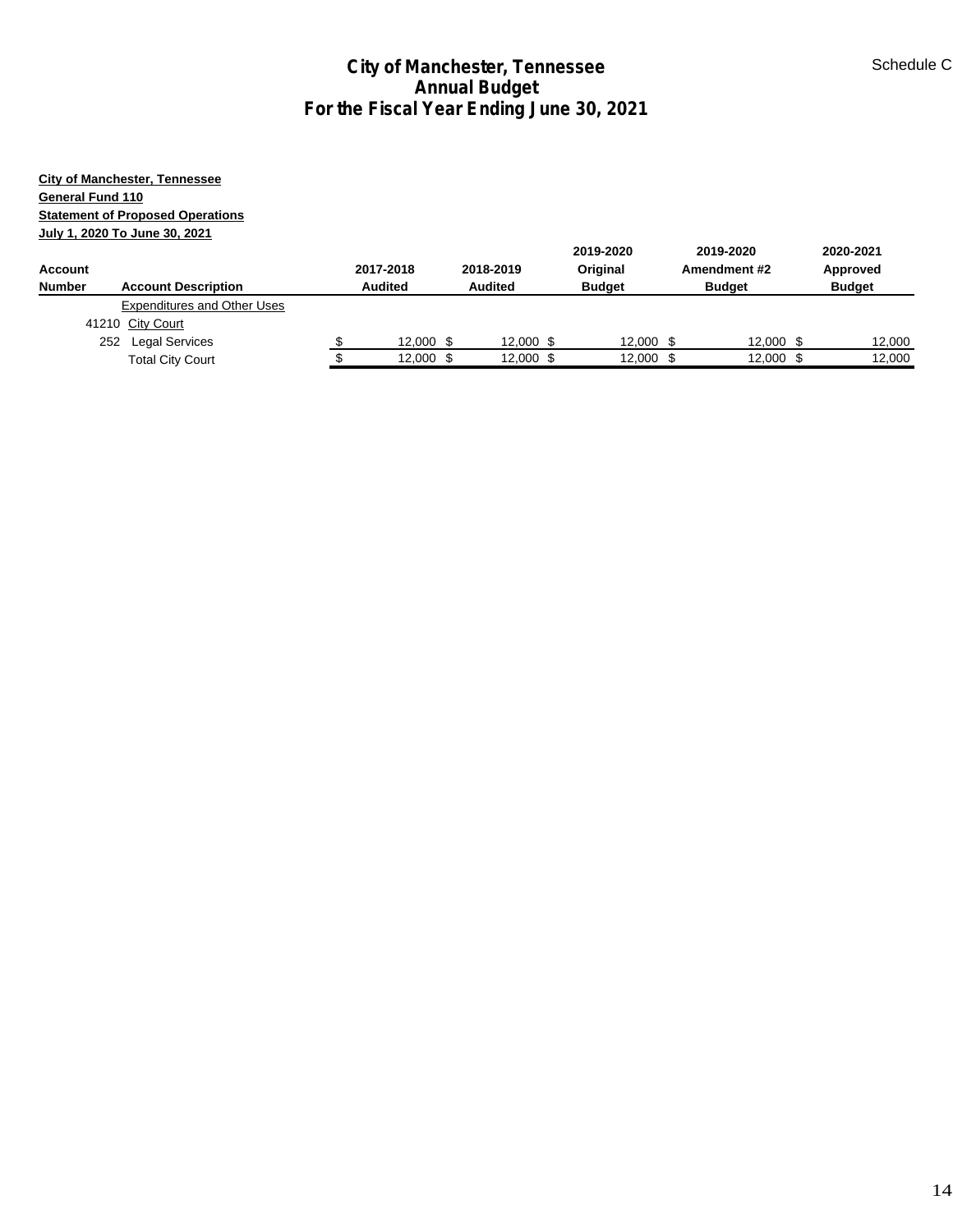| Account<br>Number | July 1, 2020 To June 30, 2021                                              |                               |                             |                             |            |                                        |            |                                            |                                        |
|-------------------|----------------------------------------------------------------------------|-------------------------------|-----------------------------|-----------------------------|------------|----------------------------------------|------------|--------------------------------------------|----------------------------------------|
|                   | <b>Account Description</b>                                                 |                               | 2017-2018<br><b>Audited</b> | 2018-2019<br><b>Audited</b> |            | 2019-2020<br>Original<br><b>Budget</b> |            | 2019-2020<br>Amendment #2<br><b>Budget</b> | 2020-2021<br>Approved<br><b>Budget</b> |
|                   | 41310 Board of Mayor and Aldermen                                          |                               |                             |                             |            |                                        |            |                                            |                                        |
|                   | <b>Personnel</b>                                                           |                               |                             |                             |            |                                        |            |                                            |                                        |
| 111               | <b>Regular Employee Salaries</b>                                           | \$                            | 66,464 \$                   | 68,787 \$                   |            | 70,600 \$                              |            | 70,600 \$                                  | 70,600                                 |
| 113               | Salaries-Overtime                                                          |                               |                             |                             |            |                                        |            | 150                                        |                                        |
| 141               | <b>OASI Employers Share</b>                                                |                               | 4,730                       | 5,019                       |            | 5,450                                  |            | 5,450                                      | 5,450                                  |
| 142               | Employee Health Insurance                                                  |                               | 24,874                      | 12,802                      |            | 13,100                                 |            | 13,100                                     | 13,100                                 |
| 143.001           | <b>Retirement-TCRS</b>                                                     |                               | 1,941                       | 2,013                       |            | 3,750                                  |            | 3,750                                      | 3,750                                  |
| 145               | Employee Life Insurance                                                    |                               | 100                         | 40                          |            | 76                                     |            | 76                                         | 100                                    |
| 147<br>148        | Unemployment Insurance                                                     |                               | 73                          | 25<br>9,998                 |            | 150                                    |            | 150                                        | 150                                    |
| 172               | Education/Training/Travel/ Lodging<br><b>Election Officials and Clerks</b> |                               | 8,720                       | 1,560                       |            | 17,300<br>3,000                        |            | 17,300<br>3,000                            | 17,300<br>3,000                        |
|                   | <b>Total Personnel</b>                                                     | $\frac{3}{2}$                 | 106,903 \$                  | 100,244 \$                  |            | $113,426$ \$                           |            | 113,576 \$                                 | 113,450                                |
|                   | <b>Contractual Services</b>                                                |                               |                             |                             |            |                                        |            |                                            |                                        |
|                   | 211 Postage                                                                | \$                            | $115$ \$                    | 168 \$                      |            | 600 \$                                 |            | 600 \$                                     | 600                                    |
| 211.001           | <b>Historical Zoning-Supplies</b>                                          |                               | 50                          |                             |            | 300                                    |            | 300                                        | 300                                    |
| 221               | Printing, Duplicating and Typing                                           |                               | 2,611                       | 3,442                       |            | 6,000                                  |            | 6,000                                      | 6,000                                  |
| 231               | <b>Legal Notices</b>                                                       |                               | 3,041                       | 2,961                       |            | 5,000                                  |            | 5,000                                      | 5,000                                  |
| 233               | Subscriptions/Publications                                                 |                               | 495                         | 2,325                       |            | 5,000                                  |            | 5,000                                      | 5,000                                  |
| 236               | <b>Public Relations</b>                                                    |                               | 12,655                      | 10,757                      |            | 18,000                                 |            | 18,000                                     | 18,000                                 |
| 239               | Dues and Subscriptions                                                     |                               | 3,464                       | 3,104                       |            | 6,200                                  |            | 6,200                                      | 6,200                                  |
| 239.001           | Dues and Subscriptions-SCTDD                                               |                               | 2,121                       | 2,121                       |            | 2,121                                  |            | 2,121                                      | 2,121                                  |
| 245               | Telephone                                                                  |                               | 3,058                       | 2,161                       |            | 4,000                                  |            | 4,000                                      | 4,000                                  |
| 252               | <b>Legal Services</b>                                                      |                               | 62,917                      | 72,253                      |            | 85,000                                 |            | 85,000                                     | 85,000                                 |
| 254               | Architectural/Engineering                                                  |                               | 22,317                      | 5,074                       |            | 25,000                                 |            | 25,000                                     | 25,000                                 |
| 261               | Repairs and Maint - Vehicle                                                |                               | 39                          | 85                          |            | 1,000                                  |            | 850                                        | 1,000                                  |
|                   | <b>Total Contractual Services</b>                                          | \$                            | $112,883$ \$                | $104,451$ \$                |            | $158,221$ \$                           |            | 158,071 \$                                 | 158,221                                |
|                   | <b>Supplies</b>                                                            |                               |                             |                             |            |                                        |            |                                            |                                        |
|                   | 311 Office Supplies                                                        | \$                            | $1,014$ \$                  | 895 \$                      |            | 1,500 \$                               |            | 1,500 \$                                   | 1,500                                  |
|                   | 312 Small Items of Equipment                                               |                               | 2,391                       | 1,465                       |            | 3,500                                  |            | 3,500                                      | 3,500                                  |
|                   | 326 Clothing and Uniforms                                                  |                               | 182                         | 415                         |            | 500                                    |            | 500                                        | 500                                    |
| 331               | Gas, Oil, Diesel Fuel and Grease                                           |                               | 228                         | 408                         |            | 1,500                                  |            | 1,500                                      | 1,500                                  |
|                   | 340 Meeting Expenses                                                       |                               | 1,445                       | 911                         |            | 3,000                                  |            | 3,000                                      | 3,000                                  |
|                   | <b>Total Supplies</b>                                                      | <u>\$</u>                     | $5,260$ \$                  | $4,094$ \$                  |            | 10,000 \$                              |            | $10,000$ \$                                | 10,000                                 |
|                   | <b>Fixed Charges</b>                                                       |                               |                             |                             |            |                                        |            |                                            |                                        |
|                   | 533 Machinery & Equipment - Copier<br><b>Total Fixed Charges</b>           | $\sqrt[6]{\frac{2}{5}}$<br>\$ | $1,205$ \$<br>$1,205$ \$    | 222 \$<br>222 \$            |            | $1,500$ \$<br>1,500 \$                 |            | $1,500$ \$<br>$1,500$ \$                   | 1,500                                  |
|                   |                                                                            |                               |                             |                             |            |                                        |            |                                            | 1,500                                  |
|                   |                                                                            |                               |                             |                             | 209,011 \$ |                                        | 283,147 \$ | 283,147 \$                                 | 283,171                                |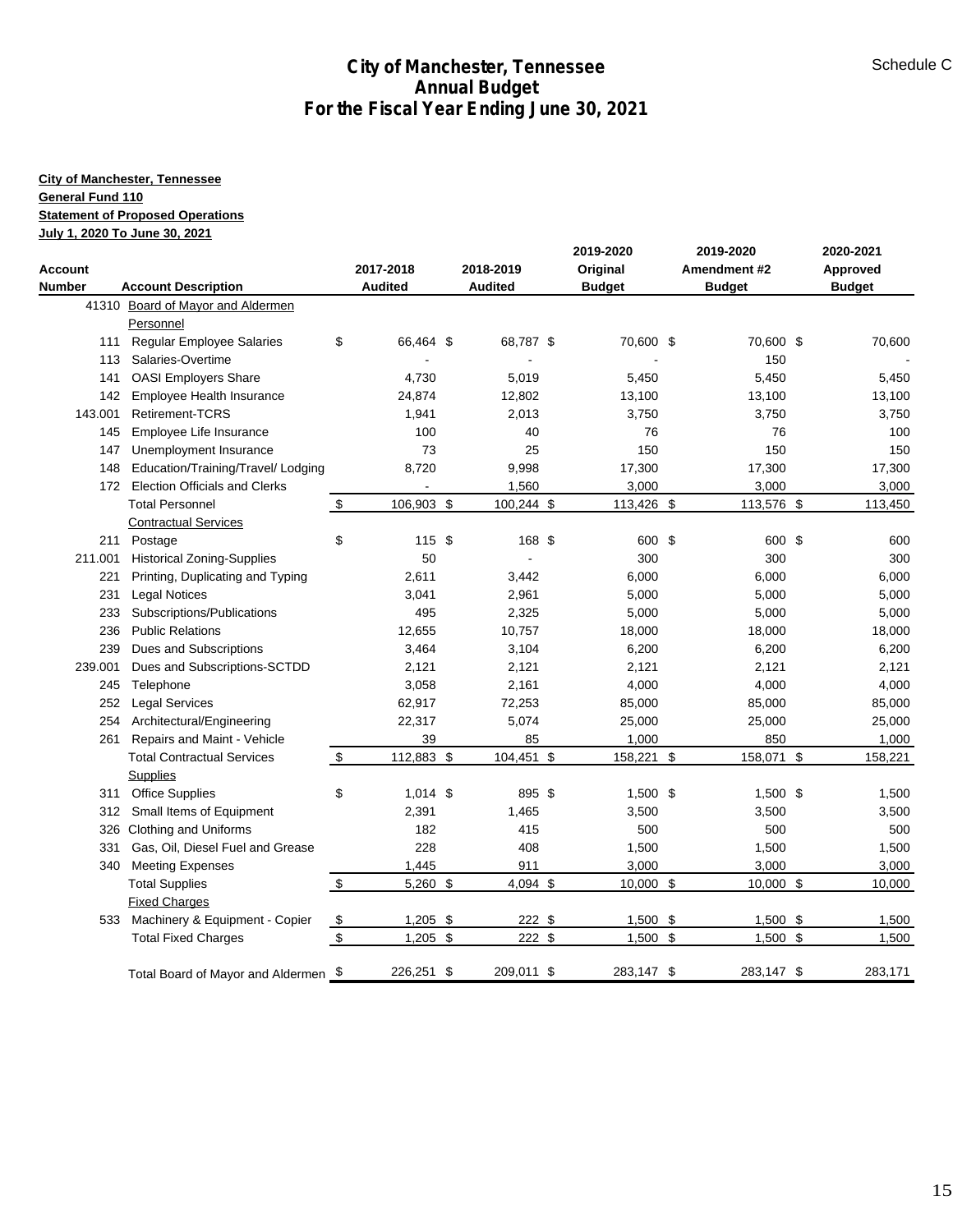|                   | <b>City of Manchester, Tennessee</b><br>General Fund 110<br><b>Statement of Proposed Operations</b><br>July 1, 2020 To June 30, 2021 |                         |                             |                             |                                        |                                            |                                        |
|-------------------|--------------------------------------------------------------------------------------------------------------------------------------|-------------------------|-----------------------------|-----------------------------|----------------------------------------|--------------------------------------------|----------------------------------------|
| Account<br>Number | <b>Account Description</b>                                                                                                           |                         | 2017-2018<br><b>Audited</b> | 2018-2019<br><b>Audited</b> | 2019-2020<br>Original<br><b>Budget</b> | 2019-2020<br>Amendment #2<br><b>Budget</b> | 2020-2021<br>Approved<br><b>Budget</b> |
|                   | 41510 Financial Administration<br>Personnel                                                                                          |                         |                             |                             |                                        |                                            |                                        |
|                   | 111 Regular Employee Salaries                                                                                                        | \$                      | 218,838 \$                  | 217,987 \$                  | 240,000 \$                             | 240,000 \$                                 | 240,000                                |
|                   | 113 Salaries - Overtime                                                                                                              |                         | 916                         | 1,547                       | 2,000                                  | 3,000                                      | 4,000                                  |
| 141               | <b>OASI Employers Share</b>                                                                                                          |                         | 15,511                      | 15,584                      | 18,500                                 | 18,500                                     | 20,000                                 |
| 142               | Employee Health Insurance                                                                                                            |                         | 46,958                      | 39,822                      | 47,000                                 | 47,000                                     | 52,000                                 |
| 143.001           | Retirement - TCRS                                                                                                                    |                         | 11,663                      | 11,476                      | 12,750                                 | 12,750                                     | 13,000                                 |
| 145<br>147        | Employee Life Insurance                                                                                                              |                         | 229<br>227                  | 142<br>146                  | 200<br>400                             | 200<br>400                                 | 250<br>400                             |
| 148               | Unemployment Insurance<br>Education/Training/Travel/ Lodging                                                                         |                         | 7,410                       | 4,694                       | 9,000                                  | 9,000                                      | 9,000                                  |
|                   | <b>Total Personnel</b><br><b>Contractual Services</b>                                                                                | \$                      | 301,751 \$                  | 291,398 \$                  | 329,850 \$                             | 330,850 \$                                 | 338,650                                |
|                   | 211 Postage                                                                                                                          | \$                      | $3,761$ \$                  | $3,737$ \$                  | $5,000$ \$                             | $5,000$ \$                                 | 5,000                                  |
| 221               | Printing, Duplicating and Typing                                                                                                     |                         | 6,952                       | 6,497                       | 6,000                                  | 6,000                                      | 6,000                                  |
| 231               | Publication Formal and Legal Notice                                                                                                  |                         | 386                         | 1,444                       | 1,000                                  | 1,000                                      | 1,000                                  |
| 239               | Dues and Subscription                                                                                                                |                         | 429                         | 379                         | 600                                    | 600                                        | 600                                    |
| 245               | Telephone                                                                                                                            |                         | 568                         | 748                         | 1,000                                  | 1,000                                      | 1,000                                  |
| 253               | <b>Accounting/Auditing Services</b>                                                                                                  |                         | 18,413                      | 24,916                      | 25,000                                 | 24,000                                     | 30,000                                 |
| 255               | Data Processing Support                                                                                                              |                         | 26,084                      | 47,718                      | 30,000                                 | 30,000                                     | 35,000                                 |
| 261<br>267        | Repairs and Maint - Vehicles<br>Repairs and Maint - Computer Equip                                                                   |                         |                             | 1,024                       | 500<br>250                             | 500<br>250                                 | 500<br>250                             |
|                   | <b>Total Contractual Services</b><br><b>Supplies</b>                                                                                 | \$                      | 56,594 \$                   | 86,463 \$                   | 69,350 \$                              | 68,350 \$                                  | 79,350                                 |
|                   | 311 Office Supplies                                                                                                                  | \$                      | 5,674 \$                    | 4,462 \$                    | 7,000 \$                               | 7,000 \$                                   | 7,000                                  |
|                   | 312 Small Items of Equipment                                                                                                         |                         | 2,255                       | 4,856                       | 5,000                                  | 5,000                                      | 5,000                                  |
| 326               | Clothing and Uniforms                                                                                                                |                         | 66                          | 40                          | 300                                    | 300                                        | 300                                    |
| 331               | Gas, Oil, Diesel Fuel and Grease                                                                                                     |                         | 55                          | 110                         | 400                                    | 400                                        | 400                                    |
|                   | 340 Meeting Expense                                                                                                                  |                         | 299                         | 126                         | 300                                    | 300                                        | 300                                    |
|                   | <b>Total Supplies</b><br><b>Fixed Charges</b>                                                                                        | $\sqrt{2}$              | 8,348 \$                    | $9,594$ \$                  | $13,000$ \$                            | 13,000 \$                                  | 13,000                                 |
|                   | 514 Professional Liability/Surety Bond                                                                                               | $\sqrt{2}$              | 989 \$                      | 989 \$                      | $1,500$ \$                             | $1,500$ \$                                 | 1,500                                  |
|                   | <b>Total Fixed Charges</b>                                                                                                           | $\sqrt[6]{\frac{2}{5}}$ | 989 \$                      | 989 \$                      | $1,500$ \$                             | $1,500$ \$                                 | 1,500                                  |
|                   | Capital                                                                                                                              |                         |                             |                             |                                        |                                            |                                        |
|                   | 947 Office Machinery & Equipment                                                                                                     | $\sqrt[6]{\frac{2}{5}}$ | $5,287$ \$                  | - \$                        |                                        | \$<br>$\sim$                               | \$                                     |
|                   | <b>Total Capital</b>                                                                                                                 | $\sqrt[6]{\frac{1}{2}}$ | $5,287$ \$                  | $\sqrt[6]{\frac{1}{2}}$     |                                        | \$                                         | \$                                     |
|                   | <b>Total Financial Administration</b>                                                                                                | \$                      | 372,969 \$                  | 388,444 \$                  | 413,700 \$                             | 413,700 \$                                 | 432,500                                |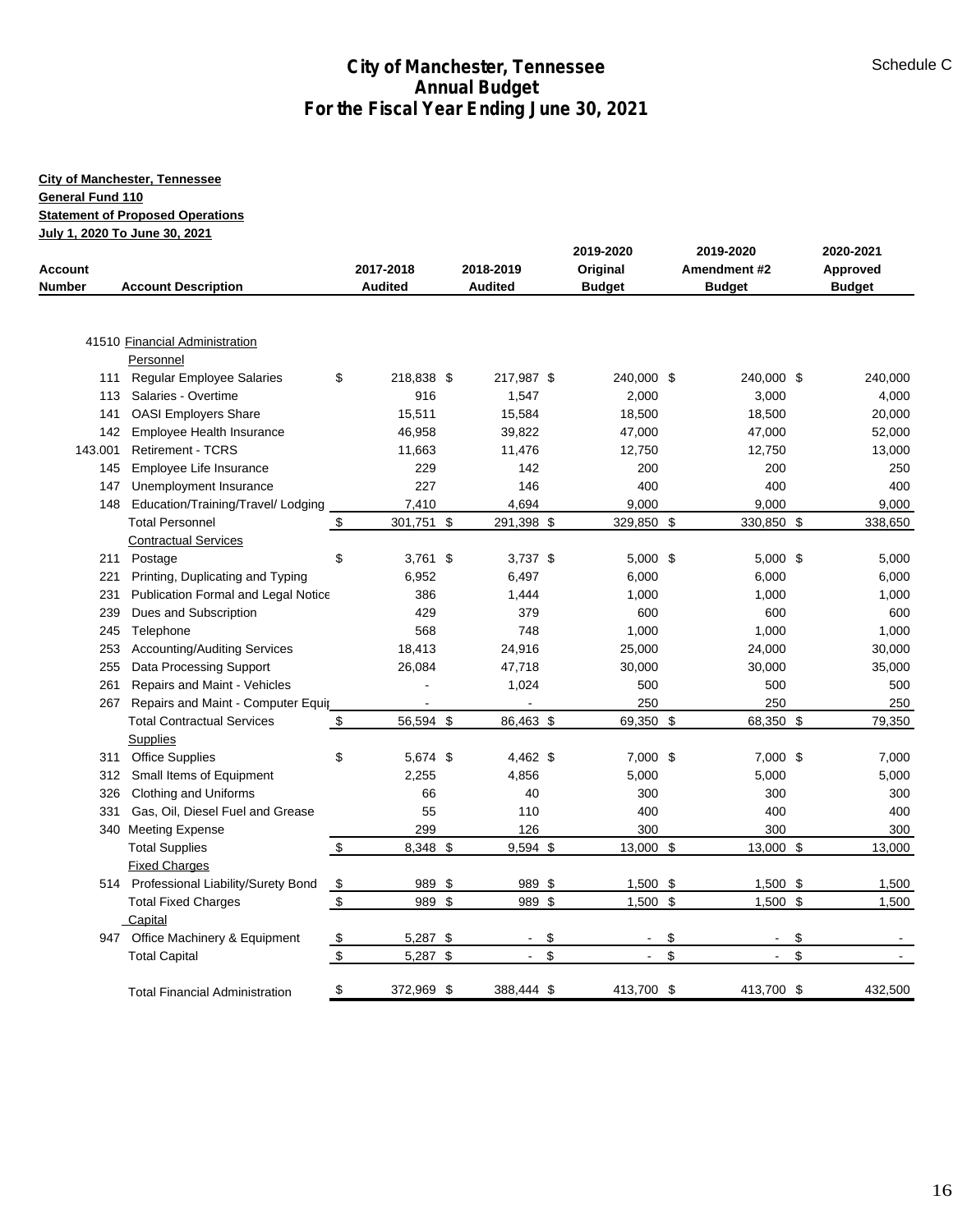| General Fund 110  | <b>City of Manchester, Tennessee</b><br><b>Statement of Proposed Operations</b><br>July 1, 2020 To June 30, 2021 |                             |             |                             |                                        |                                            |                                        |
|-------------------|------------------------------------------------------------------------------------------------------------------|-----------------------------|-------------|-----------------------------|----------------------------------------|--------------------------------------------|----------------------------------------|
| Account<br>Number | <b>Account Description</b>                                                                                       | 2017-2018<br><b>Audited</b> |             | 2018-2019<br><b>Audited</b> | 2019-2020<br>Original<br><b>Budget</b> | 2019-2020<br>Amendment #2<br><b>Budget</b> | 2020-2021<br>Approved<br><b>Budget</b> |
|                   | 41600 Information Systems                                                                                        |                             |             |                             |                                        |                                            |                                        |
|                   | Personnel                                                                                                        |                             |             |                             |                                        |                                            |                                        |
|                   | 111 Regular Employee Salaries                                                                                    | \$<br>68,000 \$             |             | 68,000 \$                   | 69,360 \$                              | 69,360 \$                                  | 69,360                                 |
|                   | 113 Salaries - Overtime<br>141 OASI Employers Share                                                              | 5,128                       |             | $\blacksquare$<br>5,133     | 5,350                                  | 5,350                                      | 5,350                                  |
|                   | 142 Employee Health Insurance                                                                                    | 5,295                       |             | 4,717                       | 5,650                                  | 5,650                                      | 5,650                                  |
| 143.001           | <b>Retirement - TCRS</b>                                                                                         | 3,549                       |             | 3,556                       | 3,650                                  | 3,650                                      | 3,650                                  |
| 145               | Employee Life Insurance                                                                                          | 45                          |             | 26                          | 40                                     | 40                                         | 45                                     |
|                   | 147 Unemployment Insurance                                                                                       | 32                          |             | 24                          | 150                                    | 150                                        | 150                                    |
|                   | 148 Education/Training/Travel/ Lodging                                                                           | 5,055                       |             | 3,685                       | 4,000                                  | 4,000                                      | 4,000                                  |
|                   | <b>Total Personnel</b>                                                                                           | \$<br>87,103 \$             |             | 85,141 \$                   | 88,200 \$                              | 88,200 \$                                  | 88,205                                 |
|                   | <b>Contractual Services</b>                                                                                      |                             |             |                             |                                        |                                            |                                        |
|                   | 211 Postage                                                                                                      | \$                          | \$          |                             | \$<br>100S                             | $100*$                                     | 100                                    |
| 221<br>231        | Printing, Duplicating and Typing<br>Publication Formal and Legal Notice                                          |                             |             |                             | 50<br>50                               | 50<br>50                                   | 50<br>50                               |
| 239               | Dues and Subscription                                                                                            |                             |             |                             | 500                                    | 500                                        | 500                                    |
| 245               | Telephone                                                                                                        | 698                         |             | 1,125                       | 1,200                                  | 1,200                                      | 1,200                                  |
| 255               | Data Processing Support                                                                                          | 18,089                      |             | 30,106                      | 30,000                                 | 30,000                                     | 35,000                                 |
|                   | 267 Repairs and Maint - Computer Equip                                                                           |                             |             | 1,203                       | 2,000                                  | 2,000                                      | 2,000                                  |
|                   | <b>Total Contractual Services</b>                                                                                | 18,787 \$<br>\$             |             | 32,434 \$                   | 33,900 \$                              | 33,900 \$                                  | 38,900                                 |
|                   | <b>Supplies</b>                                                                                                  |                             |             |                             |                                        |                                            |                                        |
|                   | 311 Office Supplies                                                                                              | \$                          | $351$ \$    | 682 \$                      | $1,000$ \$                             | $1,000$ \$                                 | 1,000                                  |
|                   | 312 Small Items of Equipment                                                                                     | 2,672                       |             | 3,163                       | 4,000                                  | 4,000                                      | 4,000                                  |
|                   | 326 Clothing and Uniforms                                                                                        |                             |             |                             | 200                                    | 200                                        | 200                                    |
|                   | 331 Gas, Oil, Diesel Fuel and Grease                                                                             |                             |             |                             |                                        |                                            |                                        |
|                   | 340 Meeting Expense                                                                                              |                             |             |                             | 300                                    | 300                                        | 300                                    |
|                   | <b>Total Supplies</b><br><b>Fixed Charges</b>                                                                    | $3,023$ \$<br>$\sqrt{2}$    |             | $3,845$ \$                  | $5,500$ \$                             | $5,500$ \$                                 | 5,500                                  |
|                   | 533 Machinery & Equipment - Copier                                                                               | $\sqrt[6]{\frac{2}{5}}$     | $-$ \$      | $-$ \$                      | 50 <sup>°</sup>                        | 50 <sup>°</sup>                            | 50                                     |
|                   | <b>Total Fixed Charges</b>                                                                                       | $\sqrt[6]{\frac{2}{5}}$     | $-$ \$      | $-$ \$                      | 50 \$                                  | 50 <sup>°</sup>                            | 50                                     |
|                   | <b>Capital Outlay</b>                                                                                            |                             |             |                             |                                        |                                            |                                        |
|                   | 944 Computer Equipment and Software \$                                                                           | $21,593$ \$                 |             | $13,251$ \$                 | $14,000$ \$                            | $14,000$ \$                                | 15,000                                 |
|                   |                                                                                                                  | $\sqrt[6]{\frac{1}{2}}$     | $21,593$ \$ | $13,251$ \$                 | $14,000$ \$                            | $14,000$ \$                                | 15,000                                 |
|                   | <b>Total Capital Outlay</b>                                                                                      |                             |             |                             |                                        |                                            |                                        |
|                   |                                                                                                                  |                             |             |                             |                                        |                                            |                                        |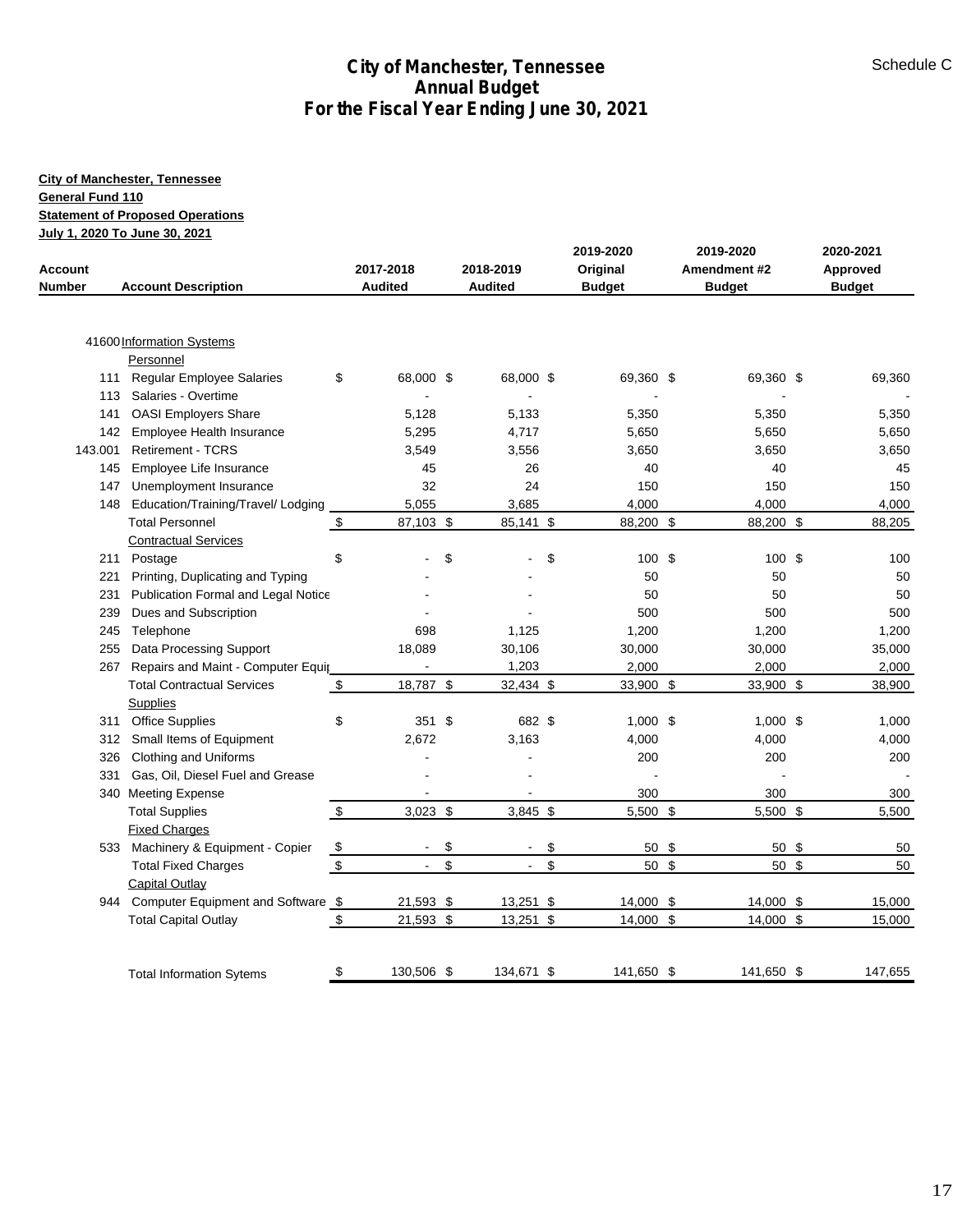|                   | General Fund 110<br><b>Statement of Proposed Operations</b><br>July 1, 2020 To June 30, 2021 |                             |               |                             |                                        |                                            |                                        |
|-------------------|----------------------------------------------------------------------------------------------|-----------------------------|---------------|-----------------------------|----------------------------------------|--------------------------------------------|----------------------------------------|
| Account<br>Number | <b>Account Description</b>                                                                   | 2017-2018<br><b>Audited</b> |               | 2018-2019<br><b>Audited</b> | 2019-2020<br>Original<br><b>Budget</b> | 2019-2020<br>Amendment #2<br><b>Budget</b> | 2020-2021<br>Approved<br><b>Budget</b> |
|                   | 41700 Planning and Zoning<br><b>Personnel</b>                                                |                             |               |                             |                                        |                                            |                                        |
|                   | 111 Regular Employee Salaries                                                                | \$<br>230,200 \$            |               | 231,240 \$                  | 236,000 \$                             | 236,000 \$                                 | 236,000                                |
| 113               | Salaries - Overtime                                                                          |                             |               |                             | 100                                    | 100                                        | 100                                    |
| 141               | <b>OASI Employers Share</b>                                                                  | 17,298                      |               | 17,358                      | 18,100                                 | 18,100                                     | 18,100                                 |
| 142               | Employee Health Insurance                                                                    | 11,833                      |               | 10,665                      | 20,600                                 | 20,600                                     | 20,600                                 |
| 143.001           | <b>Retirement - TCRS</b>                                                                     | 11,907                      |               | 12,094                      | 12,500                                 | 12,500                                     | 12,500                                 |
| 145               | Employee Life Insurance                                                                      |                             | 217           | 130                         | 200                                    | 200                                        | 210                                    |
| 147               | Unemployment Insurance                                                                       |                             | 180           | 122                         | 400                                    | 400                                        | 400                                    |
| 148               | Education/Training/Travel/Lodging<br><b>Total Personnel</b>                                  | 2,856                       |               | 3,150                       | 4,000                                  | 4,000                                      | 4,000                                  |
|                   | <b>Contractual Services</b>                                                                  | $\frac{1}{2}$               | 274,492 \$    | 274,759 \$                  | 291,900 \$                             | 291,900 \$                                 | 291,910                                |
|                   | 211 Postage                                                                                  | \$                          | 74 \$         | 57 <sup>°</sup>             | 400 \$                                 | 400 \$                                     | 400                                    |
| 221               | Printing, Duplicating and Typing                                                             |                             | 288           | 392                         | 400                                    | 400                                        | 400                                    |
| 231               | Publication Formal and Legal Notice                                                          | 1,158                       |               | 2,040                       | 2,000                                  | 2,000                                      | 2,000                                  |
| 234               | <b>Manuals and Code Updates</b>                                                              | 1,656                       |               |                             | 500                                    | 500                                        | 1,500                                  |
| 239               | Dues and Subscription                                                                        | 3,750                       |               | 4,249                       | 4,500                                  | 4,500                                      | 4,500                                  |
| 245               | Telephone                                                                                    | 2,361                       |               | 2,550                       | 2,800                                  | 2,800                                      | 3,000                                  |
| 259               | <b>Other Professional Service</b>                                                            | 27,825                      |               | 15,223                      | 28,000                                 | 28,000                                     | 30,000                                 |
| 261               | Repairs and Maint - Vehicles                                                                 |                             | 304           | 1,564                       | 1,400                                  | 1,400                                      | 1,400                                  |
|                   | 262 Online SDS Management                                                                    |                             |               |                             | 2,000                                  | 2,000                                      | 2,000                                  |
|                   | <b>Total Contractual Services</b>                                                            | \$                          | 37,416 \$     | 26,075 \$                   | 42,000 \$                              | 42,000 \$                                  | 45,200                                 |
|                   | <b>Supplies</b>                                                                              |                             |               |                             |                                        |                                            |                                        |
|                   | 311 Office Supplies                                                                          | \$                          | 786 \$<br>271 | 750 \$                      | 800 \$                                 | 800 \$                                     | 800                                    |
| 326               | 312 Small Items of Equipment<br><b>Clothing and Uniforms</b>                                 |                             | 574           | 1,191<br>462                | 2,000<br>600                           | 4,000<br>600                               | 2,000<br>600                           |
| 329               | <b>Other Operating Supplies</b>                                                              |                             |               | 18                          | 200                                    | 200                                        | 200                                    |
| 331               | Gas, Oil, Diesel Fuel and Grease                                                             | 2,339                       |               | 2,505                       | 3,000                                  | 3,000                                      | 3,300                                  |
|                   | 334 Tires and Tubes                                                                          |                             | 577           | 1,417                       | 1,500                                  | 1,500                                      | 1,500                                  |
| 340               | <b>Meeting Expenses</b>                                                                      |                             | 241           | 93                          | 400                                    | 400                                        | 400                                    |
| 341               | <b>City Cemetery Expense</b>                                                                 |                             |               | 11                          | 100                                    | 100                                        | 100                                    |
|                   | <b>Total Supplies</b>                                                                        | $\sqrt{2}$                  | $4,789$ \$    | $6,447$ \$                  | $8,600$ \$                             | $10,600$ \$                                | 8,900                                  |
|                   | <b>Fixed Charges</b>                                                                         |                             |               |                             |                                        |                                            |                                        |
|                   | 533 Machinery & Equipment - Copier                                                           | $\sqrt{2}$                  | $4,825$ \$    | $10,062$ \$                 | $3,000$ \$                             | $3,000$ \$                                 | 3,000                                  |
|                   | <b>Total Fixed Charges</b>                                                                   | $\sqrt[6]{\frac{1}{2}}$     | $4,825$ \$    | $10,062$ \$                 | $3,000$ \$                             | $3,000$ \$                                 | 3,000                                  |
|                   | <b>Capital Outlay</b>                                                                        |                             |               |                             |                                        |                                            |                                        |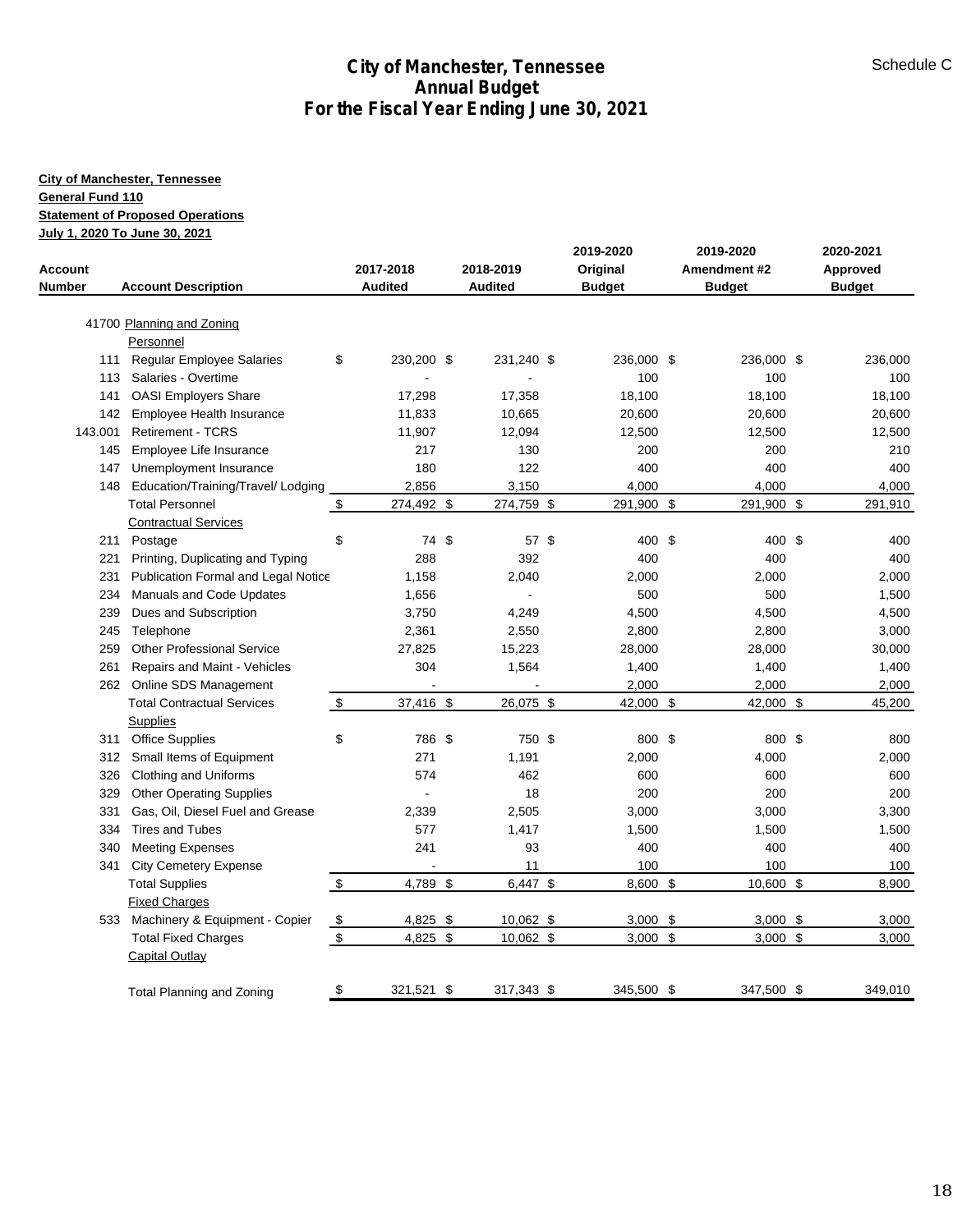# **City of Manchester, Tennessee<br>Annual Budget<br>Case of The Contract Contract Contract Contract Contract Contract Contract Contract Contract Contract Contract For the Fiscal Year Ending June 30, 2021**

|                  | <b>City of Manchester, Tennessee</b>                                                   |                                      |                  |                  |                  |                        |
|------------------|----------------------------------------------------------------------------------------|--------------------------------------|------------------|------------------|------------------|------------------------|
| General Fund 110 |                                                                                        |                                      |                  |                  |                  |                        |
|                  | <b>Statement of Proposed Operations</b>                                                |                                      |                  |                  |                  |                        |
|                  | July 1, 2020 To June 30, 2021                                                          |                                      |                  | 2019-2020        | 2019-2020        | 2020-2021              |
| Account          |                                                                                        | 2017-2018                            | 2018-2019        | Original         | Amendment #2     | Approved               |
| Number           | <b>Account Description</b>                                                             | <b>Audited</b>                       | <b>Audited</b>   | <b>Budget</b>    | <b>Budget</b>    | <b>Budget</b>          |
|                  | 41800 General Government and Buildings                                                 |                                      |                  |                  |                  |                        |
|                  | <b>Personnel</b>                                                                       |                                      |                  |                  |                  |                        |
|                  | 143 Retirement Expense                                                                 | \$                                   | \$<br>\$         | $2,000$ \$       | $2,000$ \$       | 5,000                  |
|                  | 149 Other Employee Benefits                                                            | 17,698                               | 20,794           | 40,000           | 40,000           | 40,000                 |
|                  | <b>Total Personnel</b><br><b>Contractual Services</b>                                  | $\sqrt[6]{\frac{1}{2}}$<br>17,698 \$ | 20,794 \$        | 42,000 \$        | 42,000 \$        | 45,000                 |
|                  | 216 Radio and Cable Services                                                           | \$<br>$1,270$ \$                     | $1,304$ \$       | $2,000$ \$       | $2,000$ \$       | 2,000                  |
| 241              | Electric                                                                               | 44,221                               | 52,303           | 65,000           | 65,000           | 65,000                 |
| 241.001          | <b>DREMC-Electric Substation</b>                                                       | 30,000                               | 30,000           | 30,000           | 30,000           | 30,000                 |
| 242              | Water                                                                                  | 6,859                                | 7,015            | 10,000           | 10,000           | 10,000                 |
| 244              | Gas                                                                                    | 16,611                               | 14,462           | 22,000           | 22,000           | 22,000                 |
| 245              | Telephone                                                                              | 44,639                               | 47,323           | 45,000           | 45,000           | 45,000                 |
| 251              | <b>Medical Services</b>                                                                | 8,080                                | 9,705            | 12,000           | 12,000           | 12,000                 |
| 258              | Census 2020 Expense                                                                    |                                      |                  | 15,000           | 15,000           | 2,000                  |
| 259              | <b>Other Professional Service</b>                                                      | 5,395                                | 959              | 10,000           | 10,000           | 5,000                  |
| 266<br>292       | Repairs and Maint - Buildings<br><b>Janitorial Services</b>                            | 13,995<br>20,845                     | 23,647<br>22,845 | 30,000<br>35,000 | 30,000<br>35,000 | 35,000<br>35,000       |
|                  | <b>Total Contractual Services</b>                                                      | $\frac{3}{2}$<br>191,914 \$          | 209,563 \$       | 276,000 \$       | 276,000 \$       | 263,000                |
|                  | <b>Supplies</b>                                                                        |                                      |                  |                  |                  |                        |
|                  | 311 Office Supplies                                                                    | \$<br>1,794 \$                       | 1,239 \$         | $3,000$ \$       | $3,000$ \$       | 3,000                  |
|                  | 324 Household and Janitorial Supplies                                                  | 2,859                                | 2,240            | 3,500            | 3,500            | 3,500                  |
|                  | <b>Total Supplies</b>                                                                  | $\boldsymbol{\theta}$<br>4,654 \$    | 3,479 \$         | 6,500 \$         | $6,500$ \$       | 6,500                  |
|                  | <b>Fixed Charges</b>                                                                   |                                      |                  |                  |                  |                        |
|                  | 511 General Liability                                                                  | \$<br>88,962 \$                      | 95,491 \$        | 100,000 \$       | 125,000 \$       | 150,000                |
|                  | 515 Workers Compensation Insurance                                                     | 178,831                              | 203,568          | 230,000          | 230,000          | 250,000                |
|                  | 521 Building Insurance                                                                 |                                      |                  | 7,500            | 9,663            | 7,500                  |
|                  | 533 Machinery/Equip - Copier                                                           | 89                                   | 1,559            | 2,000            | 2,000            | 2,000                  |
|                  | IT Hardware Purchase-State Grant                                                       |                                      |                  |                  |                  | 4,999                  |
|                  | 533.002 Machinery/Equip - Computer Softwa<br>533.003 Machinery/Equip - Postage Machine | 2,072                                | 2,104            | 3,500<br>2,000   | 3,500<br>2,000   | 3,500<br>2,000         |
|                  | <b>Total Fixed Charges</b>                                                             | $\sqrt{2}$<br>269,954 \$             | 302,722 \$       | 345,000 \$       | $372,163$ \$     | 419,999                |
|                  | <b>Capital Outlay</b>                                                                  |                                      |                  |                  |                  |                        |
| 948              | <b>Westwood Grant Expenses</b>                                                         | \$<br>5,626 \$                       | 17,151 \$        |                  | \$<br>53,000 \$  |                        |
| 948.004          | <b>Transportation Plan-TDOT</b>                                                        | 12,873                               | 33,502           |                  |                  |                        |
| 948.006          | <b>TDOT Signalization Project</b>                                                      | 939                                  |                  | 212,000          | 212,000          | 212,000                |
| 948.007          | <b>TDOT Widening Project</b>                                                           | 5,982                                | 43,655           | 110,733          | 110,733          | 110,733                |
| 948.009          | Downtown Revitalization                                                                | 28,916                               |                  |                  |                  |                        |
| 948.01           | Site Development Grant (MIP)                                                           | 146,698                              | 3,250            |                  |                  |                        |
|                  | 948.011 Transportation Grant w/ Tullahoma                                              |                                      | 4,989            |                  |                  |                        |
|                  | 948.012 THDA Home Grant Expense                                                        |                                      | 166,415          | 376,354          | 252,384          |                        |
|                  | 948.013 STP Grant Projects                                                             |                                      |                  | 1,063,640        |                  |                        |
|                  | 948.014 CSES Renovation Project<br><b>Total Capital Outlay</b>                         | 201,034 \$<br>\$                     | 268,962 \$       | 1,762,727 \$     | 628,117 \$       | 4,100,000<br>4,422,733 |
|                  |                                                                                        |                                      |                  |                  |                  |                        |
|                  | Total General Government and Build_\$                                                  | 685,254 \$                           | 805,520 \$       | 2,432,227 \$     | 1,324,780 \$     | 5, 157, 232            |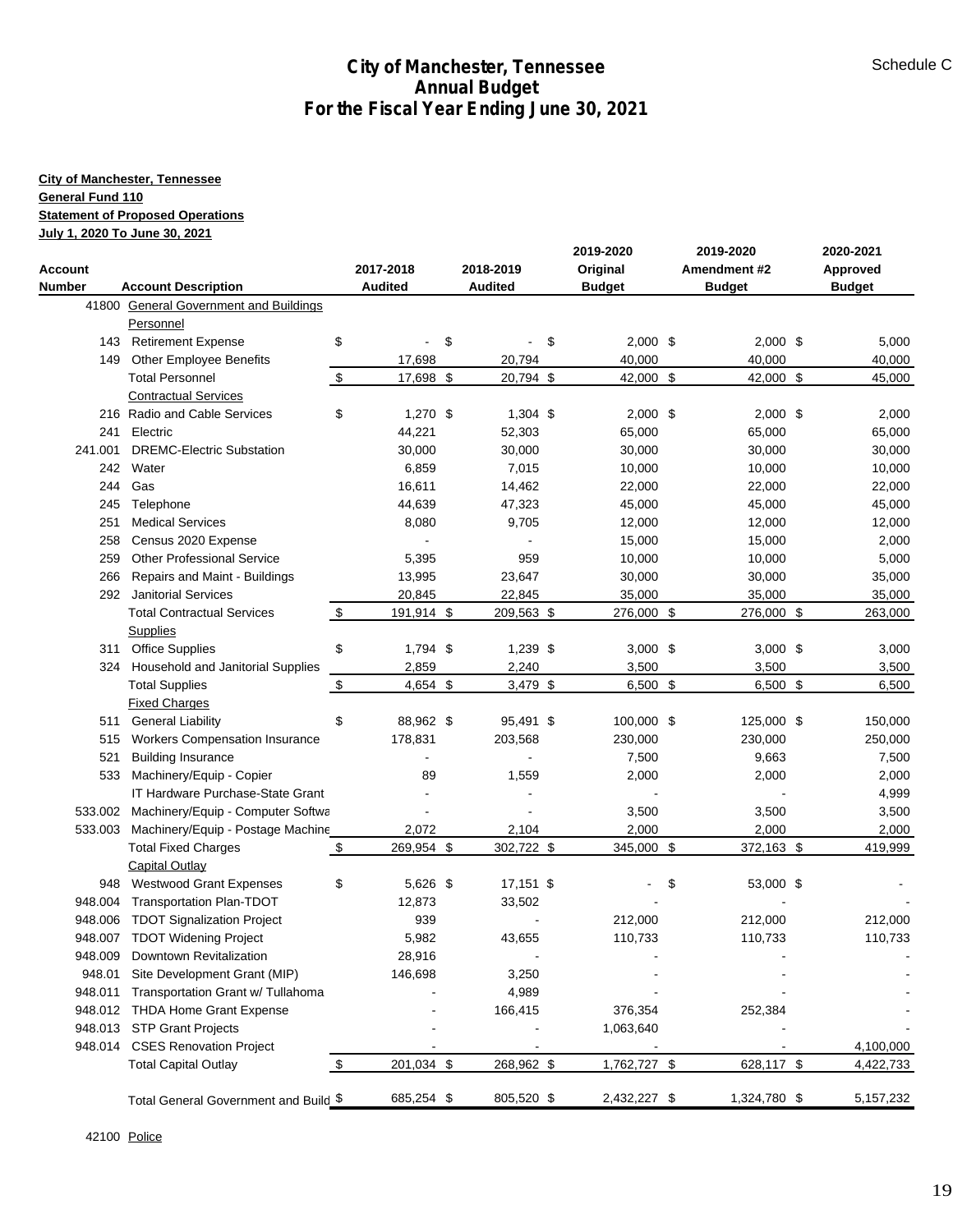|                         |                                                         |               |                | <b>City of Manchester, Tennessee</b><br><b>Annual Budget</b> |               |               | Schedule C    |
|-------------------------|---------------------------------------------------------|---------------|----------------|--------------------------------------------------------------|---------------|---------------|---------------|
|                         |                                                         |               |                | For the Fiscal Year Ending June 30, 2021                     |               |               |               |
|                         | <b>City of Manchester, Tennessee</b>                    |               |                |                                                              |               |               |               |
| <b>General Fund 110</b> |                                                         |               |                |                                                              |               |               |               |
|                         | <b>Statement of Proposed Operations</b>                 |               |                |                                                              |               |               |               |
|                         | July 1, 2020 To June 30, 2021                           |               |                |                                                              |               |               |               |
|                         |                                                         |               |                |                                                              | 2019-2020     | 2019-2020     | 2020-2021     |
| <b>Account</b>          |                                                         |               | 2017-2018      | 2018-2019                                                    | Original      | Amendment #2  | Approved      |
| <b>Number</b>           | <b>Account Description</b>                              |               | <b>Audited</b> | <b>Audited</b>                                               | <b>Budget</b> | <b>Budget</b> | <b>Budget</b> |
|                         | Personnel                                               |               |                |                                                              |               |               |               |
|                         | 111 Regular Employee Salaries                           | \$            | 1,607,278 \$   | 1,718,463 \$                                                 | 1,771,000 \$  | 1,771,000 \$  | 1,789,000     |
| 113                     | Salaries - Overtime                                     |               | 93,787         | 74,297                                                       | 85,000        | 85,000        | 85,000        |
| 135                     | Holiday                                                 |               | 53,305         | 49,830                                                       | 70,000        | 70,000        | 70,000        |
| 141                     | OASI Employers Share                                    |               | 126,714        | 132,662                                                      | 147,500       | 147,500       | 150,000       |
| 142                     | Employee Health Insurance                               |               | 301,592        | 299,416                                                      | 364,500       | 364,500       | 360,000       |
| 143                     | Retirement - ING                                        |               | 25,202         | 21,812                                                       | 33,500        | 33,500        | 35,000        |
| 143.001                 | <b>Retirement - TCRS</b>                                |               | 71,854         | 78,691                                                       | 84,300        | 84,300        | 105,000       |
| 145                     | Employee Life Insurance                                 |               | 1,748          | 1,159                                                        | 1,450         | 1,450         | 1,600         |
| 147                     | Unemployment Insurance                                  |               | 1,308          | 1,102                                                        | 3,500         | 3,500         | 3,500         |
| 148                     | Education/Training/Travel/ Lodging                      |               | 15,694         | 16,089                                                       | 17,000        | 17,000        | 17,000        |
|                         | <b>Total Personnel</b>                                  | $\frac{1}{2}$ | 2,298,482 \$   | 2,393,521 \$                                                 | 2,577,750 \$  | 2,577,750 \$  | 2,616,100     |
|                         | <b>Contractual Services</b>                             |               |                |                                                              |               |               |               |
| 211                     | Postage                                                 | \$            | 367 \$         | 446 \$                                                       | 650 \$        | 650 \$<br>350 | 650           |
| 213                     | Automobile Licenses and Title<br>Radio and TV Services  |               | 160            | 268                                                          | 350           |               | 350           |
| 216<br>221              |                                                         |               | 2,355<br>610   | 50<br>267                                                    | 1,800<br>600  | 1,800         | 1,800<br>600  |
| 231                     | Printing, Duplicating and Typing<br>Legal Advertisement |               | 728            | 504                                                          | 600           | 1,900<br>875  | 600           |
| 239                     | Dues and Subscription                                   |               | 560            | 410                                                          | 400           | 1,000         | 400           |
| 245                     | Telephone                                               |               | 7,462          | 11,591                                                       | 9,000         | 13,800        | 9,000         |
| 256                     | Information System Support                              |               | 11,570         | 10,218                                                       | 17,000        | 12,200        | 17,000        |
| 261                     | Repairs and Maint - Vehicles                            |               | 31,368         | 38,492                                                       | 38,000        | 38,000        | 38,000        |
| 267                     | Repairs and Maint - Computer Equip                      |               |                | 19                                                           | 200           | 200           | 200           |
| 269                     | Repairs and Maint - Other                               |               | 280            |                                                              | 200           | 200           | 200           |
|                         | <b>Total Contractual Services</b>                       | \$            | 55,460 \$      | 62,265 \$                                                    | 68,800 \$     | 70,975 \$     | 68,800        |
|                         |                                                         |               |                |                                                              |               |               |               |
|                         |                                                         |               |                |                                                              |               |               |               |
|                         |                                                         |               |                |                                                              |               |               |               |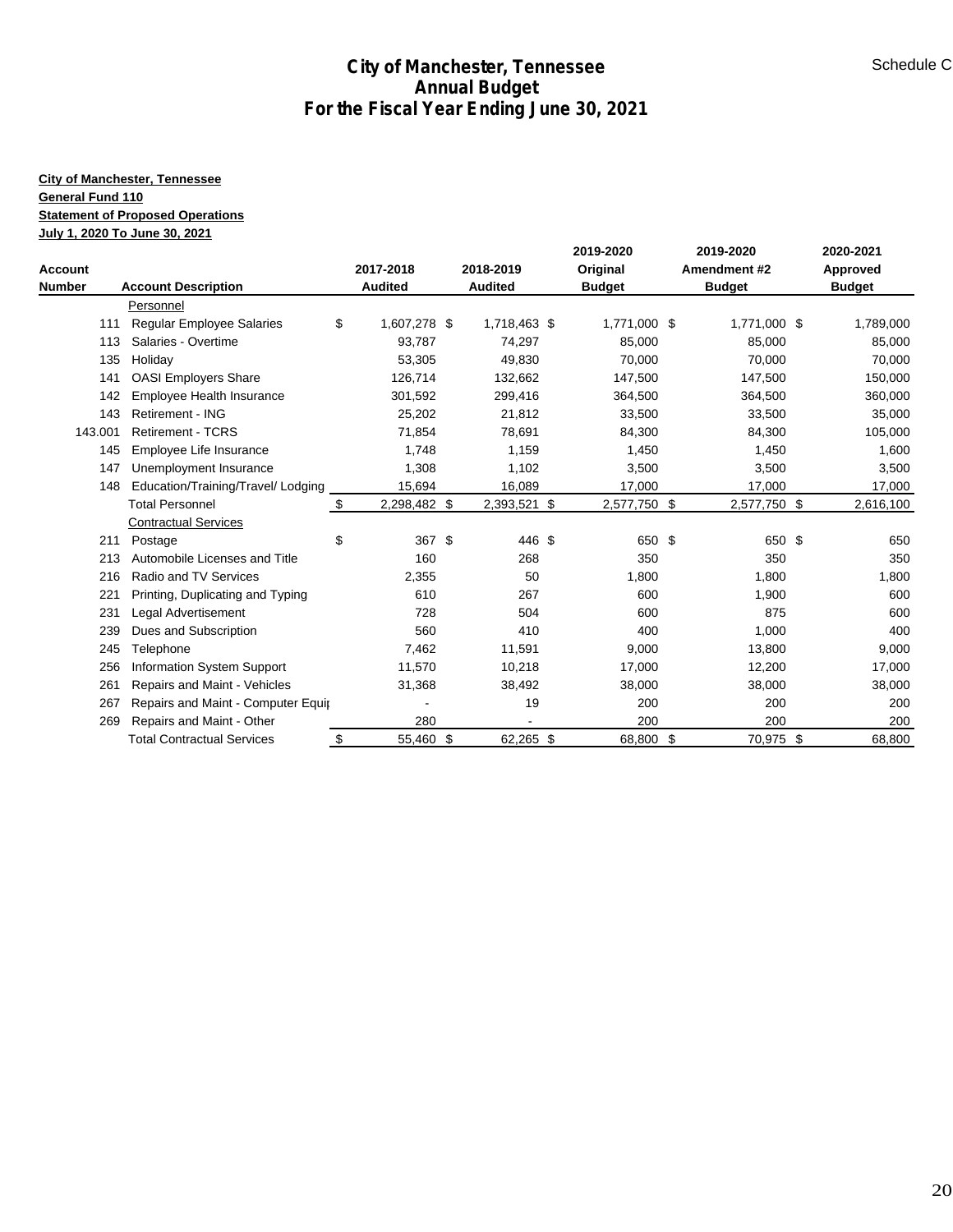|                         |                                                               |                         |                 | <b>City of Manchester, Tennessee</b><br><b>Annual Budget</b> |                |                  |                 | Schedule C       |
|-------------------------|---------------------------------------------------------------|-------------------------|-----------------|--------------------------------------------------------------|----------------|------------------|-----------------|------------------|
|                         |                                                               |                         |                 | For the Fiscal Year Ending June 30, 2021                     |                |                  |                 |                  |
|                         | <b>City of Manchester, Tennessee</b>                          |                         |                 |                                                              |                |                  |                 |                  |
| <b>General Fund 110</b> |                                                               |                         |                 |                                                              |                |                  |                 |                  |
|                         | <b>Statement of Proposed Operations</b>                       |                         |                 |                                                              |                |                  |                 |                  |
|                         | July 1, 2020 To June 30, 2021                                 |                         |                 |                                                              |                |                  |                 |                  |
|                         |                                                               |                         |                 |                                                              | 2019-2020      | 2019-2020        | 2020-2021       |                  |
| <b>Account</b>          |                                                               |                         | 2017-2018       | 2018-2019                                                    | Original       | Amendment #2     | <b>Approved</b> |                  |
| Number                  | <b>Account Description</b>                                    |                         | <b>Audited</b>  | <b>Audited</b>                                               | <b>Budget</b>  | <b>Budget</b>    | <b>Budget</b>   |                  |
|                         | <b>Supplies</b>                                               |                         |                 |                                                              |                |                  |                 |                  |
|                         | 311 Office Supplies                                           | \$                      | $5,221$ \$      | 5,651 \$                                                     | $6,000$ \$     | $6,000$ \$       |                 | 6,000            |
| 311.001                 | Office Supplies-SOR                                           |                         | 250             | 150                                                          | 350            | 350              |                 | 350              |
|                         | 312 Small Items of Equip                                      |                         | 20,824          | 23,038                                                       | 19,000         | 18,650           |                 | 19,000           |
| 323.001                 | <b>Trustee Expenses</b><br>323.002 Community Policing Expense |                         |                 | $\blacksquare$                                               | 200<br>34,000  |                  |                 | $\blacksquare$   |
| 326                     | <b>Clothing and Uniforms</b>                                  |                         | 28,583<br>9,035 | 30,741<br>9,286                                              | 10,500         | 34,000<br>10,500 |                 | 34,000<br>10,500 |
| 327                     | <b>Firearm Supplies</b>                                       |                         | 5,005           | 5,870                                                        | 6,500          | 4,925            |                 | 7,000            |
| 329                     | <b>Other Operating Supplies</b>                               |                         | 3,609           | 4,378                                                        | 4,500          | 4,500            |                 | 4,500            |
| 331                     | Gas, Oil, Diesel Fuel and Grease                              |                         | 53,624          | 60,740                                                       | 65,000         | 65,000           |                 | 70,000           |
|                         | 334 Tires and Tubes                                           |                         | 4,852           | 5,888                                                        | 6,000          | 6,000            |                 | 6,000            |
|                         | <b>Total Supplies</b>                                         | $\sqrt[6]{3}$           | $131,003$ \$    | 145,742 \$                                                   | $152,050$ \$   | 149,925 \$       |                 | 157,350          |
|                         | <b>Fixed Charges</b>                                          |                         |                 |                                                              |                |                  |                 |                  |
|                         | 533 Machinery & Equipment - Copier                            | $\sqrt{2}$              | 497 \$          | $366$ \$                                                     | $1,800$ \$     | $1,200$ \$       |                 | 1,800            |
|                         | <b>Total Fixed Charges</b>                                    | $\sqrt{2}$              | 497 \$          | $366$ \$                                                     | $1,800$ \$     | $1,200$ \$       |                 | 1,800            |
|                         | <b>Capital Outlay</b>                                         |                         |                 |                                                              |                |                  |                 |                  |
|                         | IT Hardware Purchase-State Grant \$                           |                         | $\blacksquare$  | \$<br>$\boldsymbol{\mathsf{S}}$<br>÷,                        | $\blacksquare$ | \$<br>\$<br>-    |                 | 35,460           |
|                         | 944 Computer Equipment and Software                           |                         | 12,947          | 15,743                                                       | 18,000         | 18,550           |                 | 18,000           |
|                         | <b>Total Capital Outlay</b>                                   | $\sqrt[6]{\frac{2}{5}}$ | $12,947$ \$     | $15,743$ \$                                                  | $18,000$ \$    | $18,550$ \$      |                 | 53,460           |
|                         | <b>Total Police</b>                                           | \$                      | 2,498,389 \$    | 2,617,637 \$                                                 | 2,818,400 \$   | 2,818,400 \$     |                 | 2,897,510        |
|                         |                                                               |                         |                 |                                                              |                |                  |                 |                  |
|                         |                                                               |                         |                 |                                                              |                |                  |                 |                  |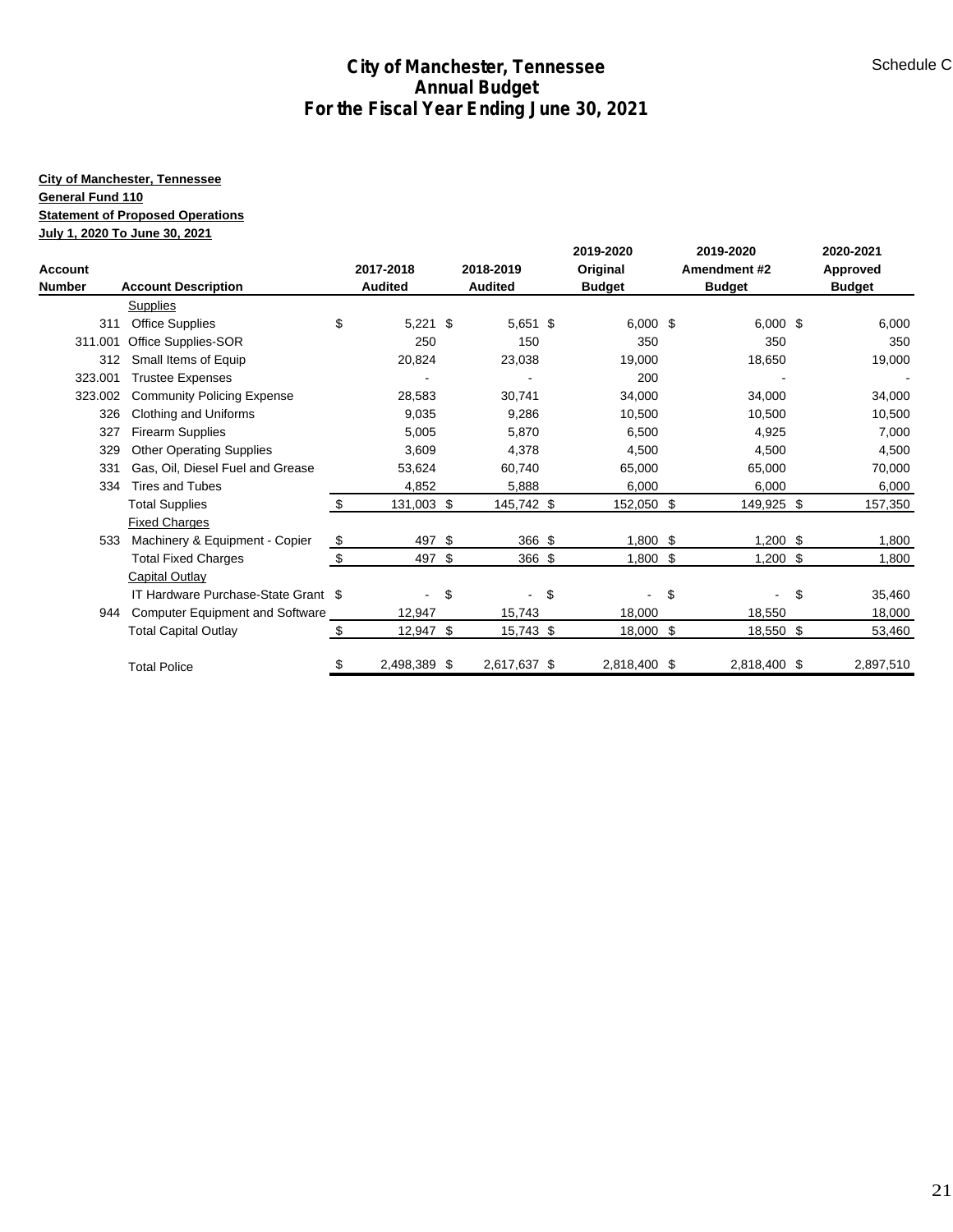|                  |                                                              |                              | <b>City of Manchester, Tennessee</b><br><b>Annual Budget</b> |                        |                           | Schedule C            |
|------------------|--------------------------------------------------------------|------------------------------|--------------------------------------------------------------|------------------------|---------------------------|-----------------------|
|                  |                                                              |                              | For the Fiscal Year Ending June 30, 2021                     |                        |                           |                       |
|                  | <b>City of Manchester, Tennessee</b>                         |                              |                                                              |                        |                           |                       |
| General Fund 110 |                                                              |                              |                                                              |                        |                           |                       |
|                  | <b>Statement of Proposed Operations</b>                      |                              |                                                              |                        |                           |                       |
|                  | July 1, 2020 To June 30, 2021                                |                              |                                                              |                        |                           |                       |
| Account          |                                                              | 2017-2018                    | 2018-2019                                                    | 2019-2020<br>Original  | 2019-2020<br>Amendment #2 | 2020-2021<br>Approved |
| Number           | <b>Account Description</b>                                   | <b>Audited</b>               | <b>Audited</b>                                               | <b>Budget</b>          | <b>Budget</b>             | <b>Budget</b>         |
| 42200 Fire       |                                                              |                              |                                                              |                        |                           |                       |
|                  | Personnel                                                    |                              |                                                              |                        |                           |                       |
|                  | 111 Regular Employee Salaries                                | \$<br>1,255,365 \$           | 1,271,041 \$                                                 | 1,331,000 \$           | 1,351,000 \$              | 1,360,000             |
| 113              | Salaries - Overtime                                          | 101,836                      | 110,397                                                      | 90,000                 | 90,000                    | 95,000                |
| 135              | Holiday                                                      | 55,058                       | 56,202                                                       | 60,000                 | 60,000                    | 60,000                |
| 141              | <b>OASI Employers Share</b>                                  | 100,851                      | 105,373                                                      | 114,500                | 114,500                   | 120,000               |
| 142              | Employee Health Insurance                                    | 229,296                      | 190,020                                                      | 239,100                | 239,100                   | 252,000               |
| 143              | <b>Retirement - ING</b>                                      | 16,462                       | 11,175                                                       | 21,750                 | 21,750                    | 13,000                |
| 143.001          | <b>Retirement - TCRS</b>                                     | 64,502                       | 67,012                                                       | 71,000                 | 71,000                    | 80,000                |
| 145              | Employee Life Insurance                                      | 1,484                        | 963                                                          | 1,200                  | 1,200                     | 1,300                 |
|                  | 147 Unemployment Insurance                                   | 1,062                        | 933                                                          | 4,750                  | 4,750                     | 5,000                 |
| 148              | Education/Training/Travel/ Lodging<br><b>Total Personnel</b> | 16,121<br>1,842,036 \$<br>\$ | 17,253<br>1,830,369 \$                                       | 16,000<br>1,949,300 \$ | 16,000<br>1,969,300 \$    | 16,000<br>2,002,300   |
|                  | <b>Contractual Services</b>                                  |                              |                                                              |                        |                           |                       |
|                  | 211 Postage                                                  | \$<br>86 \$                  | $141$ \$                                                     | 150 \$                 | 150 \$                    | 150                   |
| 216              | Radio and TV Services                                        | 4,034                        | 4,124                                                        | 4,500                  | 4,500                     | 4,500                 |
| 221              | Printing, Duplicating and Typing                             |                              |                                                              | 150                    | 150                       | 150                   |
| 221.002          | Calendar Expense                                             |                              |                                                              |                        |                           |                       |
| 221.001          | Nat. Fire Safety Council                                     |                              |                                                              |                        | 903                       |                       |
|                  | 231 Publication and Legal Notices                            | 1,330                        | 444                                                          | 300                    | 300                       | 300                   |
| 236              | <b>Public Relations (Advertising)</b>                        | 8,070                        | 1,433                                                        | 1,500                  | 3,974                     | 1,500                 |
| 239              | Dues and Subscription                                        | 1,280                        | 1,910                                                        | 2,000                  | 2,000                     | 2,000                 |
| 245              | Telephone                                                    | 6,419                        | 7,481                                                        | 7,040                  | 9,332                     | 7,040                 |
| 261              | Repairs and Maint - Vehicles                                 | 23,120                       | 33,559                                                       | 32,000                 | 30,000                    | 32,000                |
| 266              | Repairs and Maint - Buildings                                | 12,560                       | 9,707                                                        | 12,000                 | 13,618                    | 12,000                |
|                  | 266.001 Repairs & Maint - Bldgs (HVAC)                       | 483                          | 645                                                          | 1,050                  | 1,050                     | 1,050                 |
|                  | 269 Repairs and Maint - Other                                | 46                           | 135                                                          | 1,000                  | 1,000                     | 1,000                 |
|                  |                                                              |                              |                                                              |                        |                           |                       |
|                  |                                                              |                              |                                                              |                        |                           |                       |
|                  | 271 Reserve Firemen<br><b>Total Contractual Services</b>     | 470<br>57,897 \$<br>$\sqrt$$ | 140<br>59,719 \$                                             | 3,000<br>64,690 \$     | 66,977 \$                 | 3,000<br>64,690       |
|                  |                                                              |                              |                                                              |                        |                           | 22                    |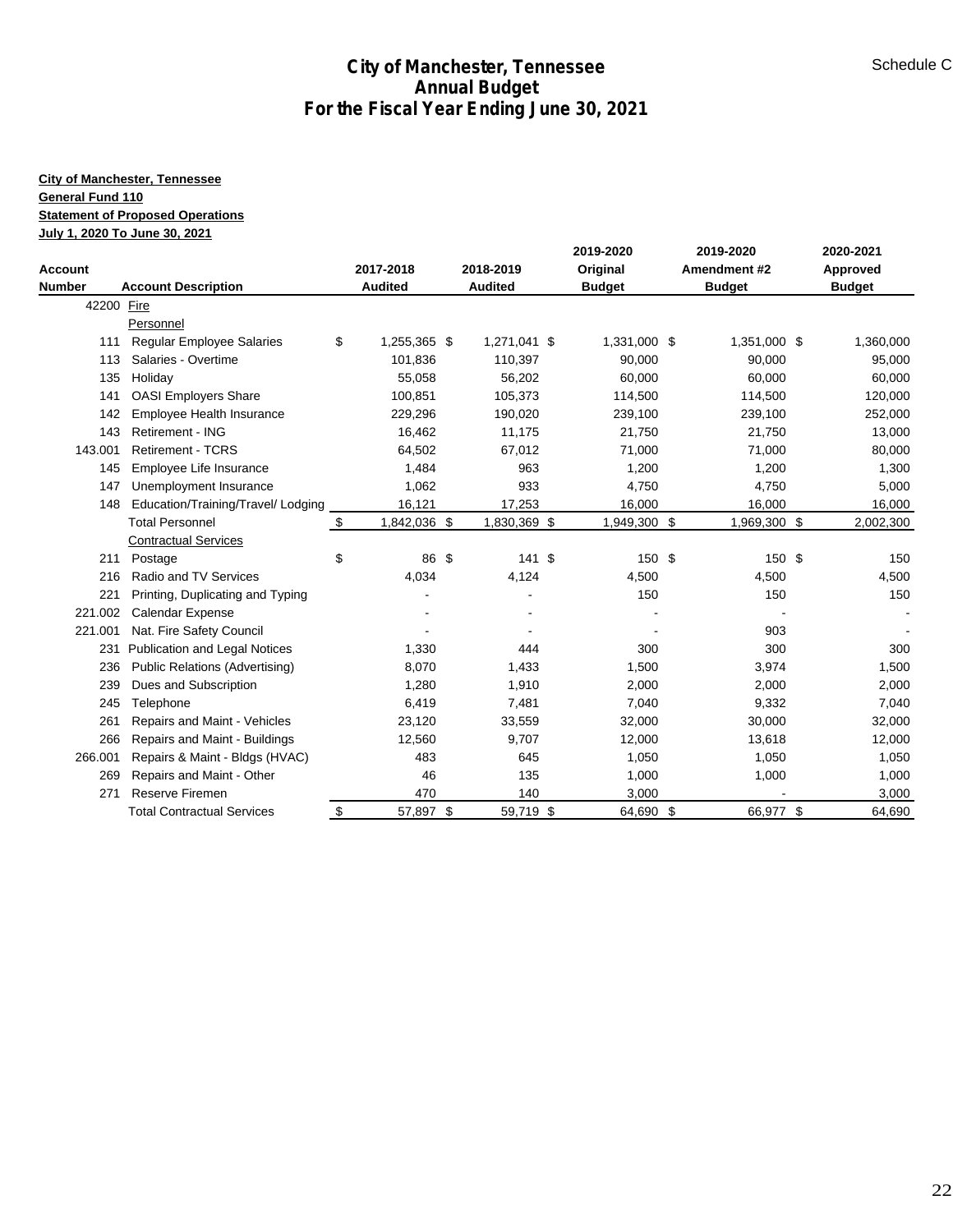|                  |                                                                   |                           |                 | <b>City of Manchester, Tennessee</b><br><b>Annual Budget</b><br>For the Fiscal Year Ending June 30, 2021 |                 |                 | Schedule C      |
|------------------|-------------------------------------------------------------------|---------------------------|-----------------|----------------------------------------------------------------------------------------------------------|-----------------|-----------------|-----------------|
|                  |                                                                   |                           |                 |                                                                                                          |                 |                 |                 |
|                  | <b>City of Manchester, Tennessee</b>                              |                           |                 |                                                                                                          |                 |                 |                 |
| General Fund 110 | <b>Statement of Proposed Operations</b>                           |                           |                 |                                                                                                          |                 |                 |                 |
|                  | July 1, 2020 To June 30, 2021                                     |                           |                 |                                                                                                          |                 |                 |                 |
|                  |                                                                   |                           |                 |                                                                                                          | 2019-2020       | 2019-2020       | 2020-2021       |
| <b>Account</b>   |                                                                   |                           | 2017-2018       | 2018-2019                                                                                                | Original        | Amendment #2    | Approved        |
| Number           | <b>Account Description</b>                                        |                           | <b>Audited</b>  | <b>Audited</b>                                                                                           | <b>Budget</b>   | <b>Budget</b>   | <b>Budget</b>   |
|                  | <b>Supplies</b>                                                   |                           |                 |                                                                                                          |                 |                 |                 |
|                  | 311 Office Supplies                                               | \$                        | 699 \$          | 908 \$                                                                                                   | 800 \$          | 921 \$          | 800             |
|                  | 312 Small Items of Equipment                                      |                           | 23,955          | 13,826                                                                                                   | 25,000          | 25,000          | 25,000          |
| 322              | Chemical, Lab and Medical Supplies                                |                           | 2,205           | 1,145                                                                                                    | 4,000           | 4,000           | 4,000           |
| 324<br>326       | Household and Janitorial Supplies<br><b>Clothing and Uniforms</b> |                           | 5,272<br>12,291 | 4,256<br>19,287                                                                                          | 3,000<br>22,500 | 3,000<br>24,500 | 3,000<br>22,500 |
| 326.001          | Clothing and Uniforms - PPE Turnot                                |                           | 10,348          | 19,063                                                                                                   | 30,000          | 30,000          | 30,000          |
| 328              | <b>Educational Supplies (Fire Preventionally</b>                  |                           | 1,569           | 2,461                                                                                                    | 2,500           | 2,995           | 2,500           |
| 329              | <b>Other Operating Supplies</b>                                   |                           | 16,154          | 14,356                                                                                                   | 20,000          | 20,200          | 20,000          |
| 331              | Gas, Oil, Diesel Fuel and Grease                                  |                           | 11,410          | 14,879                                                                                                   | 13,000          | 13,000          | 14,000          |
| 334              | <b>Tires and Tubes</b>                                            |                           | 2,172           | 934                                                                                                      | 10,000          | 10,000          | 10,000          |
| 344              | <b>Safety Supplies</b>                                            |                           | 364             | 937                                                                                                      | 1,000           | 1,000           | 1,000           |
|                  | <b>Total Supplies</b>                                             | $\boldsymbol{\mathsf{S}}$ | 86,438 \$       | 92,052 \$                                                                                                | 131,800 \$      | 134,616 \$      | 132,800         |
|                  | <b>Fixed Charges</b>                                              |                           |                 |                                                                                                          |                 |                 |                 |
|                  | 533 Machinery and Equipment - Copier \$                           |                           | 609 \$          | 689 \$                                                                                                   | 1,000 \$        | 1,000 \$        | 1,000           |
|                  | IT Hardware Purchase-State Grant                                  |                           |                 |                                                                                                          |                 |                 | 4,999           |
|                  | 571 Inspections/Testing                                           |                           | 6,229           | 11,449                                                                                                   | 13,000          | 13,000          | 13,000          |
|                  | <b>Total Fixed Charges</b>                                        | $\sqrt{2}$                | 6,837 \$        | $12,138$ \$                                                                                              | 14,000 \$       | 14,000 \$       | 18,999          |
|                  | <b>Total Fire</b>                                                 | \$                        | 1,993,208 \$    | 1,994,278 \$                                                                                             | 2,159,790 \$    | 2,184,893 \$    | 2,218,789       |
|                  |                                                                   |                           |                 |                                                                                                          |                 |                 |                 |
|                  |                                                                   |                           |                 |                                                                                                          |                 |                 |                 |
|                  |                                                                   |                           |                 |                                                                                                          |                 |                 |                 |
|                  |                                                                   |                           |                 |                                                                                                          |                 |                 |                 |
|                  |                                                                   |                           |                 |                                                                                                          |                 |                 |                 |
|                  |                                                                   |                           |                 |                                                                                                          |                 |                 |                 |
|                  |                                                                   |                           |                 |                                                                                                          |                 |                 |                 |
|                  |                                                                   |                           |                 |                                                                                                          |                 |                 |                 |
|                  |                                                                   |                           |                 |                                                                                                          |                 |                 |                 |
|                  |                                                                   |                           |                 |                                                                                                          |                 |                 |                 |
|                  |                                                                   |                           |                 |                                                                                                          |                 |                 |                 |
|                  |                                                                   |                           |                 |                                                                                                          |                 |                 |                 |
|                  |                                                                   |                           |                 |                                                                                                          |                 |                 |                 |
|                  |                                                                   |                           |                 |                                                                                                          |                 |                 |                 |
|                  |                                                                   |                           |                 |                                                                                                          |                 |                 |                 |
|                  |                                                                   |                           |                 |                                                                                                          |                 |                 |                 |
|                  |                                                                   |                           |                 |                                                                                                          |                 |                 |                 |
|                  |                                                                   |                           |                 |                                                                                                          |                 |                 |                 |
|                  |                                                                   |                           |                 |                                                                                                          |                 |                 |                 |
|                  |                                                                   |                           |                 |                                                                                                          |                 |                 |                 |
|                  |                                                                   |                           |                 |                                                                                                          |                 |                 |                 |
|                  |                                                                   |                           |                 |                                                                                                          |                 |                 |                 |
|                  |                                                                   |                           |                 |                                                                                                          |                 |                 |                 |
|                  |                                                                   |                           |                 |                                                                                                          |                 |                 |                 |
|                  |                                                                   |                           |                 |                                                                                                          |                 |                 |                 |
|                  |                                                                   |                           |                 |                                                                                                          |                 |                 |                 |
|                  |                                                                   |                           |                 |                                                                                                          |                 |                 |                 |
|                  |                                                                   |                           |                 |                                                                                                          |                 |                 |                 |
|                  |                                                                   |                           |                 |                                                                                                          |                 |                 |                 |
|                  |                                                                   |                           |                 |                                                                                                          |                 |                 | 23              |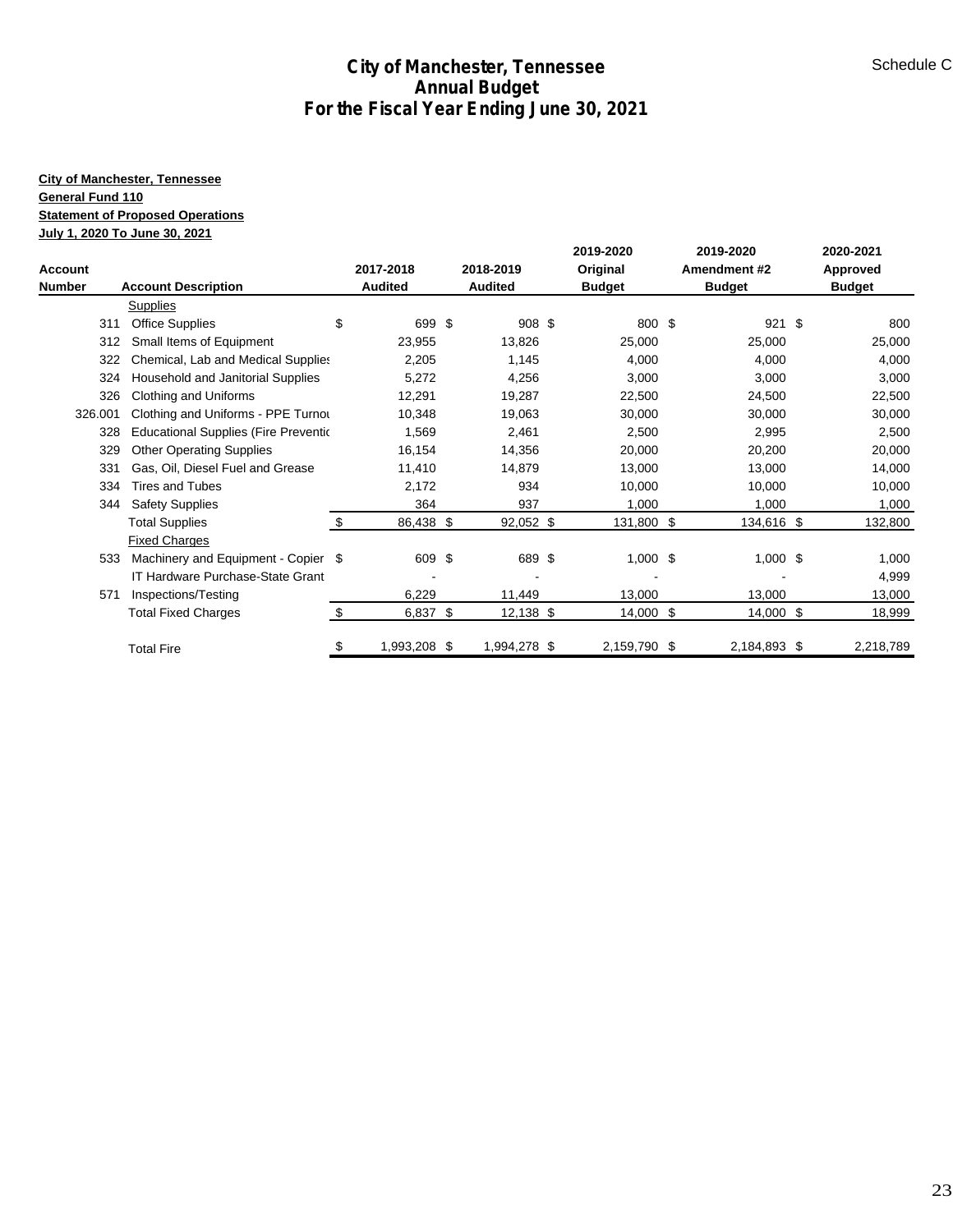|                  |                                                                          |                |              | <b>City of Manchester, Tennessee</b><br><b>Annual Budget</b> |                                          |               | Schedule C    |
|------------------|--------------------------------------------------------------------------|----------------|--------------|--------------------------------------------------------------|------------------------------------------|---------------|---------------|
|                  |                                                                          |                |              |                                                              | For the Fiscal Year Ending June 30, 2021 |               |               |
|                  | <b>City of Manchester, Tennessee</b>                                     |                |              |                                                              |                                          |               |               |
| General Fund 110 |                                                                          |                |              |                                                              |                                          |               |               |
|                  | <b>Statement of Proposed Operations</b><br>July 1, 2020 To June 30, 2021 |                |              |                                                              |                                          |               |               |
|                  |                                                                          |                |              |                                                              | 2019-2020                                | 2019-2020     | 2020-2021     |
| Account          |                                                                          | 2017-2018      |              | 2018-2019                                                    | Original                                 | Amendment #2  | Approved      |
| Number           | <b>Account Description</b>                                               | <b>Audited</b> |              | <b>Audited</b>                                               | <b>Budget</b>                            | <b>Budget</b> | <b>Budget</b> |
|                  | 43100 Public Works                                                       |                |              |                                                              |                                          |               |               |
|                  | <b>Personnel</b>                                                         |                |              |                                                              |                                          |               |               |
| 111              | <b>Regular Employee Salaries</b>                                         | \$             | 788,970 \$   | 746,287 \$                                                   | 762,000 \$                               | 762,000 \$    | 790,000       |
| 113              | Salaries - Overtime                                                      |                | 32,649       | 17,163                                                       | 20,000                                   | 20,000        | 30,000        |
| 141              | <b>OASI Employers Share</b>                                              |                | 56,967       | 53,174                                                       | 60,000                                   | 60,000        | 64,000        |
| 142              | Employee Health Insurance                                                | 156,193        |              | 134,481                                                      | 178,000                                  | 178,000       | 183,000       |
| 143              | <b>Retirement - ING</b>                                                  |                | 12,151       | 8,895                                                        | 9,000                                    | 9,000         | 9,000         |
| 143.001          | <b>Retirement - TCRS</b>                                                 |                | 32,003       | 32,322                                                       | 38,000                                   | 38,000        | 45,000        |
| 144              | <b>Employee Dental Insurance</b>                                         |                |              |                                                              |                                          |               |               |
| 145              | Employee Life Insurance                                                  |                | 874          | 540                                                          | 700                                      | 700           | 740           |
| 147              | Unemployment Insurance                                                   |                | 692          | 410                                                          | 1,500                                    | 1,500         | 1,500         |
| 148              | Education/Training/Travel/Lodging                                        |                | 1,635        | 1,334                                                        | 4,000                                    | 4,000         | 4,000         |
|                  | <b>Total Personnel</b>                                                   | \$             | 1,082,134 \$ | 994,606 \$                                                   | 1,073,200 \$                             | 1,073,200 \$  | 1,127,240     |
|                  | <b>Contractual Services</b>                                              |                |              |                                                              |                                          |               |               |
| 211              | Postage                                                                  | \$             | 367 \$       | 656 \$                                                       | $900$ \$                                 | $900$ \$      | 900           |
| 213              | Automobile Licenses and Title                                            |                | 36           |                                                              | 150                                      | 150           | 150           |
| 216              | Radio and TV Services                                                    |                | 47,512       | 1,278                                                        | 5,000                                    | 5,000         | 5,000         |
| 231              | <b>Publication/Formal Ads</b>                                            |                | 533          | 1,275                                                        | 1,200                                    | 1,200         | 1,200         |
| 239              | Dues and Subscriptions                                                   |                | 90           | 40                                                           | 200                                      | 200           | 200           |
| 242              | Water                                                                    |                | 2,672        | 3,517                                                        | 3,000                                    | 3,000         | 3,000         |
| 245              | Telephone                                                                |                | 3,823        | 5,740                                                        | 7,000                                    | 7,000         | 7,000         |
| 247              | <b>Street Lighting</b>                                                   | 204,836        |              | 227,339                                                      | 250,000                                  | 250,000       | 250,000       |
| 251              | <b>Veterinary Services</b>                                               |                | 1,279        | 1,679                                                        | 2,000                                    | 2,000         | 3,000         |
| 255              | Data Processing                                                          |                |              |                                                              |                                          |               |               |
| 259              | <b>Other Professional Services</b>                                       |                | 1,685        | 1,374                                                        | 7,000                                    | 7,000         | 7,000         |
| 261              | Repairs and Maint - Vehicles                                             |                | 30,631       | 31,679                                                       | 27,000                                   | 27,000        | 27,000        |
|                  | 262 Repairs and Maint - Other Machiner                                   |                | 14,988       | 22,240                                                       | 20,000                                   | 20,000        | 20,000        |
| 264              | Repairs and Maint - Traffic Lighting                                     |                | 11,323       | 6,335                                                        | 20,000                                   | 18,000        | 20,000        |
| 266              | Repairs and Maint - Buildings                                            |                | 9,692        | 10,479                                                       | 20,000                                   | 20,000        | 20,000        |
| 268              | Repairs and Maint - Roads and Stre                                       |                | 2,256        | 5,904                                                        | 10,000                                   | 10,000        | 10,000        |
|                  | <b>Total Contractual Services</b>                                        | $\sqrt{2}$     | 331,723 \$   | $319,535$ \$                                                 | $373,450$ \$                             | 371,450 \$    | 374,450       |
|                  | <b>Supplies</b>                                                          |                |              |                                                              |                                          |               |               |
|                  | 311 Office Supplies                                                      | \$             | $2,844$ \$   | $3,625$ \$                                                   | 4,000 \$                                 | 4,000 \$      | 4,000         |
|                  | 312 Small Items of Equipment                                             |                | 10,719       | 16,907                                                       | 26,000                                   | 26,000        | 26,000        |
| 322              | Chemical, Lab and Medical Supplies                                       |                | 10,069       | 11,555                                                       | 10,000                                   | 10,000        | 10,000        |
| 323.001          | <b>Trustee Expenses</b>                                                  |                | 10,759       | 20,382                                                       | 13,500                                   | 15,500        | 13,500        |
| 324              | Household and Janitorial Supplies                                        |                | 4,793        | 3,644                                                        | 4,000                                    | 4,000         | 4,000         |
| 326              | <b>Clothing and Uniforms</b>                                             |                | 14,786       | 14,476                                                       | 21,000                                   | 21,000        | 21,000        |
| 331              | Gas, Oil, Diesel Fuel and Grease                                         |                | 53,797       | 50,181                                                       | 55,000                                   | 55,000        | 65,000        |
| 334              | <b>Tires and Tubes</b>                                                   |                | 7,606        | 7,479                                                        | 10,000                                   | 10,000        | 10,000        |
| 342              | Sign Parts and Supplies                                                  |                | 19,811       | 13,449                                                       | 20,000                                   | 20,000        | 20,000        |
| 343              | Salt Purchase                                                            |                | 8,721        | 7,646                                                        | 15,000                                   | 15,000        | 15,000        |
| 344              | <b>Safety Supplies</b>                                                   |                | 1,966        | 4,782                                                        | 7,000                                    | 7,000         | 7,000         |
|                  |                                                                          |                | 145,873 \$   |                                                              | 185,500 \$                               |               |               |
|                  | <b>Total Supplies</b>                                                    | \$             |              | $154,126$ \$                                                 |                                          | 187,500 \$    | 195,500       |
|                  | <b>Building Materials</b><br>421 Guardrails                              |                | 5,700 \$     | 1,750 \$                                                     | $5,000$ \$                               | $5,000$ \$    | 5,000         |
| 451              | <b>Crushed Stone</b>                                                     | \$             | 11,376       | 11,977                                                       | 15,000                                   | 15,000        | 20,000        |
|                  |                                                                          |                |              |                                                              |                                          |               |               |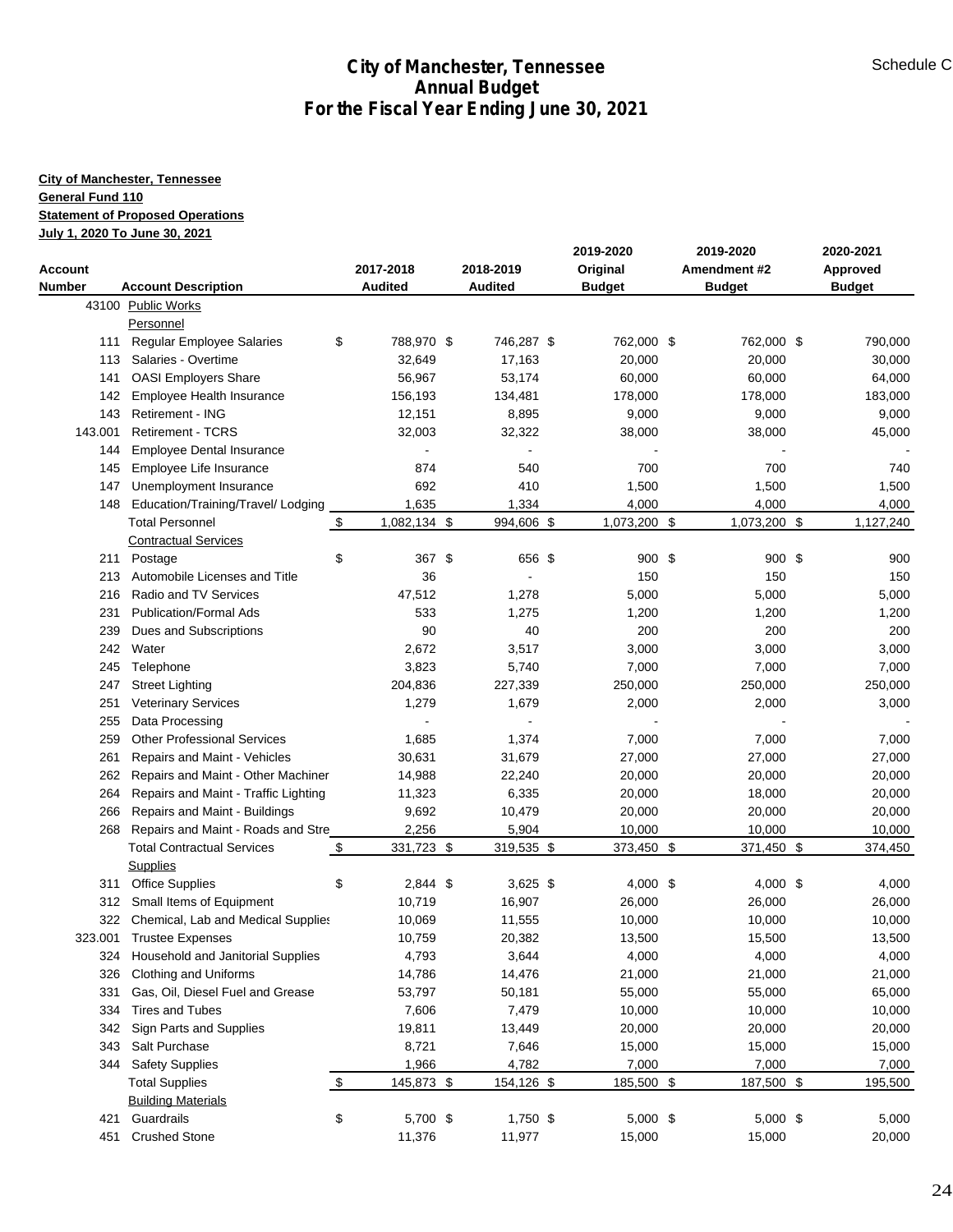|                          |                                                                       |                                          |                             | <b>City of Manchester, Tennessee</b><br><b>Annual Budget</b><br>For the Fiscal Year Ending June 30, 2021 |                                |                               | Schedule C                |
|--------------------------|-----------------------------------------------------------------------|------------------------------------------|-----------------------------|----------------------------------------------------------------------------------------------------------|--------------------------------|-------------------------------|---------------------------|
|                          |                                                                       |                                          |                             |                                                                                                          |                                |                               |                           |
|                          | <b>City of Manchester, Tennessee</b>                                  |                                          |                             |                                                                                                          |                                |                               |                           |
| General Fund 110         | <b>Statement of Proposed Operations</b>                               |                                          |                             |                                                                                                          |                                |                               |                           |
|                          | July 1, 2020 To June 30, 2021                                         |                                          |                             |                                                                                                          |                                |                               |                           |
|                          |                                                                       |                                          |                             |                                                                                                          | 2019-2020                      | 2019-2020                     | 2020-2021                 |
| <b>Account</b><br>Number | <b>Account Description</b>                                            |                                          | 2017-2018<br><b>Audited</b> | 2018-2019<br><b>Audited</b>                                                                              | Original<br><b>Budget</b>      | Amendment #2<br><b>Budget</b> | Approved<br><b>Budget</b> |
|                          | 455 Tile and Pipe                                                     |                                          | 27,545                      | 10,959                                                                                                   | 25,000                         | 25,000                        | 35,000                    |
|                          | 471 Asphalt and Asphalt Filler                                        |                                          | 10,546                      | 8,532                                                                                                    | 15,000                         | 15,000                        | 20,000                    |
|                          | <b>Total Building Materials</b>                                       | $\sqrt{\frac{2}{2}}$                     | $55,168$ \$                 | $33,218$ \$                                                                                              | $60,000$ \$                    | $60,000$ \$                   | 80,000                    |
|                          | <b>Fixed Charges</b><br>533 Machinery and Equip - Copier              |                                          | 533 \$                      | $5,359$ \$                                                                                               | $6,000$ \$                     | $6,000$ \$                    | 2,000                     |
|                          | <b>Total Fixed Charges</b>                                            | $\frac{2}{3}$<br>$\sqrt[6]{\frac{1}{2}}$ | 533 \$                      | $5,359$ \$                                                                                               | $6,000$ \$                     | $6,000$ \$                    | 2,000                     |
|                          | <b>Capital Outlay</b>                                                 |                                          |                             |                                                                                                          |                                |                               |                           |
|                          | 931 Roads, Street, and Parking                                        | \$                                       | \$<br>$\blacksquare$        | $-$ \$                                                                                                   | \$<br>$\overline{\phantom{0}}$ | $-$ \$                        |                           |
| 931.001                  | Roads, Street, and Parking                                            |                                          | 411,508                     | 345,366                                                                                                  | 300,000                        | 300,000                       | 300,000                   |
| 931.002<br>933           | <b>Street Striping</b><br>Sidewalks                                   |                                          | 28,363                      | 14,737                                                                                                   | 35,000                         | 35,000                        | 35,000                    |
|                          | <b>State Grant-Sidewalks</b>                                          |                                          |                             |                                                                                                          | 10,000                         | 10,000                        | 10,000<br>201,441         |
|                          | 938 Transition Plan Repairs                                           |                                          |                             |                                                                                                          | 10,000                         | 10,000                        | 10,000                    |
| 939                      | <b>Bridge Repairs</b>                                                 |                                          |                             |                                                                                                          |                                |                               | 10,000                    |
| 943                      | Vehicles                                                              |                                          |                             |                                                                                                          |                                |                               |                           |
| 949                      | Other Machinery and Equipment                                         |                                          |                             |                                                                                                          |                                |                               |                           |
| 960<br>999               | Capital Repairs - Street Lights<br><b>Additions to Capital Assets</b> |                                          | 1,132                       |                                                                                                          |                                |                               |                           |
|                          | <b>Total Capital Outlay</b>                                           | $\sqrt{2}$                               | 441,003 \$                  | 360,103 \$                                                                                               | $355,000$ \$                   | 355,000 \$                    | 566,441                   |
|                          | <b>Total Public Works</b>                                             | \$                                       | 2,056,434 \$                | 1,866,947 \$                                                                                             | 2,053,150 \$                   | 2,053,150 \$                  | 2,345,631                 |
|                          |                                                                       |                                          |                             |                                                                                                          |                                |                               |                           |
|                          |                                                                       |                                          |                             |                                                                                                          |                                |                               |                           |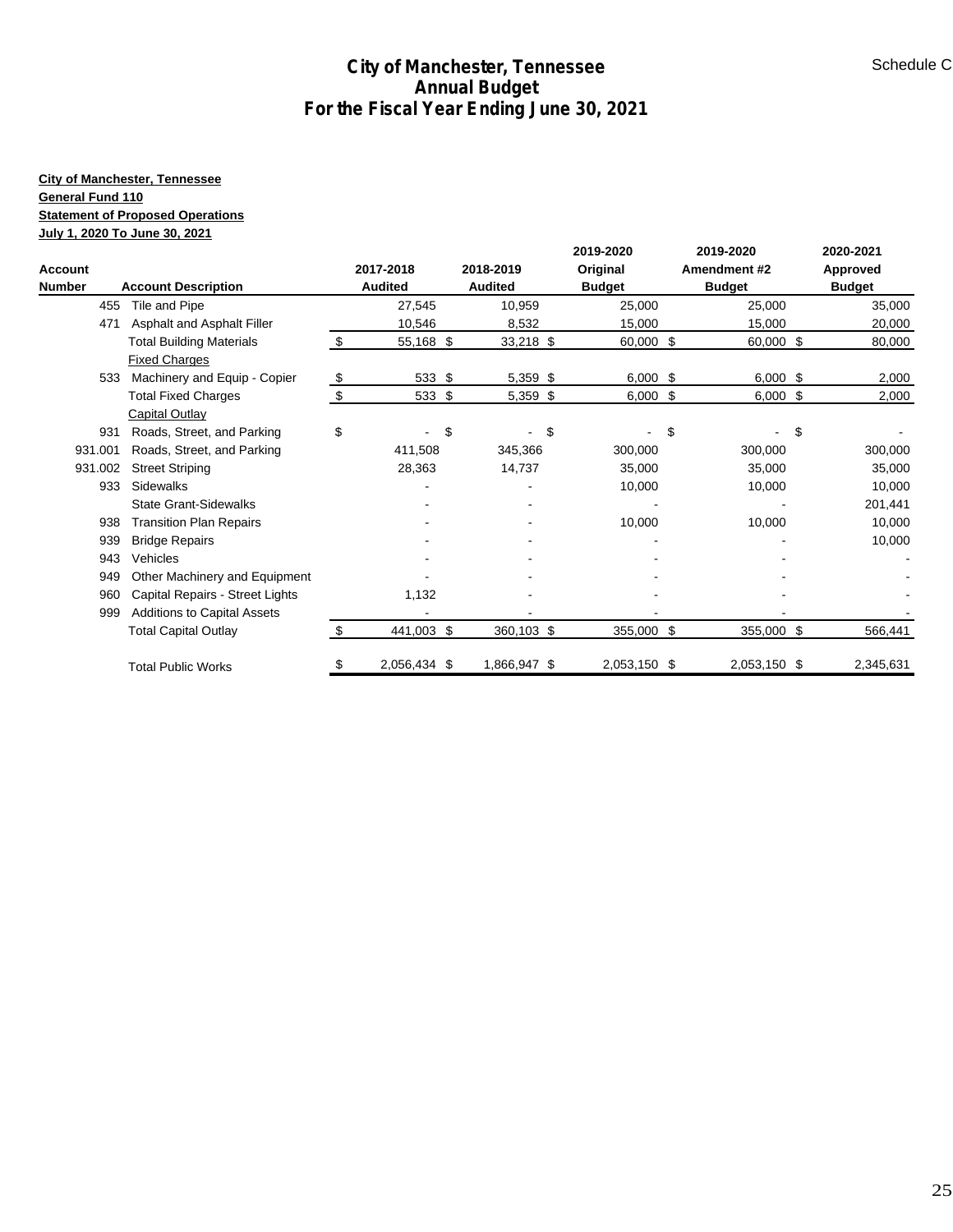|                    |                                                                       |           |                        | For the Fiscal Year Ending June 30, 2021 |                     |                        |                     |
|--------------------|-----------------------------------------------------------------------|-----------|------------------------|------------------------------------------|---------------------|------------------------|---------------------|
|                    | <b>City of Manchester, Tennessee</b>                                  |           |                        |                                          |                     |                        |                     |
| General Fund 110   |                                                                       |           |                        |                                          |                     |                        |                     |
|                    | <b>Statement of Proposed Operations</b>                               |           |                        |                                          |                     |                        |                     |
|                    | July 1, 2020 To June 30, 2021                                         |           |                        |                                          |                     |                        |                     |
|                    |                                                                       |           |                        |                                          | 2019-2020           | 2019-2020              | 2020-2021           |
| Account            |                                                                       |           | 2017-2018              | 2018-2019                                | Original            | Amendment #2           | Approved            |
| Number             | <b>Account Description</b>                                            |           | <b>Audited</b>         | <b>Audited</b>                           | <b>Budget</b>       | <b>Budget</b>          | <b>Budget</b>       |
|                    | 44210 Contributions to Other Agencies                                 |           |                        |                                          |                     |                        |                     |
|                    | 720.001 TN Rehabilitation Center                                      | \$        | $9,000$ \$             | $9,000$ \$                               | $9,000$ \$          | $9,000$ \$             | 9,000               |
|                    | 720.003 Coffee County Child Care Center                               |           | 2,500                  | 3,000                                    | 3,000               | 3,000                  | 3,000               |
| 720.005            | South Central Human Resources                                         |           | 1,515                  | 1,515                                    | 1,616               | 1,616                  | 1,616               |
|                    | 720.006 Coffee County Library                                         |           | 12,000                 | 12,500                                   | 12,500              | 12,500                 | 12,500              |
| 720.007<br>720.008 | <b>Coffee County Senior Center</b><br><b>Manchester Senior Center</b> |           | 5,000<br>3,000         | 8,500                                    | 8,500               | 8,500                  | 8,500               |
|                    | 720.010 Keep Coffee County Beautiful                                  |           | $\blacksquare$         |                                          |                     |                        |                     |
| 720.011            | Manchester/Coffee County Conferer                                     |           | 185,126                | 149,065                                  | 135,000             | 285,000                | 145,000             |
| 720.013            | Coffee County Children's Advocacy                                     |           | 6,500                  | 6,500                                    | 6,500               | 6,500                  | 6,500               |
| 720.014            | TN Backroads Heritage                                                 |           | 1,000                  |                                          |                     |                        |                     |
| 720.015            | South Central TN Development Dist                                     |           |                        |                                          |                     |                        |                     |
| 720.018            | <b>Chamber of Commerce</b>                                            |           | 7,000                  | 5,000                                    | 10,000              | 10,000                 | 10,000              |
| 720.019            | CASA                                                                  |           |                        |                                          |                     |                        |                     |
| 720.020            | <b>Coffee County Historical Society</b>                               |           | 5,000                  | 5,000                                    | 5,000               | 5,000                  | 5,000               |
| 720.021            | Coffee County DAV                                                     |           | 250                    |                                          |                     |                        |                     |
| 720.022            | Haven of Hope                                                         |           | 7,000                  | 5,000                                    | 5,000               | 5,000                  | 5,000               |
|                    | 720.023 The Storehouse                                                |           |                        |                                          |                     |                        | 3,000               |
|                    | Total Contributions to Other Agencie \$                               |           | 244,891 \$             | 205,080 \$                               | 196,116 \$          | 346,116 \$             | 209,116             |
|                    |                                                                       |           |                        |                                          |                     |                        |                     |
|                    | <b>Total Expenditures</b>                                             | \$        | 8,541,423 \$           | 8,550,931 \$                             | 10,855,680 \$       | 9,925,336 \$           | 14,052,614          |
|                    | Other Uses                                                            |           |                        |                                          |                     |                        |                     |
|                    | 51620 Operating Transfers                                             |           |                        |                                          |                     |                        |                     |
|                    | 762 Transfer to Sanitation                                            | \$        | 70,000 \$              | 173,079 \$                               | 50,000 \$           | 50,000 \$              | 250,000             |
| 763                | <b>Transfer to Recreation Fund</b>                                    |           | 557,500                | 520,351                                  | 700,000             | 950,000                | 700,000             |
| 764                | Transfer to General Purpose Schoc<br>Transfer to Debt Service Fund    |           | 1,858,467<br>1,412,152 | 1,858,467<br>1,425,549                   | 1,858,467           | 1,858,467<br>1,417,049 | 1,858,467           |
| 765<br>765.001     | Transfer to Debt Service-Leave                                        |           | 25,500                 | 25,500                                   | 1,417,049<br>25,500 | 25,500                 | 1,433,424<br>25,500 |
| 767                | Transfer to Tourism Fund                                              |           | 18,250                 |                                          |                     |                        |                     |
|                    | 768 Transfer to Capital Equipment                                     |           | 715,000                | 679,161                                  |                     |                        |                     |
|                    | <b>Total Other Uses</b>                                               | <u>\$</u> | 4,656,869 \$           | 4,682,107 \$                             | 4,051,016 \$        | 4,301,016 \$           | 4,267,391           |
|                    |                                                                       |           |                        |                                          |                     |                        |                     |
|                    | <b>Total Expenditures and Other Uses</b>                              | \$        | 13,198,292 \$          | 13,233,038 \$                            | 14,906,696 \$       | 14,226,352 \$          | 18,320,005          |
|                    | Revenues and Other Sources Over (Under)                               |           |                        |                                          |                     |                        |                     |
|                    | <b>Expenditures and Other Uses</b>                                    | \$        | 71,447 \$              | 537,244 \$                               | $(585,069)$ \$      | $(857,751)$ \$         | (1,938,276)         |
|                    | Estimated Beginning Fund Balance Ju                                   |           | 6,270,327              | 6,341,773                                | 6,879,017           | 6,879,017              | 6,021,266           |
|                    |                                                                       |           |                        |                                          |                     |                        |                     |
|                    | Non-spendable Fund Balance                                            |           | 80,000                 | 80,000                                   | 80,000              | 80,000                 | 80,000              |
|                    | Assigned Fund Balance                                                 |           |                        |                                          |                     |                        |                     |
|                    | Fire Department Equipment                                             |           |                        |                                          |                     |                        |                     |
|                    | Community Policing Fund Bala                                          |           |                        |                                          |                     |                        |                     |
|                    | Unassigned Fund Balance                                               |           | 6,261,773              | 6,799,017                                | 6,213,948           | 5,941,266              | 4,002,990           |
|                    | Estimated Ending Fund Balance June \$                                 |           | $6,341,773$ \$         | 6,879,017 \$                             | $6,293,948$ \$      | $6,021,266$ \$         | 4,082,990           |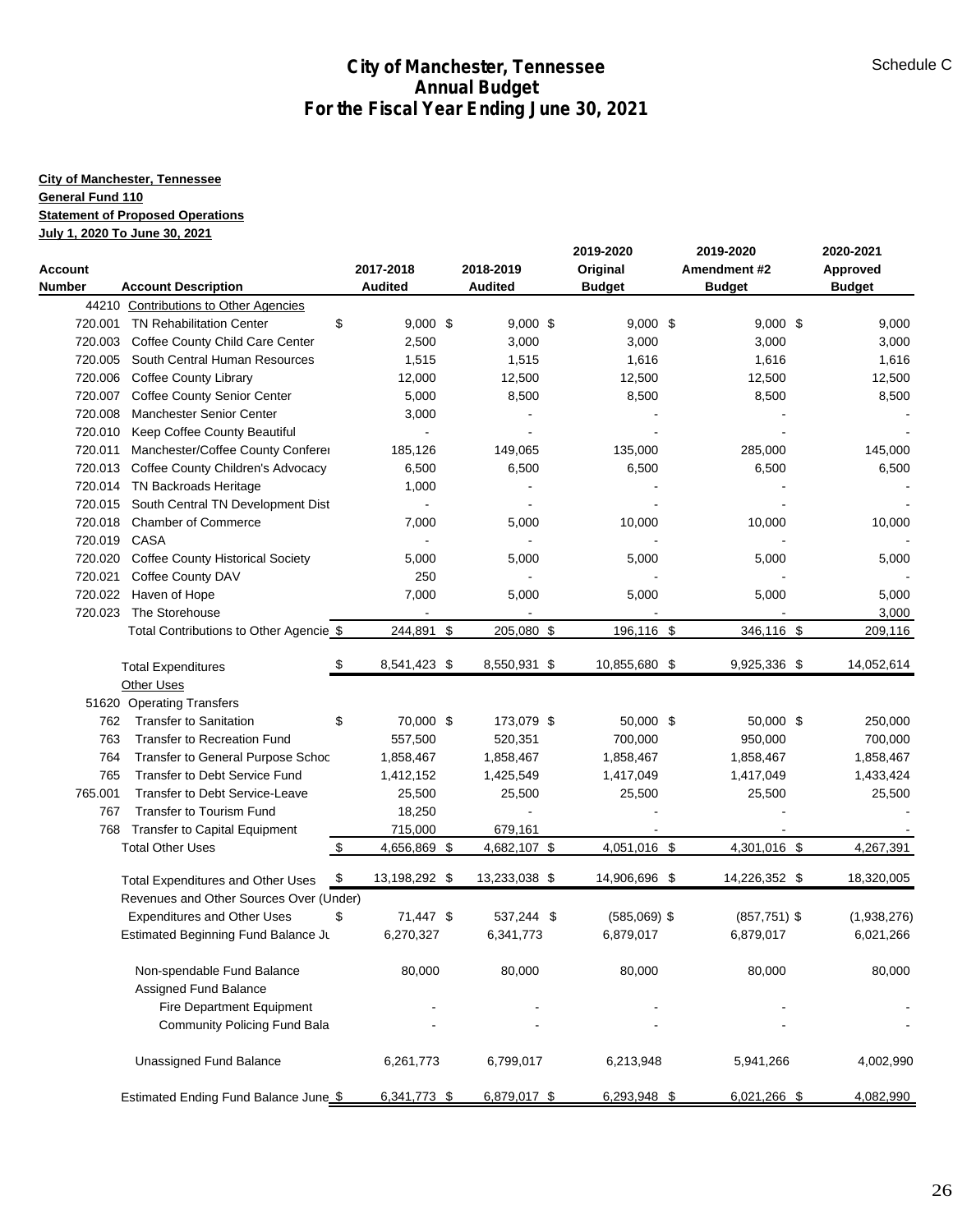### **City of Manchester, Tennessee Annual Budget For the Fiscal Year Ending June 30, 2021**

| Account<br><b>Number</b> | <b>Account Description</b>              |               | 2017-2018<br><b>Audited</b> | 2018-2019<br><b>Audited</b> | 2019-2020<br>Original<br><b>Budget</b> | 2019-2020<br>Amendment #2<br><b>Budget</b> | 2020-2021<br>Approved<br><b>Budget</b> |
|--------------------------|-----------------------------------------|---------------|-----------------------------|-----------------------------|----------------------------------------|--------------------------------------------|----------------------------------------|
|                          |                                         |               |                             |                             |                                        |                                            |                                        |
|                          | <b>Revenues and Other Sources</b>       |               |                             |                             |                                        |                                            |                                        |
|                          | <b>Charges for Current Services</b>     |               |                             |                             |                                        |                                            |                                        |
|                          | 34131 Administrative Service Fees       | \$            | 109,939 \$                  | 112,204 \$                  | 105,000 \$                             | 105,000 \$                                 | 105,000                                |
| 34412                    | Solid Waste Residential Collection      |               | 280,555                     | 272,182                     | 275,000                                | 275,000                                    | 275,000                                |
| 34415                    | Solid Waste Debris Pickup               |               | 14,523                      | 12,836                      | 23,000                                 | 23,000                                     | 23,000                                 |
| 34423                    | Solid Waste Surcharge - General         |               | 656,675                     | 681,601                     | 620,000                                | 620,000                                    | 620,000                                |
| 34440                    | <b>Refuse Recycling Charges</b>         |               | 26,846                      | 21,763                      | 30,000                                 | 30,000                                     | 30,000                                 |
| 36999                    | Miscellaneous Revenue                   |               | 963                         |                             | 3,000                                  | 3,000                                      | 3,000                                  |
|                          | <b>Total Current Services</b>           | $\,$          | 1,089,501 \$                | 1,100,586 \$                | 1,056,000 \$                           | 1,056,000 \$                               | 1,056,000                              |
|                          | <b>Other Sources</b>                    |               |                             |                             |                                        |                                            |                                        |
|                          | 36961 Transfer from General Fund        | $\frac{1}{2}$ | 70,000 \$                   | 173,079 \$                  | 50,000 \$                              | 50,000 \$                                  | 250,000                                |
|                          | <b>Total Other Revenue</b>              | \$            | 70,000 \$                   | 173,079 \$                  | 50,000 \$                              | 50,000 \$                                  | 250,000                                |
|                          |                                         |               |                             |                             |                                        |                                            |                                        |
|                          | <b>Total Revenues and Other Sources</b> | \$            |                             | 1,159,501 \$ 1,273,665 \$   | 1,106,000 \$                           | 1,106,000 \$                               | 1,306,000                              |
|                          |                                         |               |                             |                             |                                        |                                            |                                        |
|                          | Expenditures                            |               |                             |                             |                                        |                                            |                                        |
|                          | 43200 Sanitation Services               |               |                             |                             |                                        |                                            |                                        |
|                          | Personnel                               |               |                             |                             |                                        |                                            |                                        |
|                          | 111 Regular Employee Salaries           | \$            | 268,801 \$                  | 261,735 \$                  | 274,000 \$                             | 274,000 \$                                 | 290,000                                |
| 113                      | Salaries - Overtime                     |               | 5,522                       | 3,433                       | 10,000                                 | 10,000                                     | 20,000                                 |
| 141                      | <b>OASI</b> Employers Share             |               | 20,986                      | 20,285                      | 22,000                                 | 22,000                                     | 24,000                                 |
|                          | 142 Health Insurance                    |               | 67,864                      | 55,850                      | 65,000                                 | 65,000                                     | 67,000                                 |
| 143                      | <b>Retirement - ING</b>                 |               | 1,559                       |                             | 3,000                                  | 3,000                                      | 3,000                                  |
| 143.001                  | <b>Retirement - TCRS</b>                |               | 9,115                       | 10,108                      | 12,000                                 | 12,000                                     | 15,000                                 |
| 144                      | <b>Employee Dental Insurance</b>        |               |                             |                             |                                        |                                            |                                        |
| 145                      | Employee Life Insurance                 |               | 323                         | 200                         | 255                                    | 255                                        | 270                                    |
| 146                      | Worker's Compensation                   |               |                             |                             | 9,000                                  | 10,324                                     | 9,000                                  |
|                          | 147 Unemployment Insurance              |               | 236                         | 152                         | 500                                    | 500                                        | 500                                    |
|                          | <b>Total Personnel</b>                  | \$            | 374,405 \$                  | 351,763 \$                  | 395,755 \$                             | 397,079 \$                                 | 428,770                                |
|                          | <b>Contractual Services</b>             |               |                             |                             |                                        |                                            |                                        |
| 261                      | Repairs and Maint - Vehicles            | \$            | 15,701 \$                   | 27,134 \$                   | 25,000 \$                              | 25,000 \$                                  | 25,000                                 |
| 262                      | Repairs and Maint - Other Machinery     |               | 5,837                       | 6,713                       | 20,000                                 | 20,000                                     | 20,000                                 |
| 293                      | Recycle Containers/Cardboard            |               | 942                         | 3,255                       | 12,000                                 | 12,000                                     | 12,000                                 |
| 294                      | <b>Brush Disposal</b>                   |               | 26,198                      | 32,130                      | 35,000                                 | 35,000                                     | 50,000                                 |
| 295                      | <b>Landfill Services</b>                |               | 619,500                     | 704,037                     | 650,000                                | 650,000                                    | 750,000                                |
|                          | <b>Total Contractual Services</b>       | \$            | 668,178 \$                  | 773,269 \$                  | 742,000 \$                             | 742,000 \$                                 | 857,000                                |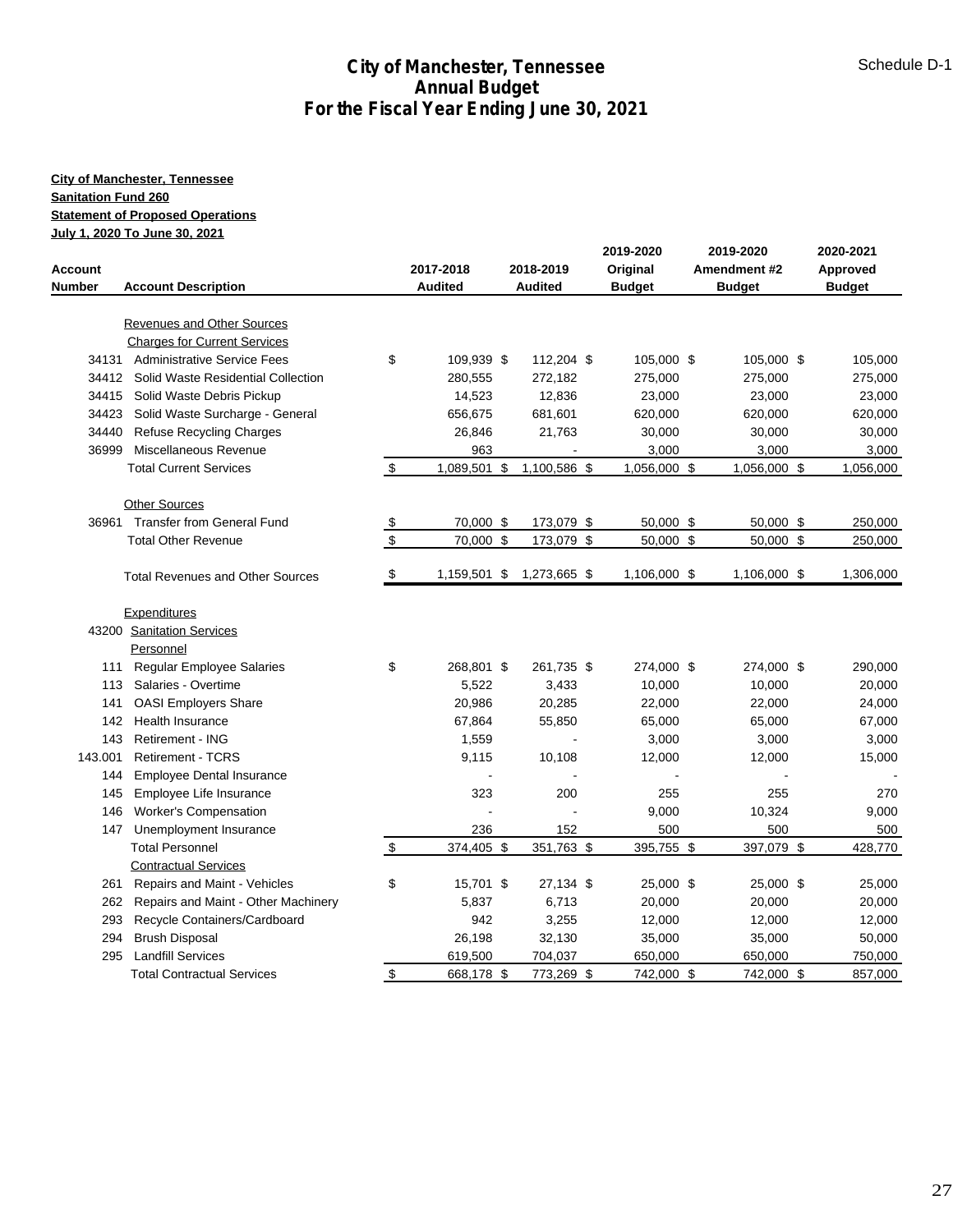### **City of Manchester, Tennessee Annual Budget For the Fiscal Year Ending June 30, 2021**

|                |                                                                            |                          |                |                    |      | 2019-2020      | 2019-2020       | 2020-2021     |
|----------------|----------------------------------------------------------------------------|--------------------------|----------------|--------------------|------|----------------|-----------------|---------------|
| <b>Account</b> |                                                                            |                          | 2017-2018      | 2018-2019          |      | Original       | Amendment #2    | Approved      |
| <b>Number</b>  | <b>Account Description</b>                                                 |                          | <b>Audited</b> | <b>Audited</b>     |      | <b>Budget</b>  | <b>Budget</b>   | <b>Budget</b> |
|                |                                                                            |                          |                |                    |      |                |                 |               |
|                | <b>Supplies</b>                                                            |                          |                |                    |      |                |                 |               |
| 312            | Small Items of Equipment                                                   | \$                       | 242 \$         | $3,544$ \$         |      | $2,000$ \$     | $2,000$ \$      | 2,000         |
| 331            | Gas, Oil, Diesel Fuel and Grease                                           |                          | 7,405          | 16,715             |      | 20,000         | 20,000          | 30,000        |
| 334            | Tires, Tubes, ETC.                                                         |                          | 3,235          | 5,869              |      | 8,000          | 8,000           | 8,000         |
| 511            | <b>General Liability</b>                                                   |                          |                | $\blacksquare$     |      | 2,500          | 2,500           | 2,500         |
|                | <b>Total Supplies</b>                                                      | \$                       | 10,882 \$      | 26,128 \$          |      | $32,500$ \$    | 32,500 \$       | 42,500        |
|                | <b>Capital Outlay</b>                                                      |                          |                |                    |      |                |                 |               |
|                | 999 Additions to Fixed Assets                                              | $\overline{\mathcal{F}}$ |                | \$                 | \$   | $\blacksquare$ | \$              | \$            |
|                | <b>Total Capital Outlay</b>                                                | \$                       | $\overline{a}$ | \$<br>$\mathbf{r}$ | \$   | $-$ \$         | $\sim$          | \$            |
|                | <b>Total Expenditures</b>                                                  | \$                       | 1,053,466 \$   | 1,151,160 \$       |      | 1,170,255 \$   | 1,171,579 \$    | 1,328,270     |
|                | <b>Transfer to Other Funds</b>                                             |                          |                |                    |      |                |                 |               |
| 50000-001      | <b>Transfer to Debt Service Fund</b><br>Transfer to Capital Equipment Fund | \$                       | 56,626 \$      |                    | - \$ | 35,000 \$      | 35,000 \$       |               |
|                | <b>Total Transfers</b>                                                     | $\frac{3}{2}$            | $56,626$ \$    |                    | \$   | 35,000 \$      | 35,000 \$       |               |
|                | <b>Total Expenditures and Other Sources</b>                                | \$                       | 1,110,092 \$   | 1,151,160 \$       |      | 1,205,255 \$   | 1,206,579 \$    | 1,328,270     |
|                | Revenues and Other Sources Over (Under)                                    |                          |                |                    |      |                |                 |               |
|                | <b>Expenditures and Other Uses</b>                                         | \$                       | 49,409 \$      | 122,505 \$         |      | $(99, 255)$ \$ | $(100, 579)$ \$ | (22, 270)     |
|                | Estimated Beginning Fund Balance July 1                                    | \$                       | 157,312 \$     | 206,721 \$         |      | 329,226 \$     | 329,226 \$      | 228,647       |
|                | Estimated Ending Fund Balance June 30                                      | <u>_\$</u>               | 206,721 \$     | 329,226 \$         |      | 229,971 \$     | 228,647 \$      | 206,377       |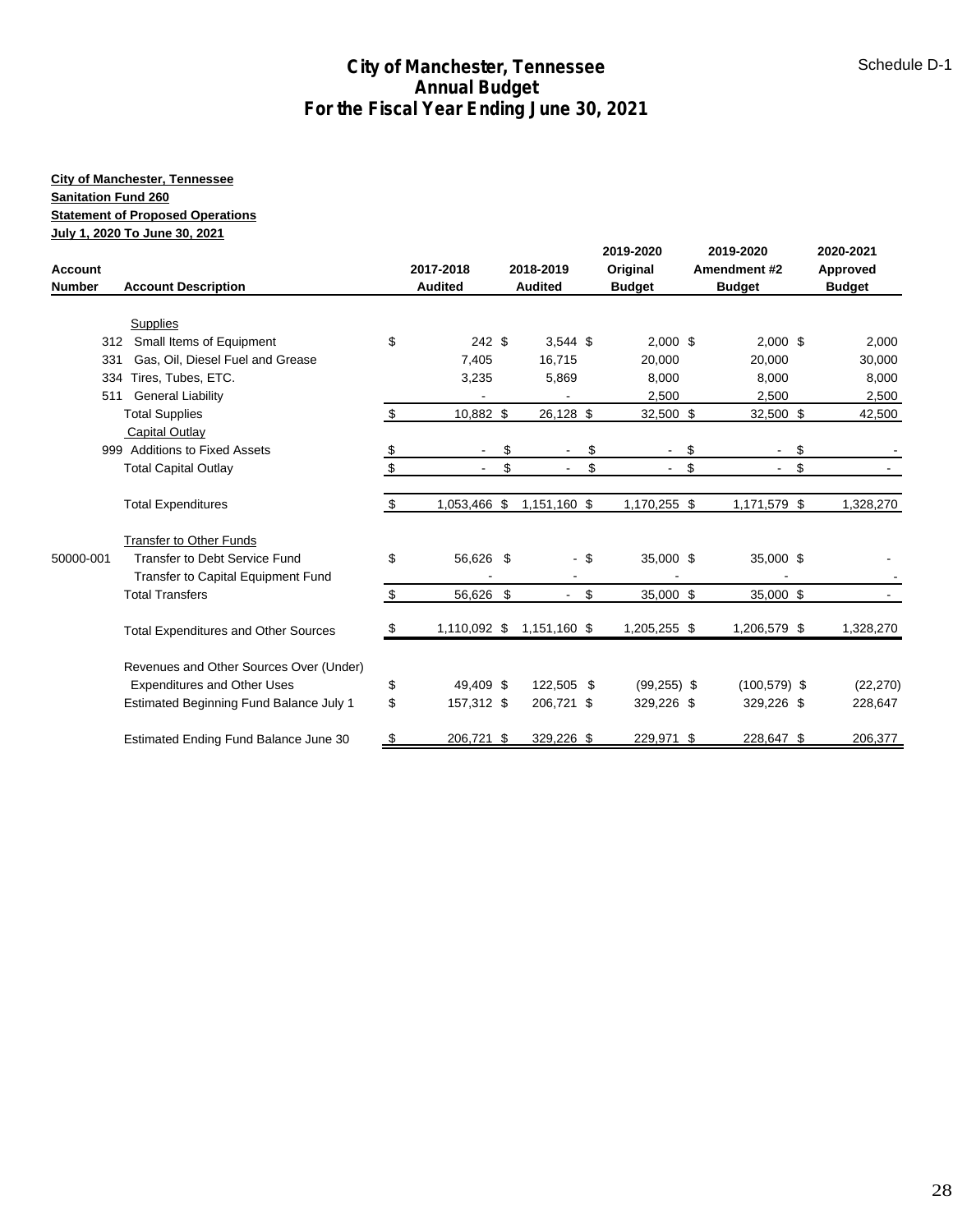|                            | <b>City of Manchester, Tennessee</b>                    |                |                 |                 |      |                  |                     |                  |
|----------------------------|---------------------------------------------------------|----------------|-----------------|-----------------|------|------------------|---------------------|------------------|
| <b>Recreation Fund 122</b> |                                                         |                |                 |                 |      |                  |                     |                  |
|                            | <b>Statement of Proposed Operations</b>                 |                |                 |                 |      |                  |                     |                  |
|                            | <u>July 1, 2020 To June 30, 2021</u>                    |                |                 |                 |      |                  |                     |                  |
|                            |                                                         |                |                 |                 |      | 2019-2020        | 2019-2020           | 2020-2021        |
| Account                    |                                                         |                | 2017-2018       | 2018-2019       |      | Original         | <b>Amendment #2</b> | <b>Approved</b>  |
| Number                     | <b>Account Description</b>                              |                | <b>Audited</b>  | <b>Audited</b>  |      | Budget           | <b>Budget</b>       | <b>Budget</b>    |
|                            | <b>Revenues and Other Sources</b><br><b>Local Taxes</b> |                |                 |                 |      |                  |                     |                  |
|                            | 31920 Room Occupancy Tax                                |                | 267,860 \$      | 238,975 \$      |      | 225,000 \$       | 200,000 \$          | 192,000          |
|                            | <b>Total Local Taxes</b>                                | <u>ა</u><br>\$ | 267,860 \$      | 238,975 \$      |      | 225,000 \$       | 200,000 \$          | 192,000          |
|                            | Intergovernmental                                       |                |                 |                 |      |                  |                     |                  |
|                            | 33485 Arts Bldg Comm Grant Revenue                      | \$             | $-$ \$          |                 | - \$ | $8,000$ \$       | $8,000$ \$          |                  |
|                            | 33486 TN Arts Commission                                |                |                 |                 |      |                  | $9,400$ \$          |                  |
| 33489                      | Bonnaroo Works Grant-Movie Screen                       |                | 7,000           |                 |      |                  |                     |                  |
| 33491                      | <b>Recreation Department- Grants</b>                    |                | 7,000           |                 |      |                  |                     |                  |
| 33492                      | Dept of Health Grant                                    |                | 20,000          |                 |      |                  |                     |                  |
|                            | 33494 Comm Foundation Grant                             |                |                 | 5,317           |      |                  | 5,000               |                  |
|                            | 33498 LPRF Grant (Soccer Complex)                       |                | 105,000         | 60,000          |      | 336,000          | 336,000             |                  |
|                            | 33499 LPRF Grant (Soccer Complex)-Park Partners         |                | 35,000          |                 |      | 15,000           | 19,000              |                  |
| 33500                      | LPRF Grant (Soccer Complex)-InKind                      |                |                 |                 |      | 70,000           | 70,000              |                  |
| 33501                      | Diabetes Grant B                                        |                |                 |                 |      |                  | 6,425               | 15,000           |
| 33502                      | Diabetes Grant A                                        |                |                 |                 |      |                  |                     | 150,000          |
| 33504                      | <b>Tennis Court Grant</b>                               |                | 15,000          |                 |      |                  |                     |                  |
| 33505                      | Diabetes Bike Grant                                     |                | 13,766          | 1,234           |      |                  |                     |                  |
| 33506                      | Soccer Complex Electric Grant                           |                | 57,607          |                 |      |                  |                     |                  |
| 33507<br>33508             | Commit to Health Grant<br>Dog Park Dash Grant           |                |                 | 5,000<br>30,000 |      |                  |                     |                  |
| 33509                      | <b>Forestry Grant</b>                                   |                |                 | 3,147           |      |                  |                     |                  |
|                            | 33510 TAP Greenway Grant                                |                |                 |                 |      |                  |                     | 240,000          |
| 33511                      | <b>Built Environment Grant</b>                          |                |                 |                 |      |                  | 10,000              |                  |
|                            | State Grant-COVID19                                     |                |                 |                 |      |                  |                     | 24,000           |
|                            | Total Intergovernmental                                 | \$             | 260,373 \$      | 104,698 \$      |      | 429,000 \$       | 463,825 \$          | 429,000          |
|                            | <b>Charges for Current Services</b>                     |                |                 |                 |      |                  |                     |                  |
|                            | 34723 Swimming Lesson Charges                           | \$             | 44,150 \$       | 60,502 \$       |      | 53,000 \$        | 53,000 \$           | 55,000           |
| 34724                      | Pool Rental                                             |                | 37,800          | 42,067          |      | 36,000           | 28,000              | 40,000           |
|                            | 34742 Activity Fees                                     |                | 19,393          | 38,242          |      | 31,000           | 26,000              | 40,000           |
| 34743                      | Day Camp Charges                                        |                | 38,653          | 52,246          |      | 43,000           | 43,000              | 50,000           |
| 34744                      | Fireworks                                               |                |                 |                 |      | 2,000            | 2,000               | 2,000            |
| 34745                      | Park and Recreation Concessions                         |                | 59,760          | 61,698          |      | 60,000           | 25,000              | 60,000           |
|                            | 34746 ADA Wright Center - Rental                        |                | 14,067          | 11,478          |      | 13,000           | 8,000               | 11,000           |
| 34747                      | <b>Shelter Rentals</b>                                  |                | 3,397           | 3,389           |      | 3,600            | 1,500               | 3,500            |
| 34771                      | Membership and Dues - Yearly Passes                     |                | 581,083         | 531,980         |      | 595,000          | 525,000             | 560,000          |
| 34772                      | Membership and Dues - Monthly Passes                    |                | 18,166          | 14,302          |      | 19,000           | 19,000              | 16,000           |
| 34773                      | Membership and Dues - Daily Passes                      |                | 189,732         | 165,848         |      | 170,000          | 140,000             | 180,000          |
| 34774<br>34777             | <b>Recreation Complex Concessions</b>                   |                | 89,941          | 85,182          |      | 90,000<br>28,000 | 65,000              | 86,000           |
| 34779                      | Athletic League<br>Silver and Fit                       |                | 22,680<br>4,181 | 23,010<br>6,016 |      | 5,000            | 20,000<br>9,073     | 28,000<br>10,000 |
| 34781                      | Sponsorships                                            |                | 15,414          | 22,951          |      | 20,000           | 15,000              | 23,000           |
| 34782                      | Christmas Parade Sponsorships                           |                | 1,750           | 3,400           |      | 2,000            | 4,325               | 3,500            |
|                            | 34792 Meeting Room Rental                               |                | 21,384          | 23,256          |      | 23,000           | 23,000              | 23,000           |
| 34795                      | Food Booth/Space Rentals                                |                |                 |                 |      |                  | 100                 | 100              |
|                            | <b>Total Charges for Current Services</b>               | \$             | 1,161,550 \$    | 1,145,567 \$    |      | 1,193,600 \$     | 1,006,998 \$        | 1,191,100        |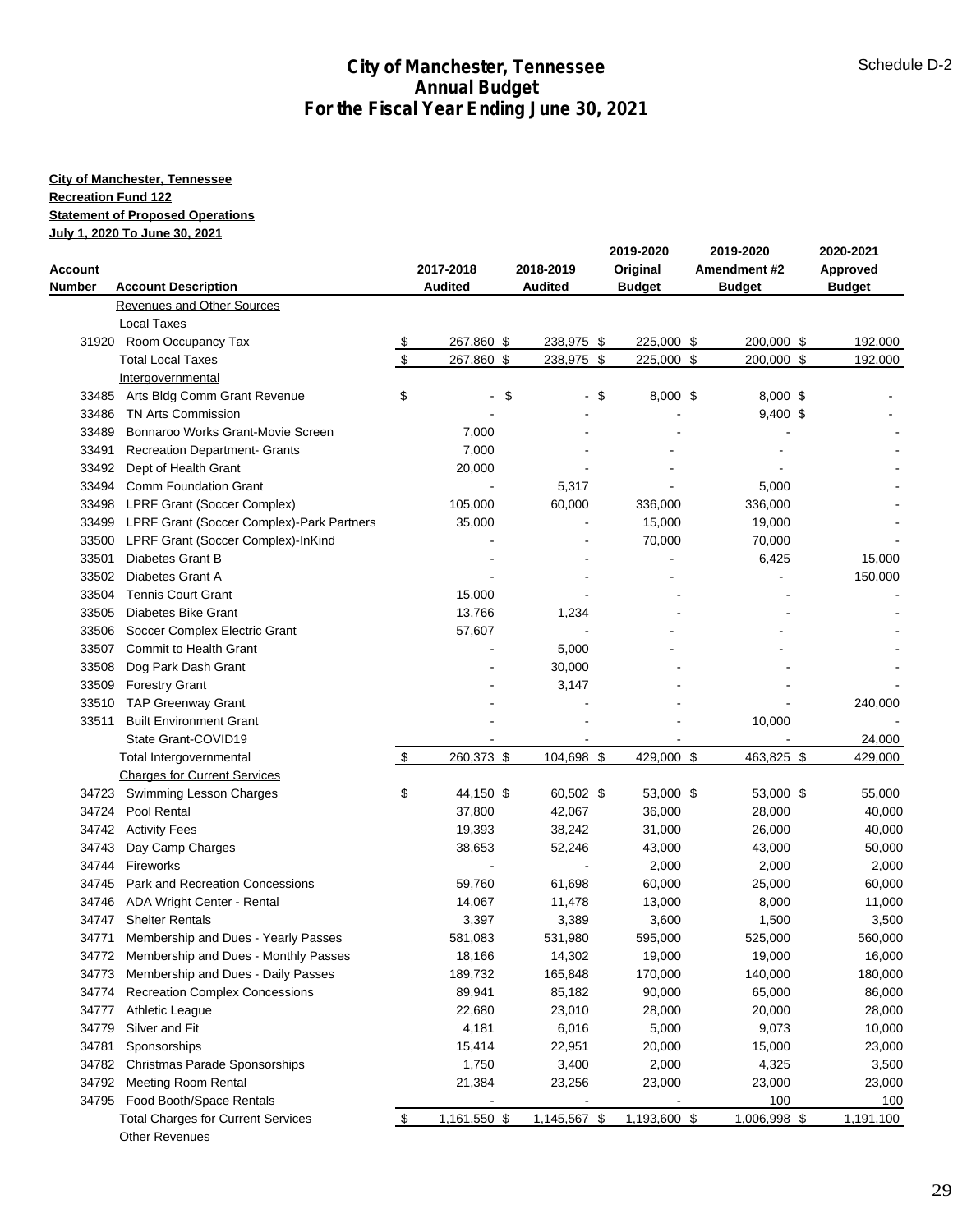|                                 |                                                                                                                                                |                                           | <b>City of Manchester, Tennessee</b><br><b>Annual Budget</b><br>For the Fiscal Year Ending June 30, 2021 |                             |                            |                                        |                                            | Schedule D-2                           |    |
|---------------------------------|------------------------------------------------------------------------------------------------------------------------------------------------|-------------------------------------------|----------------------------------------------------------------------------------------------------------|-----------------------------|----------------------------|----------------------------------------|--------------------------------------------|----------------------------------------|----|
|                                 | <b>City of Manchester, Tennessee</b><br><b>Recreation Fund 122</b><br><b>Statement of Proposed Operations</b><br>July 1, 2020 To June 30, 2021 |                                           |                                                                                                          |                             |                            |                                        |                                            |                                        |    |
| <b>Account</b><br><b>Number</b> | <b>Account Description</b>                                                                                                                     |                                           | 2017-2018<br><b>Audited</b>                                                                              | 2018-2019<br><b>Audited</b> |                            | 2019-2020<br>Original<br><b>Budget</b> | 2019-2020<br>Amendment #2<br><b>Budget</b> | 2020-2021<br>Approved<br><b>Budget</b> |    |
| 36350<br>36731<br>36999         | 36330 Sale of Equipment<br>Insurance Recovery<br>Donation from Tourism<br>Miscellaneous Revenues                                               | \$                                        | $3,563$ \$<br>3,994                                                                                      | $\blacksquare$<br>13,706    | $\boldsymbol{\mathsf{\$}}$ | 5,000 \$<br>14,000                     | 5,000 \$<br>1,589<br>7,500<br>14,000       | 14,000                                 |    |
|                                 | <b>Total Other Revenues</b>                                                                                                                    | $\frac{3}{2}$                             | $7,557$ \$                                                                                               | 13,706 \$                   |                            | $19,000$ \$                            | 28,089 \$                                  | 14,000                                 |    |
|                                 | <b>Total Revenues</b><br><b>Other Sources</b>                                                                                                  | $\, \, \raisebox{12pt}{$\scriptstyle \$}$ | 1,697,341 \$                                                                                             | 1,502,946 \$                |                            | 1,866,600 \$                           | 1,698,912 \$                               | 1,826,100                              |    |
|                                 | 39110 Transfer from General Fund<br><b>Total Other Sources</b>                                                                                 | <u>\$</u><br>S.                           | $557,500$ \$<br>557,500 \$                                                                               | $520,351$ \$<br>520,351 \$  |                            | 700,000 \$<br>700,000 \$               | 950,000 \$<br>950,000 \$                   | 700,000<br>700,000                     |    |
|                                 | <b>Total Revenue and Other Sources</b>                                                                                                         | \$                                        | 2,254,841 \$                                                                                             | 2,023,297 \$                |                            | 2,566,600 \$                           | 2,648,912 \$                               | 2,526,100                              |    |
|                                 |                                                                                                                                                |                                           |                                                                                                          |                             |                            |                                        |                                            |                                        |    |
|                                 |                                                                                                                                                |                                           |                                                                                                          |                             |                            |                                        |                                            |                                        |    |
|                                 |                                                                                                                                                |                                           |                                                                                                          |                             |                            |                                        |                                            |                                        |    |
|                                 |                                                                                                                                                |                                           |                                                                                                          |                             |                            |                                        |                                            |                                        |    |
|                                 |                                                                                                                                                |                                           |                                                                                                          |                             |                            |                                        |                                            |                                        |    |
|                                 |                                                                                                                                                |                                           |                                                                                                          |                             |                            |                                        |                                            |                                        | 30 |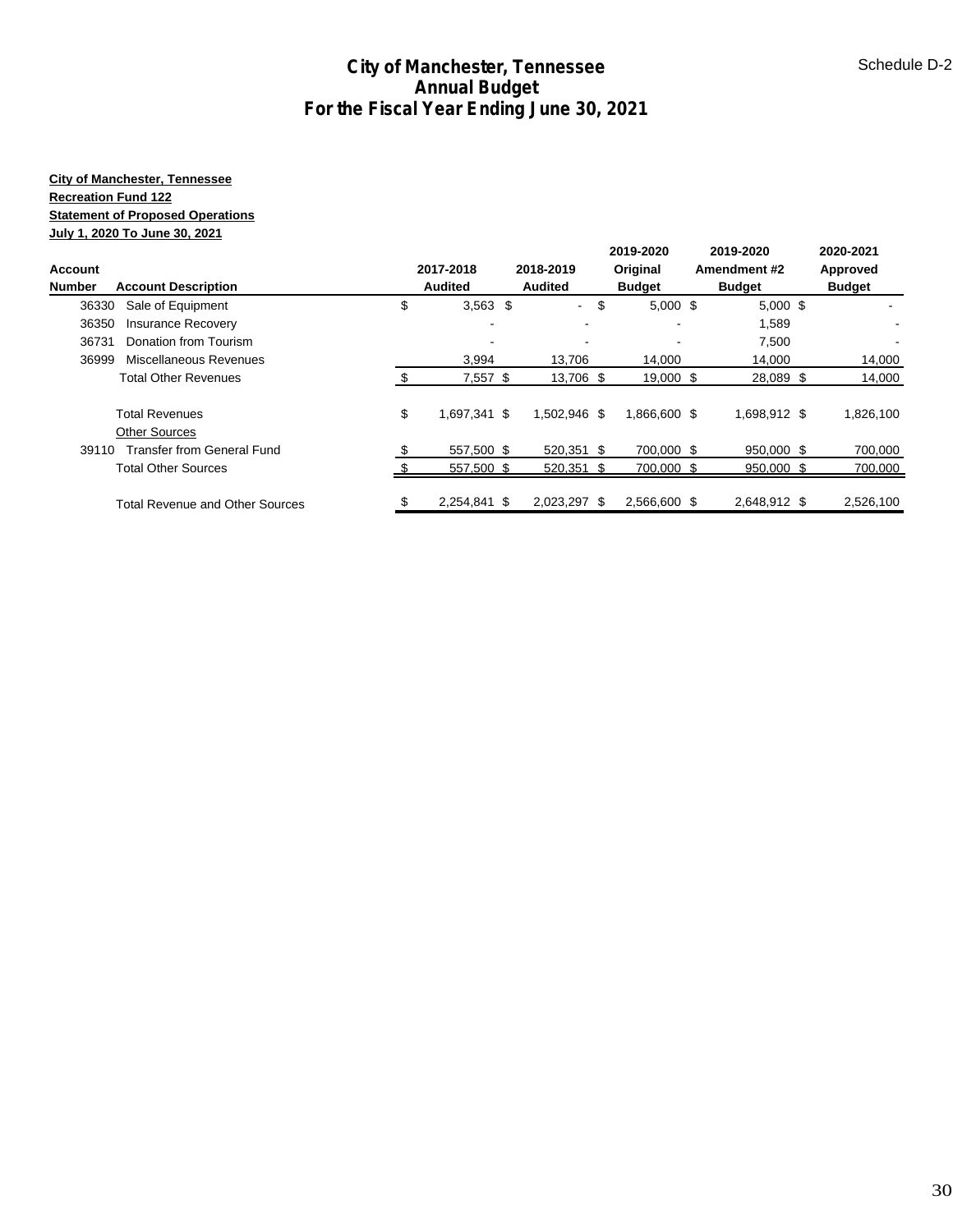| <b>Account Description</b><br>44410 Recreation Administration<br>Personnel<br>Regular Employee Salaries<br>113 Salaries-Overtime<br><b>OASI</b> Employers Share<br>Employee Health Insurance<br><b>Retirement - ING</b><br><b>Retirement - TCRS</b><br>Employee Life Insurance<br>Unemployment Insurance | \$                                                                                                                                                                                                                                                                                                                                                                       | 2017-2018<br><b>Audited</b><br>154,930 \$<br>86<br>10,957<br>24,025 | 2018-2019<br><b>Audited</b><br>154,930 \$<br>319<br>10,921 |                                                                                                                                                       | 2019-2020<br>Original<br><b>Budget</b><br>159,000 \$                                      |                                  | 2019-2020<br>Amendment #2<br><b>Budget</b>                                        | 2020-2021<br>Approved<br><b>Budget</b>                                                   |
|----------------------------------------------------------------------------------------------------------------------------------------------------------------------------------------------------------------------------------------------------------------------------------------------------------|--------------------------------------------------------------------------------------------------------------------------------------------------------------------------------------------------------------------------------------------------------------------------------------------------------------------------------------------------------------------------|---------------------------------------------------------------------|------------------------------------------------------------|-------------------------------------------------------------------------------------------------------------------------------------------------------|-------------------------------------------------------------------------------------------|----------------------------------|-----------------------------------------------------------------------------------|------------------------------------------------------------------------------------------|
|                                                                                                                                                                                                                                                                                                          |                                                                                                                                                                                                                                                                                                                                                                          |                                                                     |                                                            |                                                                                                                                                       |                                                                                           |                                  |                                                                                   |                                                                                          |
|                                                                                                                                                                                                                                                                                                          |                                                                                                                                                                                                                                                                                                                                                                          |                                                                     |                                                            |                                                                                                                                                       |                                                                                           |                                  |                                                                                   |                                                                                          |
|                                                                                                                                                                                                                                                                                                          |                                                                                                                                                                                                                                                                                                                                                                          |                                                                     |                                                            |                                                                                                                                                       |                                                                                           |                                  |                                                                                   |                                                                                          |
|                                                                                                                                                                                                                                                                                                          |                                                                                                                                                                                                                                                                                                                                                                          |                                                                     |                                                            |                                                                                                                                                       |                                                                                           |                                  | 159,000 \$                                                                        | 159,000                                                                                  |
|                                                                                                                                                                                                                                                                                                          |                                                                                                                                                                                                                                                                                                                                                                          |                                                                     |                                                            |                                                                                                                                                       | 500                                                                                       |                                  | 500                                                                               | 500                                                                                      |
|                                                                                                                                                                                                                                                                                                          |                                                                                                                                                                                                                                                                                                                                                                          |                                                                     |                                                            |                                                                                                                                                       | 12,200                                                                                    |                                  | 12,200                                                                            | 12,200                                                                                   |
|                                                                                                                                                                                                                                                                                                          |                                                                                                                                                                                                                                                                                                                                                                          |                                                                     | 21,628                                                     |                                                                                                                                                       | 26,000                                                                                    |                                  | 26,000                                                                            | 26,000                                                                                   |
|                                                                                                                                                                                                                                                                                                          |                                                                                                                                                                                                                                                                                                                                                                          | 946                                                                 | 1,436                                                      |                                                                                                                                                       | 3,000                                                                                     |                                  | 3,000                                                                             | 2,800                                                                                    |
|                                                                                                                                                                                                                                                                                                          |                                                                                                                                                                                                                                                                                                                                                                          | 6,083                                                               | 6,090                                                      |                                                                                                                                                       | 6,300                                                                                     |                                  | 6,300                                                                             | 6,300                                                                                    |
|                                                                                                                                                                                                                                                                                                          |                                                                                                                                                                                                                                                                                                                                                                          | 168                                                                 | 114                                                        |                                                                                                                                                       | 120                                                                                       |                                  | 120                                                                               | 125                                                                                      |
|                                                                                                                                                                                                                                                                                                          |                                                                                                                                                                                                                                                                                                                                                                          | 96                                                                  | 72                                                         |                                                                                                                                                       | 550                                                                                       |                                  | 550                                                                               | 550                                                                                      |
| Education/Training/Travel/ Lodging                                                                                                                                                                                                                                                                       |                                                                                                                                                                                                                                                                                                                                                                          | 3,627                                                               | 2,669                                                      |                                                                                                                                                       | 4,000                                                                                     |                                  | 4,108                                                                             | 4,000                                                                                    |
| <b>Total Personnel</b><br><b>Contractual Services</b>                                                                                                                                                                                                                                                    | $\frac{1}{2}$                                                                                                                                                                                                                                                                                                                                                            | 200,918 \$                                                          | 198,179 \$                                                 |                                                                                                                                                       | 211,670 \$                                                                                |                                  | 211,778 \$                                                                        | 211,475                                                                                  |
| Postage                                                                                                                                                                                                                                                                                                  | \$                                                                                                                                                                                                                                                                                                                                                                       | 61 \$                                                               | 117S                                                       |                                                                                                                                                       | 500 \$                                                                                    |                                  | 500                                                                               | 500                                                                                      |
|                                                                                                                                                                                                                                                                                                          |                                                                                                                                                                                                                                                                                                                                                                          |                                                                     |                                                            |                                                                                                                                                       |                                                                                           |                                  |                                                                                   | 3,000                                                                                    |
|                                                                                                                                                                                                                                                                                                          |                                                                                                                                                                                                                                                                                                                                                                          |                                                                     |                                                            |                                                                                                                                                       |                                                                                           |                                  |                                                                                   | 2,000                                                                                    |
|                                                                                                                                                                                                                                                                                                          |                                                                                                                                                                                                                                                                                                                                                                          |                                                                     |                                                            |                                                                                                                                                       |                                                                                           |                                  |                                                                                   | 2,500                                                                                    |
|                                                                                                                                                                                                                                                                                                          |                                                                                                                                                                                                                                                                                                                                                                          |                                                                     |                                                            |                                                                                                                                                       |                                                                                           |                                  |                                                                                   | 2,000                                                                                    |
| <b>Total Contractual Services</b>                                                                                                                                                                                                                                                                        | \$                                                                                                                                                                                                                                                                                                                                                                       |                                                                     |                                                            |                                                                                                                                                       |                                                                                           |                                  | 10,892 \$                                                                         | 10,000                                                                                   |
| <b>Supplies</b>                                                                                                                                                                                                                                                                                          |                                                                                                                                                                                                                                                                                                                                                                          |                                                                     |                                                            |                                                                                                                                                       |                                                                                           |                                  |                                                                                   |                                                                                          |
| 311 Office Supplies and Materials                                                                                                                                                                                                                                                                        | \$                                                                                                                                                                                                                                                                                                                                                                       |                                                                     |                                                            |                                                                                                                                                       |                                                                                           |                                  | 2,000                                                                             | 2,000                                                                                    |
| 319 Office Stationary and Forms                                                                                                                                                                                                                                                                          |                                                                                                                                                                                                                                                                                                                                                                          | 144                                                                 | 211                                                        |                                                                                                                                                       | 500                                                                                       |                                  | 500                                                                               | 500                                                                                      |
| 326 Clothing and Uniforms                                                                                                                                                                                                                                                                                |                                                                                                                                                                                                                                                                                                                                                                          | 123                                                                 |                                                            |                                                                                                                                                       |                                                                                           |                                  |                                                                                   |                                                                                          |
| <b>Total Supplies</b>                                                                                                                                                                                                                                                                                    |                                                                                                                                                                                                                                                                                                                                                                          |                                                                     |                                                            |                                                                                                                                                       |                                                                                           |                                  |                                                                                   | 2,500                                                                                    |
| <b>Fixed Charges</b>                                                                                                                                                                                                                                                                                     |                                                                                                                                                                                                                                                                                                                                                                          |                                                                     |                                                            |                                                                                                                                                       |                                                                                           |                                  |                                                                                   |                                                                                          |
|                                                                                                                                                                                                                                                                                                          |                                                                                                                                                                                                                                                                                                                                                                          | $\blacksquare$                                                      | $\sim$ $-$                                                 |                                                                                                                                                       | $\blacksquare$                                                                            |                                  | $\sim$                                                                            | 4,500                                                                                    |
|                                                                                                                                                                                                                                                                                                          |                                                                                                                                                                                                                                                                                                                                                                          |                                                                     |                                                            |                                                                                                                                                       |                                                                                           |                                  | $\sim 100$                                                                        | 4,500                                                                                    |
|                                                                                                                                                                                                                                                                                                          |                                                                                                                                                                                                                                                                                                                                                                          |                                                                     |                                                            |                                                                                                                                                       |                                                                                           |                                  |                                                                                   |                                                                                          |
|                                                                                                                                                                                                                                                                                                          |                                                                                                                                                                                                                                                                                                                                                                          |                                                                     |                                                            |                                                                                                                                                       |                                                                                           |                                  |                                                                                   | 5,500                                                                                    |
|                                                                                                                                                                                                                                                                                                          |                                                                                                                                                                                                                                                                                                                                                                          |                                                                     |                                                            |                                                                                                                                                       |                                                                                           |                                  |                                                                                   |                                                                                          |
|                                                                                                                                                                                                                                                                                                          |                                                                                                                                                                                                                                                                                                                                                                          |                                                                     |                                                            |                                                                                                                                                       |                                                                                           |                                  |                                                                                   | 5,500                                                                                    |
|                                                                                                                                                                                                                                                                                                          | \$                                                                                                                                                                                                                                                                                                                                                                       |                                                                     |                                                            |                                                                                                                                                       |                                                                                           |                                  |                                                                                   | 233,975                                                                                  |
|                                                                                                                                                                                                                                                                                                          | Printing, Duplicating and Typing<br><b>Publication Formal/Legal Notices</b><br>Dues and Subscription<br>Bank, Credit Card, Fines, & Fees<br>533 Machinery & Equipment<br><b>Total Fixed Charges</b><br><b>Capital Outlay</b><br>947 Office Machinery and Equipment<br>999 Add to Capital Assets<br><b>Total Capital Outlay</b><br><b>Total Recreation Administration</b> | \$<br>$\frac{3}{3}$<br>\$<br>$\frac{1}{2}$                          | 1,938<br>2,441<br>1,470<br>10,092<br>$\blacksquare$        | 1,345<br>1,528<br>2,559<br>9,395<br>16,002 \$<br>1,466 \$<br>$1,733$ \$<br>\$<br>\$<br>$\mathcal{L}_{\mathrm{max}}$<br>\$<br>$\sqrt{ }$<br>218,653 \$ | 14,944 \$<br>1,704 \$<br>$1,915$ \$<br>\$<br>$\mathfrak{S}$<br>\$<br>$-$ \$<br>215,038 \$ | 1,000<br>2,000<br>2,500<br>5,000 | $11,000$ \$<br>$2,000$ \$<br>$2,500$ \$<br>\$<br>\$<br>\$<br>$-$ \$<br>225,170 \$ | 1,567<br>2,000<br>5,325<br>1,500<br>$2,500$ \$<br>\$<br>\$<br>\$<br>$-$ \$<br>225,170 \$ |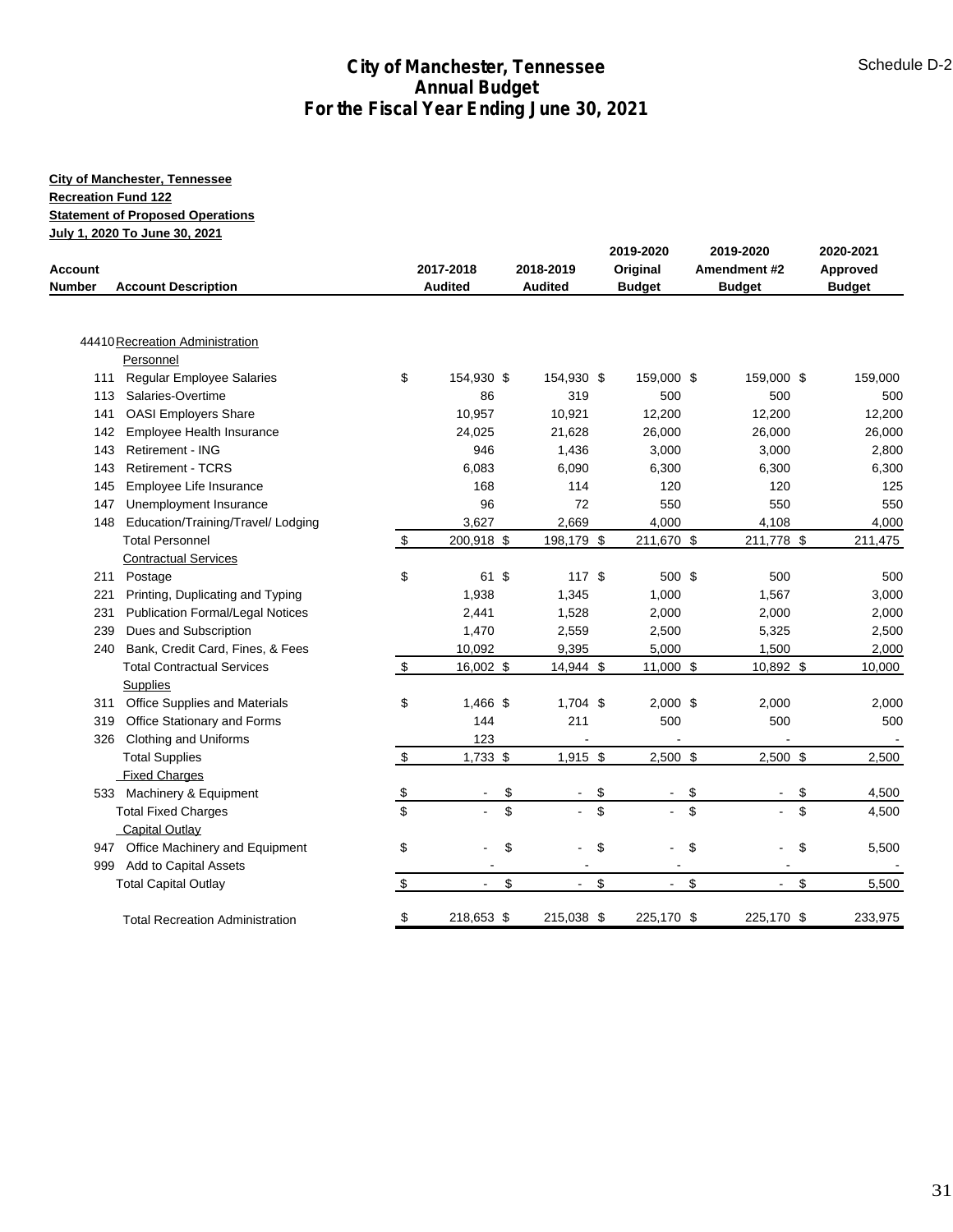| <b>City of Manchester, Tennessee</b><br><b>Recreation Fund 122</b><br><b>Statement of Proposed Operations</b><br>July 1, 2020 To June 30, 2021<br><b>Account</b><br><b>Number</b><br>44420 Recreation Center<br>Personnel<br>111<br>113<br>121<br>141 | <b>Account Description</b><br>Regular Employee Salaries<br>Salaries - Overtime | \$            | For the Fiscal Year Ending June 30, 2021<br>2017-2018<br><b>Audited</b> | 2018-2019<br><b>Audited</b> | 2019-2020<br>Original<br><b>Budget</b> | 2019-2020<br>Amendment #2<br><b>Budget</b> | 2020-2021<br>Approved<br><b>Budget</b> |
|-------------------------------------------------------------------------------------------------------------------------------------------------------------------------------------------------------------------------------------------------------|--------------------------------------------------------------------------------|---------------|-------------------------------------------------------------------------|-----------------------------|----------------------------------------|--------------------------------------------|----------------------------------------|
|                                                                                                                                                                                                                                                       |                                                                                |               |                                                                         |                             |                                        |                                            |                                        |
|                                                                                                                                                                                                                                                       |                                                                                |               |                                                                         |                             |                                        |                                            |                                        |
|                                                                                                                                                                                                                                                       |                                                                                |               |                                                                         |                             |                                        |                                            |                                        |
|                                                                                                                                                                                                                                                       |                                                                                |               |                                                                         |                             |                                        |                                            |                                        |
|                                                                                                                                                                                                                                                       |                                                                                |               |                                                                         |                             |                                        |                                            |                                        |
|                                                                                                                                                                                                                                                       |                                                                                |               |                                                                         |                             |                                        |                                            |                                        |
|                                                                                                                                                                                                                                                       |                                                                                |               |                                                                         |                             |                                        |                                            |                                        |
|                                                                                                                                                                                                                                                       |                                                                                |               |                                                                         |                             |                                        |                                            |                                        |
|                                                                                                                                                                                                                                                       |                                                                                |               |                                                                         |                             |                                        |                                            |                                        |
|                                                                                                                                                                                                                                                       |                                                                                |               |                                                                         |                             |                                        |                                            |                                        |
|                                                                                                                                                                                                                                                       |                                                                                |               | 211,032 \$                                                              | 214,712 \$                  | 224,500 \$                             | 224,500 \$                                 | 227,000                                |
|                                                                                                                                                                                                                                                       |                                                                                |               | 5,098                                                                   | 5,839                       | 5,000                                  | 5,000                                      | 5,000                                  |
|                                                                                                                                                                                                                                                       | Wages - Part-Time                                                              |               | 249,954                                                                 | 281,701                     | 250,000                                | 250,000                                    | 270,000                                |
|                                                                                                                                                                                                                                                       | <b>OASI</b> Employers Share                                                    |               | 34,637                                                                  | 37,791                      | 37,000                                 | 37,000                                     | 39,000                                 |
| 142                                                                                                                                                                                                                                                   | Employee Health Insurance                                                      |               | 35,923                                                                  | 33,956                      | 44,250                                 | 44,250                                     | 52,000                                 |
| 143                                                                                                                                                                                                                                                   | <b>Retirement - TCRS</b>                                                       |               | 11,217                                                                  | 11,445                      | 12,200                                 | 12,200                                     | 12,500                                 |
| 145                                                                                                                                                                                                                                                   | Employee Life Insurance                                                        |               | 278                                                                     | 168                         | 230                                    | 230                                        | 245                                    |
| 146                                                                                                                                                                                                                                                   | <b>Worker's Compensation</b>                                                   |               | 10,000                                                                  | 21,690                      | 21,690                                 | 23,435                                     | 22,000                                 |
| 147                                                                                                                                                                                                                                                   | Unemployment Insurance                                                         |               | 1,300                                                                   | 956                         | 1,500                                  | 1,500                                      | 1,500                                  |
| 148                                                                                                                                                                                                                                                   | Education/Training/Travel/ Lodging                                             |               | 5,464                                                                   | 5,018                       | 3,500                                  | 3,500                                      | 3,500                                  |
|                                                                                                                                                                                                                                                       | <b>Total Personnel</b>                                                         | $\frac{1}{2}$ | 564,903 \$                                                              | 613,276 \$                  | 599,870 \$                             | 601,615 \$                                 | 632,745                                |
|                                                                                                                                                                                                                                                       | <b>Contractual Services</b>                                                    |               |                                                                         |                             |                                        |                                            |                                        |
|                                                                                                                                                                                                                                                       | 216 Radio and Cable Services                                                   | \$            | 1,366 \$                                                                | 1,435 \$                    | 1,500 \$                               | 1,500 \$                                   | 1,500                                  |
| 241<br>Electric                                                                                                                                                                                                                                       |                                                                                |               | 257,317                                                                 | 291,518                     | 275,000                                | 275,000                                    | 285,000                                |
| 242<br>Water                                                                                                                                                                                                                                          |                                                                                |               | 24,022                                                                  | 29,710                      | 25,000                                 | 25,000                                     | 25,000                                 |
| Gas<br>244                                                                                                                                                                                                                                            |                                                                                |               | 76,054                                                                  | 84,696                      | 75,000                                 | 75,000                                     | 75,000                                 |
| 245                                                                                                                                                                                                                                                   | Telephone                                                                      |               | 4,055                                                                   | 5,685                       | 4,500                                  | 4,500                                      | 5,000                                  |
| 255                                                                                                                                                                                                                                                   | Data Processing Support                                                        |               | 15,574                                                                  | 10,650                      | 12,000                                 | 12,000                                     | 12,000                                 |
| 258                                                                                                                                                                                                                                                   | Christmas Parade Expense                                                       |               | 3,717                                                                   | 3,847                       | 5,000                                  | 1,169                                      | 5,000                                  |
| 261                                                                                                                                                                                                                                                   | Repairs and Maint - Vehicles                                                   |               |                                                                         | 2,667                       | 1,500                                  | 1,500                                      | 1,500                                  |
| 262                                                                                                                                                                                                                                                   | Repairs and Maint - Other Machinery                                            |               | 34,817                                                                  | 36,004                      | 40,000                                 | 48,057                                     | 40,000                                 |
| 263                                                                                                                                                                                                                                                   | Repairs and Maint - Office Equip                                               |               | 93                                                                      | 1,983                       | 4,000                                  | 5,935                                      | 4,000                                  |
| 265                                                                                                                                                                                                                                                   | Repairs and Maint - Grounds                                                    |               | 2,483                                                                   | 2,726                       | 5,000                                  | 2,500                                      | 5,000                                  |
|                                                                                                                                                                                                                                                       | 266 Repairs and Maint - Buildings                                              |               | 30,583                                                                  | 27,106                      | 20,000                                 | 25,507                                     | 20,000                                 |
|                                                                                                                                                                                                                                                       | 270 Contracted Recreational Services                                           |               | 2,191                                                                   |                             |                                        | 200                                        |                                        |
|                                                                                                                                                                                                                                                       | <b>Total Contractual Services</b>                                              | $\frac{1}{2}$ | 452,272 \$                                                              | 498,027 \$                  | 468,500 \$                             | 477,868 \$                                 | 479,000                                |
|                                                                                                                                                                                                                                                       |                                                                                |               |                                                                         |                             |                                        |                                            |                                        |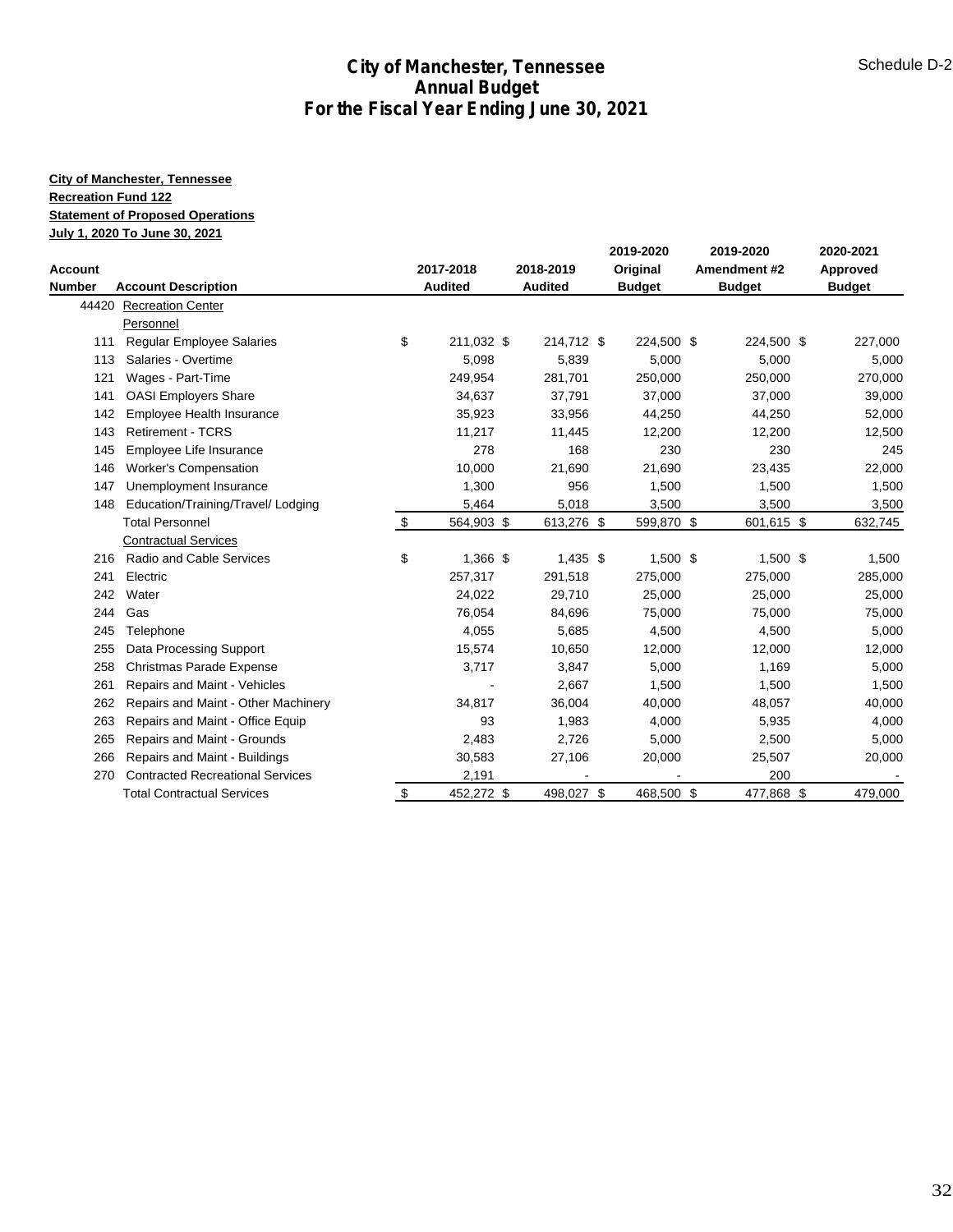| For the Fiscal Year Ending June 30, 2021<br><b>City of Manchester, Tennessee</b><br><b>Recreation Fund 122</b><br><b>Statement of Proposed Operations</b><br>July 1, 2020 To June 30, 2021<br>2019-2020<br>2019-2020<br>2020-2021<br>2017-2018<br>2018-2019<br>Original<br>Amendment #2<br>Approved<br><b>Account Description</b><br><b>Audited</b><br><b>Audited</b><br><b>Budget</b><br><b>Budget</b><br><b>Budget</b><br><b>Supplies</b><br>312 Small Items of Equipment-Wellness<br>\$<br>2,835 \$<br>$2,494$ \$<br>$2,000$ \$<br>$2,000$ \$<br>2,000<br>Chemical, Lab and Medical Supplies<br>26,081<br>30,892<br>28,000<br>322<br>28,000<br>323<br>Food<br>49,262<br>47,382<br>40,000<br>30,000<br>739<br>323.002<br>Program Meals<br>1,318<br>1,500<br>1,500<br>1,500<br>Household and Janitorial Supplies<br>22,831<br>24,641<br>20,000<br>324<br>20,000<br>Recreation Supplies/Program Expenses<br>13,599<br>325<br>11,952<br>13,000<br>13,000<br>326<br><b>Clothing and Uniforms</b><br>1,587<br>3,781<br>3,500<br>3,500<br>329.001<br>Diabetes Grant B Expense<br>11,757<br>3,822<br>7,656<br>15,000<br>329.002<br>Diabetes Grant A Expense<br>150,000<br><b>Community Foundation Grant Expense</b><br>3,602<br>5,000<br>330<br>408<br>1,200<br>1,200<br>331<br>Gas, Oil, Diesel Fuel and Grease<br>2,000<br><b>Total Supplies</b><br>$\sqrt[6]{3}$<br>128,691 \$<br>130,292 \$<br>109,200 \$<br>106,856 \$<br>280,000<br><b>Fixed Charges</b><br>\$<br>511 General Liability<br>19,315 \$<br>20,373 \$<br>22,000 \$<br>23,150 \$<br>22,000<br>IT Hardware Purchase-State Grant<br>24,000<br>533 Machinery and Equipment - Copier<br>1,469<br>4,572<br>3,000<br>3,632<br>2,465<br>2,699<br>4,000<br>4,000<br>4,000<br>533.001<br>Machinery and Equipment - Rental<br><b>Total Fixed Charges</b><br>$\frac{1}{2}$<br>23,249 \$<br>27,644 \$<br>29,000 \$<br>$30,782$ \$<br>50,000<br><b>Capital Outlay</b><br>\$<br>Bonnaroo Grant-Movie Screen<br>13,999 \$<br>\$<br>\$<br>\$<br>948<br>$\blacksquare$<br>$\sim$<br>$\overline{\phantom{a}}$<br><b>Transfer to Debt Service</b><br>33,360<br>33,360<br>33,360<br>960<br>33,360<br>4,986<br>2,500<br>3,642<br>5,000<br>960.002 Transfer to Debt Service-Leave<br>\$<br>13,999 \$<br>38,346 \$<br>35,860 \$<br>37,002 \$<br>38,360<br><b>Total Capital Outlay</b><br>1,480,105<br>S<br>1.183.114 \$<br>1.307.585 \$<br>1.242.430 \$<br>1.254.123 \$<br><b>Total Recreation Center</b> |                |  | <b>Annual Budget</b> | <b>City of Manchester, Tennessee</b> |  |  | Schedule D-2 |
|------------------------------------------------------------------------------------------------------------------------------------------------------------------------------------------------------------------------------------------------------------------------------------------------------------------------------------------------------------------------------------------------------------------------------------------------------------------------------------------------------------------------------------------------------------------------------------------------------------------------------------------------------------------------------------------------------------------------------------------------------------------------------------------------------------------------------------------------------------------------------------------------------------------------------------------------------------------------------------------------------------------------------------------------------------------------------------------------------------------------------------------------------------------------------------------------------------------------------------------------------------------------------------------------------------------------------------------------------------------------------------------------------------------------------------------------------------------------------------------------------------------------------------------------------------------------------------------------------------------------------------------------------------------------------------------------------------------------------------------------------------------------------------------------------------------------------------------------------------------------------------------------------------------------------------------------------------------------------------------------------------------------------------------------------------------------------------------------------------------------------------------------------------------------------------------------------------------------------------------------------------------------------------------------------------------------------------------------------------------------------------------------------------------------------------------------|----------------|--|----------------------|--------------------------------------|--|--|--------------|
|                                                                                                                                                                                                                                                                                                                                                                                                                                                                                                                                                                                                                                                                                                                                                                                                                                                                                                                                                                                                                                                                                                                                                                                                                                                                                                                                                                                                                                                                                                                                                                                                                                                                                                                                                                                                                                                                                                                                                                                                                                                                                                                                                                                                                                                                                                                                                                                                                                                |                |  |                      |                                      |  |  |              |
|                                                                                                                                                                                                                                                                                                                                                                                                                                                                                                                                                                                                                                                                                                                                                                                                                                                                                                                                                                                                                                                                                                                                                                                                                                                                                                                                                                                                                                                                                                                                                                                                                                                                                                                                                                                                                                                                                                                                                                                                                                                                                                                                                                                                                                                                                                                                                                                                                                                |                |  |                      |                                      |  |  |              |
|                                                                                                                                                                                                                                                                                                                                                                                                                                                                                                                                                                                                                                                                                                                                                                                                                                                                                                                                                                                                                                                                                                                                                                                                                                                                                                                                                                                                                                                                                                                                                                                                                                                                                                                                                                                                                                                                                                                                                                                                                                                                                                                                                                                                                                                                                                                                                                                                                                                |                |  |                      |                                      |  |  |              |
|                                                                                                                                                                                                                                                                                                                                                                                                                                                                                                                                                                                                                                                                                                                                                                                                                                                                                                                                                                                                                                                                                                                                                                                                                                                                                                                                                                                                                                                                                                                                                                                                                                                                                                                                                                                                                                                                                                                                                                                                                                                                                                                                                                                                                                                                                                                                                                                                                                                |                |  |                      |                                      |  |  |              |
|                                                                                                                                                                                                                                                                                                                                                                                                                                                                                                                                                                                                                                                                                                                                                                                                                                                                                                                                                                                                                                                                                                                                                                                                                                                                                                                                                                                                                                                                                                                                                                                                                                                                                                                                                                                                                                                                                                                                                                                                                                                                                                                                                                                                                                                                                                                                                                                                                                                |                |  |                      |                                      |  |  |              |
|                                                                                                                                                                                                                                                                                                                                                                                                                                                                                                                                                                                                                                                                                                                                                                                                                                                                                                                                                                                                                                                                                                                                                                                                                                                                                                                                                                                                                                                                                                                                                                                                                                                                                                                                                                                                                                                                                                                                                                                                                                                                                                                                                                                                                                                                                                                                                                                                                                                |                |  |                      |                                      |  |  |              |
|                                                                                                                                                                                                                                                                                                                                                                                                                                                                                                                                                                                                                                                                                                                                                                                                                                                                                                                                                                                                                                                                                                                                                                                                                                                                                                                                                                                                                                                                                                                                                                                                                                                                                                                                                                                                                                                                                                                                                                                                                                                                                                                                                                                                                                                                                                                                                                                                                                                | <b>Account</b> |  |                      |                                      |  |  |              |
|                                                                                                                                                                                                                                                                                                                                                                                                                                                                                                                                                                                                                                                                                                                                                                                                                                                                                                                                                                                                                                                                                                                                                                                                                                                                                                                                                                                                                                                                                                                                                                                                                                                                                                                                                                                                                                                                                                                                                                                                                                                                                                                                                                                                                                                                                                                                                                                                                                                | <b>Number</b>  |  |                      |                                      |  |  |              |
|                                                                                                                                                                                                                                                                                                                                                                                                                                                                                                                                                                                                                                                                                                                                                                                                                                                                                                                                                                                                                                                                                                                                                                                                                                                                                                                                                                                                                                                                                                                                                                                                                                                                                                                                                                                                                                                                                                                                                                                                                                                                                                                                                                                                                                                                                                                                                                                                                                                |                |  |                      |                                      |  |  |              |
|                                                                                                                                                                                                                                                                                                                                                                                                                                                                                                                                                                                                                                                                                                                                                                                                                                                                                                                                                                                                                                                                                                                                                                                                                                                                                                                                                                                                                                                                                                                                                                                                                                                                                                                                                                                                                                                                                                                                                                                                                                                                                                                                                                                                                                                                                                                                                                                                                                                |                |  |                      |                                      |  |  |              |
|                                                                                                                                                                                                                                                                                                                                                                                                                                                                                                                                                                                                                                                                                                                                                                                                                                                                                                                                                                                                                                                                                                                                                                                                                                                                                                                                                                                                                                                                                                                                                                                                                                                                                                                                                                                                                                                                                                                                                                                                                                                                                                                                                                                                                                                                                                                                                                                                                                                |                |  |                      |                                      |  |  | 28,000       |
|                                                                                                                                                                                                                                                                                                                                                                                                                                                                                                                                                                                                                                                                                                                                                                                                                                                                                                                                                                                                                                                                                                                                                                                                                                                                                                                                                                                                                                                                                                                                                                                                                                                                                                                                                                                                                                                                                                                                                                                                                                                                                                                                                                                                                                                                                                                                                                                                                                                |                |  |                      |                                      |  |  | 40,000       |
|                                                                                                                                                                                                                                                                                                                                                                                                                                                                                                                                                                                                                                                                                                                                                                                                                                                                                                                                                                                                                                                                                                                                                                                                                                                                                                                                                                                                                                                                                                                                                                                                                                                                                                                                                                                                                                                                                                                                                                                                                                                                                                                                                                                                                                                                                                                                                                                                                                                |                |  |                      |                                      |  |  |              |
|                                                                                                                                                                                                                                                                                                                                                                                                                                                                                                                                                                                                                                                                                                                                                                                                                                                                                                                                                                                                                                                                                                                                                                                                                                                                                                                                                                                                                                                                                                                                                                                                                                                                                                                                                                                                                                                                                                                                                                                                                                                                                                                                                                                                                                                                                                                                                                                                                                                |                |  |                      |                                      |  |  | 20,000       |
|                                                                                                                                                                                                                                                                                                                                                                                                                                                                                                                                                                                                                                                                                                                                                                                                                                                                                                                                                                                                                                                                                                                                                                                                                                                                                                                                                                                                                                                                                                                                                                                                                                                                                                                                                                                                                                                                                                                                                                                                                                                                                                                                                                                                                                                                                                                                                                                                                                                |                |  |                      |                                      |  |  | 13,000       |
|                                                                                                                                                                                                                                                                                                                                                                                                                                                                                                                                                                                                                                                                                                                                                                                                                                                                                                                                                                                                                                                                                                                                                                                                                                                                                                                                                                                                                                                                                                                                                                                                                                                                                                                                                                                                                                                                                                                                                                                                                                                                                                                                                                                                                                                                                                                                                                                                                                                |                |  |                      |                                      |  |  | 3,500        |
|                                                                                                                                                                                                                                                                                                                                                                                                                                                                                                                                                                                                                                                                                                                                                                                                                                                                                                                                                                                                                                                                                                                                                                                                                                                                                                                                                                                                                                                                                                                                                                                                                                                                                                                                                                                                                                                                                                                                                                                                                                                                                                                                                                                                                                                                                                                                                                                                                                                |                |  |                      |                                      |  |  |              |
|                                                                                                                                                                                                                                                                                                                                                                                                                                                                                                                                                                                                                                                                                                                                                                                                                                                                                                                                                                                                                                                                                                                                                                                                                                                                                                                                                                                                                                                                                                                                                                                                                                                                                                                                                                                                                                                                                                                                                                                                                                                                                                                                                                                                                                                                                                                                                                                                                                                |                |  |                      |                                      |  |  |              |
|                                                                                                                                                                                                                                                                                                                                                                                                                                                                                                                                                                                                                                                                                                                                                                                                                                                                                                                                                                                                                                                                                                                                                                                                                                                                                                                                                                                                                                                                                                                                                                                                                                                                                                                                                                                                                                                                                                                                                                                                                                                                                                                                                                                                                                                                                                                                                                                                                                                |                |  |                      |                                      |  |  |              |
|                                                                                                                                                                                                                                                                                                                                                                                                                                                                                                                                                                                                                                                                                                                                                                                                                                                                                                                                                                                                                                                                                                                                                                                                                                                                                                                                                                                                                                                                                                                                                                                                                                                                                                                                                                                                                                                                                                                                                                                                                                                                                                                                                                                                                                                                                                                                                                                                                                                |                |  |                      |                                      |  |  |              |
|                                                                                                                                                                                                                                                                                                                                                                                                                                                                                                                                                                                                                                                                                                                                                                                                                                                                                                                                                                                                                                                                                                                                                                                                                                                                                                                                                                                                                                                                                                                                                                                                                                                                                                                                                                                                                                                                                                                                                                                                                                                                                                                                                                                                                                                                                                                                                                                                                                                |                |  |                      |                                      |  |  |              |
|                                                                                                                                                                                                                                                                                                                                                                                                                                                                                                                                                                                                                                                                                                                                                                                                                                                                                                                                                                                                                                                                                                                                                                                                                                                                                                                                                                                                                                                                                                                                                                                                                                                                                                                                                                                                                                                                                                                                                                                                                                                                                                                                                                                                                                                                                                                                                                                                                                                |                |  |                      |                                      |  |  |              |
|                                                                                                                                                                                                                                                                                                                                                                                                                                                                                                                                                                                                                                                                                                                                                                                                                                                                                                                                                                                                                                                                                                                                                                                                                                                                                                                                                                                                                                                                                                                                                                                                                                                                                                                                                                                                                                                                                                                                                                                                                                                                                                                                                                                                                                                                                                                                                                                                                                                |                |  |                      |                                      |  |  |              |
|                                                                                                                                                                                                                                                                                                                                                                                                                                                                                                                                                                                                                                                                                                                                                                                                                                                                                                                                                                                                                                                                                                                                                                                                                                                                                                                                                                                                                                                                                                                                                                                                                                                                                                                                                                                                                                                                                                                                                                                                                                                                                                                                                                                                                                                                                                                                                                                                                                                |                |  |                      |                                      |  |  |              |
|                                                                                                                                                                                                                                                                                                                                                                                                                                                                                                                                                                                                                                                                                                                                                                                                                                                                                                                                                                                                                                                                                                                                                                                                                                                                                                                                                                                                                                                                                                                                                                                                                                                                                                                                                                                                                                                                                                                                                                                                                                                                                                                                                                                                                                                                                                                                                                                                                                                |                |  |                      |                                      |  |  |              |
|                                                                                                                                                                                                                                                                                                                                                                                                                                                                                                                                                                                                                                                                                                                                                                                                                                                                                                                                                                                                                                                                                                                                                                                                                                                                                                                                                                                                                                                                                                                                                                                                                                                                                                                                                                                                                                                                                                                                                                                                                                                                                                                                                                                                                                                                                                                                                                                                                                                |                |  |                      |                                      |  |  |              |
|                                                                                                                                                                                                                                                                                                                                                                                                                                                                                                                                                                                                                                                                                                                                                                                                                                                                                                                                                                                                                                                                                                                                                                                                                                                                                                                                                                                                                                                                                                                                                                                                                                                                                                                                                                                                                                                                                                                                                                                                                                                                                                                                                                                                                                                                                                                                                                                                                                                |                |  |                      |                                      |  |  |              |
|                                                                                                                                                                                                                                                                                                                                                                                                                                                                                                                                                                                                                                                                                                                                                                                                                                                                                                                                                                                                                                                                                                                                                                                                                                                                                                                                                                                                                                                                                                                                                                                                                                                                                                                                                                                                                                                                                                                                                                                                                                                                                                                                                                                                                                                                                                                                                                                                                                                |                |  |                      |                                      |  |  |              |
|                                                                                                                                                                                                                                                                                                                                                                                                                                                                                                                                                                                                                                                                                                                                                                                                                                                                                                                                                                                                                                                                                                                                                                                                                                                                                                                                                                                                                                                                                                                                                                                                                                                                                                                                                                                                                                                                                                                                                                                                                                                                                                                                                                                                                                                                                                                                                                                                                                                |                |  |                      |                                      |  |  |              |
|                                                                                                                                                                                                                                                                                                                                                                                                                                                                                                                                                                                                                                                                                                                                                                                                                                                                                                                                                                                                                                                                                                                                                                                                                                                                                                                                                                                                                                                                                                                                                                                                                                                                                                                                                                                                                                                                                                                                                                                                                                                                                                                                                                                                                                                                                                                                                                                                                                                |                |  |                      |                                      |  |  |              |
|                                                                                                                                                                                                                                                                                                                                                                                                                                                                                                                                                                                                                                                                                                                                                                                                                                                                                                                                                                                                                                                                                                                                                                                                                                                                                                                                                                                                                                                                                                                                                                                                                                                                                                                                                                                                                                                                                                                                                                                                                                                                                                                                                                                                                                                                                                                                                                                                                                                |                |  |                      |                                      |  |  |              |
|                                                                                                                                                                                                                                                                                                                                                                                                                                                                                                                                                                                                                                                                                                                                                                                                                                                                                                                                                                                                                                                                                                                                                                                                                                                                                                                                                                                                                                                                                                                                                                                                                                                                                                                                                                                                                                                                                                                                                                                                                                                                                                                                                                                                                                                                                                                                                                                                                                                |                |  |                      |                                      |  |  |              |
|                                                                                                                                                                                                                                                                                                                                                                                                                                                                                                                                                                                                                                                                                                                                                                                                                                                                                                                                                                                                                                                                                                                                                                                                                                                                                                                                                                                                                                                                                                                                                                                                                                                                                                                                                                                                                                                                                                                                                                                                                                                                                                                                                                                                                                                                                                                                                                                                                                                |                |  |                      |                                      |  |  |              |
|                                                                                                                                                                                                                                                                                                                                                                                                                                                                                                                                                                                                                                                                                                                                                                                                                                                                                                                                                                                                                                                                                                                                                                                                                                                                                                                                                                                                                                                                                                                                                                                                                                                                                                                                                                                                                                                                                                                                                                                                                                                                                                                                                                                                                                                                                                                                                                                                                                                |                |  |                      |                                      |  |  |              |
|                                                                                                                                                                                                                                                                                                                                                                                                                                                                                                                                                                                                                                                                                                                                                                                                                                                                                                                                                                                                                                                                                                                                                                                                                                                                                                                                                                                                                                                                                                                                                                                                                                                                                                                                                                                                                                                                                                                                                                                                                                                                                                                                                                                                                                                                                                                                                                                                                                                |                |  |                      |                                      |  |  |              |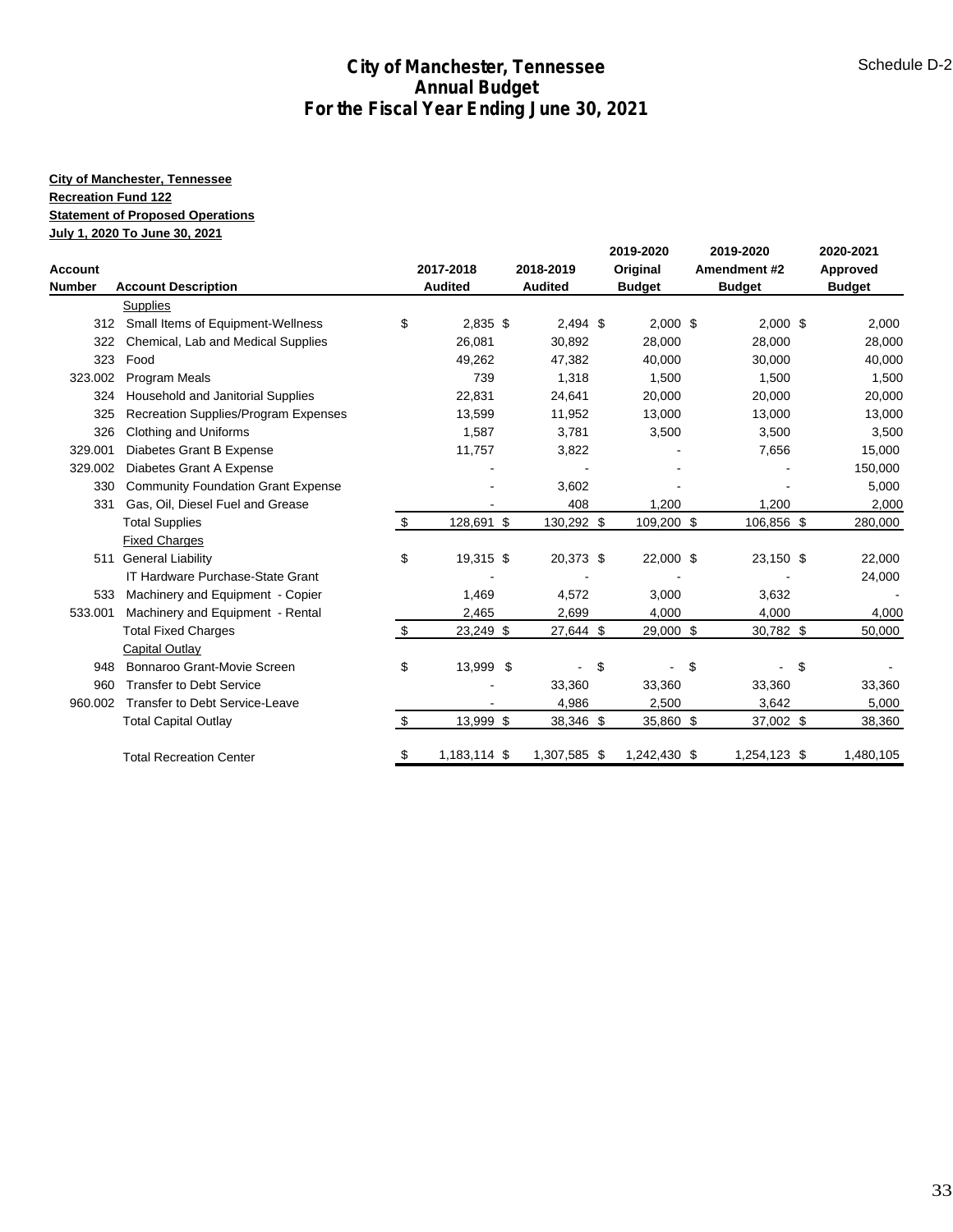| <b>Recreation Fund 122</b> | <b>City of Manchester, Tennessee</b>                |                           |                      |                 |                      |                  |                 |
|----------------------------|-----------------------------------------------------|---------------------------|----------------------|-----------------|----------------------|------------------|-----------------|
|                            | <b>Statement of Proposed Operations</b>             |                           |                      |                 |                      |                  |                 |
|                            | July 1, 2020 To June 30, 2021                       |                           |                      |                 |                      |                  |                 |
|                            |                                                     |                           |                      |                 | 2019-2020            | 2019-2020        | 2020-2021       |
| <b>Account</b>             |                                                     |                           | 2017-2018            | 2018-2019       | Original             | Amendment #2     | Approved        |
| <b>Number</b>              | <b>Account Description</b>                          |                           | <b>Audited</b>       | <b>Audited</b>  | <b>Budget</b>        | <b>Budget</b>    | <b>Budget</b>   |
|                            | 44720 Park Area                                     |                           |                      |                 |                      |                  |                 |
|                            | Personnel                                           |                           |                      |                 |                      |                  |                 |
| 111                        | <b>Regular Employee Salaries</b>                    | \$                        | 94,818 \$            | 101,920 \$      | 136,920 \$           | 136,920 \$       | 150,000         |
| 113                        | Salaries - Overtime                                 |                           | 3,546                | 4,323           | 3,000                | 3,000            | 4,000           |
| 121                        | Wages - Part-Time                                   |                           | 73,677               | 57,959          | 38,000               | 38,000           | 42,000          |
| 141                        | <b>OASI Employers Share</b>                         |                           | 12,717               | 12,157          | 14,000               | 14,000           | 15,000          |
| 142<br>143.001             | Employee Health Insurance<br><b>Retirement-TCRS</b> |                           | 22,394<br>5,315      | 20,417<br>5,545 | 37,500<br>7,500      | 37,500<br>7,500  | 30,000<br>8,100 |
| 145                        | Employee Life Insurance                             |                           | 120                  | 79              | 160                  | 160              | 160             |
| 146                        | Worker's Compensation Insurance                     |                           | 3,800                | 9,845           | 10,000               | 10,000           | 10,000          |
| 147                        | Unemployment Insurance                              |                           | 444                  | 310             | 1,000                | 1,000            | 1,000           |
|                            | <b>Total Personnel</b>                              | $\boldsymbol{\mathsf{S}}$ | 216,832 \$           | 212,555 \$      | 248,080 \$           | 248,080 \$       | 260,260         |
|                            | <b>Contractual Services</b>                         |                           |                      |                 |                      |                  |                 |
| 231                        | <b>Publication and Legal Notices</b>                | \$                        | \$<br>$\blacksquare$ | $\blacksquare$  | \$<br>$\blacksquare$ | \$<br>$1,034$ \$ | $\blacksquare$  |
| 241                        | Electric                                            |                           | 24,405               | 27,930          | 28,000               | 28,000           | 28,000          |
| 242                        | Water                                               |                           | 14,657               | 13,759          | 13,000               | 13,000           | 14,000          |
| 244                        | Gas                                                 |                           | 1,914                | 3,713           | 2,000                | 2,000            | 4,000           |
| 245                        | Telephone                                           |                           | 462                  | 552             | 1,000                | 1,000            | 2,000           |
| 259                        | <b>Other Professional Services - Fireworks</b>      |                           | 10,800               | 10,900          | 11,000               | 11,000           | 11,000          |
| 261                        | Repair and Maintenance - Motor Vehicles             |                           | 1,714                | 7,445           | 5,000                | 5,000            | 5,000           |
| 262                        | Repair and Maintenance - Other Machinery            |                           | 8,852                | 17,756          | 7,000                | 7,000            | 7,000           |
| 265                        | Repair and Maintenance - Grounds                    |                           | 53,381               | 47,457          | 40,000               | 45,211           | 40,000          |
| 266                        | Repair and Maintenance - Buildings                  |                           | 8,334                | 9,475           | 7,000                | 12,211           | 7,000           |
|                            | 270 Contracted Recreational Services                |                           | 3,645                | 2,281           | 3,000                | 3,000            | 3,000           |
|                            | <b>Total Contractual Services</b>                   | $\frac{1}{2}$             | 128,163 \$           | 141,268 \$      | 117,000 \$           | 128,456 \$       | 121,000         |
|                            | <b>Supplies</b>                                     |                           |                      |                 |                      |                  |                 |
|                            | 323 Food - Concessions                              | \$                        | 34,897 \$            | 36,959 \$       | 38,000 \$            | 22,000 \$        | 38,000          |
| 323.001                    | <b>Trustee Expenses</b>                             |                           | 1,541                | 1,951           | 2,755                | 2,755            | 2,755           |
| 324                        | Household and Janitorial Supplies                   |                           | 6,264                | 9,066           | 6,000                | 6,000            | 6,000           |
| 325                        | Recreation Supplies/Program Equipment               |                           | 13,164               | 13,581          | 10,000               | 14,198           | 10,000          |
| 326                        | <b>Recreation Uniforms</b>                          |                           | 1,525                | 1,619           | 2,000                | 2,000            | 2,000           |
| 331                        | Gas, Oil, Diesel Fuel, and Grease                   |                           | 8,730                | 9,802           | 8,000                | 8,000            | 10,000          |
| 333                        | <b>Forestry Grant Expense</b>                       |                           |                      | 6,069           |                      |                  |                 |
|                            | 334 Tires, Tubes, ETC.                              |                           | 453                  | 346             | 1,000                | 1,000            | 1,000           |
|                            | <b>Total Supplies</b>                               | $\frac{3}{2}$             | 66,573 \$            | 79,393 \$       | $67,755$ \$          | $55,953$ \$      | 69,755          |
|                            | <b>Fixed Charges</b>                                |                           |                      |                 |                      |                  |                 |
|                            | 511 General Liability                               | \$                        | 6,500 \$             | 6,500 \$        | 6,500 \$             | 11,660 \$        | 6,500           |
|                            | 533 Machinery and Equipment - Rental                |                           | 850                  | 182             | 2,000                | 2,346            | 2,000           |
|                            | <b>Total Fixed Charges</b>                          | $\frac{3}{2}$             | $7,350$ \$           | $6,682$ \$      | $8,500$ \$           | $14,006$ \$      | 8,500           |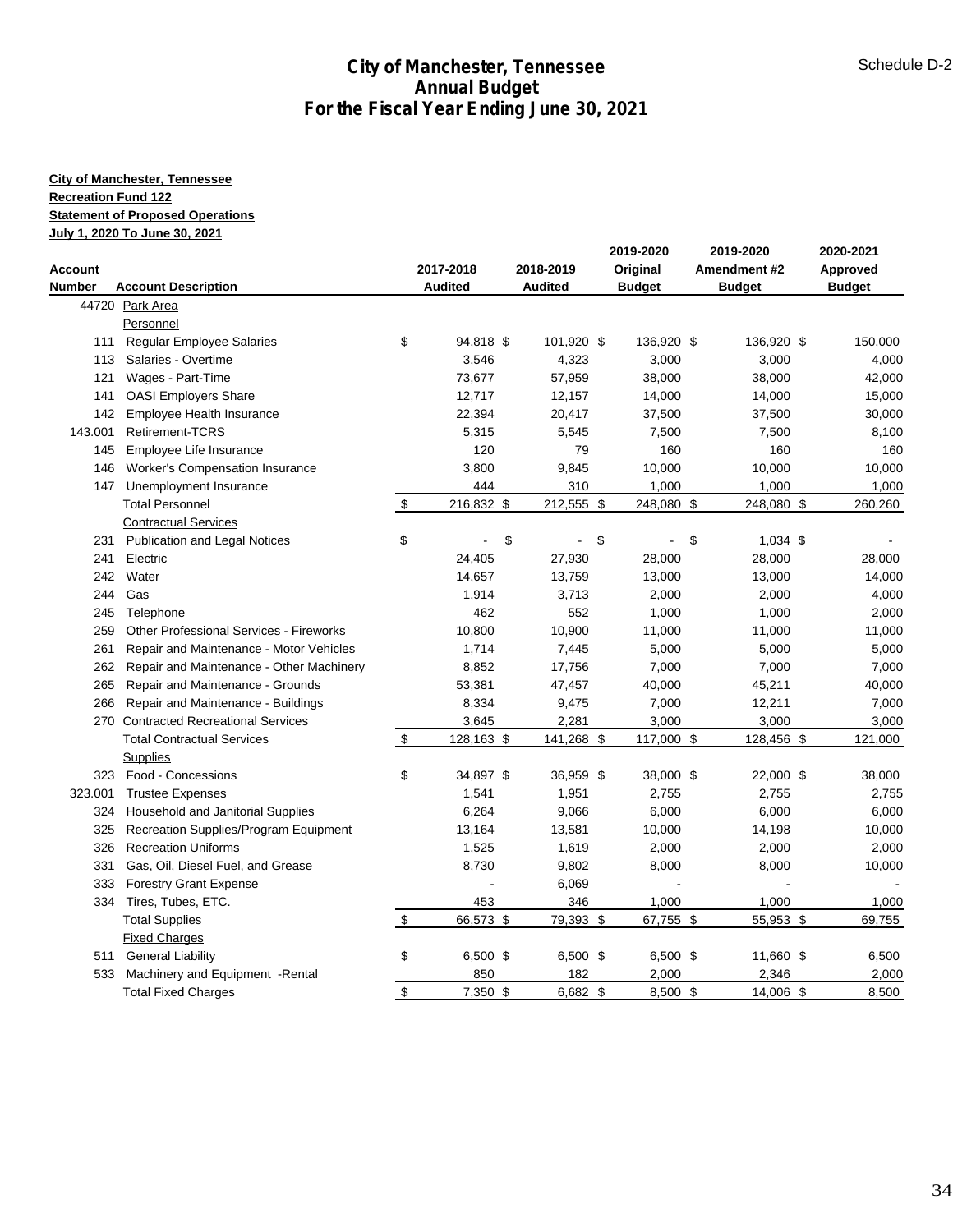| <b>Recreation Fund 122</b><br><b>Statement of Proposed Operations</b><br>July 1, 2020 To June 30, 2021<br>2019-2020<br>2019-2020<br>2017-2018<br><b>Account</b><br>2018-2019<br>Original<br>Amendment #2<br>Number<br><b>Account Description</b><br><b>Audited</b><br><b>Audited</b><br><b>Budget</b><br><b>Budget</b><br><b>Capital Outlay</b><br>955 Arts Bldg Comm Grant Expense<br>\$<br>231 \$<br>\$<br>\$<br>\$<br>956 Arts Grant-Creative Place<br>10,495<br><b>Built Environment Grant</b><br>14,400<br>957<br>Repair & Maint - Grounds<br>965<br>9,616<br>18,218<br>999.003 LPRF Soccer Grant-Parking Lot<br>163,714<br>40<br>672,000<br>672,000<br>999.004 Soccer Complex Electrical Project<br>55,157<br>999.005 Commit to Health Grant<br>3,326<br>20,941<br>999.006 Dog Park Grant<br>24,044<br>999.007 TAP Greenway Extension<br>45,000<br>10,504<br>45,000<br>$\frac{1}{2}$<br>231,812 \$<br>742,126 \$<br><b>Total Capital Outlay</b><br>$73,747$ \$<br>717,000 \$<br>650,730 \$<br>1,158,335 \$<br>1,188,621 \$<br>\$<br>513,645 \$<br><b>Total Park Area</b><br>2,036,268 \$<br>2,625,935 \$<br>2,667,914 \$<br>\$<br>2,052,497 \$<br><b>Total Expenditures</b><br><b>Transfer to Other Funds</b><br>\$<br>78,212 \$<br>Transfer to Debt Service - Land Purchase<br>\$<br>\$<br>\$<br>960<br>27,117.00<br>Transfer to Debt Service-Equipment Lease<br>960.001<br>960.002 Transfer to Debt Service-Leave<br>2,900<br>108,229 \$<br>\$<br>\$<br>\$<br><b>Total Transfers</b><br>\$<br>2,625,935 \$<br>\$<br>2,160,726 \$<br>2,036,268 \$<br>2,667,914 \$<br><b>Total Expenditures and Other Sources</b><br>Revenues and Other Sources Over (Under)<br>\$<br>94,115 \$<br>$(12,971)$ \$<br>$(59,335)$ \$<br>$(19,002)$ \$<br><b>Expenditures and Other Uses</b><br>\$<br>11,314 \$<br>105,429 \$<br><b>Estimated Beginning Fund Balance July 1</b><br>92,458 \$<br>92,458 \$<br>73,456 \$<br>Estimated Ending Fund Balance June 30<br>105,429 \$<br>$92,458$ \$<br>$33,123$ \$<br><u>\$</u> |               |  |  | <b>City of Manchester, Tennessee</b> |  |
|------------------------------------------------------------------------------------------------------------------------------------------------------------------------------------------------------------------------------------------------------------------------------------------------------------------------------------------------------------------------------------------------------------------------------------------------------------------------------------------------------------------------------------------------------------------------------------------------------------------------------------------------------------------------------------------------------------------------------------------------------------------------------------------------------------------------------------------------------------------------------------------------------------------------------------------------------------------------------------------------------------------------------------------------------------------------------------------------------------------------------------------------------------------------------------------------------------------------------------------------------------------------------------------------------------------------------------------------------------------------------------------------------------------------------------------------------------------------------------------------------------------------------------------------------------------------------------------------------------------------------------------------------------------------------------------------------------------------------------------------------------------------------------------------------------------------------------------------------------------------------------------------------------------------------------------------------------------------------------------------------------|---------------|--|--|--------------------------------------|--|
|                                                                                                                                                                                                                                                                                                                                                                                                                                                                                                                                                                                                                                                                                                                                                                                                                                                                                                                                                                                                                                                                                                                                                                                                                                                                                                                                                                                                                                                                                                                                                                                                                                                                                                                                                                                                                                                                                                                                                                                                            |               |  |  |                                      |  |
|                                                                                                                                                                                                                                                                                                                                                                                                                                                                                                                                                                                                                                                                                                                                                                                                                                                                                                                                                                                                                                                                                                                                                                                                                                                                                                                                                                                                                                                                                                                                                                                                                                                                                                                                                                                                                                                                                                                                                                                                            |               |  |  |                                      |  |
|                                                                                                                                                                                                                                                                                                                                                                                                                                                                                                                                                                                                                                                                                                                                                                                                                                                                                                                                                                                                                                                                                                                                                                                                                                                                                                                                                                                                                                                                                                                                                                                                                                                                                                                                                                                                                                                                                                                                                                                                            | 2020-2021     |  |  |                                      |  |
|                                                                                                                                                                                                                                                                                                                                                                                                                                                                                                                                                                                                                                                                                                                                                                                                                                                                                                                                                                                                                                                                                                                                                                                                                                                                                                                                                                                                                                                                                                                                                                                                                                                                                                                                                                                                                                                                                                                                                                                                            | Approved      |  |  |                                      |  |
|                                                                                                                                                                                                                                                                                                                                                                                                                                                                                                                                                                                                                                                                                                                                                                                                                                                                                                                                                                                                                                                                                                                                                                                                                                                                                                                                                                                                                                                                                                                                                                                                                                                                                                                                                                                                                                                                                                                                                                                                            | <b>Budget</b> |  |  |                                      |  |
|                                                                                                                                                                                                                                                                                                                                                                                                                                                                                                                                                                                                                                                                                                                                                                                                                                                                                                                                                                                                                                                                                                                                                                                                                                                                                                                                                                                                                                                                                                                                                                                                                                                                                                                                                                                                                                                                                                                                                                                                            |               |  |  |                                      |  |
|                                                                                                                                                                                                                                                                                                                                                                                                                                                                                                                                                                                                                                                                                                                                                                                                                                                                                                                                                                                                                                                                                                                                                                                                                                                                                                                                                                                                                                                                                                                                                                                                                                                                                                                                                                                                                                                                                                                                                                                                            |               |  |  |                                      |  |
|                                                                                                                                                                                                                                                                                                                                                                                                                                                                                                                                                                                                                                                                                                                                                                                                                                                                                                                                                                                                                                                                                                                                                                                                                                                                                                                                                                                                                                                                                                                                                                                                                                                                                                                                                                                                                                                                                                                                                                                                            |               |  |  |                                      |  |
|                                                                                                                                                                                                                                                                                                                                                                                                                                                                                                                                                                                                                                                                                                                                                                                                                                                                                                                                                                                                                                                                                                                                                                                                                                                                                                                                                                                                                                                                                                                                                                                                                                                                                                                                                                                                                                                                                                                                                                                                            |               |  |  |                                      |  |
|                                                                                                                                                                                                                                                                                                                                                                                                                                                                                                                                                                                                                                                                                                                                                                                                                                                                                                                                                                                                                                                                                                                                                                                                                                                                                                                                                                                                                                                                                                                                                                                                                                                                                                                                                                                                                                                                                                                                                                                                            |               |  |  |                                      |  |
|                                                                                                                                                                                                                                                                                                                                                                                                                                                                                                                                                                                                                                                                                                                                                                                                                                                                                                                                                                                                                                                                                                                                                                                                                                                                                                                                                                                                                                                                                                                                                                                                                                                                                                                                                                                                                                                                                                                                                                                                            |               |  |  |                                      |  |
|                                                                                                                                                                                                                                                                                                                                                                                                                                                                                                                                                                                                                                                                                                                                                                                                                                                                                                                                                                                                                                                                                                                                                                                                                                                                                                                                                                                                                                                                                                                                                                                                                                                                                                                                                                                                                                                                                                                                                                                                            |               |  |  |                                      |  |
|                                                                                                                                                                                                                                                                                                                                                                                                                                                                                                                                                                                                                                                                                                                                                                                                                                                                                                                                                                                                                                                                                                                                                                                                                                                                                                                                                                                                                                                                                                                                                                                                                                                                                                                                                                                                                                                                                                                                                                                                            |               |  |  |                                      |  |
|                                                                                                                                                                                                                                                                                                                                                                                                                                                                                                                                                                                                                                                                                                                                                                                                                                                                                                                                                                                                                                                                                                                                                                                                                                                                                                                                                                                                                                                                                                                                                                                                                                                                                                                                                                                                                                                                                                                                                                                                            | 300,000       |  |  |                                      |  |
|                                                                                                                                                                                                                                                                                                                                                                                                                                                                                                                                                                                                                                                                                                                                                                                                                                                                                                                                                                                                                                                                                                                                                                                                                                                                                                                                                                                                                                                                                                                                                                                                                                                                                                                                                                                                                                                                                                                                                                                                            | 300,000       |  |  |                                      |  |
|                                                                                                                                                                                                                                                                                                                                                                                                                                                                                                                                                                                                                                                                                                                                                                                                                                                                                                                                                                                                                                                                                                                                                                                                                                                                                                                                                                                                                                                                                                                                                                                                                                                                                                                                                                                                                                                                                                                                                                                                            | 759,515       |  |  |                                      |  |
|                                                                                                                                                                                                                                                                                                                                                                                                                                                                                                                                                                                                                                                                                                                                                                                                                                                                                                                                                                                                                                                                                                                                                                                                                                                                                                                                                                                                                                                                                                                                                                                                                                                                                                                                                                                                                                                                                                                                                                                                            | 2,473,595     |  |  |                                      |  |
|                                                                                                                                                                                                                                                                                                                                                                                                                                                                                                                                                                                                                                                                                                                                                                                                                                                                                                                                                                                                                                                                                                                                                                                                                                                                                                                                                                                                                                                                                                                                                                                                                                                                                                                                                                                                                                                                                                                                                                                                            |               |  |  |                                      |  |
|                                                                                                                                                                                                                                                                                                                                                                                                                                                                                                                                                                                                                                                                                                                                                                                                                                                                                                                                                                                                                                                                                                                                                                                                                                                                                                                                                                                                                                                                                                                                                                                                                                                                                                                                                                                                                                                                                                                                                                                                            |               |  |  |                                      |  |
|                                                                                                                                                                                                                                                                                                                                                                                                                                                                                                                                                                                                                                                                                                                                                                                                                                                                                                                                                                                                                                                                                                                                                                                                                                                                                                                                                                                                                                                                                                                                                                                                                                                                                                                                                                                                                                                                                                                                                                                                            |               |  |  |                                      |  |
|                                                                                                                                                                                                                                                                                                                                                                                                                                                                                                                                                                                                                                                                                                                                                                                                                                                                                                                                                                                                                                                                                                                                                                                                                                                                                                                                                                                                                                                                                                                                                                                                                                                                                                                                                                                                                                                                                                                                                                                                            |               |  |  |                                      |  |
|                                                                                                                                                                                                                                                                                                                                                                                                                                                                                                                                                                                                                                                                                                                                                                                                                                                                                                                                                                                                                                                                                                                                                                                                                                                                                                                                                                                                                                                                                                                                                                                                                                                                                                                                                                                                                                                                                                                                                                                                            |               |  |  |                                      |  |
|                                                                                                                                                                                                                                                                                                                                                                                                                                                                                                                                                                                                                                                                                                                                                                                                                                                                                                                                                                                                                                                                                                                                                                                                                                                                                                                                                                                                                                                                                                                                                                                                                                                                                                                                                                                                                                                                                                                                                                                                            |               |  |  |                                      |  |
|                                                                                                                                                                                                                                                                                                                                                                                                                                                                                                                                                                                                                                                                                                                                                                                                                                                                                                                                                                                                                                                                                                                                                                                                                                                                                                                                                                                                                                                                                                                                                                                                                                                                                                                                                                                                                                                                                                                                                                                                            | 2,473,595     |  |  |                                      |  |
|                                                                                                                                                                                                                                                                                                                                                                                                                                                                                                                                                                                                                                                                                                                                                                                                                                                                                                                                                                                                                                                                                                                                                                                                                                                                                                                                                                                                                                                                                                                                                                                                                                                                                                                                                                                                                                                                                                                                                                                                            | 52,505        |  |  |                                      |  |
|                                                                                                                                                                                                                                                                                                                                                                                                                                                                                                                                                                                                                                                                                                                                                                                                                                                                                                                                                                                                                                                                                                                                                                                                                                                                                                                                                                                                                                                                                                                                                                                                                                                                                                                                                                                                                                                                                                                                                                                                            | 73,456        |  |  |                                      |  |
|                                                                                                                                                                                                                                                                                                                                                                                                                                                                                                                                                                                                                                                                                                                                                                                                                                                                                                                                                                                                                                                                                                                                                                                                                                                                                                                                                                                                                                                                                                                                                                                                                                                                                                                                                                                                                                                                                                                                                                                                            |               |  |  |                                      |  |
|                                                                                                                                                                                                                                                                                                                                                                                                                                                                                                                                                                                                                                                                                                                                                                                                                                                                                                                                                                                                                                                                                                                                                                                                                                                                                                                                                                                                                                                                                                                                                                                                                                                                                                                                                                                                                                                                                                                                                                                                            | 125,961       |  |  |                                      |  |
|                                                                                                                                                                                                                                                                                                                                                                                                                                                                                                                                                                                                                                                                                                                                                                                                                                                                                                                                                                                                                                                                                                                                                                                                                                                                                                                                                                                                                                                                                                                                                                                                                                                                                                                                                                                                                                                                                                                                                                                                            |               |  |  |                                      |  |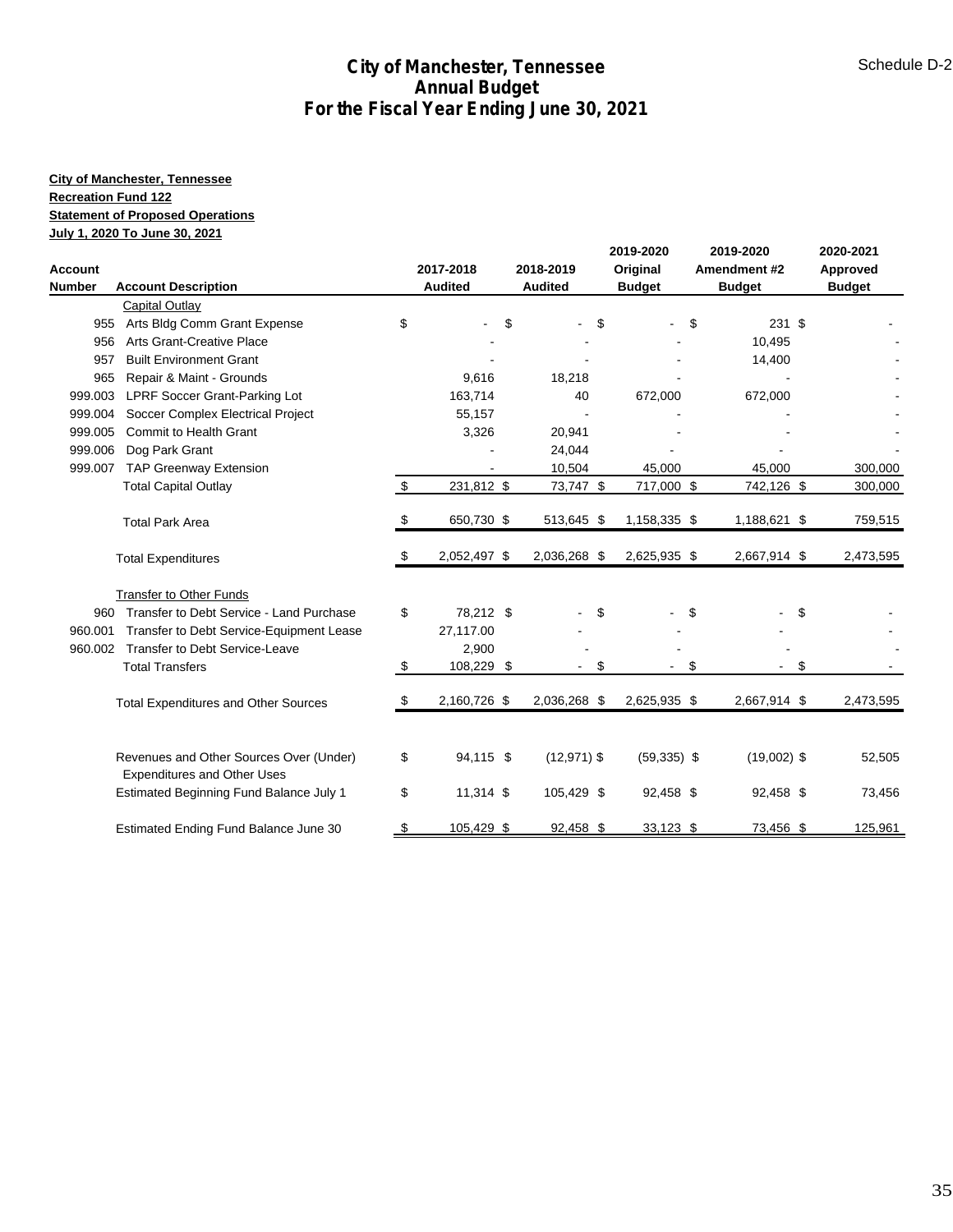### **City of Manchester, Tennessee Annual Budget For the Fiscal Year Ending June 30, 2021**

| Account |                                                   |               | 2017-2018      |    | 2018-2019      | 2019-2020<br>Original | 2019-2020<br>Amendment #2 |  |               | 2020-2021<br>Approved |               |
|---------|---------------------------------------------------|---------------|----------------|----|----------------|-----------------------|---------------------------|--|---------------|-----------------------|---------------|
| Number  | <b>Account Description</b>                        |               | <b>Audited</b> |    | <b>Audited</b> |                       | <b>Budget</b>             |  | <b>Budget</b> |                       | <b>Budget</b> |
|         | Revenues                                          |               |                |    |                |                       |                           |  |               |                       |               |
|         | Fines, Forfeitures and Penalties                  |               |                |    |                |                       |                           |  |               |                       |               |
|         | 35110 City Court Fines and Costs                  | <u>\$</u>     | 59,491 \$      |    | 54,557 \$      |                       | 65,000 \$                 |  | 65,000 \$     |                       | 70,000        |
|         | <b>Total Fines, Forfeitures and Penalties</b>     | \$            | 59,491 \$      |    | 54,557 \$      |                       | 65,000 \$                 |  | 65,000 \$     |                       | 70,000        |
|         | <b>Other Revenues</b>                             |               |                |    |                |                       |                           |  |               |                       |               |
|         | 36332 Sale of Equipment - Drug Fund               | \$            |                | \$ | 10,864 \$      |                       | 18,000 \$                 |  | 18,000 \$     |                       | 18,000        |
| 36340   | Confiscations                                     |               | 81,799         |    | 54,783         |                       | 50,000                    |  | 60,901        |                       | 60,000        |
| 36350   | <b>Insurance Recovery</b>                         |               | 6,087          |    | 4,072          |                       | 4,000                     |  | 4,000         |                       | 5,000         |
| 36362   | Sale of Vehicles                                  |               | 11,728         |    | 3,832          |                       | 20,000                    |  | 20,000        |                       | 20,000        |
| 36715   | <b>Contribution and Donations</b>                 |               | 500            |    |                |                       | 10,000                    |  | 10,000        |                       | 10,000        |
| 36735   | <b>Contribution and Donations - Individuals</b>   |               | 5,000          |    |                |                       | 15,000                    |  | 15,000        |                       | 15,000        |
| 36940   | Sale of Seized Vehicle Fees                       |               |                |    |                |                       | 10,000                    |  | 10,000        |                       | 10,000        |
| 36941   | Sale of Vehicles - Confiscations                  |               | 21,413         |    | 5,758          |                       | 25,000                    |  | 25,000        |                       | 25,000        |
|         | <b>Total Other Revenues</b>                       | $\frac{1}{2}$ | 126,528 \$     |    | 79,309 \$      |                       | 152,000 \$                |  | 162,901 \$    |                       | 163,000       |
|         | <b>Total Revenues</b>                             | \$            | 186,019 \$     |    | 133,866 \$     |                       | 217,000 \$                |  | 227,901 \$    |                       | 233,000       |
|         | <b>Expenditures</b>                               |               |                |    |                |                       |                           |  |               |                       |               |
|         | 42129 Drug Investigation and Control<br>Personnel |               |                |    |                |                       |                           |  |               |                       |               |
| 113     | Salaries-Overtime                                 | \$            | 5,935 \$       |    | 2,799 \$       |                       | 15,000 \$                 |  | 15,000 \$     |                       | 15,000        |
| 141     | <b>OASI</b> Employers Share                       |               | 425            |    | 199            |                       | 1,200                     |  | 1,200         |                       | 1,200         |
| 142     | Employee Health Insurance                         |               |                |    |                |                       | 1,000                     |  | 1,000         |                       | 1,000         |
| 143     | <b>Retirement - ING</b>                           |               | $\blacksquare$ |    |                |                       | 800                       |  | 800           |                       | 800           |
| 143.001 | <b>Retirement - TCRS</b>                          |               | 310            |    | 146            |                       | 1,000                     |  | 1,000         |                       | 1,000         |
| 145     | Employee Life Insurance                           |               |                |    |                |                       | 50                        |  | 50            |                       | 50            |
|         | 148 Education/Training                            |               | 12,239         |    | 11,500         |                       | 15,000                    |  | 15,000        |                       | 15,000        |
|         | <b>Total Personnel</b>                            | $\frac{1}{2}$ | 18,910 \$      |    | $14,644$ \$    |                       | 34,050 \$                 |  | 34,050 \$     |                       | 34,050        |
|         | <b>Contractual Services</b>                       |               |                |    |                |                       |                           |  |               |                       |               |
|         | 213 Automobile Licenses & Titles                  | \$            | 213 \$         |    | 112 \$         |                       | 300 \$                    |  | 300 \$        |                       | 300           |
| 241     | Gov.Deals Expense                                 |               | 2,795          |    | 1,669          |                       | 3,000                     |  | 3,000         |                       | 3,000         |
| 255     | Data Processing Support                           |               |                |    |                |                       | 25,000                    |  | 25,000        |                       | 17,000        |
| 261     | Repair & Maint - Vehicle                          |               | 3,188          |    | 292            |                       | 4,000                     |  | 4,000         |                       | 3,650         |
| 269     | Other Repair and Maintenance Services             |               |                |    | $\overline{a}$ |                       | 1,000                     |  | 1,000         |                       | 1,000         |
| 299     | Misc. Contractual Services                        |               | 5,667          |    | 3,715          |                       | 5,500                     |  | 5,500         |                       | 5,500         |
|         | <b>Total Contractual Services</b>                 | \$            | 11,862 \$      |    | 5,788 \$       |                       | 38,800 \$                 |  | 38,800 \$     |                       | 30,450        |
|         |                                                   |               |                |    |                |                       |                           |  |               |                       |               |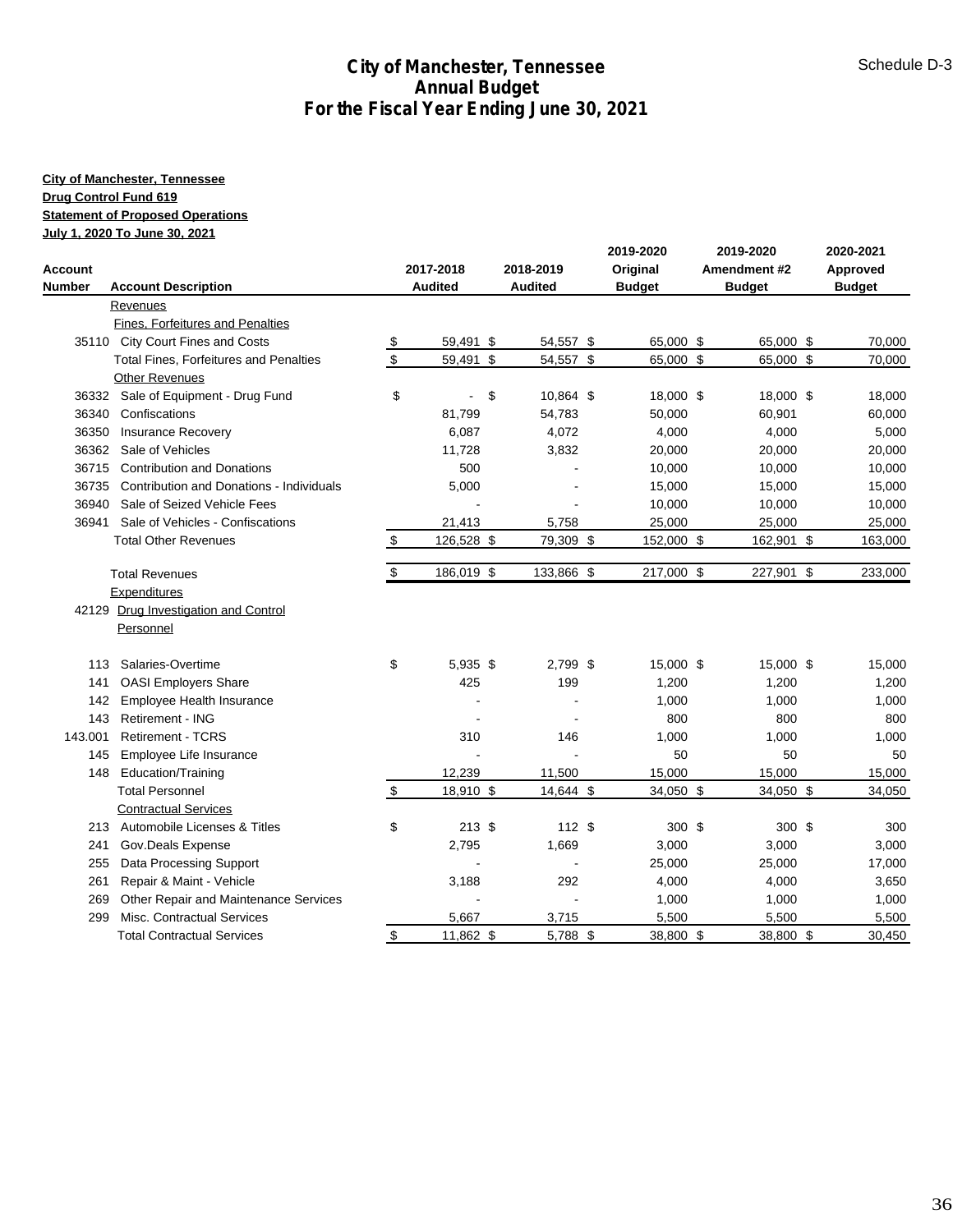### **City of Manchester, Tennessee Drug Control Fund 619 Statement of Proposed Operations July 1, 2020 To June 30, 2021**

|                |                                         |           |                          |                | 2019-2020     | 2019-2020      | 2020-2021     |
|----------------|-----------------------------------------|-----------|--------------------------|----------------|---------------|----------------|---------------|
| <b>Account</b> |                                         |           | 2017-2018                | 2018-2019      | Original      | Amendment #2   | Approved      |
| <b>Number</b>  | <b>Account Description</b>              |           | <b>Audited</b>           | <b>Audited</b> | <b>Budget</b> | <b>Budget</b>  | <b>Budget</b> |
|                | <b>Supplies</b>                         |           |                          |                |               |                |               |
| 312            | Small Items of Equipment                | \$        | $5,825$ \$               | $2,336$ \$     | 12,000 \$     | 12,000 \$      | 12,000        |
| 326            | Clothing and Uniforms                   |           | 1,058                    | 1,825          | 3,000         | 3,000          | 3,000         |
| 329            | <b>Other Operating Supplies</b>         |           | 20,671                   | 15,663         | 50,000        | 50,000         | 59,000        |
| 331            | Gas, Oil, Diesel Fuel                   |           | 27                       |                | 1,500         | 1,500          | 1,500         |
| 332            | Dog Equipment and Supplies              |           | 879                      | 1,329          | 8,000         | 8,000          | 8,000         |
| 333            | <b>Other Equipment Parts</b>            |           | 3,443                    | 5,685          | 20,000        | 20,000         | 20,000        |
|                | <b>Total Supplies</b>                   | \$        | 31,903 \$                | $26,838$ \$    | 94,500 \$     | 94,500 \$      | 103,500       |
|                | <b>Capital Outlay</b>                   |           |                          |                |               |                |               |
| 942            | General Purpose Machinery and Equipment | \$        | $\overline{\phantom{0}}$ | \$<br>979 \$   | $5,000$ \$    | $5,000$ \$     | 5,000         |
| 943            | Drug Vehicle                            |           | 55,151                   | 105,957        | 80,000        | 83,100         | 60,000        |
|                | <b>Total Capital Outlay</b>             | \$        | $55,151$ \$              | 106,936 \$     | 85,000 \$     | 88,100 \$      | 65,000        |
|                | <b>Total Expenditures</b>               | \$        | 117,826 \$               | 154,206 \$     | 252,350 \$    | 255,450 \$     | 233,000       |
|                | Revenue and Other Sources Over (Under)  |           |                          |                |               |                |               |
|                | <b>Expenditures and Other Uses</b>      | \$        | 68,193 \$                | $(20, 340)$ \$ | $(35,350)$ \$ | $(27, 549)$ \$ |               |
|                | Estimated Beginning fund Balance July 1 | \$        | 516,626 \$               | 584,819 \$     | 564,479 \$    | 564,479 \$     | 536,930       |
|                | Estimated Ending Fund Balance June 30   | <u>\$</u> | 584,819 \$               | 564,479 \$     | 529,129 \$    | 536,930 \$     | 536,930       |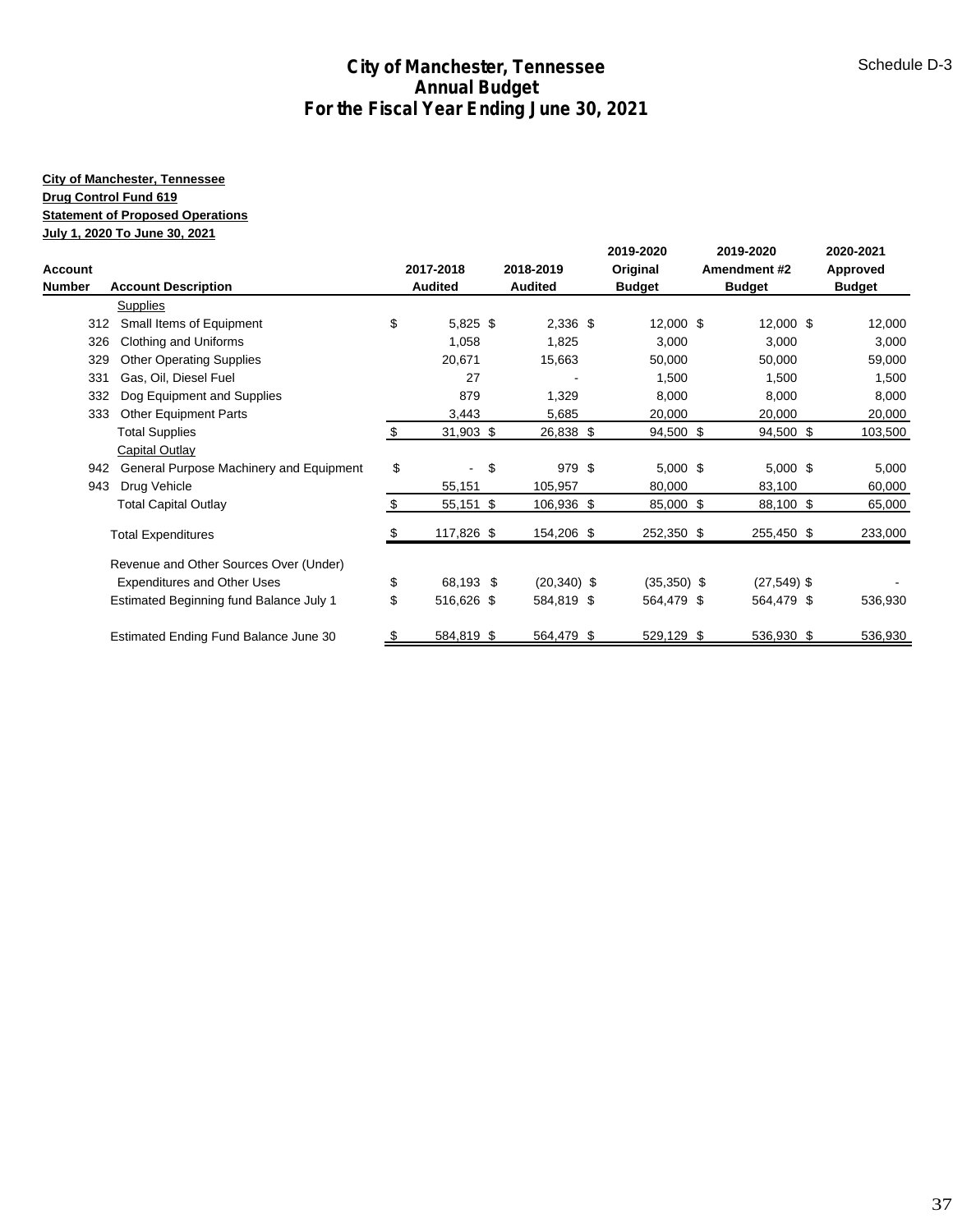## **City of Manchester, Tennessee Tourism Fund 130**

#### **Statement of Proposed Operations**

**July 1, 2020 To June 30, 2021**

|         |                                           |                     |                |        |                |        | 2019-2020     |        | 2019-2020     | 2020-2021     |  |
|---------|-------------------------------------------|---------------------|----------------|--------|----------------|--------|---------------|--------|---------------|---------------|--|
| Account |                                           |                     | 2017-2018      |        | 2018-2019      |        | Original      |        | Amendment #2  | Approved      |  |
| Number  | <b>Account Description</b>                |                     | <b>Audited</b> |        | <b>Audited</b> |        | <b>Budget</b> |        | <b>Budget</b> | <b>Budget</b> |  |
|         | Revenues                                  |                     |                |        |                |        |               |        |               |               |  |
|         | <b>Local Taxes</b>                        |                     |                |        |                |        |               |        |               |               |  |
|         | 31920 Room Occupancy Tax                  | \$                  | 133,930 \$     |        | 119,487 \$     |        | 95,000 \$     |        | $90,000$ \$   | 80,750        |  |
|         | <b>Total Local Taxes</b>                  | \$                  | 133,930 \$     |        | 119,487 \$     |        | 95,000 \$     |        | 90,000 \$     | 80,750        |  |
|         | <b>Grant Revenue</b>                      |                     |                |        |                |        |               |        |               |               |  |
| 31947   | Partnership Marketing Program Proceeds \$ |                     |                | \$     |                | \$     |               | \$     |               | \$            |  |
| 31948   | <b>Tourism COOP Grant Revenue</b>         |                     | 13,067         |        |                |        |               |        |               |               |  |
| 36999   | Miscellaneous Revenue                     |                     | 1,500          |        | 2,950          |        |               |        | 3,299         | 3,000         |  |
| 37000   | <b>Grant Revenue-State of Tennessee</b>   |                     |                |        |                |        |               |        |               |               |  |
| 37001   | <b>Transfer from General Fund</b>         |                     | 18,250         |        |                |        |               |        |               |               |  |
|         |                                           | $\pmb{\mathsf{\$}}$ | 32,817 \$      |        | 2,950 \$       |        | $\sim$        | \$     | 3,299 \$      | 3,000         |  |
|         | <b>Total Revenues</b>                     | \$                  | 166,747 \$     |        | 122,437 \$     |        | 95,000 \$     |        | 93,299 \$     | 83,750        |  |
|         | Expenditures                              |                     |                |        |                |        |               |        |               |               |  |
|         | 47210 Personnel                           |                     |                |        |                |        |               |        |               |               |  |
| 111     | <b>Salaries</b>                           | \$                  |                | \$     |                | - \$   |               | \$     |               | \$            |  |
| 141     | <b>OASI</b> Employers Share               |                     |                |        |                |        |               |        |               |               |  |
| 147     | Unemployment Insurance                    |                     |                |        |                |        |               |        |               |               |  |
|         | 148 Travel                                |                     | 892            |        | 716            |        | 4,000         |        | 4,000         | 4,000         |  |
|         | <b>Total Personnel</b>                    | \$                  | 892 \$         |        | 716 \$         |        | 4,000 \$      |        | 4,000 \$      | 4,000         |  |
|         | <b>Contractual Services</b>               |                     |                |        |                |        |               |        |               |               |  |
|         | 236 Public Relations                      | \$                  | 22,900 \$      |        | 7,585 \$       |        |               | \$     |               | \$            |  |
|         | 236.002 Local Activity Support            |                     | 66,316         |        | 27,615         |        | 32,000        |        | 32,000        | 32,000        |  |
| 236.004 | Tourism Promo - Brochures, Flyer, Ads     |                     | 7,510          |        | 31,417         |        | 55,000        |        | 61,500        | 55,000        |  |
| 236.005 | Manchester Chamber - Tourism Prom         |                     | 27,000         |        | 19,992         |        |               |        | 5,000         | 5,000         |  |
|         | 239 South Central TN Tourism Dues         |                     |                |        |                |        |               |        |               |               |  |
|         | 240 Hotel/Motel Tax Audit Expense         |                     |                |        |                |        |               |        |               |               |  |
|         | 247 Christmas Lighting and Banners        |                     | 10,563         |        | 6,408          |        | 3,000         |        | 3,000         | 3,000         |  |
|         | <b>Total Contractual Services</b>         | \$                  | 134,289 \$     |        | 93,017 \$      |        | 90,000 \$     |        | 101,500 \$    | 95,000        |  |
|         | <b>Supplies</b>                           |                     |                |        |                |        |               |        |               |               |  |
|         | 329 Other Operating Supplies              | \$                  | 249 \$         |        | 261 \$         |        | $1,000$ \$    |        | $1,000$ \$    | 1,000         |  |
| 329.001 | Signs and Sign Maintenance                |                     |                |        |                |        |               |        |               |               |  |
| 329.002 | Landscaping, General Prom & Other         |                     |                |        |                |        |               |        |               |               |  |
| 329.003 | <b>Christmas Parade Supplies</b>          |                     |                |        | 159            |        |               |        |               |               |  |
|         | <b>Total Supplies</b>                     | \$                  | 249 \$         |        | 420 \$         |        | $1,000$ \$    |        | $1,000$ \$    | 1,000         |  |
|         | <b>Capital Outlay</b>                     |                     |                |        |                |        |               |        |               |               |  |
| 939     | Downtown Renovation Project               | \$                  |                | S      |                | - \$   |               | \$     |               | \$            |  |
|         | 945 Transfer to Recreation Center         |                     |                |        |                |        |               |        | 7,500         |               |  |
|         | Transfer to Capital Equipmenti-Recreation |                     |                |        |                |        |               |        | 17,500        |               |  |
|         | 947 Partnership Marketing Program Grant   |                     |                |        |                |        |               |        |               |               |  |
|         | <b>Total Capital Outlay</b>               | $\frac{1}{2}$       |                | $-$ \$ |                | $-$ \$ |               | $-$ \$ | 25,000 \$     |               |  |
|         | <b>Total Expenditures</b>                 |                     | 135,430 \$     |        |                |        | 95,000 \$     |        |               | 100,000       |  |
|         |                                           | $$\mathbb{S}$$      |                |        | 94,153 \$      |        |               |        | 131,500 \$    |               |  |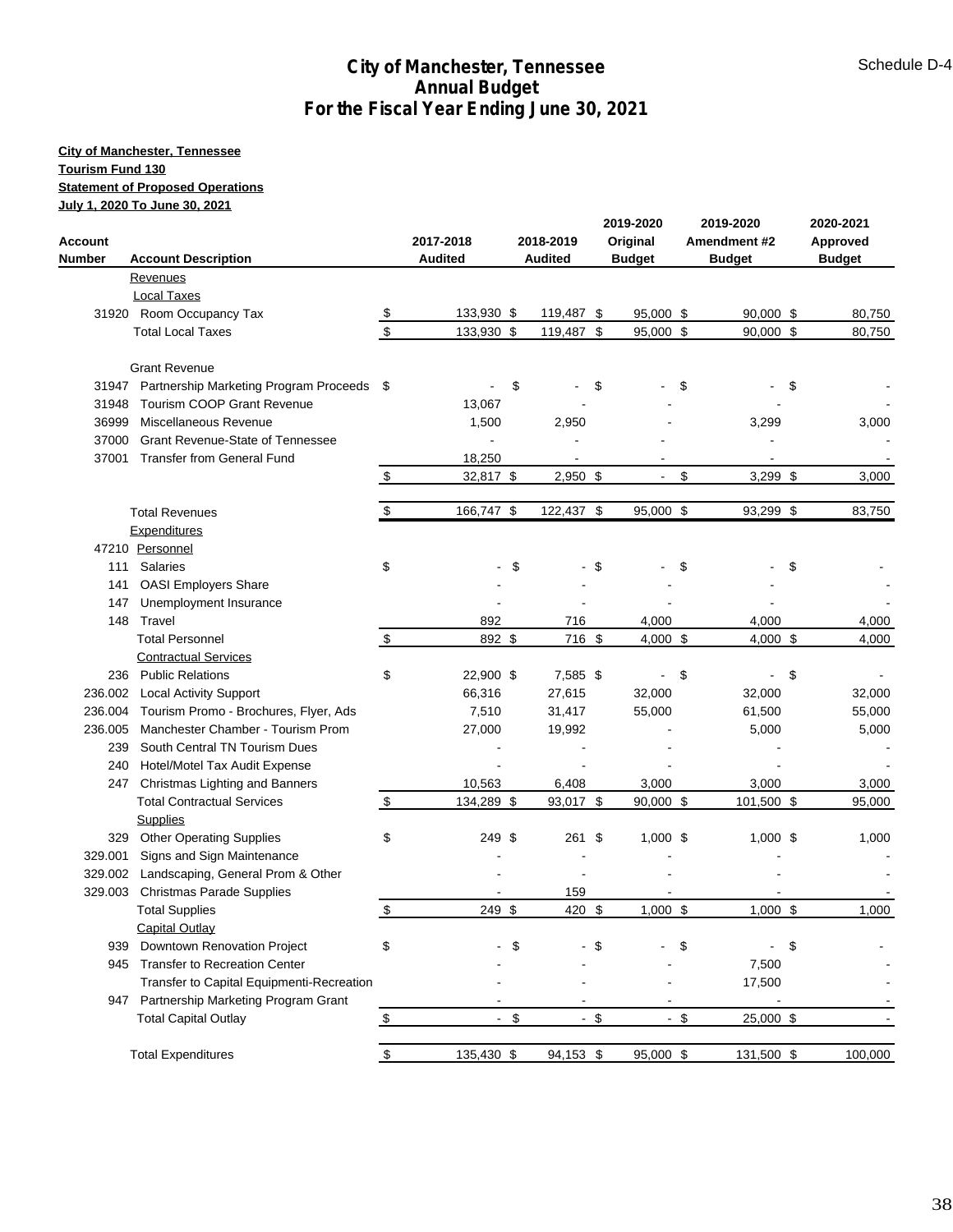#### **City of Manchester, Tennessee Tourism Fund 130 Statement of Proposed Operations July 1, 2020 To June 30, 2021**

| Account<br><b>Number</b> | <b>Account Description</b>                  |    | 2017-2018<br><b>Audited</b> | 2018-2019<br><b>Audited</b> |      | 2019-2020<br>Original<br><b>Budget</b> |      | 2019-2020<br>Amendment #2<br><b>Budget</b> |    | 2020-2021<br>Approved<br><b>Budget</b> |
|--------------------------|---------------------------------------------|----|-----------------------------|-----------------------------|------|----------------------------------------|------|--------------------------------------------|----|----------------------------------------|
|                          | Transfers                                   |    |                             |                             |      |                                        |      |                                            |    |                                        |
| 50000.002                | Transfer to General Fund                    | \$ | $\mathcal{L}^{\text{max}}$  | \$                          | - \$ | $-$ \$                                 |      | - \$                                       |    |                                        |
| 50000.004                | Transfer to TDOT Greenway Grant             |    |                             |                             |      |                                        |      |                                            |    |                                        |
|                          | <b>Total Transfers</b>                      |    | $\sim$                      | \$                          | - \$ | $\overline{\phantom{a}}$               | \$   |                                            | £. |                                        |
|                          | <b>Total Expenditures and Other Sources</b> |    | 135.430 \$                  | 94,153 \$                   |      | 95,000 \$                              |      | 131.500 \$                                 |    | 100,000                                |
|                          | Revenues over (Under) Expenditures          | \$ | $31.317$ \$                 | 28.284 \$                   |      |                                        | - \$ | $(38,201)$ \$                              |    | (16, 250)                              |
|                          | Estimated Beginning Fund Balance July 1     | \$ | 250.778 \$                  | 282.095 \$                  |      | 310.379 \$                             |      | 310.379 \$                                 |    | 272,178                                |
|                          | Estimated Ending Fund Balance June 30       |    | 282,095 \$                  | 310,379 \$                  |      | 310,379 \$                             |      | 272,178 \$                                 |    | 255,928                                |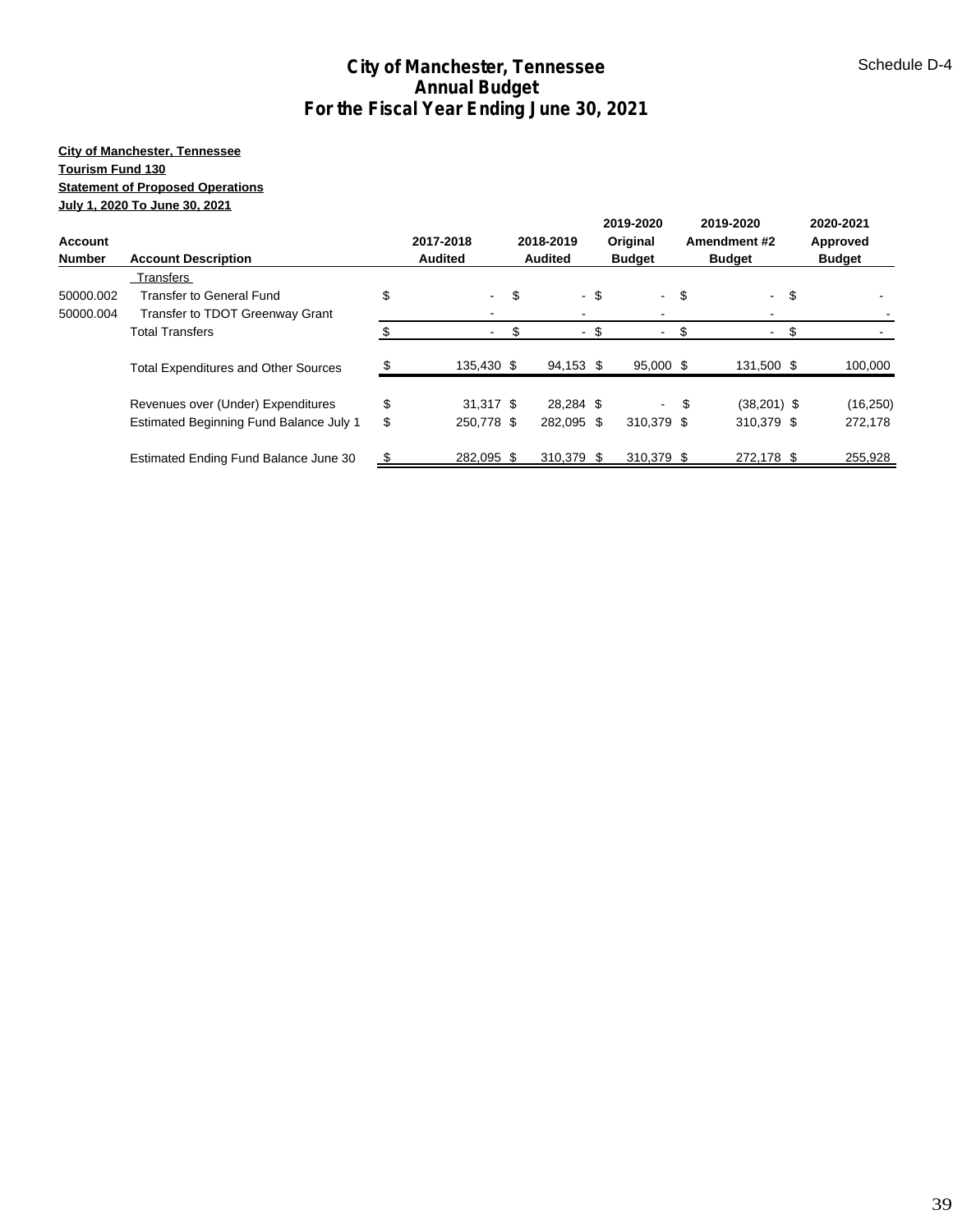### **City of Manchester, Tennessee CAPITAL EQUIPMENT REPLACEMENT FUND 250 Statement of Proposed Operations July 1, 2020 To June 30, 2021**

|                               | <b>City of Manchester, Tennessee</b><br><b>CAPITAL EQUIPMENT REPLACEMENT FUND 250</b> |                      |                      |        |               |        |                |                                              |
|-------------------------------|---------------------------------------------------------------------------------------|----------------------|----------------------|--------|---------------|--------|----------------|----------------------------------------------|
|                               | <b>Statement of Proposed Operations</b>                                               |                      |                      |        |               |        |                |                                              |
| July 1, 2020 To June 30, 2021 |                                                                                       |                      |                      |        |               |        |                |                                              |
|                               |                                                                                       |                      |                      |        | 2019-2020     |        | 2019-2020      | 2020-2021<br>Approved<br><b>Budget</b><br>\$ |
| <b>Account</b>                |                                                                                       | 2017-2018            | 2018-2019            |        | Original      |        | Amendment #2   |                                              |
| <b>Number</b>                 | <b>Account Description</b>                                                            | <b>Audited</b>       | <b>Audited</b>       |        | <b>Budget</b> |        | <b>Budget</b>  |                                              |
|                               | Revenues                                                                              |                      |                      |        |               |        |                |                                              |
|                               | 36332 Sale of Equipment-Street                                                        | \$                   | \$                   | $-$ \$ |               | - \$   | 14,854 \$      |                                              |
| 36333                         | Sale of Equipment-Sanitation                                                          |                      |                      |        |               |        | 7,267          |                                              |
| 36334                         | Sale of Equipment-Codes                                                               |                      |                      |        |               |        | 11             |                                              |
| 36335                         | Sale of Equipment-Recreation                                                          |                      |                      |        |               |        |                |                                              |
| 36350                         | <b>Insurance Recoveries</b>                                                           |                      |                      |        |               |        | 3,875          |                                              |
| 36351                         | Donation from Tourism for Recreation                                                  |                      |                      |        |               |        | 17,500         |                                              |
| 36360                         | Sale of Vehicles-Street                                                               |                      |                      |        |               |        | 6,880          |                                              |
| 36362                         | Sale of Vehicles-Sanitation                                                           |                      |                      |        |               |        | 15,919         |                                              |
| 36364                         | Sale of Vehicles-Police                                                               |                      |                      |        |               |        | 2,129          |                                              |
| 36365                         | Sale of Vehicles-Codes                                                                |                      |                      |        |               |        | 1,789          |                                              |
| 36961                         | <b>Transfer from General Fund</b>                                                     | 715,000              | 679,161              |        |               |        |                |                                              |
|                               | <b>Total Revenues</b>                                                                 | \$<br>715,000 \$     | 679,161 \$           |        |               | $-$ \$ | 70,224 \$      |                                              |
|                               | Expenditures                                                                          |                      |                      |        |               |        |                |                                              |
|                               |                                                                                       |                      |                      |        |               |        |                |                                              |
| 41310-943                     | Vehicles-Administration                                                               | \$<br>$\blacksquare$ | \$<br>$\blacksquare$ | \$     |               | \$     |                |                                              |
| 41510-943                     | Vehicles-Finance                                                                      |                      |                      |        |               |        |                |                                              |
| 41600-943                     | Vehicles-Information Systems                                                          |                      |                      |        |               |        |                |                                              |
| 41700-943                     | Vehicles- Health and Codes                                                            |                      | 6,825                |        |               |        |                |                                              |
| 41800-921                     | <b>Building Improvement/Renovations</b>                                               |                      |                      |        |               |        |                |                                              |
| 41800-949                     | Other Machinery and Equipment                                                         |                      |                      |        |               |        |                |                                              |
| 42100-943                     | Vehicles-Police                                                                       | 66,890               |                      |        |               |        |                |                                              |
| 42200-921                     | Building Improvement/Renovations-Fire                                                 |                      |                      |        |               |        |                |                                              |
| 42200-943                     | Vehicles-Fire                                                                         |                      | 487,161              |        |               |        |                |                                              |
| 42200-949                     | Other Machinery and Equipment                                                         |                      |                      |        |               |        | $\blacksquare$ |                                              |
| 43100-943                     | Vehicles-Street                                                                       |                      |                      |        |               |        | 23,500         |                                              |
| 43100-949                     | Other Machinery and Equipment                                                         | 219,000              | 38,167               |        |               |        | 44,503         |                                              |
| 43100-960                     | <b>Capital Repairs-Street Lights</b>                                                  | 13,940               | 17,570               |        |               |        | 5,920          |                                              |
| 43200-949                     | Other Machinery and Equipment-Sanitation                                              | 72,500               |                      |        |               |        |                |                                              |
| 44420-921                     | Building Improvement/Renovation-Rec Cente                                             | 67,709               | 12,736               |        |               |        | 33,000         |                                              |
| 44420-949                     | Other Machinery and Equipment-Rec Center                                              | 18,098               | 16,497               |        |               |        | 13,365         |                                              |
| 44720-943                     | Vehicles-Recreation                                                                   | 9,500                |                      |        |               |        |                |                                              |
| 44720-949                     | Other Machinery and Equipment-Parks                                                   | 18,263               | 9,459                |        |               |        | 21,730         |                                              |
|                               |                                                                                       |                      |                      |        |               |        |                |                                              |
|                               | <b>Total Expenditures</b>                                                             | \$<br>485,900 \$     | 588,415 \$           |        |               | \$     | 142,018 \$     |                                              |
|                               | Revenues over (Under) Expenditures                                                    | \$<br>229,100 \$     | 90,746 \$            |        |               | \$     | $(71, 794)$ \$ |                                              |
|                               | Estimated Beginning Fund Balance July 1                                               | \$                   | \$<br>229,100 \$     |        | 319,846 \$    |        | 319,846 \$     | 248,052                                      |
|                               |                                                                                       |                      |                      |        |               |        |                |                                              |
|                               | Estimated Ending Fund Balance June 30                                                 | \$<br>229,100 \$     | 319,846 \$           |        | 319,846 \$    |        | 248,052 \$     | 248,052                                      |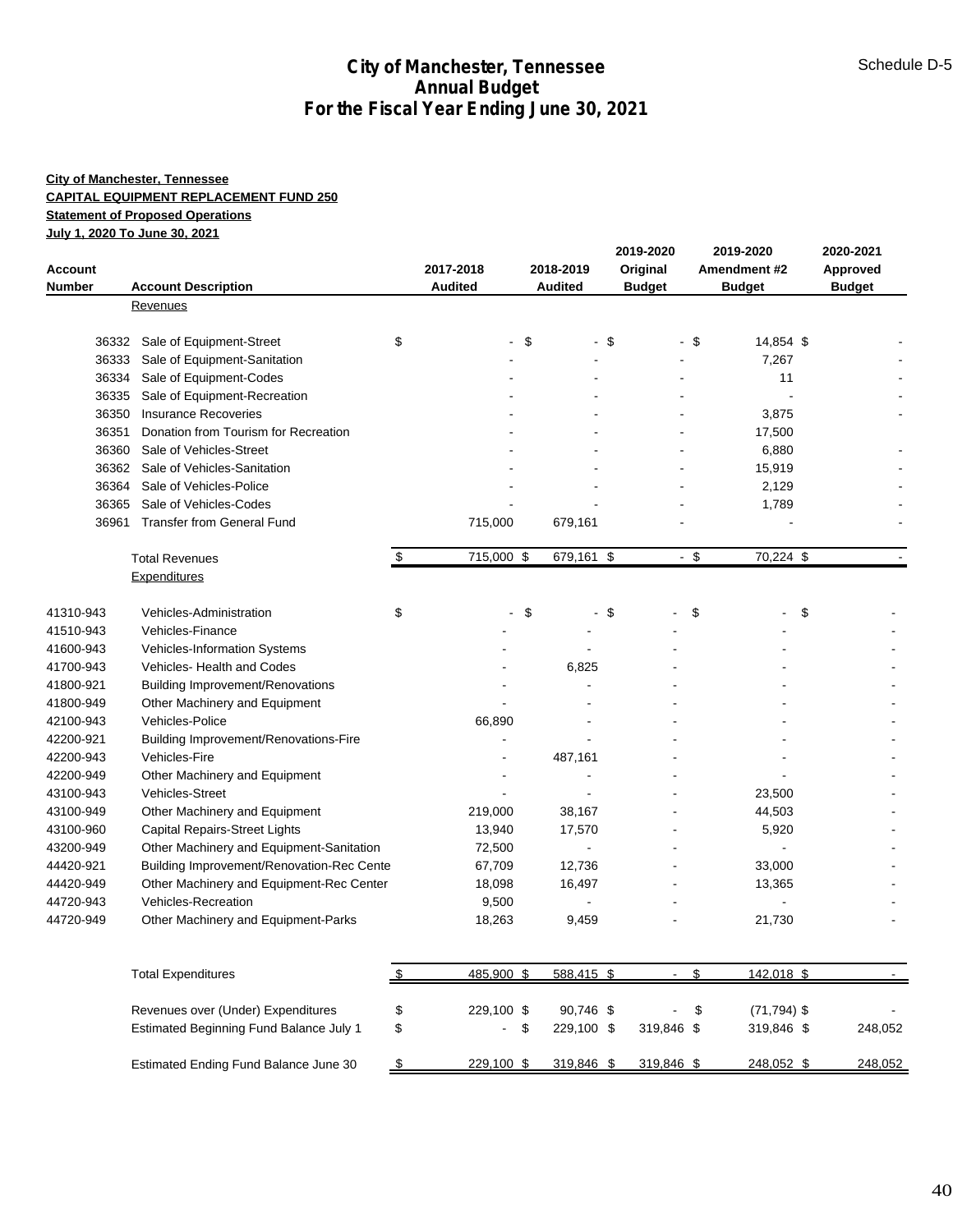## **City of Manchester, Tennessee General Debt Service Fund 211 Statement of Proposed Operations July 1, 2020 To June 30, 2021**

|                |                                                                                                                         |                | <b>Annual Budget</b> | <b>City of Manchester, Tennessee</b>     |                       |                           | Schedule E-1          |
|----------------|-------------------------------------------------------------------------------------------------------------------------|----------------|----------------------|------------------------------------------|-----------------------|---------------------------|-----------------------|
|                |                                                                                                                         |                |                      | For the Fiscal Year Ending June 30, 2021 |                       |                           |                       |
|                | <b>City of Manchester, Tennessee</b><br><b>General Debt Service Fund 211</b><br><b>Statement of Proposed Operations</b> |                |                      |                                          |                       |                           |                       |
| <b>Account</b> | July 1, 2020 To June 30, 2021                                                                                           |                | 2017-2018            | 2018-2019                                | 2019-2020<br>Original | 2019-2020<br>Amendment #2 | 2020-2021<br>Approved |
|                | <b>Number</b> Account Description                                                                                       |                | <b>Audited</b>       | <b>Audited</b>                           | <b>Budget</b>         | <b>Budget</b>             | <b>Budget</b>         |
|                | Revenues and Other Sources<br><b>Charges for Current Services</b><br><b>Other Revenues</b>                              |                |                      |                                          |                       |                           |                       |
|                | 36101 Interest Earnings<br>36220 Lease of Property                                                                      | \$             | 19,209 \$<br>55,750  | 29,987 \$<br>27,875                      | 12,000 \$<br>27,875   | 27,000 \$<br>27,875       | 20,000<br>27,875      |
|                | <b>Total Other Revenues</b>                                                                                             | $$\mathbb{S}$$ | 74,959 \$            | 57,862 \$                                | 39,875 \$             | 54,875 \$                 | 47,875                |
|                | <b>Total Revenues</b>                                                                                                   | \$             | 74,959 \$            | 57,862 \$                                | 39,875 \$             | 54,875 \$                 | 47,875                |
|                | <b>Other Sources</b>                                                                                                    |                |                      |                                          |                       |                           |                       |
|                | 36961 Transfer from General Fund                                                                                        | \$             | 1,412,152 \$         | 1,425,549 \$                             | 1,417,049 \$          | 1,417,049 \$              | 1,433,424             |
| 36962          | Transfer from General Fund-Leave                                                                                        |                | 25,500               | 25,500                                   | 25,500                | 25,500                    | 25,500                |
| 36963          | Transfer from Recreation Fund-Leave                                                                                     |                | 2,900                | 4,986                                    | 2,500                 | 3,642                     | 5,000                 |
| 36965          | <b>Transfer from Sanitation</b>                                                                                         |                | 56,626               | $\blacksquare$                           | 35,000                | 35,000                    |                       |
|                | 36968 Transfer from Recreation                                                                                          |                | 105,329              | 33,360                                   | 33,360                | 33,360                    | 33,360                |
|                | <b>Total Other Sources</b>                                                                                              | $\frac{1}{2}$  | 1,602,507 \$         | 1,489,395 \$                             | 1,513,409 \$          | $1,514,551$ \$            | 1,497,284             |
|                | <b>Total Revenue and Other Sources</b>                                                                                  | \$             | 1,677,467 \$         | 1,547,257 \$                             | 1,553,284 \$          | 1,569,426 \$              | 1,545,159             |
|                |                                                                                                                         |                |                      |                                          |                       |                           |                       |
|                |                                                                                                                         |                |                      |                                          |                       |                           | 41                    |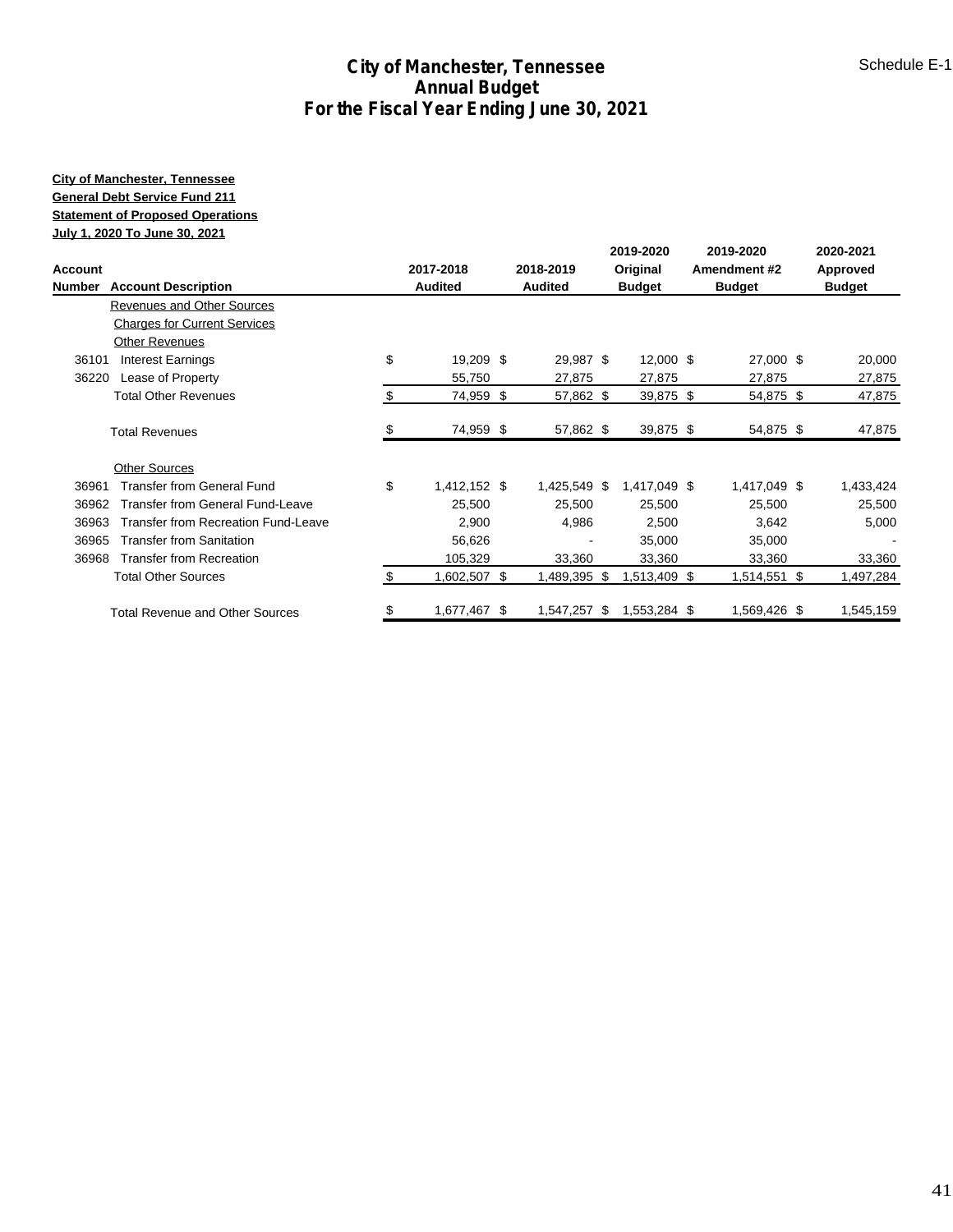#### **City of Manchester, Tennessee General Debt Service Fund 211 Statement of Proposed Operations July 1, 2020 To June 30, 2021**

| <b>Number</b> Account Description<br>Expenditures<br>49000 Debt Service<br>Principal on Bonds<br>Interest on Bonds<br><b>Rec Center Lease</b> | \$                                                                                                                                                                                                                                                                                                                                                                                                                                                                                                                   | <b>Audited</b><br>460,000 \$ | <b>Audited</b><br>495,000 \$                         |                 | <b>Budget</b>                         |                 | <b>Budget</b>                                                                                                                                           |                 | <b>Budget</b>                                                                                          |
|-----------------------------------------------------------------------------------------------------------------------------------------------|----------------------------------------------------------------------------------------------------------------------------------------------------------------------------------------------------------------------------------------------------------------------------------------------------------------------------------------------------------------------------------------------------------------------------------------------------------------------------------------------------------------------|------------------------------|------------------------------------------------------|-----------------|---------------------------------------|-----------------|---------------------------------------------------------------------------------------------------------------------------------------------------------|-----------------|--------------------------------------------------------------------------------------------------------|
|                                                                                                                                               |                                                                                                                                                                                                                                                                                                                                                                                                                                                                                                                      |                              |                                                      |                 |                                       |                 |                                                                                                                                                         |                 |                                                                                                        |
|                                                                                                                                               |                                                                                                                                                                                                                                                                                                                                                                                                                                                                                                                      |                              |                                                      |                 |                                       |                 |                                                                                                                                                         |                 |                                                                                                        |
|                                                                                                                                               |                                                                                                                                                                                                                                                                                                                                                                                                                                                                                                                      |                              |                                                      |                 | 490,000 \$                            |                 | 490,000 \$                                                                                                                                              |                 | 505,000                                                                                                |
|                                                                                                                                               |                                                                                                                                                                                                                                                                                                                                                                                                                                                                                                                      | 753,624                      | 744,349                                              |                 | 734,349                               |                 | 734,349                                                                                                                                                 |                 | 724,424                                                                                                |
|                                                                                                                                               |                                                                                                                                                                                                                                                                                                                                                                                                                                                                                                                      | 27,117                       | 33,360                                               |                 | 33,360                                |                 | 33,360                                                                                                                                                  |                 | 33,360                                                                                                 |
| Sanitation Lease to Purchase Equipment                                                                                                        |                                                                                                                                                                                                                                                                                                                                                                                                                                                                                                                      | 56,626                       | $\blacksquare$                                       |                 | 35,000                                |                 | 35,000                                                                                                                                                  |                 |                                                                                                        |
| Other Debt Service-Principal                                                                                                                  |                                                                                                                                                                                                                                                                                                                                                                                                                                                                                                                      | 165,000                      | 175,000                                              |                 | 185,000                               |                 | 185,000                                                                                                                                                 |                 | 200,000                                                                                                |
| Other Debt Service-Interest                                                                                                                   |                                                                                                                                                                                                                                                                                                                                                                                                                                                                                                                      | 14,500                       | 11,200                                               |                 | 7,700                                 |                 | 7,700                                                                                                                                                   |                 | 4,000                                                                                                  |
|                                                                                                                                               |                                                                                                                                                                                                                                                                                                                                                                                                                                                                                                                      |                              |                                                      |                 |                                       |                 |                                                                                                                                                         |                 |                                                                                                        |
|                                                                                                                                               |                                                                                                                                                                                                                                                                                                                                                                                                                                                                                                                      |                              |                                                      |                 |                                       |                 |                                                                                                                                                         |                 |                                                                                                        |
|                                                                                                                                               |                                                                                                                                                                                                                                                                                                                                                                                                                                                                                                                      |                              |                                                      |                 |                                       |                 |                                                                                                                                                         |                 | 25,500<br>5,000                                                                                        |
|                                                                                                                                               |                                                                                                                                                                                                                                                                                                                                                                                                                                                                                                                      |                              |                                                      |                 |                                       |                 |                                                                                                                                                         |                 |                                                                                                        |
|                                                                                                                                               |                                                                                                                                                                                                                                                                                                                                                                                                                                                                                                                      |                              |                                                      |                 |                                       |                 |                                                                                                                                                         |                 |                                                                                                        |
|                                                                                                                                               | $\sqrt[6]{\frac{2}{5}}$                                                                                                                                                                                                                                                                                                                                                                                                                                                                                              | 1,689,114 \$                 |                                                      |                 |                                       |                 |                                                                                                                                                         |                 | 1,497,284                                                                                              |
|                                                                                                                                               |                                                                                                                                                                                                                                                                                                                                                                                                                                                                                                                      |                              |                                                      |                 |                                       |                 |                                                                                                                                                         |                 |                                                                                                        |
|                                                                                                                                               |                                                                                                                                                                                                                                                                                                                                                                                                                                                                                                                      | 2,160                        |                                                      |                 |                                       |                 |                                                                                                                                                         |                 | 2,500                                                                                                  |
|                                                                                                                                               | \$                                                                                                                                                                                                                                                                                                                                                                                                                                                                                                                   | $2,160$ \$                   |                                                      |                 |                                       |                 |                                                                                                                                                         |                 | 2,500                                                                                                  |
|                                                                                                                                               | \$                                                                                                                                                                                                                                                                                                                                                                                                                                                                                                                   | 1,691,274 \$                 |                                                      |                 |                                       |                 |                                                                                                                                                         |                 | 1,499,784                                                                                              |
|                                                                                                                                               |                                                                                                                                                                                                                                                                                                                                                                                                                                                                                                                      |                              |                                                      |                 |                                       |                 |                                                                                                                                                         |                 | 45,375                                                                                                 |
|                                                                                                                                               | \$                                                                                                                                                                                                                                                                                                                                                                                                                                                                                                                   | 2,609,626                    |                                                      |                 |                                       |                 |                                                                                                                                                         |                 | 2,627,523                                                                                              |
|                                                                                                                                               |                                                                                                                                                                                                                                                                                                                                                                                                                                                                                                                      | 2,595,818 \$                 |                                                      |                 |                                       |                 |                                                                                                                                                         |                 | 2,672,898                                                                                              |
|                                                                                                                                               | Capital Outlay Note-Prin land<br>Capital Outlay Note-Int Land<br><b>Accumulated Leave Payout-City</b><br>Accumulated Leave Payout-Recreation<br>Capital Outlay-Fire Truck Principal<br>Capital Outlay-Fire Truck Interest<br><b>Total General Government Debt Service</b><br>49501 Expenditures<br>692 Bank Service Charges<br><b>Total Service Charges</b><br><b>Total Expenditures</b><br>Revenues and Other Sources Over (Under)<br>Estimated Ending Fund Balance July 1<br>Estimated Ending Fund Balance June 30 | \$                           | 75,308<br>2,904<br>128,674<br>5,360<br>$(13,808)$ \$ | 46,157<br>7,526 | $2,160$ \$<br>$2,160$ \$<br>32,505 \$ | 25,500<br>2,500 | 1,512,592 \$ 1,513,409 \$<br>$2,500$ \$<br>2,500 \$<br>1,514,752 \$ 1,515,909 \$<br>37,375 \$<br>2,595,818 \$ 2,628,323 \$<br>2,628,323 \$ 2,665,698 \$ | 78,675<br>3,642 | 1,567,726 \$<br>$2,500$ \$<br>$2,500$ \$<br>1,570,226 \$<br>$(800)$ \$<br>2,628,323 \$<br>2,627,523 \$ |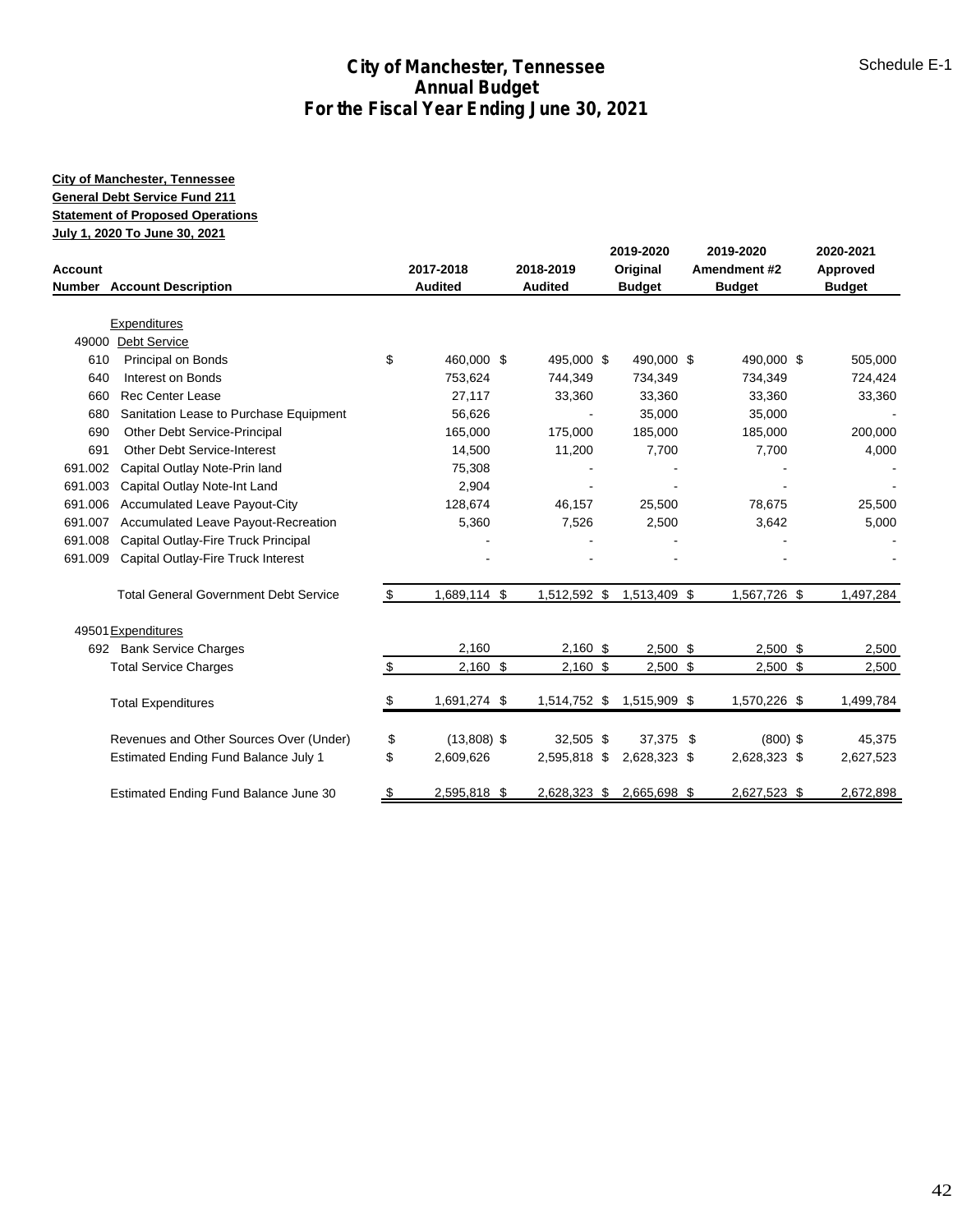#### **City of Manchester, Tennessee Future Debt Service Requirements Summary For the Fiscal Year Ending June 30, 2021**

|                                                                                                                                                                                                                                                                                  | For the Fiscal Year Ending June 30, 2021      | <b>City of Manchester, Tennessee</b><br><b>Annual Budget</b>                                                                                                                                                                                                                              |                                                                                                                                                                                                   | Schedule E-2                                                                                                                                                                                                                                                                                                  |
|----------------------------------------------------------------------------------------------------------------------------------------------------------------------------------------------------------------------------------------------------------------------------------|-----------------------------------------------|-------------------------------------------------------------------------------------------------------------------------------------------------------------------------------------------------------------------------------------------------------------------------------------------|---------------------------------------------------------------------------------------------------------------------------------------------------------------------------------------------------|---------------------------------------------------------------------------------------------------------------------------------------------------------------------------------------------------------------------------------------------------------------------------------------------------------------|
| <b>City of Manchester, Tennessee</b><br><b>Future Debt Service Requirements Summary</b><br>For the Fiscal Year Ending June 30, 2021                                                                                                                                              |                                               |                                                                                                                                                                                                                                                                                           |                                                                                                                                                                                                   |                                                                                                                                                                                                                                                                                                               |
|                                                                                                                                                                                                                                                                                  | 2016B<br>SERIES Z-4-A<br>Conference<br>Center | \$19,180,000<br>Series 2010                                                                                                                                                                                                                                                               | $Z - 1 - A$<br>\$9,690,000<br>Series 2013                                                                                                                                                         | Total                                                                                                                                                                                                                                                                                                         |
| 2020-2021<br>2021-2022<br>2022-2023<br>2023-2024<br>2024-2025<br>2025-2026<br>2026-2027<br>2027-2028<br>2028-2029<br>2029-2030<br>2030-2031<br>2031-2032<br>2032-2033<br>2033-2034<br>2034-2035<br>2035-2036<br>2036-2037<br>2037-2038<br><b>Total Debt Service Requirements</b> | 204,000.00<br>204,000.00                      | 502,305.00<br>501,980.00<br>501,655.00<br>501,305.00<br>500,905.00<br>500,505.00<br>500,105.00<br>499,705.00<br>499,305.00<br>498,885.00<br>1,603,465.00<br>1,596,635.00<br>1,588,125.00<br>1,605,843.76<br>1,615,500.00<br>1,599,000.00<br>1,625,000.00<br>1,601,250.00<br>17,841,473.76 | 727,118.76<br>946,600.00<br>950,287.50<br>952,593.76<br>971,556.26<br>972,406.26<br>977,506.26<br>985,631.26<br>992,662.50<br>993,600.00<br>$\blacksquare$<br>$\overline{a}$<br>۰<br>9,469,962.56 | 1,433,423.76<br>1,448,580.00<br>1,451,942.50<br>1,453,898.76<br>1,472,461.26<br>1,472,911.26<br>1,477,611.26<br>1,485,336.26<br>1,491,967.50<br>1,492,485.00<br>1,603,465.00<br>1,596,635.00<br>1,588,125.00<br>1,605,843.76<br>1,615,500.00<br>1,599,000.00<br>1,625,000.00<br>1,601,250.00<br>27,515,436.32 |
|                                                                                                                                                                                                                                                                                  |                                               |                                                                                                                                                                                                                                                                                           |                                                                                                                                                                                                   | 43                                                                                                                                                                                                                                                                                                            |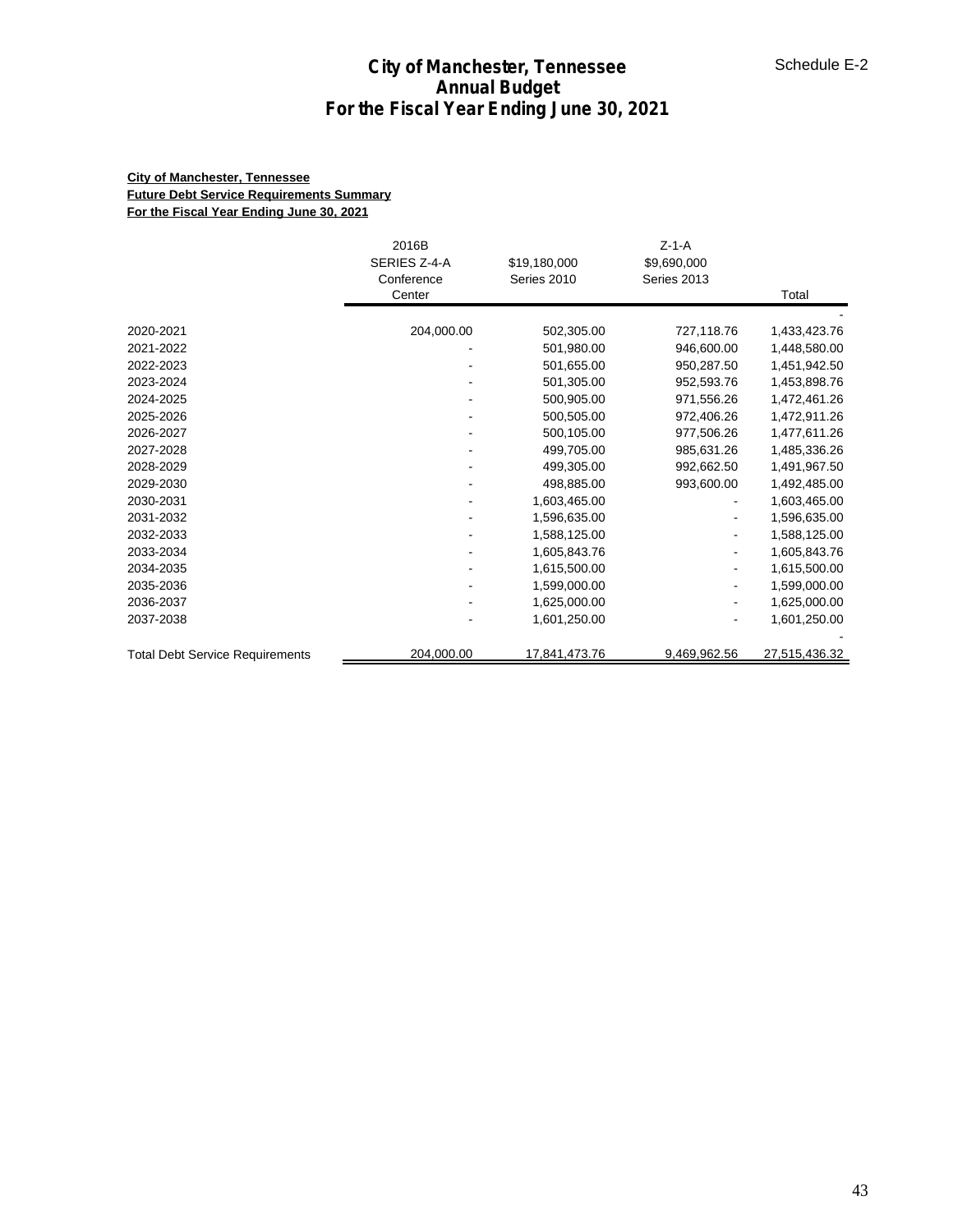#### **City of Manchester, Tennessee Future Bond Requirements For the Fiscal Year Ending June 30, 2021**

| <b>Principal Requirements</b><br>2020-2021<br>10,000.00<br>10,000.00<br>2021-2022<br>10,000.00<br>10,000.00<br>10,000.00<br>2022-2023<br>10,000.00<br>2023-2024<br>10,000.00<br>10,000.00<br>2024-2025<br>10,000.00<br>10,000.00<br>10,000.00<br>2025-2026<br>10,000.00<br>2026-2027<br>10,000.00<br>10,000.00<br>2027-2028<br>10,000.00<br>10,000.00<br>2028-2029<br>10,000.00<br>10,000.00<br>2029-2030<br>10,000.00<br>10,000.00<br>2030-2031<br>1,115,000.00<br>1,115,000.00<br>2031-2032<br>1,155,000.00<br>1,155,000.00<br>2032-2033<br>1,195,000.00<br>1,195,000.00<br>2033-2034<br>1,265,000.00<br>1,265,000.00<br>2034-2035<br>1,330,000.00<br>1,330,000.00<br>2035-2036<br>1,380,000.00<br>1,380,000.00<br>2036-2037<br>1,475,000.00<br>1,475,000.00<br>2037-2038<br>1,525,000.00<br>1,525,000.00<br><b>Total Principal Requirements</b><br>10,540,000.00<br>10,540,000.00<br><b>Interest Requirements</b><br>2020-2021<br>492,305.00<br>492,305.00<br>2021-2022<br>491,980.00<br>491,980.00<br>2022-2023<br>491,655.00<br>491,655.00<br>2023-2024<br>491,305.00<br>491,305.00<br>2024-2025<br>490,905.00<br>490,905.00<br>2025-2026<br>490,505.00<br>490,505.00<br>2026-2027<br>490,105.00<br>490,105.00<br>2027-2028<br>489,705.00<br>489,705.00<br>2028-2029<br>489,305.00<br>489,305.00<br>2029-2030<br>488,885.00<br>488,885.00<br>2030-2031<br>488,465.00<br>488,465.00<br>2031-2032<br>441,635.00<br>441,635.00<br>2032-2033<br>393,125.00<br>393,125.00<br>2033-2034<br>340,843.76<br>340,843.76<br>2034-2035<br>285,500.00<br>285,500.00<br>2035-2036<br>219,000.00<br>219,000.00<br>2036-2037<br>150,000.00<br>150,000.00<br>2037-2038<br>76,250.00<br>76,250.00<br><b>Total Interest Requirements</b><br>7,301,473.76<br>7,301,473.76<br>17,841,473.76<br>17,841,473.76<br><b>Total Debt Requirements</b> | \$10,620,000<br>Public Improvement<br><b>GO Fixed Rate</b><br>Bonds Series 2010 | <b>Total Bond</b><br>Requirements |
|--------------------------------------------------------------------------------------------------------------------------------------------------------------------------------------------------------------------------------------------------------------------------------------------------------------------------------------------------------------------------------------------------------------------------------------------------------------------------------------------------------------------------------------------------------------------------------------------------------------------------------------------------------------------------------------------------------------------------------------------------------------------------------------------------------------------------------------------------------------------------------------------------------------------------------------------------------------------------------------------------------------------------------------------------------------------------------------------------------------------------------------------------------------------------------------------------------------------------------------------------------------------------------------------------------------------------------------------------------------------------------------------------------------------------------------------------------------------------------------------------------------------------------------------------------------------------------------------------------------------------------------------------------------------------------------------------------------------------------------------------------------------------------------------------------------------------------|---------------------------------------------------------------------------------|-----------------------------------|
|                                                                                                                                                                                                                                                                                                                                                                                                                                                                                                                                                                                                                                                                                                                                                                                                                                                                                                                                                                                                                                                                                                                                                                                                                                                                                                                                                                                                                                                                                                                                                                                                                                                                                                                                                                                                                                |                                                                                 |                                   |
|                                                                                                                                                                                                                                                                                                                                                                                                                                                                                                                                                                                                                                                                                                                                                                                                                                                                                                                                                                                                                                                                                                                                                                                                                                                                                                                                                                                                                                                                                                                                                                                                                                                                                                                                                                                                                                |                                                                                 |                                   |
|                                                                                                                                                                                                                                                                                                                                                                                                                                                                                                                                                                                                                                                                                                                                                                                                                                                                                                                                                                                                                                                                                                                                                                                                                                                                                                                                                                                                                                                                                                                                                                                                                                                                                                                                                                                                                                |                                                                                 |                                   |
|                                                                                                                                                                                                                                                                                                                                                                                                                                                                                                                                                                                                                                                                                                                                                                                                                                                                                                                                                                                                                                                                                                                                                                                                                                                                                                                                                                                                                                                                                                                                                                                                                                                                                                                                                                                                                                |                                                                                 |                                   |
|                                                                                                                                                                                                                                                                                                                                                                                                                                                                                                                                                                                                                                                                                                                                                                                                                                                                                                                                                                                                                                                                                                                                                                                                                                                                                                                                                                                                                                                                                                                                                                                                                                                                                                                                                                                                                                |                                                                                 |                                   |
|                                                                                                                                                                                                                                                                                                                                                                                                                                                                                                                                                                                                                                                                                                                                                                                                                                                                                                                                                                                                                                                                                                                                                                                                                                                                                                                                                                                                                                                                                                                                                                                                                                                                                                                                                                                                                                |                                                                                 |                                   |
|                                                                                                                                                                                                                                                                                                                                                                                                                                                                                                                                                                                                                                                                                                                                                                                                                                                                                                                                                                                                                                                                                                                                                                                                                                                                                                                                                                                                                                                                                                                                                                                                                                                                                                                                                                                                                                |                                                                                 |                                   |
|                                                                                                                                                                                                                                                                                                                                                                                                                                                                                                                                                                                                                                                                                                                                                                                                                                                                                                                                                                                                                                                                                                                                                                                                                                                                                                                                                                                                                                                                                                                                                                                                                                                                                                                                                                                                                                |                                                                                 |                                   |
|                                                                                                                                                                                                                                                                                                                                                                                                                                                                                                                                                                                                                                                                                                                                                                                                                                                                                                                                                                                                                                                                                                                                                                                                                                                                                                                                                                                                                                                                                                                                                                                                                                                                                                                                                                                                                                |                                                                                 |                                   |
|                                                                                                                                                                                                                                                                                                                                                                                                                                                                                                                                                                                                                                                                                                                                                                                                                                                                                                                                                                                                                                                                                                                                                                                                                                                                                                                                                                                                                                                                                                                                                                                                                                                                                                                                                                                                                                |                                                                                 |                                   |
|                                                                                                                                                                                                                                                                                                                                                                                                                                                                                                                                                                                                                                                                                                                                                                                                                                                                                                                                                                                                                                                                                                                                                                                                                                                                                                                                                                                                                                                                                                                                                                                                                                                                                                                                                                                                                                |                                                                                 |                                   |
|                                                                                                                                                                                                                                                                                                                                                                                                                                                                                                                                                                                                                                                                                                                                                                                                                                                                                                                                                                                                                                                                                                                                                                                                                                                                                                                                                                                                                                                                                                                                                                                                                                                                                                                                                                                                                                |                                                                                 |                                   |
|                                                                                                                                                                                                                                                                                                                                                                                                                                                                                                                                                                                                                                                                                                                                                                                                                                                                                                                                                                                                                                                                                                                                                                                                                                                                                                                                                                                                                                                                                                                                                                                                                                                                                                                                                                                                                                |                                                                                 |                                   |
|                                                                                                                                                                                                                                                                                                                                                                                                                                                                                                                                                                                                                                                                                                                                                                                                                                                                                                                                                                                                                                                                                                                                                                                                                                                                                                                                                                                                                                                                                                                                                                                                                                                                                                                                                                                                                                |                                                                                 |                                   |
|                                                                                                                                                                                                                                                                                                                                                                                                                                                                                                                                                                                                                                                                                                                                                                                                                                                                                                                                                                                                                                                                                                                                                                                                                                                                                                                                                                                                                                                                                                                                                                                                                                                                                                                                                                                                                                |                                                                                 |                                   |
|                                                                                                                                                                                                                                                                                                                                                                                                                                                                                                                                                                                                                                                                                                                                                                                                                                                                                                                                                                                                                                                                                                                                                                                                                                                                                                                                                                                                                                                                                                                                                                                                                                                                                                                                                                                                                                |                                                                                 |                                   |
|                                                                                                                                                                                                                                                                                                                                                                                                                                                                                                                                                                                                                                                                                                                                                                                                                                                                                                                                                                                                                                                                                                                                                                                                                                                                                                                                                                                                                                                                                                                                                                                                                                                                                                                                                                                                                                |                                                                                 |                                   |
|                                                                                                                                                                                                                                                                                                                                                                                                                                                                                                                                                                                                                                                                                                                                                                                                                                                                                                                                                                                                                                                                                                                                                                                                                                                                                                                                                                                                                                                                                                                                                                                                                                                                                                                                                                                                                                |                                                                                 |                                   |
|                                                                                                                                                                                                                                                                                                                                                                                                                                                                                                                                                                                                                                                                                                                                                                                                                                                                                                                                                                                                                                                                                                                                                                                                                                                                                                                                                                                                                                                                                                                                                                                                                                                                                                                                                                                                                                |                                                                                 |                                   |
|                                                                                                                                                                                                                                                                                                                                                                                                                                                                                                                                                                                                                                                                                                                                                                                                                                                                                                                                                                                                                                                                                                                                                                                                                                                                                                                                                                                                                                                                                                                                                                                                                                                                                                                                                                                                                                |                                                                                 |                                   |
|                                                                                                                                                                                                                                                                                                                                                                                                                                                                                                                                                                                                                                                                                                                                                                                                                                                                                                                                                                                                                                                                                                                                                                                                                                                                                                                                                                                                                                                                                                                                                                                                                                                                                                                                                                                                                                |                                                                                 |                                   |
|                                                                                                                                                                                                                                                                                                                                                                                                                                                                                                                                                                                                                                                                                                                                                                                                                                                                                                                                                                                                                                                                                                                                                                                                                                                                                                                                                                                                                                                                                                                                                                                                                                                                                                                                                                                                                                |                                                                                 |                                   |
|                                                                                                                                                                                                                                                                                                                                                                                                                                                                                                                                                                                                                                                                                                                                                                                                                                                                                                                                                                                                                                                                                                                                                                                                                                                                                                                                                                                                                                                                                                                                                                                                                                                                                                                                                                                                                                |                                                                                 |                                   |
|                                                                                                                                                                                                                                                                                                                                                                                                                                                                                                                                                                                                                                                                                                                                                                                                                                                                                                                                                                                                                                                                                                                                                                                                                                                                                                                                                                                                                                                                                                                                                                                                                                                                                                                                                                                                                                |                                                                                 |                                   |
|                                                                                                                                                                                                                                                                                                                                                                                                                                                                                                                                                                                                                                                                                                                                                                                                                                                                                                                                                                                                                                                                                                                                                                                                                                                                                                                                                                                                                                                                                                                                                                                                                                                                                                                                                                                                                                |                                                                                 |                                   |
|                                                                                                                                                                                                                                                                                                                                                                                                                                                                                                                                                                                                                                                                                                                                                                                                                                                                                                                                                                                                                                                                                                                                                                                                                                                                                                                                                                                                                                                                                                                                                                                                                                                                                                                                                                                                                                |                                                                                 |                                   |
|                                                                                                                                                                                                                                                                                                                                                                                                                                                                                                                                                                                                                                                                                                                                                                                                                                                                                                                                                                                                                                                                                                                                                                                                                                                                                                                                                                                                                                                                                                                                                                                                                                                                                                                                                                                                                                |                                                                                 |                                   |
|                                                                                                                                                                                                                                                                                                                                                                                                                                                                                                                                                                                                                                                                                                                                                                                                                                                                                                                                                                                                                                                                                                                                                                                                                                                                                                                                                                                                                                                                                                                                                                                                                                                                                                                                                                                                                                |                                                                                 |                                   |
|                                                                                                                                                                                                                                                                                                                                                                                                                                                                                                                                                                                                                                                                                                                                                                                                                                                                                                                                                                                                                                                                                                                                                                                                                                                                                                                                                                                                                                                                                                                                                                                                                                                                                                                                                                                                                                |                                                                                 |                                   |
|                                                                                                                                                                                                                                                                                                                                                                                                                                                                                                                                                                                                                                                                                                                                                                                                                                                                                                                                                                                                                                                                                                                                                                                                                                                                                                                                                                                                                                                                                                                                                                                                                                                                                                                                                                                                                                |                                                                                 |                                   |
|                                                                                                                                                                                                                                                                                                                                                                                                                                                                                                                                                                                                                                                                                                                                                                                                                                                                                                                                                                                                                                                                                                                                                                                                                                                                                                                                                                                                                                                                                                                                                                                                                                                                                                                                                                                                                                |                                                                                 |                                   |
|                                                                                                                                                                                                                                                                                                                                                                                                                                                                                                                                                                                                                                                                                                                                                                                                                                                                                                                                                                                                                                                                                                                                                                                                                                                                                                                                                                                                                                                                                                                                                                                                                                                                                                                                                                                                                                |                                                                                 |                                   |
|                                                                                                                                                                                                                                                                                                                                                                                                                                                                                                                                                                                                                                                                                                                                                                                                                                                                                                                                                                                                                                                                                                                                                                                                                                                                                                                                                                                                                                                                                                                                                                                                                                                                                                                                                                                                                                |                                                                                 |                                   |
|                                                                                                                                                                                                                                                                                                                                                                                                                                                                                                                                                                                                                                                                                                                                                                                                                                                                                                                                                                                                                                                                                                                                                                                                                                                                                                                                                                                                                                                                                                                                                                                                                                                                                                                                                                                                                                |                                                                                 |                                   |
|                                                                                                                                                                                                                                                                                                                                                                                                                                                                                                                                                                                                                                                                                                                                                                                                                                                                                                                                                                                                                                                                                                                                                                                                                                                                                                                                                                                                                                                                                                                                                                                                                                                                                                                                                                                                                                |                                                                                 |                                   |
|                                                                                                                                                                                                                                                                                                                                                                                                                                                                                                                                                                                                                                                                                                                                                                                                                                                                                                                                                                                                                                                                                                                                                                                                                                                                                                                                                                                                                                                                                                                                                                                                                                                                                                                                                                                                                                |                                                                                 |                                   |
|                                                                                                                                                                                                                                                                                                                                                                                                                                                                                                                                                                                                                                                                                                                                                                                                                                                                                                                                                                                                                                                                                                                                                                                                                                                                                                                                                                                                                                                                                                                                                                                                                                                                                                                                                                                                                                |                                                                                 |                                   |
|                                                                                                                                                                                                                                                                                                                                                                                                                                                                                                                                                                                                                                                                                                                                                                                                                                                                                                                                                                                                                                                                                                                                                                                                                                                                                                                                                                                                                                                                                                                                                                                                                                                                                                                                                                                                                                |                                                                                 |                                   |
|                                                                                                                                                                                                                                                                                                                                                                                                                                                                                                                                                                                                                                                                                                                                                                                                                                                                                                                                                                                                                                                                                                                                                                                                                                                                                                                                                                                                                                                                                                                                                                                                                                                                                                                                                                                                                                |                                                                                 |                                   |
|                                                                                                                                                                                                                                                                                                                                                                                                                                                                                                                                                                                                                                                                                                                                                                                                                                                                                                                                                                                                                                                                                                                                                                                                                                                                                                                                                                                                                                                                                                                                                                                                                                                                                                                                                                                                                                |                                                                                 |                                   |
|                                                                                                                                                                                                                                                                                                                                                                                                                                                                                                                                                                                                                                                                                                                                                                                                                                                                                                                                                                                                                                                                                                                                                                                                                                                                                                                                                                                                                                                                                                                                                                                                                                                                                                                                                                                                                                |                                                                                 |                                   |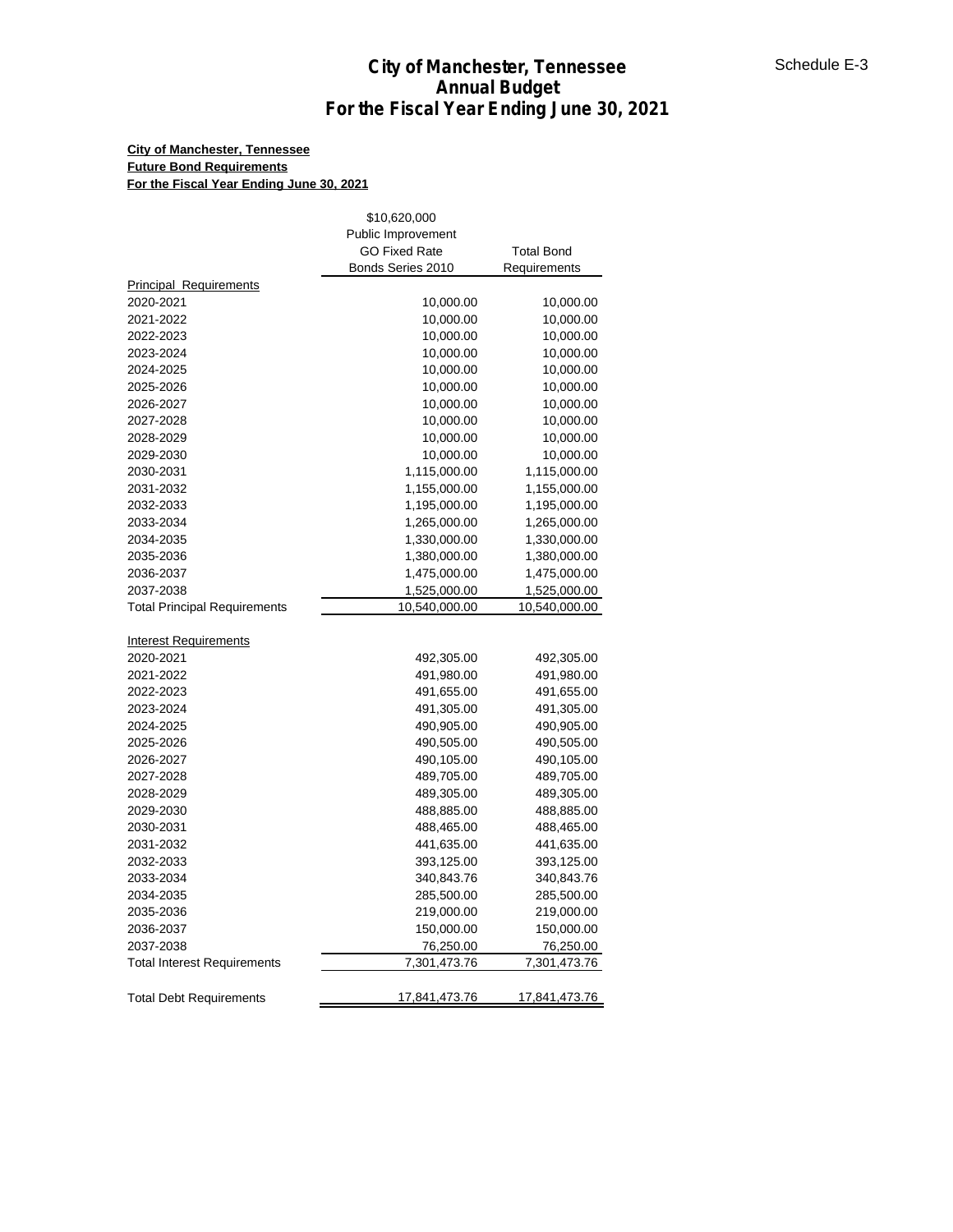### **City of Manchester, Tennessee Future Bond Requirements Refunding 2013**

### **For the Fiscal Year Ending June 30, 2021**

|                                                                                           | <b>City of Manchester, Tennessee</b>                                             | Schedule E-3 |
|-------------------------------------------------------------------------------------------|----------------------------------------------------------------------------------|--------------|
|                                                                                           | <b>Annual Budget</b>                                                             |              |
|                                                                                           | For the Fiscal Year Ending June 30, 2021                                         |              |
| <b>City of Manchester, Tennessee</b><br><b>Future Bond Requirements</b><br>Refunding 2013 |                                                                                  |              |
| For the Fiscal Year Ending June 30, 2021                                                  |                                                                                  |              |
|                                                                                           |                                                                                  |              |
|                                                                                           |                                                                                  |              |
|                                                                                           |                                                                                  |              |
|                                                                                           | \$13,885,000<br>Public Improvement<br><b>GO Fixed Rate</b><br>Bonds Series Z-1-A |              |
| <b>Principal Requirements</b>                                                             |                                                                                  |              |
| 2020-2021                                                                                 | 495,000.00                                                                       |              |
| 2021-2022                                                                                 | 725,000.00                                                                       |              |
| 2022-2023                                                                                 | 745,000.00                                                                       |              |
|                                                                                           |                                                                                  |              |
| 2023-2024                                                                                 | 765,000.00                                                                       |              |
| 2024-2025                                                                                 | 805,000.00                                                                       |              |
| 2025-2026                                                                                 | 830,000.00                                                                       |              |
| 2026-2027                                                                                 | 860,000.00                                                                       |              |
| 2027-2028                                                                                 | 895,000.00                                                                       |              |
| 2028-2029                                                                                 | 930,000.00                                                                       |              |
| 2029-2030                                                                                 | 960,000.00                                                                       |              |
| <b>Total Principal Requirements</b>                                                       | 8,010,000.00                                                                     |              |
|                                                                                           |                                                                                  |              |
| <b>Interest Requirements</b>                                                              |                                                                                  |              |
| 2020-2021                                                                                 | 232,118.76                                                                       |              |
| 2021-2022                                                                                 | 221,600.00                                                                       |              |
| 2022-2023                                                                                 | 205,287.50                                                                       |              |
| 2023-2024                                                                                 | 187,593.76                                                                       |              |
|                                                                                           |                                                                                  |              |
| 2024-2025                                                                                 | 166,556.26                                                                       |              |
| 2025-2026                                                                                 | 142,406.26                                                                       |              |
| 2026-2027                                                                                 | 117,506.26                                                                       |              |
| 2027-2028                                                                                 | 90,631.26                                                                        |              |
| 2028-2029                                                                                 | 62,662.50                                                                        |              |
| 2029-2030                                                                                 | 33,600.00                                                                        |              |
| <b>Total Interest Requirements</b>                                                        | 1,459,962.56                                                                     |              |
| <b>Total Debt Requirements</b>                                                            | 9,469,962.56                                                                     |              |
|                                                                                           |                                                                                  |              |
|                                                                                           |                                                                                  |              |
|                                                                                           |                                                                                  |              |
|                                                                                           |                                                                                  |              |
|                                                                                           |                                                                                  |              |
|                                                                                           |                                                                                  |              |
|                                                                                           |                                                                                  |              |
|                                                                                           |                                                                                  |              |
|                                                                                           |                                                                                  |              |
|                                                                                           |                                                                                  |              |
|                                                                                           |                                                                                  |              |
|                                                                                           |                                                                                  |              |
|                                                                                           |                                                                                  |              |
|                                                                                           |                                                                                  |              |
|                                                                                           |                                                                                  |              |
|                                                                                           |                                                                                  |              |
|                                                                                           |                                                                                  |              |
|                                                                                           |                                                                                  |              |
|                                                                                           |                                                                                  |              |
|                                                                                           |                                                                                  |              |
|                                                                                           |                                                                                  |              |
|                                                                                           |                                                                                  |              |
|                                                                                           |                                                                                  |              |
|                                                                                           |                                                                                  | 45           |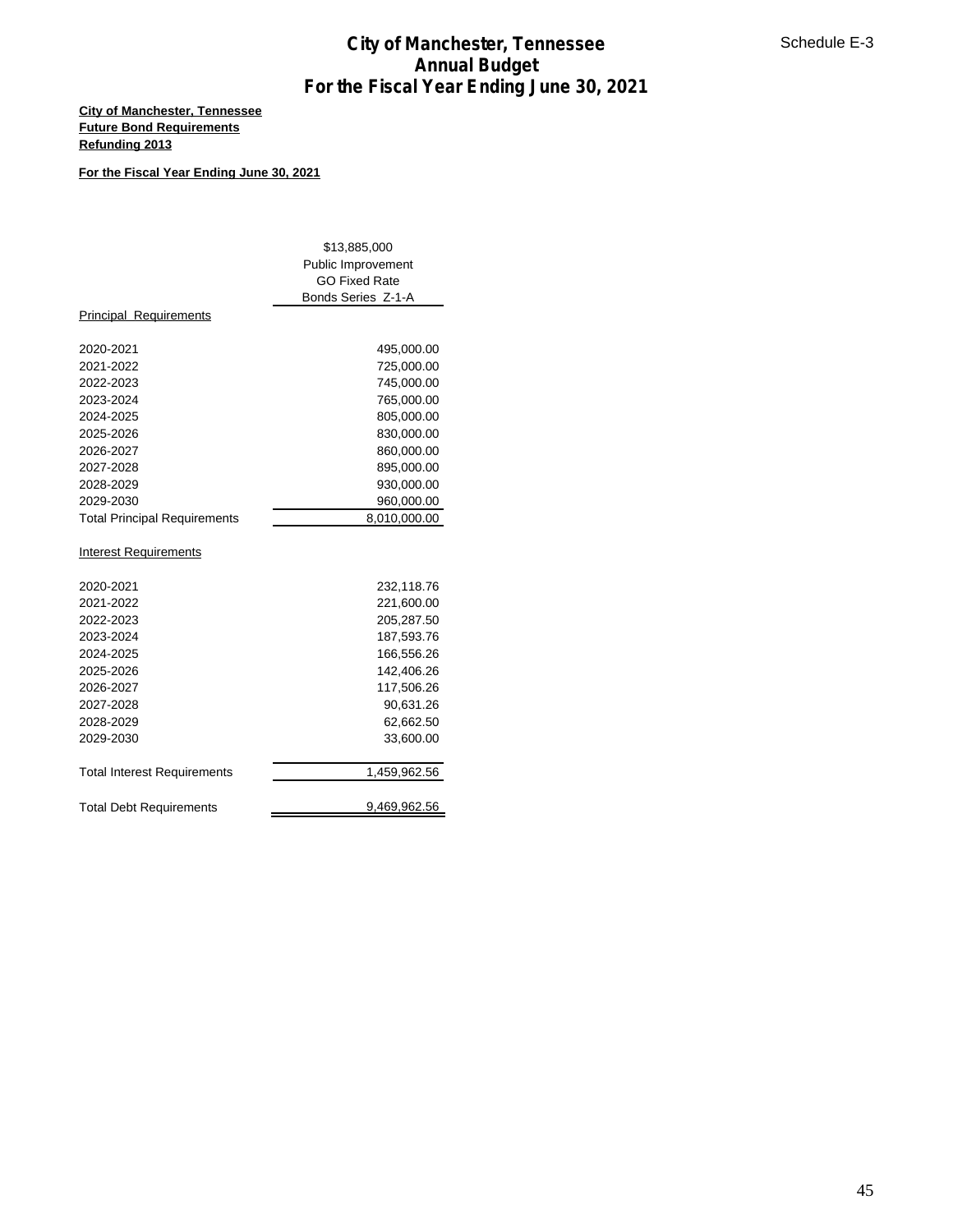|                                                                                                                           | <b>City of Manchester, Tennessee</b><br><b>Annual Budget</b><br>For the Fiscal Year Ending June 30, 2021 |                                                  |                                                      |    |  |  |  |  |  |
|---------------------------------------------------------------------------------------------------------------------------|----------------------------------------------------------------------------------------------------------|--------------------------------------------------|------------------------------------------------------|----|--|--|--|--|--|
| <b>City of Manchester, Tennessee</b><br><b>Future Other Debt Requirements</b><br>For the Fiscal Year Ending June 30, 2021 |                                                                                                          |                                                  |                                                      |    |  |  |  |  |  |
|                                                                                                                           | Principal                                                                                                | PORTION OF Z-4-A PBA BONDS)<br>Total<br>Interest | 2016B REFUNDING (Z-4 A Refunded CITY OF MANCHESTER'S |    |  |  |  |  |  |
| 2020-2021                                                                                                                 | 200,000.00                                                                                               | 4,000.00                                         | 204,000.00                                           |    |  |  |  |  |  |
| <b>Total Other Debt</b>                                                                                                   | 200,000.00                                                                                               | 4,000.00                                         | 204,000.00                                           |    |  |  |  |  |  |
|                                                                                                                           |                                                                                                          |                                                  |                                                      |    |  |  |  |  |  |
|                                                                                                                           |                                                                                                          |                                                  |                                                      |    |  |  |  |  |  |
|                                                                                                                           |                                                                                                          |                                                  |                                                      |    |  |  |  |  |  |
|                                                                                                                           |                                                                                                          |                                                  |                                                      |    |  |  |  |  |  |
|                                                                                                                           |                                                                                                          |                                                  |                                                      |    |  |  |  |  |  |
|                                                                                                                           |                                                                                                          |                                                  |                                                      |    |  |  |  |  |  |
|                                                                                                                           |                                                                                                          |                                                  |                                                      |    |  |  |  |  |  |
|                                                                                                                           |                                                                                                          |                                                  |                                                      |    |  |  |  |  |  |
|                                                                                                                           |                                                                                                          |                                                  |                                                      |    |  |  |  |  |  |
|                                                                                                                           |                                                                                                          |                                                  |                                                      |    |  |  |  |  |  |
|                                                                                                                           |                                                                                                          |                                                  |                                                      |    |  |  |  |  |  |
|                                                                                                                           |                                                                                                          |                                                  |                                                      |    |  |  |  |  |  |
|                                                                                                                           |                                                                                                          |                                                  |                                                      |    |  |  |  |  |  |
|                                                                                                                           |                                                                                                          |                                                  |                                                      | 46 |  |  |  |  |  |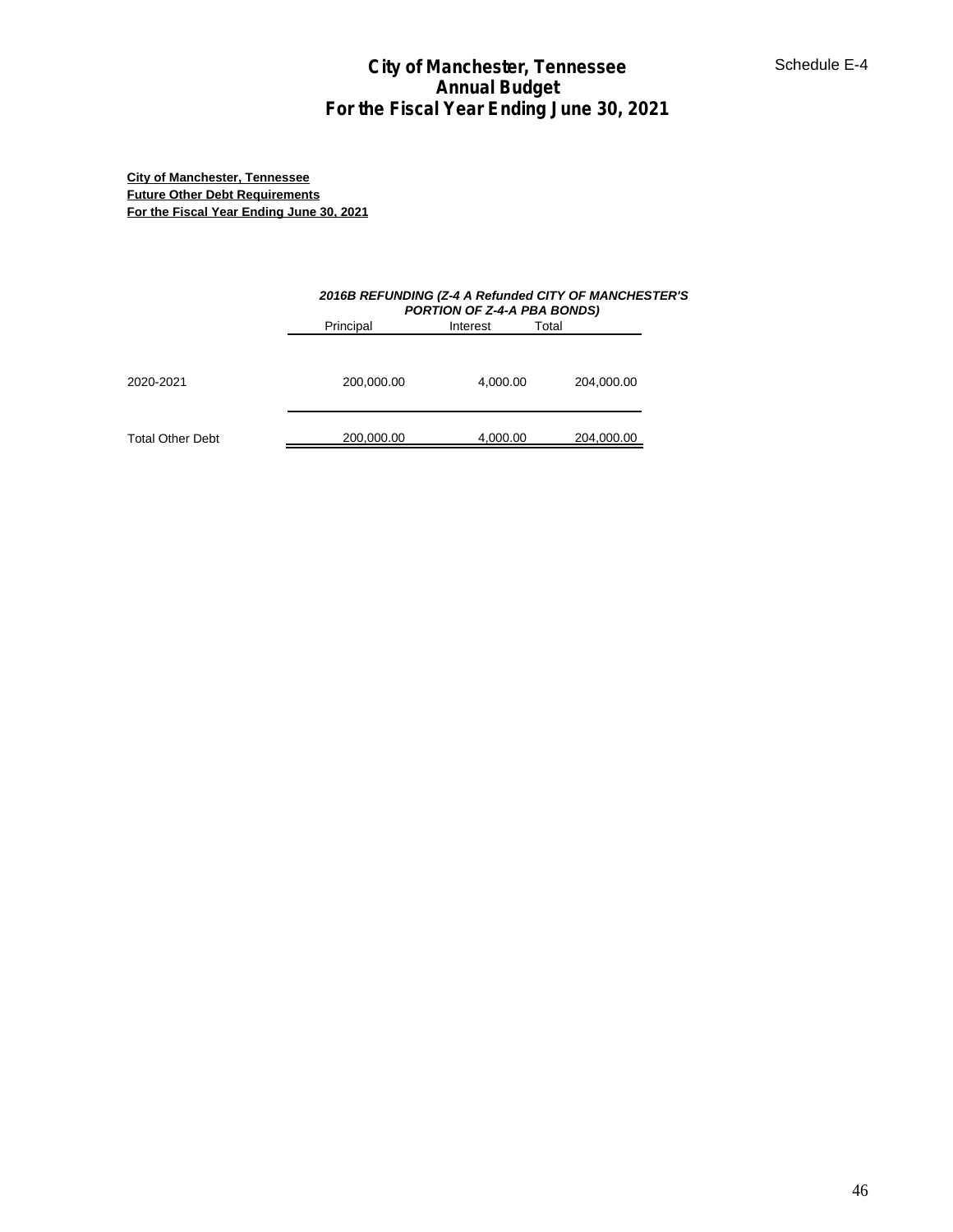## **City of Manchester, Tennessee Water and Sewer Fund 413 Statement of Proposed Operations July 1, 2020 To June 30, 2021**

| Amendment #2<br>Account<br>2017-2018<br>2018-2019<br>Original<br>Approved<br><b>Number</b><br><b>Account Description</b><br>Audited<br>Audited<br><b>Budget</b><br><b>Budget</b><br><b>Budget</b><br>Revenues<br>Intergovernmental<br>17,400 \$<br>33700<br>Coffee County Industrial Park<br>17,400 \$<br>17,400 \$<br>17,400 \$<br>17,400<br><u>୍ଚ</u><br>\$<br>17,400 \$<br>17,400 \$<br>17,400 \$<br>17,400 \$<br>Total Intergovernmental<br>17,400<br><b>Charges for Current Services</b><br>31,185 \$<br>34461<br>Billing and Admin Fees/Sanitation<br>\$<br>38,772 \$<br>28,500 \$<br>28,500 \$<br>28,500<br>\$<br>31,185 \$<br>38,772 \$<br>$28,500$ \$<br>28,500 \$<br><b>Total Charges for Current Services</b><br>28,500<br><b>Other Revenues</b><br>\$<br><b>Interest Earnings</b><br>33,856 \$<br>36101<br>43,057 \$<br>16,000 \$<br>16,000 \$<br>33,000<br>36330<br>Sale of Equipment/Vehicles<br>13,373<br>3,000<br>3,000<br>3,000<br><b>Insurance Recoveries</b><br>7,495<br>9,514<br>Loss on Disposal of Fixed Assets<br>(38,022)<br>36950<br><b>Bad Debts Collections</b><br>(39)<br>1,000<br>1,000<br>1,000<br><b>Booster Station Revenue</b><br>57,663<br><b>Water Tower Revenue</b><br><b>Grant Revenue</b><br><b>Contribution from County</b><br>AT & T Rental Revenue<br>14,520<br>14,520<br>19,360<br>19,360<br>24,800<br><b>Other Revenues</b><br><b>Bond Premiums</b><br><b>Contributed Assets</b><br>31,877<br>456,221<br>36999<br>Donated Infrastructure<br>300,000<br>300,000<br>100,000<br>67,978 \$<br><b>Total Other Revenues</b><br>\$<br>566,543 \$<br>339,360 \$<br>348,874 \$<br>161,800<br>Water & Sewer Revenue<br>\$<br>Inside Res/Metered Water Sales<br>798,233 \$<br>824,892 \$<br>850,000 \$<br>850,000 \$<br>868,000<br>37112<br>Inside Comm/Metered Water Sales<br>563,873<br>557,916<br>575,000<br>575,000<br>600,000<br>Inside Ind/Metered Water Sales<br>172,922<br>184,790<br>185,000<br>200,000<br>185,000<br><b>Outside Res/Metered Water Sales</b><br>782,280<br>787,362<br>790,000<br>790,000<br>820,000<br>37115<br><b>Outside Comm/Metered Water Sales</b><br>158,000<br>148,865<br>145,870<br>153,000<br>153,000<br><b>Outside Ind/Metered Water Sales</b><br>445,000<br>378,439<br>394,856<br>380,000<br>380,000<br><b>Unbilled Water</b><br>800<br>800<br>800<br>10,654<br>120,443<br>37121<br>Ready To Serve<br>7,227<br>6,268<br>7,000<br>7,000<br>4,800<br>37131<br>Sprinkler Syst/Fire Protection<br>61,186<br>61,186<br>61,000<br>61,000<br>61,000<br>Sales to Hillsville<br>475,000<br>37141<br>486,542<br>446,707<br>460,000<br>460,000<br><b>Forfeited Discounts/Penalties</b><br>102,677<br>120,000<br>112,146<br>120,000<br>120,000<br>37193<br>54,671<br>60.910<br>60,000<br>60,000<br>65,000<br><b>Water Service Calls</b><br>Water Tap Fees<br>76,383<br>94,133<br>65,000<br>104,310<br>90,000<br>33,694<br>25,500<br>25,500<br>Miscellaneous-Water<br>66,667<br>25,500<br>Sewer Chg/Inside Residential<br>953,676<br>982,225<br>1,000,000<br>1,000,000<br>1,020,000<br>Sewer Chg/Inside Commercial<br>658,613<br>646,439<br>660,000<br>660,000<br>670,000<br>Sewer Chg/Inside Industrial<br>276,115<br>285,000<br>285,000<br>285,000<br>280,573<br>7,414<br>Sewer Chg/Outside Residential<br>6,096<br>6,000<br>6,000<br>6,000<br>Sewer Chg/Outside Commercial<br>105,100<br>110,000<br>98,022<br>100,000<br>100,000<br>Sewer Chg/Outside Industrial<br>455,000<br>500,000<br>447,454<br>464,312<br>455,000 |       |  |  |  | 2019-2020 | 2019-2020 | 2020-2021 |
|-----------------------------------------------------------------------------------------------------------------------------------------------------------------------------------------------------------------------------------------------------------------------------------------------------------------------------------------------------------------------------------------------------------------------------------------------------------------------------------------------------------------------------------------------------------------------------------------------------------------------------------------------------------------------------------------------------------------------------------------------------------------------------------------------------------------------------------------------------------------------------------------------------------------------------------------------------------------------------------------------------------------------------------------------------------------------------------------------------------------------------------------------------------------------------------------------------------------------------------------------------------------------------------------------------------------------------------------------------------------------------------------------------------------------------------------------------------------------------------------------------------------------------------------------------------------------------------------------------------------------------------------------------------------------------------------------------------------------------------------------------------------------------------------------------------------------------------------------------------------------------------------------------------------------------------------------------------------------------------------------------------------------------------------------------------------------------------------------------------------------------------------------------------------------------------------------------------------------------------------------------------------------------------------------------------------------------------------------------------------------------------------------------------------------------------------------------------------------------------------------------------------------------------------------------------------------------------------------------------------------------------------------------------------------------------------------------------------------------------------------------------------------------------------------------------------------------------------------------------------------------------------------------------------------------------------------------------------------------------------------------------------------------------------------------------------------------------------------------------------------------------------------------------------------------------------------------------------------------------------------------------------------------------------------------------------------------------------------------------------------------------------------------------------------------------------------------------------------------------|-------|--|--|--|-----------|-----------|-----------|
|                                                                                                                                                                                                                                                                                                                                                                                                                                                                                                                                                                                                                                                                                                                                                                                                                                                                                                                                                                                                                                                                                                                                                                                                                                                                                                                                                                                                                                                                                                                                                                                                                                                                                                                                                                                                                                                                                                                                                                                                                                                                                                                                                                                                                                                                                                                                                                                                                                                                                                                                                                                                                                                                                                                                                                                                                                                                                                                                                                                                                                                                                                                                                                                                                                                                                                                                                                                                                                                                                   |       |  |  |  |           |           |           |
|                                                                                                                                                                                                                                                                                                                                                                                                                                                                                                                                                                                                                                                                                                                                                                                                                                                                                                                                                                                                                                                                                                                                                                                                                                                                                                                                                                                                                                                                                                                                                                                                                                                                                                                                                                                                                                                                                                                                                                                                                                                                                                                                                                                                                                                                                                                                                                                                                                                                                                                                                                                                                                                                                                                                                                                                                                                                                                                                                                                                                                                                                                                                                                                                                                                                                                                                                                                                                                                                                   |       |  |  |  |           |           |           |
|                                                                                                                                                                                                                                                                                                                                                                                                                                                                                                                                                                                                                                                                                                                                                                                                                                                                                                                                                                                                                                                                                                                                                                                                                                                                                                                                                                                                                                                                                                                                                                                                                                                                                                                                                                                                                                                                                                                                                                                                                                                                                                                                                                                                                                                                                                                                                                                                                                                                                                                                                                                                                                                                                                                                                                                                                                                                                                                                                                                                                                                                                                                                                                                                                                                                                                                                                                                                                                                                                   |       |  |  |  |           |           |           |
|                                                                                                                                                                                                                                                                                                                                                                                                                                                                                                                                                                                                                                                                                                                                                                                                                                                                                                                                                                                                                                                                                                                                                                                                                                                                                                                                                                                                                                                                                                                                                                                                                                                                                                                                                                                                                                                                                                                                                                                                                                                                                                                                                                                                                                                                                                                                                                                                                                                                                                                                                                                                                                                                                                                                                                                                                                                                                                                                                                                                                                                                                                                                                                                                                                                                                                                                                                                                                                                                                   |       |  |  |  |           |           |           |
|                                                                                                                                                                                                                                                                                                                                                                                                                                                                                                                                                                                                                                                                                                                                                                                                                                                                                                                                                                                                                                                                                                                                                                                                                                                                                                                                                                                                                                                                                                                                                                                                                                                                                                                                                                                                                                                                                                                                                                                                                                                                                                                                                                                                                                                                                                                                                                                                                                                                                                                                                                                                                                                                                                                                                                                                                                                                                                                                                                                                                                                                                                                                                                                                                                                                                                                                                                                                                                                                                   |       |  |  |  |           |           |           |
|                                                                                                                                                                                                                                                                                                                                                                                                                                                                                                                                                                                                                                                                                                                                                                                                                                                                                                                                                                                                                                                                                                                                                                                                                                                                                                                                                                                                                                                                                                                                                                                                                                                                                                                                                                                                                                                                                                                                                                                                                                                                                                                                                                                                                                                                                                                                                                                                                                                                                                                                                                                                                                                                                                                                                                                                                                                                                                                                                                                                                                                                                                                                                                                                                                                                                                                                                                                                                                                                                   |       |  |  |  |           |           |           |
|                                                                                                                                                                                                                                                                                                                                                                                                                                                                                                                                                                                                                                                                                                                                                                                                                                                                                                                                                                                                                                                                                                                                                                                                                                                                                                                                                                                                                                                                                                                                                                                                                                                                                                                                                                                                                                                                                                                                                                                                                                                                                                                                                                                                                                                                                                                                                                                                                                                                                                                                                                                                                                                                                                                                                                                                                                                                                                                                                                                                                                                                                                                                                                                                                                                                                                                                                                                                                                                                                   |       |  |  |  |           |           |           |
|                                                                                                                                                                                                                                                                                                                                                                                                                                                                                                                                                                                                                                                                                                                                                                                                                                                                                                                                                                                                                                                                                                                                                                                                                                                                                                                                                                                                                                                                                                                                                                                                                                                                                                                                                                                                                                                                                                                                                                                                                                                                                                                                                                                                                                                                                                                                                                                                                                                                                                                                                                                                                                                                                                                                                                                                                                                                                                                                                                                                                                                                                                                                                                                                                                                                                                                                                                                                                                                                                   |       |  |  |  |           |           |           |
|                                                                                                                                                                                                                                                                                                                                                                                                                                                                                                                                                                                                                                                                                                                                                                                                                                                                                                                                                                                                                                                                                                                                                                                                                                                                                                                                                                                                                                                                                                                                                                                                                                                                                                                                                                                                                                                                                                                                                                                                                                                                                                                                                                                                                                                                                                                                                                                                                                                                                                                                                                                                                                                                                                                                                                                                                                                                                                                                                                                                                                                                                                                                                                                                                                                                                                                                                                                                                                                                                   |       |  |  |  |           |           |           |
|                                                                                                                                                                                                                                                                                                                                                                                                                                                                                                                                                                                                                                                                                                                                                                                                                                                                                                                                                                                                                                                                                                                                                                                                                                                                                                                                                                                                                                                                                                                                                                                                                                                                                                                                                                                                                                                                                                                                                                                                                                                                                                                                                                                                                                                                                                                                                                                                                                                                                                                                                                                                                                                                                                                                                                                                                                                                                                                                                                                                                                                                                                                                                                                                                                                                                                                                                                                                                                                                                   |       |  |  |  |           |           |           |
|                                                                                                                                                                                                                                                                                                                                                                                                                                                                                                                                                                                                                                                                                                                                                                                                                                                                                                                                                                                                                                                                                                                                                                                                                                                                                                                                                                                                                                                                                                                                                                                                                                                                                                                                                                                                                                                                                                                                                                                                                                                                                                                                                                                                                                                                                                                                                                                                                                                                                                                                                                                                                                                                                                                                                                                                                                                                                                                                                                                                                                                                                                                                                                                                                                                                                                                                                                                                                                                                                   |       |  |  |  |           |           |           |
|                                                                                                                                                                                                                                                                                                                                                                                                                                                                                                                                                                                                                                                                                                                                                                                                                                                                                                                                                                                                                                                                                                                                                                                                                                                                                                                                                                                                                                                                                                                                                                                                                                                                                                                                                                                                                                                                                                                                                                                                                                                                                                                                                                                                                                                                                                                                                                                                                                                                                                                                                                                                                                                                                                                                                                                                                                                                                                                                                                                                                                                                                                                                                                                                                                                                                                                                                                                                                                                                                   |       |  |  |  |           |           |           |
|                                                                                                                                                                                                                                                                                                                                                                                                                                                                                                                                                                                                                                                                                                                                                                                                                                                                                                                                                                                                                                                                                                                                                                                                                                                                                                                                                                                                                                                                                                                                                                                                                                                                                                                                                                                                                                                                                                                                                                                                                                                                                                                                                                                                                                                                                                                                                                                                                                                                                                                                                                                                                                                                                                                                                                                                                                                                                                                                                                                                                                                                                                                                                                                                                                                                                                                                                                                                                                                                                   | 36350 |  |  |  |           |           |           |
|                                                                                                                                                                                                                                                                                                                                                                                                                                                                                                                                                                                                                                                                                                                                                                                                                                                                                                                                                                                                                                                                                                                                                                                                                                                                                                                                                                                                                                                                                                                                                                                                                                                                                                                                                                                                                                                                                                                                                                                                                                                                                                                                                                                                                                                                                                                                                                                                                                                                                                                                                                                                                                                                                                                                                                                                                                                                                                                                                                                                                                                                                                                                                                                                                                                                                                                                                                                                                                                                                   | 36530 |  |  |  |           |           |           |
|                                                                                                                                                                                                                                                                                                                                                                                                                                                                                                                                                                                                                                                                                                                                                                                                                                                                                                                                                                                                                                                                                                                                                                                                                                                                                                                                                                                                                                                                                                                                                                                                                                                                                                                                                                                                                                                                                                                                                                                                                                                                                                                                                                                                                                                                                                                                                                                                                                                                                                                                                                                                                                                                                                                                                                                                                                                                                                                                                                                                                                                                                                                                                                                                                                                                                                                                                                                                                                                                                   |       |  |  |  |           |           |           |
|                                                                                                                                                                                                                                                                                                                                                                                                                                                                                                                                                                                                                                                                                                                                                                                                                                                                                                                                                                                                                                                                                                                                                                                                                                                                                                                                                                                                                                                                                                                                                                                                                                                                                                                                                                                                                                                                                                                                                                                                                                                                                                                                                                                                                                                                                                                                                                                                                                                                                                                                                                                                                                                                                                                                                                                                                                                                                                                                                                                                                                                                                                                                                                                                                                                                                                                                                                                                                                                                                   | 36974 |  |  |  |           |           |           |
|                                                                                                                                                                                                                                                                                                                                                                                                                                                                                                                                                                                                                                                                                                                                                                                                                                                                                                                                                                                                                                                                                                                                                                                                                                                                                                                                                                                                                                                                                                                                                                                                                                                                                                                                                                                                                                                                                                                                                                                                                                                                                                                                                                                                                                                                                                                                                                                                                                                                                                                                                                                                                                                                                                                                                                                                                                                                                                                                                                                                                                                                                                                                                                                                                                                                                                                                                                                                                                                                                   | 36975 |  |  |  |           |           |           |
|                                                                                                                                                                                                                                                                                                                                                                                                                                                                                                                                                                                                                                                                                                                                                                                                                                                                                                                                                                                                                                                                                                                                                                                                                                                                                                                                                                                                                                                                                                                                                                                                                                                                                                                                                                                                                                                                                                                                                                                                                                                                                                                                                                                                                                                                                                                                                                                                                                                                                                                                                                                                                                                                                                                                                                                                                                                                                                                                                                                                                                                                                                                                                                                                                                                                                                                                                                                                                                                                                   | 36976 |  |  |  |           |           |           |
|                                                                                                                                                                                                                                                                                                                                                                                                                                                                                                                                                                                                                                                                                                                                                                                                                                                                                                                                                                                                                                                                                                                                                                                                                                                                                                                                                                                                                                                                                                                                                                                                                                                                                                                                                                                                                                                                                                                                                                                                                                                                                                                                                                                                                                                                                                                                                                                                                                                                                                                                                                                                                                                                                                                                                                                                                                                                                                                                                                                                                                                                                                                                                                                                                                                                                                                                                                                                                                                                                   | 36977 |  |  |  |           |           |           |
|                                                                                                                                                                                                                                                                                                                                                                                                                                                                                                                                                                                                                                                                                                                                                                                                                                                                                                                                                                                                                                                                                                                                                                                                                                                                                                                                                                                                                                                                                                                                                                                                                                                                                                                                                                                                                                                                                                                                                                                                                                                                                                                                                                                                                                                                                                                                                                                                                                                                                                                                                                                                                                                                                                                                                                                                                                                                                                                                                                                                                                                                                                                                                                                                                                                                                                                                                                                                                                                                                   | 36978 |  |  |  |           |           |           |
|                                                                                                                                                                                                                                                                                                                                                                                                                                                                                                                                                                                                                                                                                                                                                                                                                                                                                                                                                                                                                                                                                                                                                                                                                                                                                                                                                                                                                                                                                                                                                                                                                                                                                                                                                                                                                                                                                                                                                                                                                                                                                                                                                                                                                                                                                                                                                                                                                                                                                                                                                                                                                                                                                                                                                                                                                                                                                                                                                                                                                                                                                                                                                                                                                                                                                                                                                                                                                                                                                   | 36980 |  |  |  |           |           |           |
|                                                                                                                                                                                                                                                                                                                                                                                                                                                                                                                                                                                                                                                                                                                                                                                                                                                                                                                                                                                                                                                                                                                                                                                                                                                                                                                                                                                                                                                                                                                                                                                                                                                                                                                                                                                                                                                                                                                                                                                                                                                                                                                                                                                                                                                                                                                                                                                                                                                                                                                                                                                                                                                                                                                                                                                                                                                                                                                                                                                                                                                                                                                                                                                                                                                                                                                                                                                                                                                                                   | 36981 |  |  |  |           |           |           |
|                                                                                                                                                                                                                                                                                                                                                                                                                                                                                                                                                                                                                                                                                                                                                                                                                                                                                                                                                                                                                                                                                                                                                                                                                                                                                                                                                                                                                                                                                                                                                                                                                                                                                                                                                                                                                                                                                                                                                                                                                                                                                                                                                                                                                                                                                                                                                                                                                                                                                                                                                                                                                                                                                                                                                                                                                                                                                                                                                                                                                                                                                                                                                                                                                                                                                                                                                                                                                                                                                   | 36998 |  |  |  |           |           |           |
|                                                                                                                                                                                                                                                                                                                                                                                                                                                                                                                                                                                                                                                                                                                                                                                                                                                                                                                                                                                                                                                                                                                                                                                                                                                                                                                                                                                                                                                                                                                                                                                                                                                                                                                                                                                                                                                                                                                                                                                                                                                                                                                                                                                                                                                                                                                                                                                                                                                                                                                                                                                                                                                                                                                                                                                                                                                                                                                                                                                                                                                                                                                                                                                                                                                                                                                                                                                                                                                                                   |       |  |  |  |           |           |           |
|                                                                                                                                                                                                                                                                                                                                                                                                                                                                                                                                                                                                                                                                                                                                                                                                                                                                                                                                                                                                                                                                                                                                                                                                                                                                                                                                                                                                                                                                                                                                                                                                                                                                                                                                                                                                                                                                                                                                                                                                                                                                                                                                                                                                                                                                                                                                                                                                                                                                                                                                                                                                                                                                                                                                                                                                                                                                                                                                                                                                                                                                                                                                                                                                                                                                                                                                                                                                                                                                                   |       |  |  |  |           |           |           |
|                                                                                                                                                                                                                                                                                                                                                                                                                                                                                                                                                                                                                                                                                                                                                                                                                                                                                                                                                                                                                                                                                                                                                                                                                                                                                                                                                                                                                                                                                                                                                                                                                                                                                                                                                                                                                                                                                                                                                                                                                                                                                                                                                                                                                                                                                                                                                                                                                                                                                                                                                                                                                                                                                                                                                                                                                                                                                                                                                                                                                                                                                                                                                                                                                                                                                                                                                                                                                                                                                   |       |  |  |  |           |           |           |
|                                                                                                                                                                                                                                                                                                                                                                                                                                                                                                                                                                                                                                                                                                                                                                                                                                                                                                                                                                                                                                                                                                                                                                                                                                                                                                                                                                                                                                                                                                                                                                                                                                                                                                                                                                                                                                                                                                                                                                                                                                                                                                                                                                                                                                                                                                                                                                                                                                                                                                                                                                                                                                                                                                                                                                                                                                                                                                                                                                                                                                                                                                                                                                                                                                                                                                                                                                                                                                                                                   | 37111 |  |  |  |           |           |           |
|                                                                                                                                                                                                                                                                                                                                                                                                                                                                                                                                                                                                                                                                                                                                                                                                                                                                                                                                                                                                                                                                                                                                                                                                                                                                                                                                                                                                                                                                                                                                                                                                                                                                                                                                                                                                                                                                                                                                                                                                                                                                                                                                                                                                                                                                                                                                                                                                                                                                                                                                                                                                                                                                                                                                                                                                                                                                                                                                                                                                                                                                                                                                                                                                                                                                                                                                                                                                                                                                                   |       |  |  |  |           |           |           |
|                                                                                                                                                                                                                                                                                                                                                                                                                                                                                                                                                                                                                                                                                                                                                                                                                                                                                                                                                                                                                                                                                                                                                                                                                                                                                                                                                                                                                                                                                                                                                                                                                                                                                                                                                                                                                                                                                                                                                                                                                                                                                                                                                                                                                                                                                                                                                                                                                                                                                                                                                                                                                                                                                                                                                                                                                                                                                                                                                                                                                                                                                                                                                                                                                                                                                                                                                                                                                                                                                   | 37113 |  |  |  |           |           |           |
|                                                                                                                                                                                                                                                                                                                                                                                                                                                                                                                                                                                                                                                                                                                                                                                                                                                                                                                                                                                                                                                                                                                                                                                                                                                                                                                                                                                                                                                                                                                                                                                                                                                                                                                                                                                                                                                                                                                                                                                                                                                                                                                                                                                                                                                                                                                                                                                                                                                                                                                                                                                                                                                                                                                                                                                                                                                                                                                                                                                                                                                                                                                                                                                                                                                                                                                                                                                                                                                                                   | 37114 |  |  |  |           |           |           |
|                                                                                                                                                                                                                                                                                                                                                                                                                                                                                                                                                                                                                                                                                                                                                                                                                                                                                                                                                                                                                                                                                                                                                                                                                                                                                                                                                                                                                                                                                                                                                                                                                                                                                                                                                                                                                                                                                                                                                                                                                                                                                                                                                                                                                                                                                                                                                                                                                                                                                                                                                                                                                                                                                                                                                                                                                                                                                                                                                                                                                                                                                                                                                                                                                                                                                                                                                                                                                                                                                   |       |  |  |  |           |           |           |
|                                                                                                                                                                                                                                                                                                                                                                                                                                                                                                                                                                                                                                                                                                                                                                                                                                                                                                                                                                                                                                                                                                                                                                                                                                                                                                                                                                                                                                                                                                                                                                                                                                                                                                                                                                                                                                                                                                                                                                                                                                                                                                                                                                                                                                                                                                                                                                                                                                                                                                                                                                                                                                                                                                                                                                                                                                                                                                                                                                                                                                                                                                                                                                                                                                                                                                                                                                                                                                                                                   | 37116 |  |  |  |           |           |           |
|                                                                                                                                                                                                                                                                                                                                                                                                                                                                                                                                                                                                                                                                                                                                                                                                                                                                                                                                                                                                                                                                                                                                                                                                                                                                                                                                                                                                                                                                                                                                                                                                                                                                                                                                                                                                                                                                                                                                                                                                                                                                                                                                                                                                                                                                                                                                                                                                                                                                                                                                                                                                                                                                                                                                                                                                                                                                                                                                                                                                                                                                                                                                                                                                                                                                                                                                                                                                                                                                                   | 37117 |  |  |  |           |           |           |
|                                                                                                                                                                                                                                                                                                                                                                                                                                                                                                                                                                                                                                                                                                                                                                                                                                                                                                                                                                                                                                                                                                                                                                                                                                                                                                                                                                                                                                                                                                                                                                                                                                                                                                                                                                                                                                                                                                                                                                                                                                                                                                                                                                                                                                                                                                                                                                                                                                                                                                                                                                                                                                                                                                                                                                                                                                                                                                                                                                                                                                                                                                                                                                                                                                                                                                                                                                                                                                                                                   |       |  |  |  |           |           |           |
|                                                                                                                                                                                                                                                                                                                                                                                                                                                                                                                                                                                                                                                                                                                                                                                                                                                                                                                                                                                                                                                                                                                                                                                                                                                                                                                                                                                                                                                                                                                                                                                                                                                                                                                                                                                                                                                                                                                                                                                                                                                                                                                                                                                                                                                                                                                                                                                                                                                                                                                                                                                                                                                                                                                                                                                                                                                                                                                                                                                                                                                                                                                                                                                                                                                                                                                                                                                                                                                                                   |       |  |  |  |           |           |           |
|                                                                                                                                                                                                                                                                                                                                                                                                                                                                                                                                                                                                                                                                                                                                                                                                                                                                                                                                                                                                                                                                                                                                                                                                                                                                                                                                                                                                                                                                                                                                                                                                                                                                                                                                                                                                                                                                                                                                                                                                                                                                                                                                                                                                                                                                                                                                                                                                                                                                                                                                                                                                                                                                                                                                                                                                                                                                                                                                                                                                                                                                                                                                                                                                                                                                                                                                                                                                                                                                                   |       |  |  |  |           |           |           |
|                                                                                                                                                                                                                                                                                                                                                                                                                                                                                                                                                                                                                                                                                                                                                                                                                                                                                                                                                                                                                                                                                                                                                                                                                                                                                                                                                                                                                                                                                                                                                                                                                                                                                                                                                                                                                                                                                                                                                                                                                                                                                                                                                                                                                                                                                                                                                                                                                                                                                                                                                                                                                                                                                                                                                                                                                                                                                                                                                                                                                                                                                                                                                                                                                                                                                                                                                                                                                                                                                   | 37191 |  |  |  |           |           |           |
|                                                                                                                                                                                                                                                                                                                                                                                                                                                                                                                                                                                                                                                                                                                                                                                                                                                                                                                                                                                                                                                                                                                                                                                                                                                                                                                                                                                                                                                                                                                                                                                                                                                                                                                                                                                                                                                                                                                                                                                                                                                                                                                                                                                                                                                                                                                                                                                                                                                                                                                                                                                                                                                                                                                                                                                                                                                                                                                                                                                                                                                                                                                                                                                                                                                                                                                                                                                                                                                                                   |       |  |  |  |           |           |           |
|                                                                                                                                                                                                                                                                                                                                                                                                                                                                                                                                                                                                                                                                                                                                                                                                                                                                                                                                                                                                                                                                                                                                                                                                                                                                                                                                                                                                                                                                                                                                                                                                                                                                                                                                                                                                                                                                                                                                                                                                                                                                                                                                                                                                                                                                                                                                                                                                                                                                                                                                                                                                                                                                                                                                                                                                                                                                                                                                                                                                                                                                                                                                                                                                                                                                                                                                                                                                                                                                                   | 37196 |  |  |  |           |           |           |
|                                                                                                                                                                                                                                                                                                                                                                                                                                                                                                                                                                                                                                                                                                                                                                                                                                                                                                                                                                                                                                                                                                                                                                                                                                                                                                                                                                                                                                                                                                                                                                                                                                                                                                                                                                                                                                                                                                                                                                                                                                                                                                                                                                                                                                                                                                                                                                                                                                                                                                                                                                                                                                                                                                                                                                                                                                                                                                                                                                                                                                                                                                                                                                                                                                                                                                                                                                                                                                                                                   | 37199 |  |  |  |           |           |           |
|                                                                                                                                                                                                                                                                                                                                                                                                                                                                                                                                                                                                                                                                                                                                                                                                                                                                                                                                                                                                                                                                                                                                                                                                                                                                                                                                                                                                                                                                                                                                                                                                                                                                                                                                                                                                                                                                                                                                                                                                                                                                                                                                                                                                                                                                                                                                                                                                                                                                                                                                                                                                                                                                                                                                                                                                                                                                                                                                                                                                                                                                                                                                                                                                                                                                                                                                                                                                                                                                                   | 37211 |  |  |  |           |           |           |
|                                                                                                                                                                                                                                                                                                                                                                                                                                                                                                                                                                                                                                                                                                                                                                                                                                                                                                                                                                                                                                                                                                                                                                                                                                                                                                                                                                                                                                                                                                                                                                                                                                                                                                                                                                                                                                                                                                                                                                                                                                                                                                                                                                                                                                                                                                                                                                                                                                                                                                                                                                                                                                                                                                                                                                                                                                                                                                                                                                                                                                                                                                                                                                                                                                                                                                                                                                                                                                                                                   | 37212 |  |  |  |           |           |           |
|                                                                                                                                                                                                                                                                                                                                                                                                                                                                                                                                                                                                                                                                                                                                                                                                                                                                                                                                                                                                                                                                                                                                                                                                                                                                                                                                                                                                                                                                                                                                                                                                                                                                                                                                                                                                                                                                                                                                                                                                                                                                                                                                                                                                                                                                                                                                                                                                                                                                                                                                                                                                                                                                                                                                                                                                                                                                                                                                                                                                                                                                                                                                                                                                                                                                                                                                                                                                                                                                                   | 37213 |  |  |  |           |           |           |
|                                                                                                                                                                                                                                                                                                                                                                                                                                                                                                                                                                                                                                                                                                                                                                                                                                                                                                                                                                                                                                                                                                                                                                                                                                                                                                                                                                                                                                                                                                                                                                                                                                                                                                                                                                                                                                                                                                                                                                                                                                                                                                                                                                                                                                                                                                                                                                                                                                                                                                                                                                                                                                                                                                                                                                                                                                                                                                                                                                                                                                                                                                                                                                                                                                                                                                                                                                                                                                                                                   | 37214 |  |  |  |           |           |           |
|                                                                                                                                                                                                                                                                                                                                                                                                                                                                                                                                                                                                                                                                                                                                                                                                                                                                                                                                                                                                                                                                                                                                                                                                                                                                                                                                                                                                                                                                                                                                                                                                                                                                                                                                                                                                                                                                                                                                                                                                                                                                                                                                                                                                                                                                                                                                                                                                                                                                                                                                                                                                                                                                                                                                                                                                                                                                                                                                                                                                                                                                                                                                                                                                                                                                                                                                                                                                                                                                                   | 37215 |  |  |  |           |           |           |
|                                                                                                                                                                                                                                                                                                                                                                                                                                                                                                                                                                                                                                                                                                                                                                                                                                                                                                                                                                                                                                                                                                                                                                                                                                                                                                                                                                                                                                                                                                                                                                                                                                                                                                                                                                                                                                                                                                                                                                                                                                                                                                                                                                                                                                                                                                                                                                                                                                                                                                                                                                                                                                                                                                                                                                                                                                                                                                                                                                                                                                                                                                                                                                                                                                                                                                                                                                                                                                                                                   | 37216 |  |  |  |           |           |           |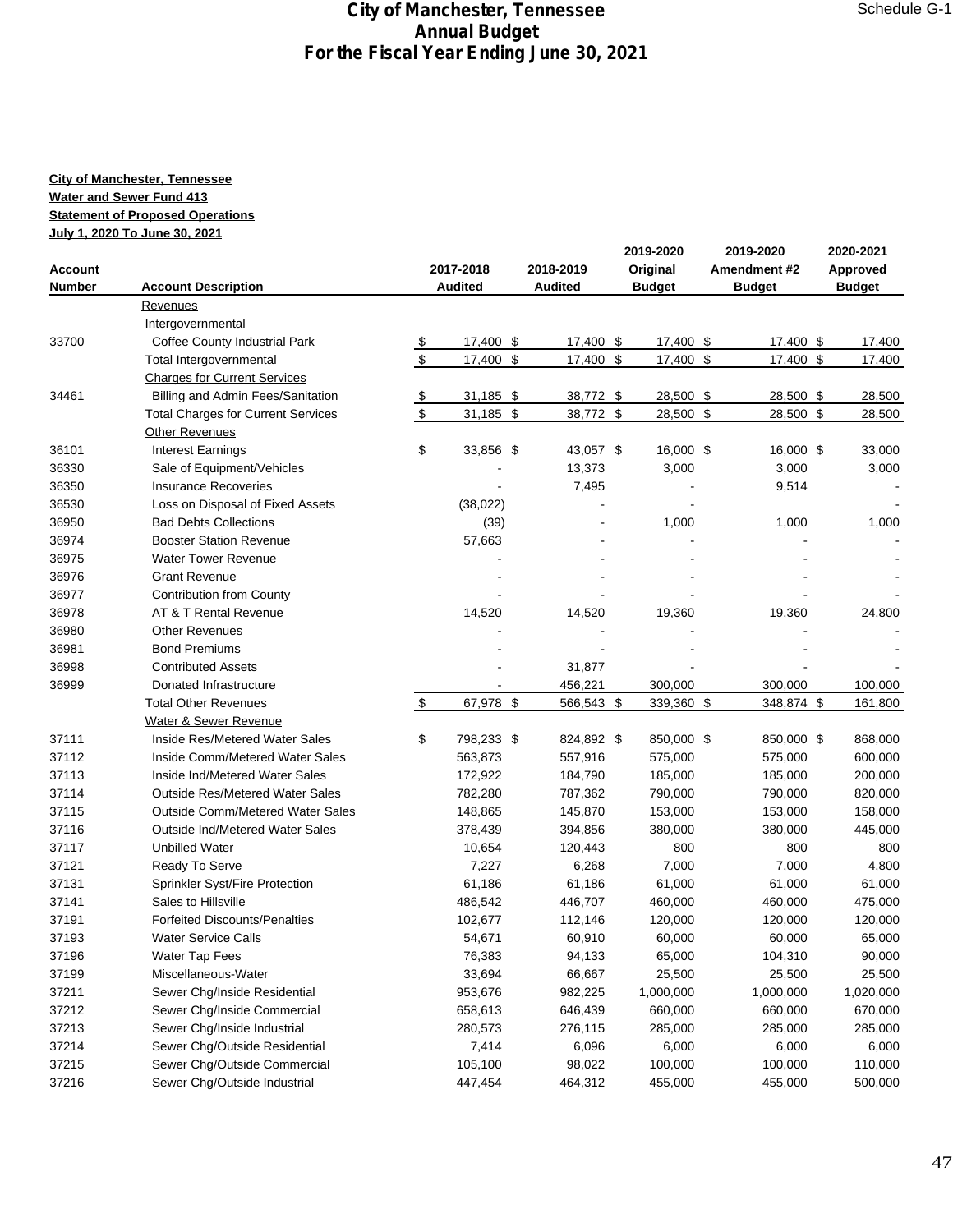|               |                             |                |                | 2019-2020     | 2019-2020           | 2020-2021        |
|---------------|-----------------------------|----------------|----------------|---------------|---------------------|------------------|
| Account       |                             | 2017-2018      | 2018-2019      | Original      | <b>Amendment #2</b> | Approved         |
| <b>Number</b> | <b>Account Description</b>  | <b>Audited</b> | <b>Audited</b> | <b>Budget</b> | <b>Budget</b>       | <b>Budget</b>    |
| 37241         | Hillsville Sewer-Unbilled   | 16.105         | 14.461         | 15.000        | 15.000              | 15,000           |
| 37295         | <b>Pretreatment Fees</b>    | 55,628         | 52.127         | 57,000        | 57.000              | 57,000           |
| 37296         | Sewer Tap Fees              | 10,158         | 32,500         | 21,000        | 21,000              | 21,000           |
|               | <b>Total Other Revenues</b> | 6,212,367 \$   | 6,436,443 \$   | 6,331,300 \$  | 6,370,610 \$        | 6,617,100        |
|               | Total Revenues              | 6,328,930      | 7,059,158      | 6.716.560 \$  | 6,765,384           | 6,824,800<br>- S |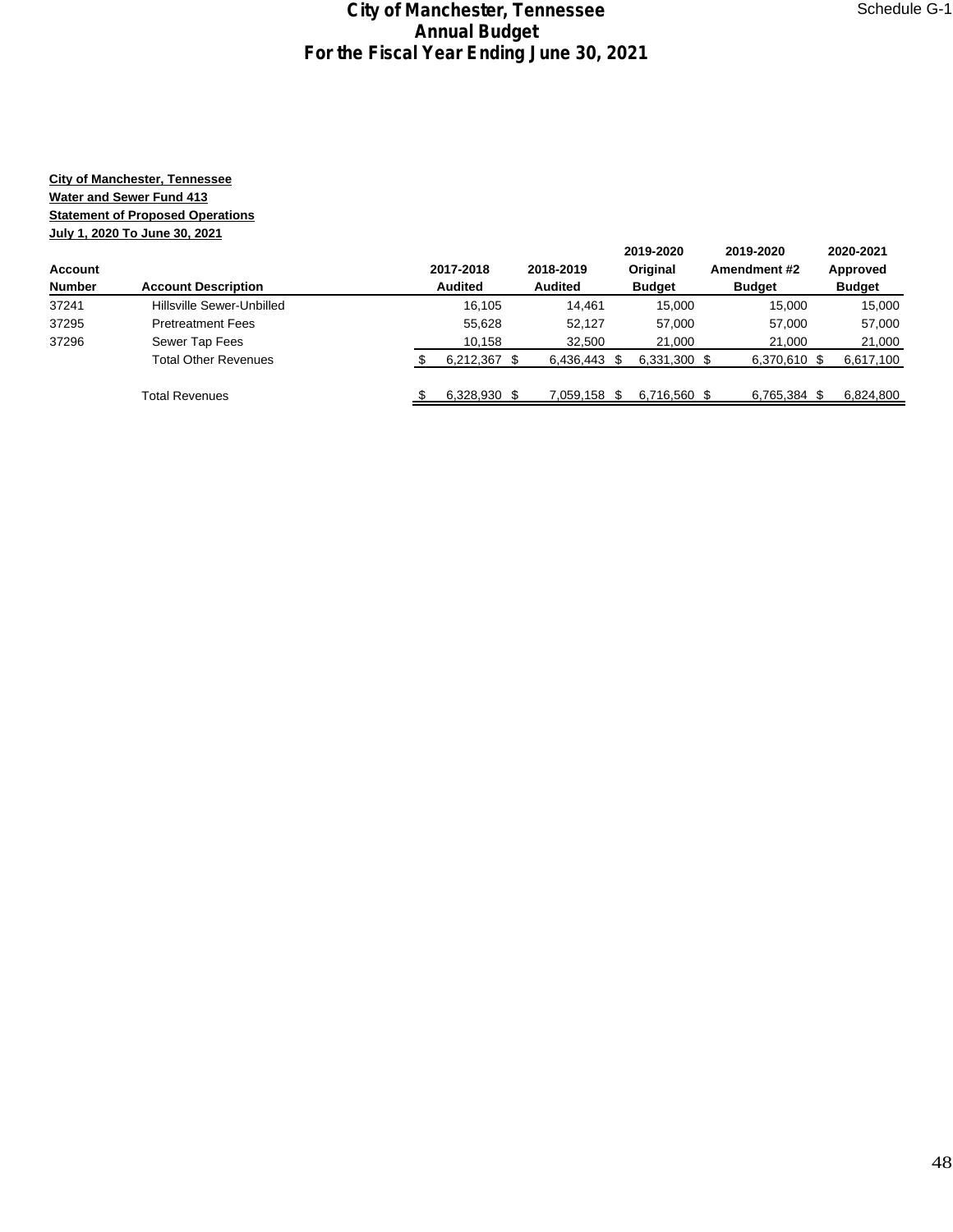## **City of Manchester, Tennessee Water and Sewer Fund 413 Statement of Proposed Operations July 1, 2020 To June 30, 2021**

| 2019-2020                                                                                              | 2019-2020                   | 2020-2021     |
|--------------------------------------------------------------------------------------------------------|-----------------------------|---------------|
| 2017-2018<br><b>Account</b><br>2018-2019<br>Original                                                   | Amendment #2                | Approved      |
| <b>Number</b><br><b>Account Description</b><br><b>Audited</b><br><b>Audited</b><br><b>Budget</b>       | <b>Budget</b>               | <b>Budget</b> |
| <b>Expenses</b>                                                                                        |                             |               |
| 52113<br>Purification                                                                                  |                             |               |
| <b>Contractual Services</b>                                                                            |                             |               |
| \$<br>86,279 \$<br>Electric<br>93,936 \$<br>87,500 \$<br>241                                           | 87,500 \$                   | 68,000        |
| 7,500<br>Telephone and Telegraph<br>7,919<br>8,974<br>245                                              | 15,500                      | 14,000        |
| $\frac{1}{2}$<br><b>Total Contractual Services</b><br>94,198 \$<br>102,910 \$                          | $95,000$ \$<br>$103,000$ \$ | 82,000        |
| <b>Supplies</b>                                                                                        |                             |               |
| Water Purchased for Resale<br>1,154,904 \$<br>$1,181,221$ \$<br>1,250,000 \$<br>353<br><u>\$</u>       | 1,250,000 \$                | 1,245,000     |
| 1,154,904 \$<br>-\$<br><b>Total Supplies</b><br>\$<br>1,181,221<br>1,250,000 \$                        | $1,250,000$ \$              | 1,245,000     |
| <b>Fixed Charges</b>                                                                                   |                             |               |
| 468,507 \$<br>283,000 \$<br>541<br>Provision for Depreciation<br>$\sqrt[6]{\frac{2}{5}}$<br>462,729 \$ | 283,000 \$                  | 480,000       |
| \$<br>462,729 \$<br>468,507 \$<br><b>Total Fixed Charges</b><br>283,000 \$                             | 283,000 \$                  | 480,000       |
| \$<br>1,711,831 \$<br>1,752,638 \$<br>1,628,000 \$<br><b>Total Purification</b>                        | 1,636,000 \$                | 1,807,000     |
| 52115<br>Shop and Maintenance                                                                          |                             |               |
| Personnel                                                                                              |                             |               |
| \$<br>945,623 \$<br>Regular Employee Salaries<br>963,127 \$<br>1,025,000 \$<br>111                     | 1,025,000 \$                | 1,030,000     |
| 113<br>Salaries - Overtime<br>93,053<br>117,378<br>90,000                                              | 90,000                      | 92,700        |
| 130<br><b>Accrued Benefits</b><br>23,743<br>5,993<br>30,000                                            | 30,000                      | 30,000        |
| 141<br><b>OASI</b> Employers Share<br>75,100<br>78,270<br>86,000                                       | 86,000                      | 87,000        |
| 142<br>Employee Health Insurance<br>184,932<br>161,334<br>207,500                                      | 207,500                     | 197,500       |
| 143<br><b>Retirement - ING</b><br>15,320<br>16,850<br>25,000                                           | 25,000                      | 20,000        |
| 143.001<br><b>Retirement - TCRS</b><br>37,848<br>46,000<br>(53, 475)                                   | 46,000                      | 58,600        |
| 144<br><b>Employee Dental Insurance</b>                                                                |                             |               |
| 1,116<br>1,000<br>145<br>Employee Life Insurance<br>689                                                | 1,000                       | 1,000         |
| <b>Worker's Compensation</b><br>24,471<br>39,147<br>45,000<br>146                                      | 45,000                      | 45,000        |
| Unemployment Insurance<br>761<br>583<br>1,500<br>147                                                   | 1,500                       | 1,000         |
| Education/Training/Travel/Lodging<br>4,606<br>5,495<br>6,500<br>148                                    | 6,500                       | 6,500         |
| (58)<br>5,000<br>149<br><b>Other Employee Benefits</b>                                                 | 5,000                       |               |
| <b>Total Personnel</b><br>1,406,515 \$<br>1,335,391 \$<br>1,568,500 \$<br>\$                           | 1,568,500 \$                | 1,569,300     |
| <b>Contractual Services</b>                                                                            |                             |               |
| \$<br>Electric<br>5,455 \$<br>$6,265$ \$<br>241                                                        | 6,400 \$<br>6,400 \$        | 6,600         |
| Telephone and Telegraph<br>2,334<br>2,484<br>2,650<br>245                                              | 2,650                       | 3,200         |
| 249<br><b>Other Utility Services</b><br>23                                                             | 250<br>250                  | 250           |
| 6,000<br>254<br>Architectural/Engineering Services<br>3,773<br>7,355                                   | 6,000                       | 6,000         |
| 18,000<br>259<br><b>Other Professional Services</b><br>19,188<br>18,586                                | 18,000                      | 19,500        |
| 261<br>Repair & Maintenance - Motor Vehicles<br>26,426<br>29,000<br>31,444                             | 36,000                      | 40,000        |
| Repair & Maintenance - Other Machinery<br>40,973<br>34,000<br>262<br>36,536                            | 34,000                      | 42,500        |
| Repair & Maintenance - Grounds<br>23<br>2,945<br>2,500<br>265                                          | 2,500                       | 2,500         |
| Repair & Maintenance - Buildings<br>992<br>5,362<br>2,500<br>266                                       | 2,500                       | 2,500         |
| Repair & Maintenance - Water Lines<br>146,690<br>188,529<br>170,000<br>269.1                           | 170,000                     | 185,000       |
| 269.2<br>Repair & Maintenance - Sewer Lines<br>37,725<br>52,524<br>35,500                              | 35,500                      | 35,500        |
| 269.3<br>Radio Equipment Upgrades<br>5,327<br>36,500                                                   | 36,500                      | 15,000        |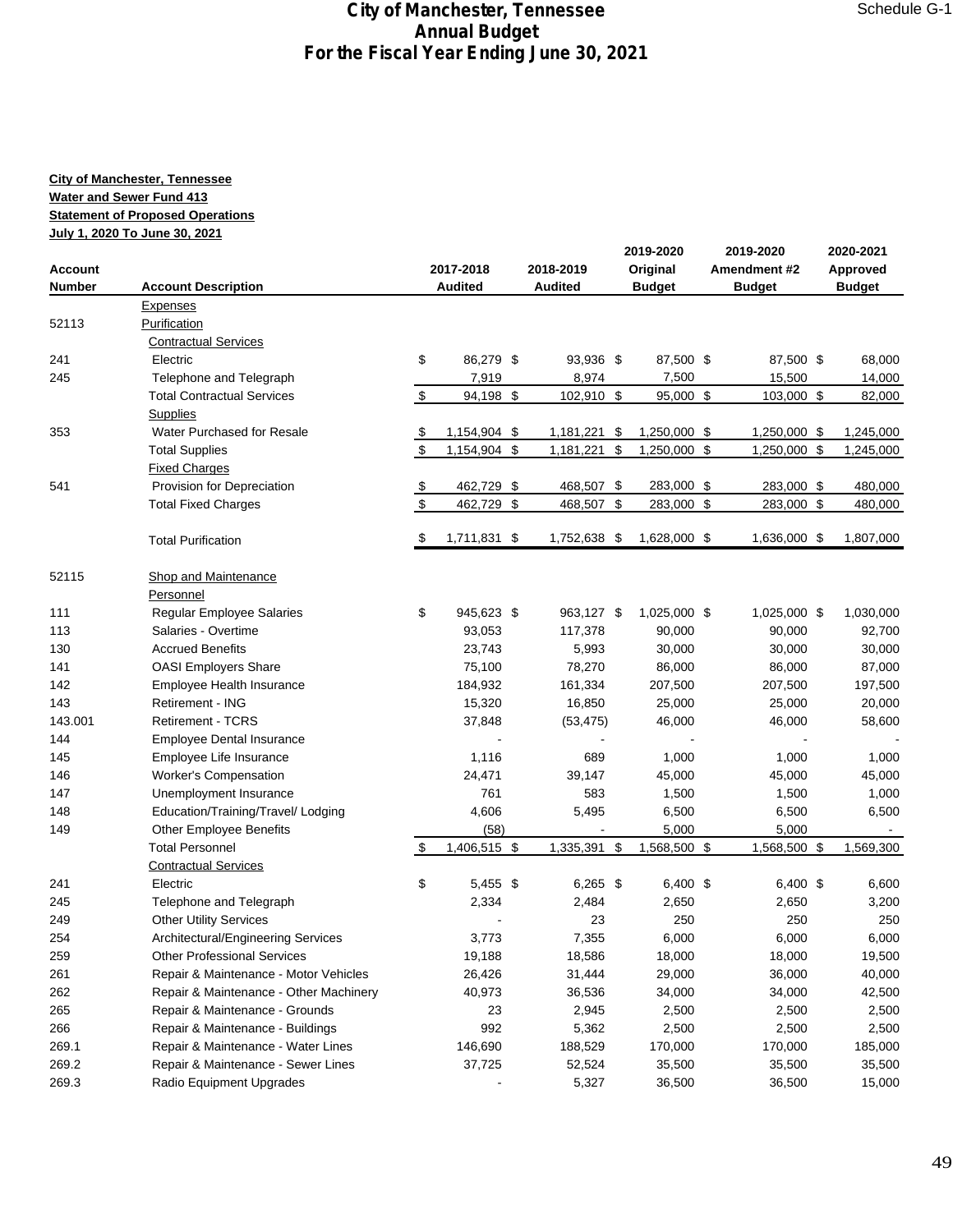### **City of Manchester, Tennessee Water and Sewer Fund 413 Statement of Proposed Operations July 1, 2020 To June 30, 2021**

|                |                                                                              |                          |                 |                   | 2019-2020       | 2019-2020       | 2020-2021        |
|----------------|------------------------------------------------------------------------------|--------------------------|-----------------|-------------------|-----------------|-----------------|------------------|
| <b>Account</b> |                                                                              |                          | 2017-2018       | 2018-2019         | Original        | Amendment #2    | Approved         |
| <b>Number</b>  | <b>Account Description</b>                                                   |                          | <b>Audited</b>  | <b>Audited</b>    | <b>Budget</b>   | <b>Budget</b>   | <b>Budget</b>    |
|                | <b>Total Contractual Services</b>                                            | $\mathfrak{L}$           | 283,578 \$      | 357,380 \$        | 343,300 \$      | 350,300 \$      | 358,550          |
|                | <b>Supplies</b>                                                              |                          |                 |                   |                 |                 |                  |
| 312            | Small items of Equipment                                                     | \$                       | $9,507$ \$      | $9,575$ \$        | 2,500 \$        | 7,500 \$        | 3,500            |
| 324            | Household & Janitorial Supplies                                              |                          | 258             | 375               | 1,000           | 1,000           | 1,000            |
| 326            | <b>Clothing and Uniforms</b>                                                 |                          | 16,012          | 15,589            | 21,500          | 21,500          | 24,000           |
| 328            | <b>Educational Supplies</b>                                                  |                          |                 |                   | 250             | 250             | 250              |
| 329            | <b>Other Operating Supplies</b>                                              |                          | 6,600           | 8,412             | 6,000           | 6,000           | 6,000            |
| 331            | Gas, Oil, Diesel Fuel and Grease                                             |                          | 27,962          | 31,394            | 35,500          | 35,500          | 35,500           |
| 338            | Repair Parts - Water/Sewer Lines                                             |                          |                 |                   |                 |                 |                  |
|                | <b>Total Supplies</b>                                                        | $\sqrt{2}$               | 60,340 \$       | 65,345 \$         | 66,750 \$       | 71,750 \$       | 70,250           |
|                | <b>Fixed Charges</b>                                                         |                          |                 |                   |                 |                 |                  |
| 511            | General Liability Insurance                                                  | \$                       | $9,033$ \$      | $7,000$ \$        | 14,575 \$       | 14,575 \$       | 14,575           |
| 533            | Machinery and Equipment - Copier                                             |                          | 100             | 1,911             | 3,500           | 3,500           | 3,500            |
| 541            | Provision for Depreciation                                                   |                          | 9,413           | 48,481            | 37,000          | 37,000          | 37,000           |
| 564            | State-Annual Maintenance                                                     |                          | 10,066          | 13,828            | 15,000          | 15,000          | 15,000           |
|                | <b>Total Fixed Charges</b>                                                   | $\sqrt[6]{\frac{2}{5}}$  | 28,612 \$       | 71,220 \$         | 70,075 \$       | 70,075 \$       | 70,075           |
|                | <b>Capital Outlay</b>                                                        |                          |                 |                   |                 |                 |                  |
| 943            | Vehicles                                                                     | $\overline{\mathcal{F}}$ | 4,986 \$        | $10,178$ \$       | 27,500 \$       | 27,500 \$       | 27,500           |
|                | <b>Total Capital Outlay</b>                                                  | \$                       | 4,986.23 \$     | 10,178 \$         | 27,500 \$       | 27,500 \$       | 27,500           |
|                | <b>Total Shop and Maintenance</b>                                            | \$                       | 1,784,030 \$    | 1,839,514 \$      | 2,076,125 \$    | 2,088,125 \$    | 2,095,675        |
|                |                                                                              |                          |                 |                   |                 |                 |                  |
| 52116          | <b>Customer Accounts &amp; Collections</b>                                   |                          |                 |                   |                 |                 |                  |
|                | Personnel                                                                    | \$                       | 152,663 \$      |                   |                 |                 |                  |
| 111            | <b>Regular Employee Salaries</b>                                             |                          |                 | 182,395 \$<br>127 | 190,000 \$      | 190,000 \$      | 155,000          |
| 113            | Salaries - Overtime<br><b>Accrued Benefits</b>                               |                          | 1,938           |                   | 4,500           | 4,500           | 4,650            |
| 130<br>141     |                                                                              |                          | 5,361<br>10,857 | 1,353<br>12,804   | 2,500<br>15,000 | 2,500<br>15,000 | 2,500            |
| 142            | <b>OASI</b> Employers Share<br>Employee Insurance                            |                          | 39,387          | 40,295            | 48,000          | 48,000          | 12,500<br>34,000 |
| 143            | <b>Retirement - ING</b>                                                      |                          | 8,220           | 8,084             | 8,650           | 8,650           | 6,000            |
| 143.001        | <b>Retirement - TCRS</b>                                                     |                          | 2,057           |                   | 4,000           |                 |                  |
| 144            | Dental Insurance                                                             |                          |                 | (4, 287)          |                 | 4,000           | 8,300            |
| 145            | Death Benefit Plans                                                          |                          | 194             | 150               | 200             | 200             | 200              |
| 146            | Worker's Compensation                                                        |                          | 241             | 2,000             | 2,000           | 6,400           | 6,000            |
| 147            | Unemployment Insurance                                                       |                          | 140             | 153               | 500             | 500             | 200              |
| 148            | Education                                                                    |                          | 50              | 1,625             | 1,200           | 1,200           | 1,200            |
|                | <b>Total Personnel</b>                                                       |                          | $221,109$ \$    | 244,699 \$        | 276,550 \$      | 280,950 \$      | 230,550          |
|                | <b>Contractual Services</b>                                                  | <u>\$</u>                |                 |                   |                 |                 |                  |
| 211            | Postage                                                                      | \$                       | 31,962 \$       | $30,201$ \$       |                 | 28,250 \$       |                  |
|                |                                                                              |                          |                 |                   | 28,250 \$       |                 | 29,500           |
| 221            | Printing, Duplicating, and Typing<br><b>Publication Formal/Legal Notices</b> |                          | 6,837           | 7,679             | 7,000           | 7,000           | 7,000            |
| 231            |                                                                              |                          | 1,003           | 1,008             | 1,200           | 1,200           | 1,200            |
| 235            | Membership, Registration and Tuition                                         |                          |                 |                   | 11,500          | 11,500          | 11,500           |
| 239            | Dues and Subscriptions                                                       |                          |                 |                   |                 |                 |                  |
| 245            | Telephone and Telegraph                                                      |                          | 317             | 356               | 400             | 400             | 400              |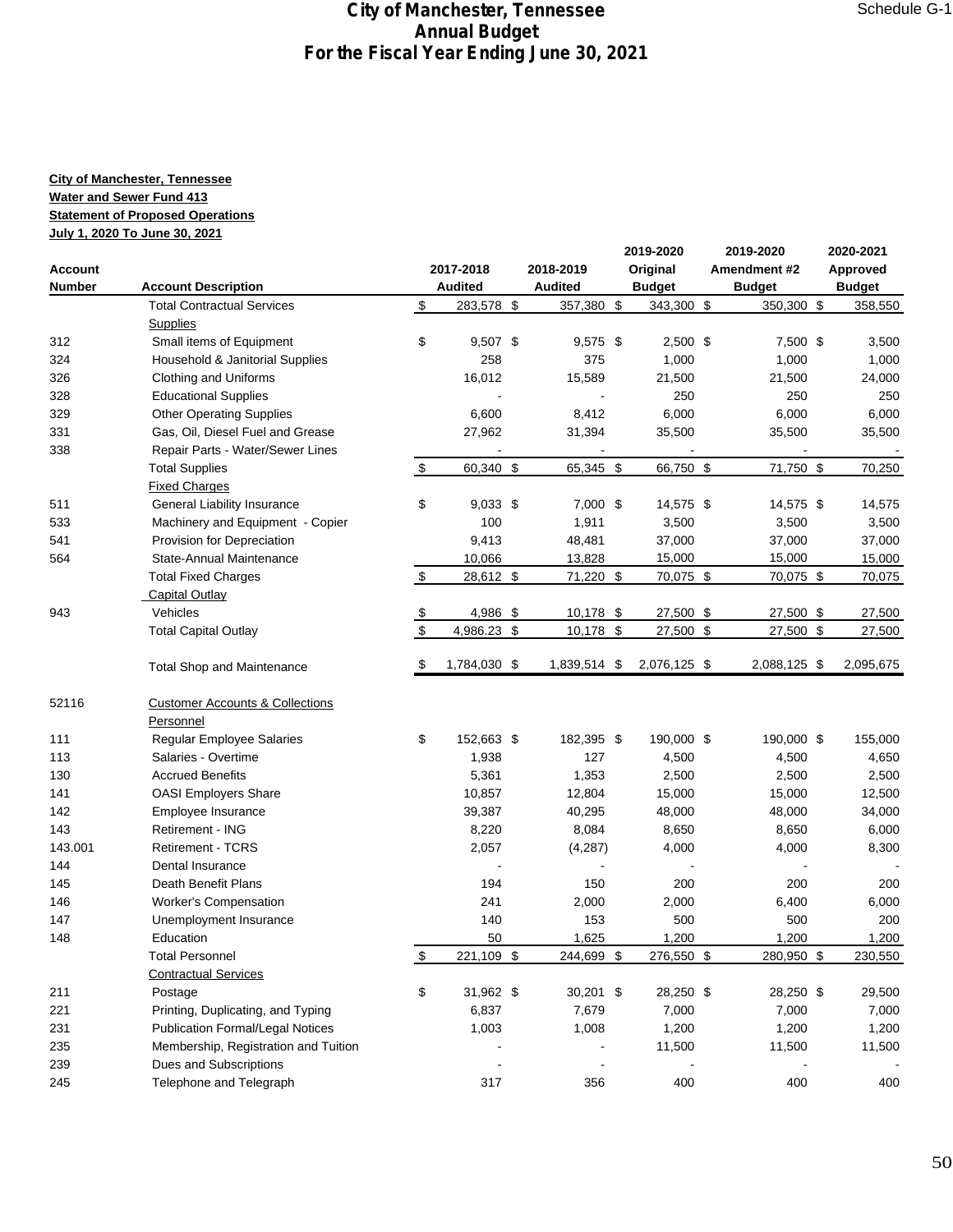|                |                                                |                                        |                 |                        | 2019-2020          | 2019-2020            | 2020-2021      |
|----------------|------------------------------------------------|----------------------------------------|-----------------|------------------------|--------------------|----------------------|----------------|
| <b>Account</b> |                                                |                                        | 2017-2018       | 2018-2019              | Original           | Amendment #2         | Approved       |
| <b>Number</b>  | <b>Account Description</b>                     |                                        | <b>Audited</b>  | <b>Audited</b>         | <b>Budget</b>      | <b>Budget</b>        | <b>Budget</b>  |
| 249            | <b>Other Utility Services</b>                  |                                        | 5,975           | 7,943                  | 6,200              | 6,200                | 6,200          |
| 252            | <b>Legal Services</b>                          |                                        |                 |                        | 500                | 500                  | 500            |
| 253            | <b>Accounting/Auditing Services</b>            |                                        | 6,820           | 5,820                  | 8,500              | 8,500                | 7,800          |
| 254            | Architectural/Engineering Services             |                                        |                 |                        |                    |                      |                |
| 255            | Data Processing Support                        |                                        | 19,648          | 16,577                 | 9,500              | 9,500                | 17,500         |
| 256            | <b>Consultant's Services</b>                   |                                        |                 |                        |                    |                      |                |
| 259            | <b>Other Professional Services</b>             |                                        |                 |                        | 1,000              | 1,000                | 1,000          |
| 263            | Repair and Maintenance - Furniture             |                                        | 83              | 245                    | 1,000              | 1,000                | 1,000          |
| 267            | Repair and Maintenance - Computer Equip        |                                        | 3,498           | 2,207                  | 3,500              | 3,500                | 5,000          |
|                | <b>Total Contractual Services</b>              | $\frac{\$}{}$                          | 76,142 \$       | 72,036 \$              | $78,550$ \$        | 78,550 \$            | 88,600         |
|                | <b>Supplies</b>                                |                                        |                 |                        |                    |                      |                |
| 311            | <b>Office Supplies</b>                         | \$                                     | 2,897 \$        | 4,237 \$               | 2,500 \$           | 2,500 \$             | 3,000          |
| 312            | Small Items of Equipment                       |                                        | 1,405           | 5,401                  | 1,500              | 1,500                | 1,500          |
| 319            | Other Supplies and Materials                   |                                        |                 |                        |                    |                      | 750            |
| 324            | Household & Janitorial Supplies                |                                        |                 |                        |                    |                      | 1,200          |
| 326            | Clothing and Uniforms                          |                                        |                 |                        |                    |                      |                |
| 331            | Gas, Oil, Diesel Fuel and Grease               |                                        | 5,342           | 6,072                  | 5,400              | 5,400                |                |
|                | <b>Total Supplies</b>                          | \$                                     | 9,644 \$        | 15,710 \$              | $9,400$ \$         | $9,400$ \$           | 6,450          |
|                | <b>Fixed Charges</b>                           |                                        |                 |                        |                    |                      |                |
| 511            | General Liability Insurance                    | \$                                     | 206 \$          | 206 \$                 | $2,000$ \$         | $2,000$ \$           | 2,000          |
| 512            | Professional Liability/Surety Bond             |                                        | 100             | 100                    | 300                | 300                  | 300            |
| 521            | <b>Building Insurance</b>                      |                                        |                 |                        | 500                | 500                  | 500            |
| 522            | Vehicle Insurance                              |                                        |                 |                        | 5,500              | 7,000                | 7,000          |
| 533            | Machinery & Equip-Copier                       |                                        | 453             |                        | 500                | 500                  | 500            |
| 541            | Provision for Depreciation                     |                                        | 590             | 2,120                  | 8,000              | 8,000                | 2,500          |
|                | <b>Total Fixed Charges</b>                     | $\frac{1}{2}$                          | 1,349 \$        | 2,426 \$               | 16,800 \$          | 18,300 \$            | 12,800         |
|                | <b>Debt Service</b>                            |                                        |                 |                        |                    |                      |                |
| 693            | Amortization of Bond Premium                   | \$                                     |                 | \$                     | \$                 | \$                   | \$             |
| 699            | Amortization of Loss on Refunding              |                                        |                 |                        |                    |                      |                |
|                | <b>Total Debt Service</b>                      | \$                                     | $\blacksquare$  | \$<br>$\blacksquare$   | \$<br>$\mathbf{r}$ | \$<br>$\blacksquare$ | \$             |
|                | <b>Grants, Contributions and Other</b>         |                                        |                 |                        |                    |                      |                |
| 741            | <b>Bad Debt Expense</b>                        |                                        | $9,756$ \$      |                        | 7,900 \$           |                      |                |
|                | Total Grants, Contributions and Other          | <u>\$</u><br>$\boldsymbol{\mathsf{S}}$ | 9,756 \$        | $8,749$ \$<br>8,749 \$ | 7,900 \$           | 7,900 \$<br>7,900 \$ | 9,000<br>9,000 |
|                |                                                |                                        |                 |                        |                    |                      |                |
|                | <b>Capital Outlay</b>                          |                                        |                 |                        |                    |                      |                |
| 913            | Land Rights & Easements                        | \$                                     | $12 \text{ } $$ | 340 \$                 | 400 \$             | 400 \$               | 400            |
| 943            | Water Vehicles                                 |                                        | $\blacksquare$  |                        |                    |                      |                |
| 947            | Office Machinery and Equipment                 |                                        |                 |                        | 1,000              | 1,000                | 1,000          |
|                | <b>Total Capital Outlay</b>                    | $\sqrt{2}$                             | $12 \quad$      | 340 \$                 | $1,400$ \$         | $1,400$ \$           | 1,400          |
|                | <b>Total Customer Accounts and Collections</b> | \$                                     | 318,012 \$      | 343,960 \$             | 390,600 \$         | 396,500 \$           | 348,800        |
| 52213          | <b>Sewer Treatment and Disposal</b>            |                                        |                 |                        |                    |                      |                |
|                | Personnel                                      |                                        |                 |                        |                    |                      |                |
| 111            | Regular Employee Salaries                      | \$                                     | 163,669 \$      | 159,350 \$             | 143,500 \$         | 143,500 \$           | 143,500        |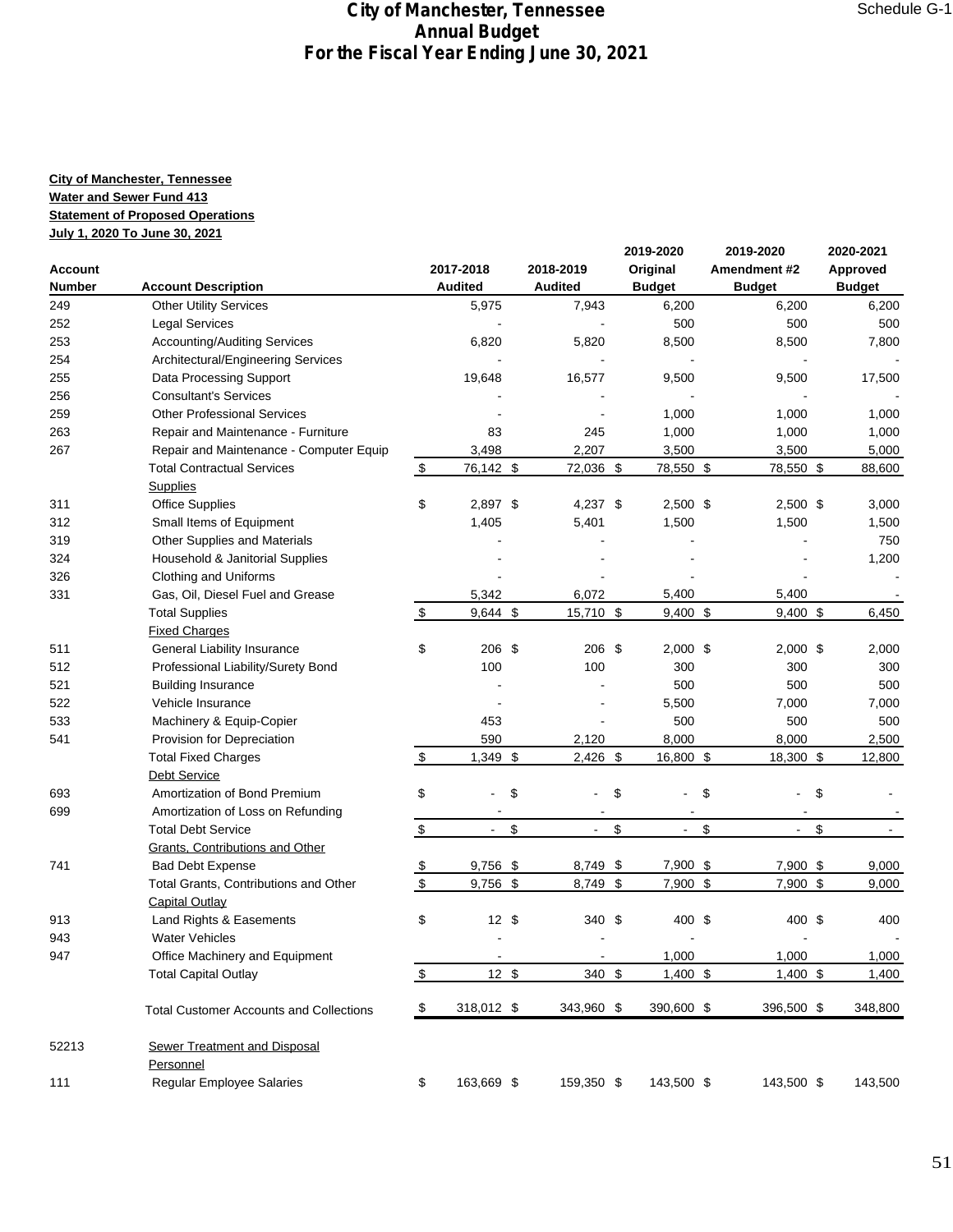|                |                                           |            |                |                      | 2019-2020            | 2019-2020     | 2020-2021     |
|----------------|-------------------------------------------|------------|----------------|----------------------|----------------------|---------------|---------------|
| <b>Account</b> |                                           |            | 2017-2018      | 2018-2019            | Original             | Amendment #2  | Approved      |
| <b>Number</b>  | <b>Account Description</b>                |            | <b>Audited</b> | <b>Audited</b>       | <b>Budget</b>        | <b>Budget</b> | <b>Budget</b> |
| 113            | Salaries - Overtime                       |            | 16,297         | 18,929               | 20,600               | 20,600        | 21,500        |
| 130            | <b>Accrued Benefits</b>                   |            | 8,425          | 2,127                |                      |               |               |
| 141            | <b>OASI</b> Employers Share               |            | 13,063         | 13,101               | 12,600               | 12,600        | 12,850        |
| 142            | Employee Health Insurance                 |            | 29,234         | 22,489               | 27,000               | 27,000        | 33,200        |
| 143            | Retirement - ING                          |            | 9,428          | 7,534                | 8,200                | 8,200         | 7,200         |
| 143.001        | <b>Retirement - TCRS</b>                  |            | 878            | 3,704                | 4,000                | 4,000         | 8,400         |
| 144            | Employee Dental Insurance                 |            |                |                      |                      |               |               |
| 145            | Employee Life Insurance                   |            | 170            | 100                  | 150                  | 150           |               |
| 146            | <b>Worker's Compensation Insurance</b>    |            | 3,921          | 5,500                | 5,500                | 5,500         | 5,500         |
| 147            | Unemployment Insurance                    |            | 119            | 124                  | 450                  | 450           | 200           |
| 148            | <b>Education and Training</b>             |            | 445            | 1,599                | 2,450                | 2,450         | 2,500         |
|                | <b>Total Personnel</b>                    | \$         | 245,649 \$     | 234,557 \$           | 224,450 \$           | 224,450 \$    | 234,850       |
|                | <b>Contractual Services</b>               |            |                |                      |                      |               |               |
| 239            | Dues and Subscriptions                    | \$         |                | \$<br>$\blacksquare$ | \$<br>$\blacksquare$ | \$            | \$            |
| 241            | Electric                                  |            | 286,286        | 328,435              | 295,000              | 295,000       | 312,000       |
| 245            | Telephone                                 |            | 908            | 1,048                | 1,200                | 1,200         | 1,200         |
| 262            | Repair & Maint - Other Machinery          |            | 63,943         | 66,013               | 75,000               | 77,000        | 121,000       |
|                | <b>Total Contractual Services</b>         | $\sqrt{2}$ | 351,137 \$     | 395,496 \$           | 371,200 \$           | 373,200 \$    | 434,200       |
|                | <b>Supplies</b>                           |            |                |                      |                      |               |               |
| 312            | Small Items of Equipment                  | \$         | 115 \$         | 58 \$                | 500 \$               | 500 \$        | 40,000        |
| 322            | Chemical, Lab and Medical Supplies        |            | 28,626         | 44,605               | 50,000               | 50,000        | 55,000        |
| 326            | <b>Clothing and Uniforms</b>              |            | 120            |                      |                      |               |               |
| 329            | <b>Other Operating Supplies</b>           |            |                |                      |                      |               |               |
| 331            | Gas, Oil, Diesel Fuel and Grease          |            | 3,456          | 4,613                | 5,200                | 5,200         | 5,200         |
| 362            | <b>Wastewater Pretreatment</b>            |            | 34,926         | 32,385               | 45,000               | 45,000        | 45,000        |
|                | <b>Total Supplies</b>                     | \$         | 67,243 \$      | 81,661 \$            | 100,700 \$           | 100,700 \$    | 145,200       |
|                | <b>Fixed Charges</b>                      |            |                |                      |                      |               |               |
| 511            | General Liability Insurance - Sewer       | \$         | 12,600 \$      | 14,000 \$            | 19,400 \$            | 19,400 \$     | 20,000        |
| 541            | Provision for Depreciation                |            | 1,083,081      | 1,112,192            | 1,060,000            | 1,060,000     | 1,120,000     |
| 564            | State-Annual Maintenance Fee              |            | 829            | 9,889                | 14,000               | 14,000        | 14,000        |
| 566            | <b>State Sanitary Survey Fees</b>         |            |                | 8,300                | 8,500                | 8,500         | 2,000         |
|                | <b>Total Fixed Charges</b>                | \$         | 1,096,510 \$   | 1,144,381 \$         | 1,101,900 \$         | 1,101,900 \$  | 1,156,000     |
|                | <b>Capital Outlay</b>                     |            |                |                      |                      |               |               |
| 943            | <b>Sewer Vehicles</b>                     | <u>\$</u>  |                | \$                   |                      | \$            | \$            |
|                | <b>Total Capital Outlay</b>               | \$         |                | \$<br>$\blacksquare$ | \$                   | \$            | \$            |
|                |                                           |            |                |                      |                      |               |               |
|                | <b>Total Sewer Treatment and Disposal</b> | \$         | 1,760,540 \$   | 1,856,095 \$         | 1,798,250 \$         | 1,800,250 \$  | 1,970,250     |
|                |                                           |            |                |                      |                      |               |               |
| 52218          | <b>Mechanical Maintenance</b>             |            |                |                      |                      |               |               |
|                | Personnel                                 |            |                |                      |                      |               |               |
| 111            | Regular Employee Salaries                 | \$         | 42,493 \$      | 41,662 \$            | 43,281 \$            | 43,281 \$     | 43,281        |
| 113            | Salaries - Overtime                       |            | 11,914         | 16,550               | 10,000               | 10,000        | 10,500        |
| 130            | <b>Accrued Benefits</b>                   |            | 766            | 193                  | 5,861                | 5,861         | 5,861         |
| 141            | <b>OASI</b> Employers Share               |            | 3,377          | 4,367                | 4,100                | 4,100         | 4,200         |
|                |                                           |            |                |                      |                      |               |               |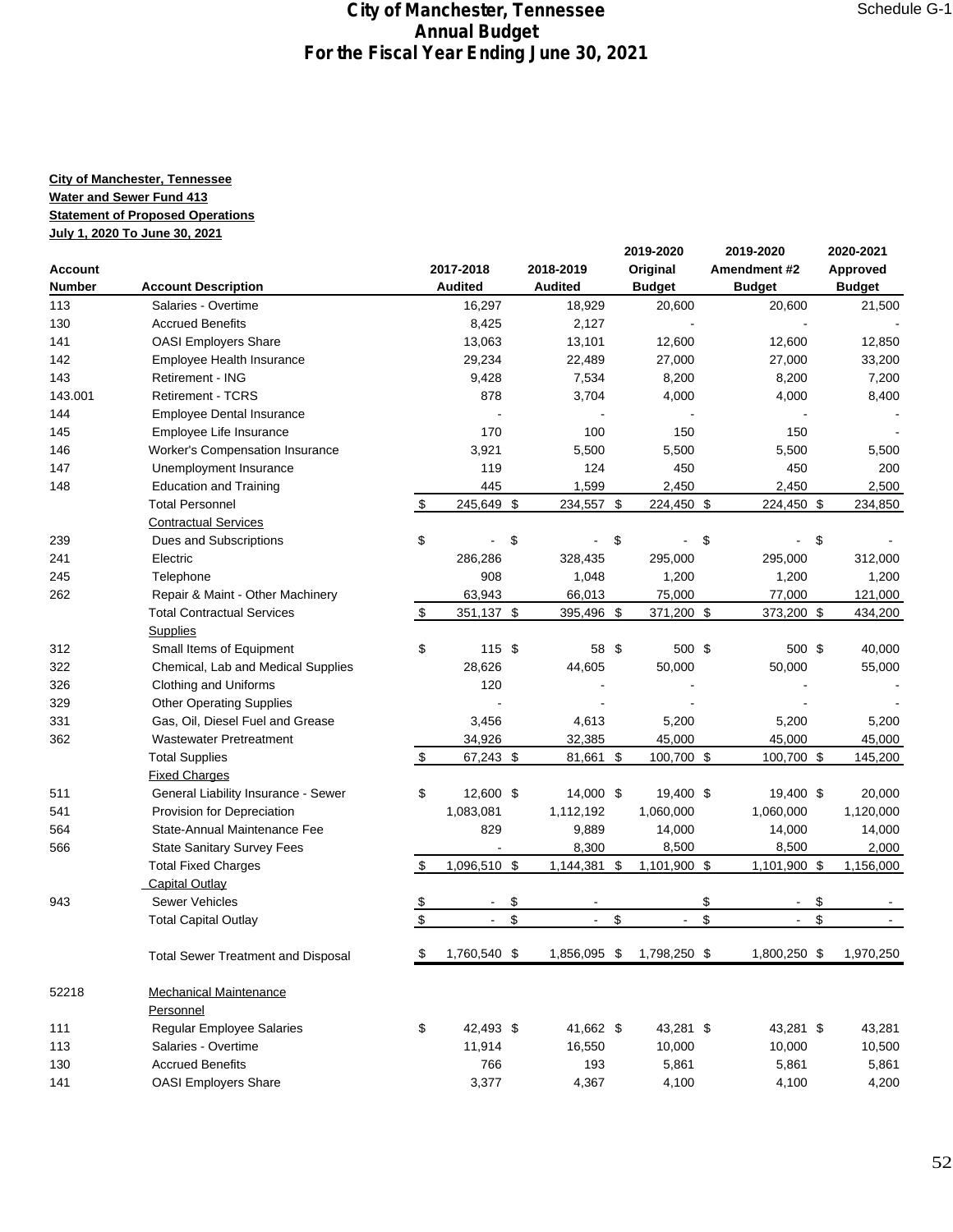### **City of Manchester, Tennessee Water and Sewer Fund 413 Statement of Proposed Operations July 1, 2020 To June 30, 2021**

|                |                                       |                         |                |                | 2019-2020                   | 2019-2020     | 2020-2021     |
|----------------|---------------------------------------|-------------------------|----------------|----------------|-----------------------------|---------------|---------------|
| <b>Account</b> |                                       |                         | 2017-2018      | 2018-2019      | Original                    | Amendment #2  | Approved      |
| <b>Number</b>  | <b>Account Description</b>            |                         | <b>Audited</b> | <b>Audited</b> | <b>Budget</b>               | <b>Budget</b> | <b>Budget</b> |
| 142            | Employee Health Insurance             |                         | 5,295          | 4,828          | 5,650                       | 5,650         | 5,500         |
| 143            | Retirement - ING                      |                         |                |                |                             |               |               |
| 143.001        | <b>Retirement - TCRS</b>              |                         | 1,920          | (3,832)        | 3,000                       | 3,000         | 2,800         |
| 144            | Employee Dental Insurance             |                         |                |                |                             |               |               |
| 145            | Employee Life Insurance               |                         | 57             | 38             | 50                          | 50            | 50            |
| 146            | <b>Worker's Compensation</b>          |                         | 32             | 150            | 150                         | 1,650         | 1,600         |
| 147            | Unemployment Insurance                |                         |                |                | 400                         | 400           | 100           |
|                | <b>Total Personnel</b>                | \$                      | 65,853 \$      | 63,956 \$      | 72,492 \$                   | 73,992 \$     | 73,892        |
|                | <b>Contractual Services</b>           |                         |                |                |                             |               |               |
| 322            | Chemical, Lab & Med supplies          | \$                      | Ξ.             | \$             | \$                          | \$            | \$            |
| 326            | Clothing and Uniforms                 |                         |                |                |                             |               |               |
| 329            | <b>Other Operating Supplies</b>       |                         | 1,799          | 1,803          | 3,000                       | 3,000         | 3,500         |
| 331            | Gas, Oil, Diesel Fuel and Grease      |                         | 1,005          | 1,333          | 1,500                       | 1,500         | 1,500         |
|                | <b>Total Contractual Services</b>     | $\sqrt{2}$              | $2,804$ \$     | $3,136$ \$     | 4,500 \$                    | $4,500$ \$    | 5,000         |
|                | <b>Fixed Charges</b>                  |                         |                |                |                             |               |               |
| 541            | Provision for Depreciation            | $\frac{1}{2}$           | 2,823 \$       | 3,029 \$       | $3,000$ \$                  | $3,000$ \$    | 3,200         |
|                | <b>Total Fixed Charges</b>            | $$\mathbb{S}$$          | 2,823 \$       | 3,029 \$       | $3,000$ \$                  | $3,000$ \$    | 3,200         |
|                |                                       |                         |                |                |                             |               |               |
|                | <b>Total Mechanical Maintenance</b>   | \$                      | 71,480 \$      | 70,121 \$      | 79,992 \$                   | 81,492 \$     | 82,092        |
| 49100          | <b>Debt Service</b>                   |                         |                |                |                             |               |               |
| 630            | <b>Bond Interest</b>                  | \$                      | 461,323 \$     | 443,330 \$     | 248,875 \$                  | 260,875 \$    | 317,000       |
| 49200          |                                       |                         |                |                |                             |               |               |
| 650            | SRF-Base Loan Interest                |                         |                |                | 100,034                     | 100,034       |               |
| 664            | <b>USDA Loan Interest-Water Tank</b>  |                         | 11,980         | 10,945         | 9,631                       | 9,631         | 8,700         |
| 665            | <b>USDA Loan Interest</b>             |                         | 36,593         | 35,896         | 35,280                      | 35,280        | 35,000        |
| 700            | <b>Bond Issuance Costs</b>            |                         |                |                |                             |               |               |
| 49501          |                                       |                         |                |                |                             |               |               |
| 690            | <b>Other Debt Service</b>             |                         |                |                |                             |               |               |
| 691            | <b>Bank Service Charges</b>           |                         | 355            | 1,155          | 2,000                       | 2,000         | 2,000         |
|                | <b>Total Debt Service</b>             | $\sqrt[6]{\frac{1}{2}}$ | 510,251 \$     | 491,326 \$     | 395,820 \$                  | 407,820 \$    | 362,700       |
|                | <b>Total Expenses</b>                 | \$                      | 6,156,144 \$   | 6,353,654 \$   | 6,368,787 \$                | 6,410,187 \$  | 6,666,517     |
|                | Revenues Over (Under) Expenses        | \$                      | 172,786 \$     | 705,504 \$     | 347,773 \$                  | 355,197 \$    | 158,283       |
|                | <b>Convert to Cash Basis:</b>         |                         |                |                |                             |               |               |
|                | <b>Principal Payments</b>             |                         | (1, 109, 060)  | (1,539,828)    | (1,229,334)                 | (1, 194, 829) | (1,324,065)   |
|                | Depreciation                          |                         | 1,558,635      | 1,634,329      | 1,391,000                   | 1,391,000     | 1,642,700     |
|                | <b>Total Conversion to Cash Basis</b> |                         | 622,361        | 800,005        | 509,439                     | 551,368       | 476,918       |
|                |                                       |                         |                |                |                             |               |               |
|                | Estimated Beginning Net Assets July 1 | \$                      | 23,340,600 \$  | 23,537,264     | 24,242,768 \$               | 24,242,768 \$ | 24,597,965    |
|                | Restatement                           |                         | 23,878         |                |                             |               |               |
|                | Estimated Ending Net Assets June 30   | $\frac{1}{2}$           | 23,537,264 \$  |                | 24,242,768 \$ 24,590,541 \$ | 24,597,965 \$ | 24,756,248    |
|                |                                       |                         |                |                |                             |               |               |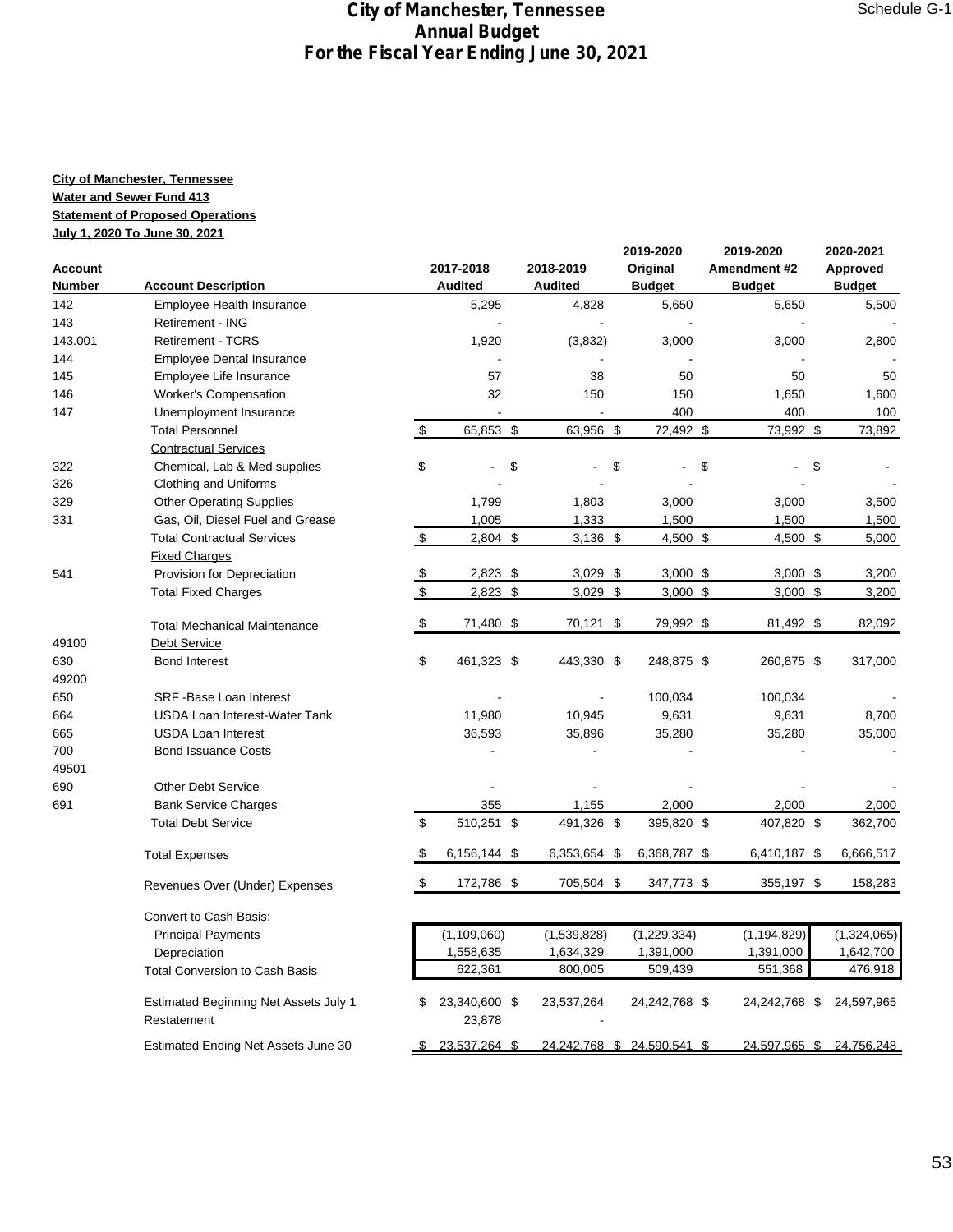#### **City of Manchester, Tennessee Water and Sewer Fund WWTP Loans For the Fiscal Year Ending June 30, 2021**

|                                                                                                                                      | <b>City of Manchester, Tennessee</b><br>For the Fiscal Year Ending June 30, 2021 | <b>Annual Budget</b>               |                          | Schedule G-2 |
|--------------------------------------------------------------------------------------------------------------------------------------|----------------------------------------------------------------------------------|------------------------------------|--------------------------|--------------|
|                                                                                                                                      |                                                                                  |                                    |                          |              |
| <b>City of Manchester, Tennessee</b><br><b>Water and Sewer Fund</b><br><b>WWTP Loans</b><br>For the Fiscal Year Ending June 30, 2021 |                                                                                  |                                    |                          |              |
|                                                                                                                                      | 38 yrs                                                                           | 20 yrs                             |                          |              |
| \$1,348,000 - Loan                                                                                                                   | <b>USDA</b><br>\$1,348,000<br>3.25%                                              | <b>SRF</b><br>\$7,500,000<br>2.16% | <b>Total Payments</b>    |              |
| <b>Principal Requirements</b>                                                                                                        |                                                                                  |                                    |                          |              |
| 2020-2021                                                                                                                            | 25,046.96                                                                        | 369,445.20                         | 394,492.16               |              |
| 2021-2022                                                                                                                            | 25,808.78                                                                        | 377,504.40                         | 403,313.18               |              |
| 2022-2023                                                                                                                            | 26,593.78                                                                        | 385,740.00                         | 412,333.78               |              |
| 2023-2024                                                                                                                            | 27,402.65                                                                        | 394,154.40                         | 421,557.05               |              |
| 2024-2025<br>2025-2026                                                                                                               | 28,236.13<br>29,094.94                                                           | 402,753.60<br>411,540.00           | 430,989.73<br>440,634.94 |              |
| 2026-2027                                                                                                                            | 29,979.92                                                                        | 420,517.20                         | 450,497.12               |              |
| 2027-2028                                                                                                                            | 30,891.78                                                                        | 429,691.20                         | 460,582.98               |              |
| 2028-2029                                                                                                                            | 31,831.39                                                                        | 439,064.40                         | 470,895.79               |              |
| 2029-2030                                                                                                                            | 32,799.57                                                                        | 448,642.80                         | 481,442.37               |              |
| 2030-2031                                                                                                                            | 33,797.19                                                                        | 356,300.00                         | 390,097.19               |              |
| 2031-2032                                                                                                                            | 34,825.16                                                                        |                                    | 34,825.16                |              |
| 2032-2033                                                                                                                            | 35,884.40                                                                        |                                    | 35,884.40                |              |
| 2033-2034                                                                                                                            | 36,975.85                                                                        |                                    | 36,975.85                |              |
| 2034-2035                                                                                                                            | 38,100.52                                                                        |                                    | 38,100.52                |              |
| 2035-2036<br>2036-2037                                                                                                               | 39,259.38<br>40,453.49                                                           |                                    | 39,259.38<br>40,453.49   |              |
| 2037-2038                                                                                                                            | 41,683.94                                                                        |                                    | 41,683.94                |              |
| 2038-2039                                                                                                                            | 42,951.77                                                                        |                                    | 42,951.77                |              |
| 2039-2040                                                                                                                            | 44,258.21                                                                        |                                    | 44,258.21                |              |
| 2040-2041                                                                                                                            | 45,604.36                                                                        |                                    | 45,604.36                |              |
| 2041-2042                                                                                                                            | 46,991.46                                                                        |                                    | 46,991.46                |              |
| 2042-2043                                                                                                                            | 48,420.74                                                                        |                                    | 48,420.74                |              |
| 2043-2044                                                                                                                            | 49,893.51                                                                        |                                    | 49,893.51                |              |
| 2044-2045                                                                                                                            | 51,411.07                                                                        |                                    | 51,411.07                |              |
| 2045-2046                                                                                                                            | 52,974.78                                                                        |                                    | 52,974.78<br>54,586.07   |              |
| 2046-2047<br>2047-2048                                                                                                               | 54,586.07<br>56,246.35                                                           |                                    | 56,246.35                |              |
| 2048-2049                                                                                                                            | 57,957.13                                                                        |                                    | 57,957.13                |              |
| 2049-2050                                                                                                                            | 19,570.15                                                                        |                                    | 19,570.15                |              |
| <b>Total Principal Requirements</b>                                                                                                  | 1,159,531.43                                                                     | 4,435,353.20                       | 5,594,884.63             |              |
| <b>Interest Requirements</b>                                                                                                         |                                                                                  |                                    |                          |              |
| 2020-2021                                                                                                                            | 34,444.01                                                                        | 92,146.13                          | 126,590.14               |              |
| 2021-2022                                                                                                                            | 33,682.19                                                                        | 84,086.31                          | 117,768.50               |              |
| 2022-2023                                                                                                                            | 32,897.23                                                                        | 75,850.70                          | 108,747.93               |              |
| 2023-2024                                                                                                                            | 32,175.80                                                                        | 67,435.41                          | 99,611.21                |              |
| 2024-2025                                                                                                                            | 31,254.89                                                                        | 58,836.54                          | 90,091.43                |              |
| 2025-2026                                                                                                                            | 30,396.10                                                                        | 50,050.08                          | 80,446.18                |              |
| 2026-2027<br>2027-2028                                                                                                               | 29,511.16<br>28,677.14                                                           | 41,071.94                          | 70,583.10<br>60,575.09   |              |
| 2028-2029                                                                                                                            | 27,659.75                                                                        | 31,897.95<br>22,523.82             | 50,183.57                |              |
| 2029-2030                                                                                                                            | 26,691.57                                                                        | 12,945.20                          | 39,636.77                |              |
| 2030-2031                                                                                                                            | 25,694.00                                                                        | 3,327.95                           | 29,021.95                |              |
| 2031-2032                                                                                                                            | 24,733.01                                                                        |                                    | 24,733.01                |              |
| 2032-2033                                                                                                                            | 23,606.81                                                                        |                                    | 23,606.81                |              |
| 2033-2034                                                                                                                            | 22,515.36                                                                        |                                    | 22,515.36                |              |
| 2034-2035                                                                                                                            | 21,390.75                                                                        |                                    | 21,390.75                |              |
|                                                                                                                                      |                                                                                  |                                    |                          |              |
|                                                                                                                                      |                                                                                  |                                    |                          | 54           |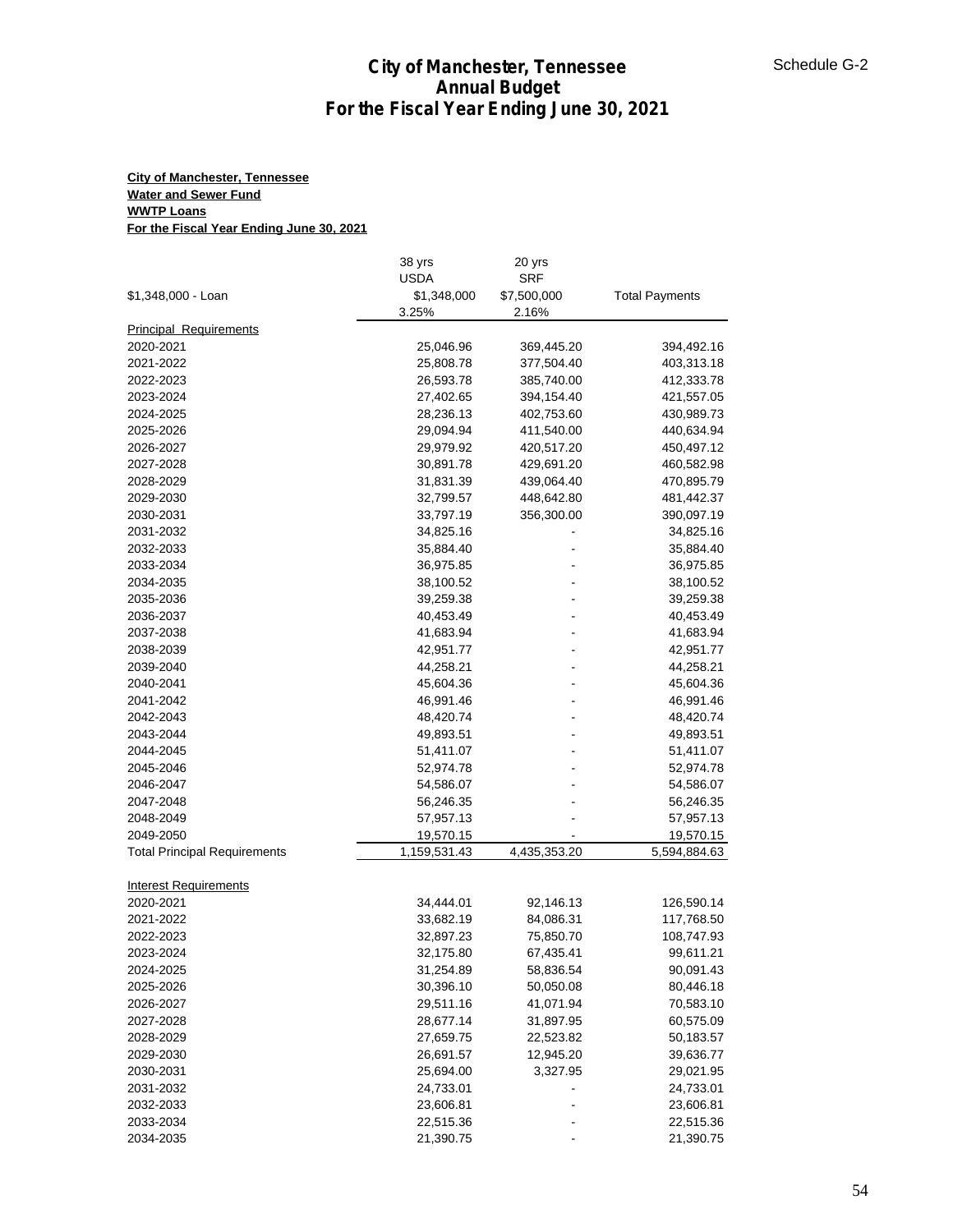|                                    |                                          | <b>City of Manchester, Tennessee</b> |              | Schedule G-2 |
|------------------------------------|------------------------------------------|--------------------------------------|--------------|--------------|
|                                    |                                          | <b>Annual Budget</b>                 |              |              |
|                                    | For the Fiscal Year Ending June 30, 2021 |                                      |              |              |
|                                    |                                          |                                      |              |              |
| 2035-2036                          | 20,286.69                                |                                      | 20,286.69    |              |
| 2036-2037                          | 19,037.84                                |                                      | 19,037.84    |              |
| 2037-2038                          | 17,807.43                                |                                      | 17,807.43    |              |
| 2038-2039                          | 16,539.58                                |                                      | 16,539.58    |              |
| 2039-2040                          | 15,274.19                                |                                      | 15,274.19    |              |
| 2040-2041                          | 13,887.09                                |                                      | 13,887.09    |              |
| 2041-2042                          | 12,500.01                                |                                      | 12,500.01    |              |
| 2042-2043                          | 11,070.76                                |                                      | 11,070.76    |              |
| 2043-2044                          | 9,623.48                                 |                                      | 9,623.48     |              |
| 2044-2045                          | 8,080.49                                 |                                      | 8,080.49     |              |
| 2045-2046                          | 6,516.81                                 |                                      | 6,516.81     |              |
| 2046-2047                          | 4,905.62                                 |                                      | 4,905.62     |              |
| 2047-2048                          | 3,253.28                                 |                                      | 3,253.28     |              |
| 2048-2049                          | 1,534.60                                 |                                      | 1,534.60     |              |
| 2049-2050                          | 122.29                                   | $\blacksquare$                       | 122.29       |              |
| <b>Total Interest Requirements</b> | 585,769.93                               | 540,172.03                           | 1,125,941.96 |              |
|                                    |                                          |                                      |              |              |
| <b>Total Debt Requirements</b>     | 1,745,301.36                             | 4,975,525.23                         | 6,720,826.59 |              |
|                                    |                                          |                                      |              |              |
|                                    |                                          |                                      |              |              |
|                                    |                                          |                                      |              |              |
|                                    |                                          |                                      |              |              |
|                                    |                                          |                                      |              |              |
|                                    |                                          |                                      |              |              |
|                                    |                                          |                                      |              |              |
|                                    |                                          |                                      |              |              |
|                                    |                                          |                                      |              |              |
|                                    |                                          |                                      |              |              |
|                                    |                                          |                                      |              |              |
|                                    |                                          |                                      |              |              |
|                                    |                                          |                                      |              |              |
|                                    |                                          |                                      |              |              |
|                                    |                                          |                                      |              |              |
|                                    |                                          |                                      |              |              |
|                                    |                                          |                                      |              |              |
|                                    |                                          |                                      |              |              |
|                                    |                                          |                                      |              |              |
|                                    |                                          |                                      |              |              |
|                                    |                                          |                                      |              |              |
|                                    |                                          |                                      |              |              |
|                                    |                                          |                                      |              |              |
|                                    |                                          |                                      |              |              |
|                                    |                                          |                                      |              |              |
|                                    |                                          |                                      |              |              |
|                                    |                                          |                                      |              |              |
|                                    |                                          |                                      |              |              |
|                                    |                                          |                                      |              |              |
|                                    |                                          |                                      |              |              |
|                                    |                                          |                                      |              |              |
|                                    |                                          |                                      |              |              |
|                                    |                                          |                                      |              |              |
|                                    |                                          |                                      |              |              |
|                                    |                                          |                                      |              |              |
|                                    |                                          |                                      |              |              |
|                                    |                                          |                                      |              |              |
|                                    |                                          |                                      |              |              |
|                                    |                                          |                                      |              |              |
|                                    |                                          |                                      |              |              |
|                                    |                                          |                                      |              |              |
|                                    |                                          |                                      |              |              |
|                                    |                                          |                                      |              | 55           |
|                                    |                                          |                                      |              |              |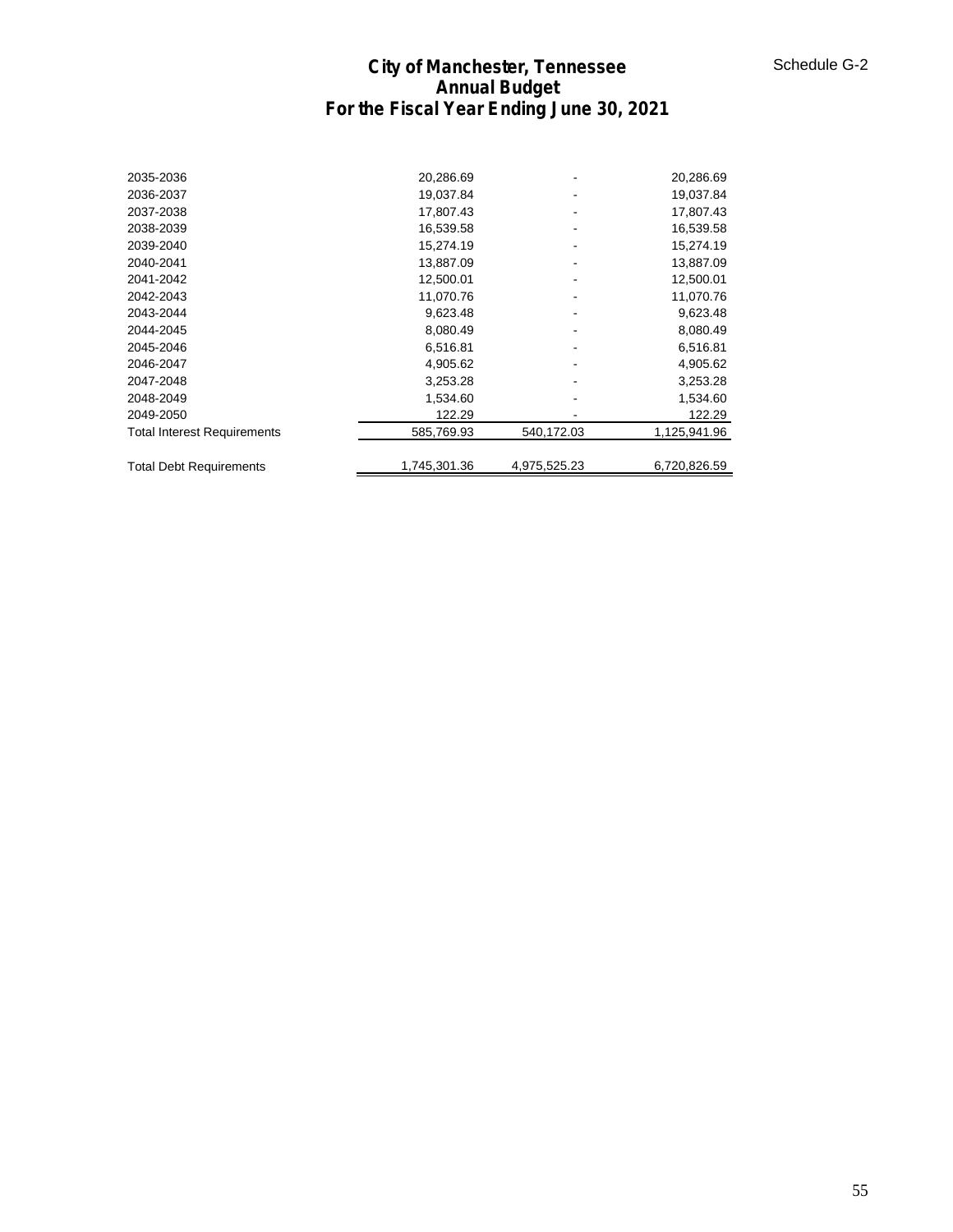#### **City of Manchester, Tennessee Water and Sewer Fund Water Tank For the Fiscal Year Ending June 30, 2021**

|                                          |             | <b>City of Manchester, Tennessee</b>     | Schedule G-3 |
|------------------------------------------|-------------|------------------------------------------|--------------|
|                                          |             | <b>Annual Budget</b>                     |              |
|                                          |             | For the Fiscal Year Ending June 30, 2021 |              |
| <b>City of Manchester, Tennessee</b>     |             |                                          |              |
| <b>Water and Sewer Fund</b>              |             |                                          |              |
| <b>Water Tank</b>                        |             |                                          |              |
| For the Fiscal Year Ending June 30, 2021 |             |                                          |              |
|                                          |             |                                          |              |
|                                          | 39 yrs      |                                          |              |
|                                          | <b>USDA</b> |                                          |              |
| \$943,000 - Loan                         | \$943,000   | <b>Total Payments</b>                    |              |
|                                          | 3.25%       |                                          |              |
| <b>Principal Requirements</b>            |             |                                          |              |
| 2020-2021                                | 34,572.00   | 34,572.00                                |              |
| 2021-2022                                | 35,712.00   | 35,712.00                                |              |
| 2022-2023                                | 36,891.00   | 36,891.00                                |              |
| 2023-2024                                | 38,108.00   | 38,108.00                                |              |
| 2024-2025                                | 39,365.00   | 39,365.00                                |              |
| 2025-2026                                | 40,663.00   | 40,663.00                                |              |
| 2026-2027                                | 42,005.00   | 42,005.00                                |              |
| 2027-2028                                | 19,355.00   | 19,355.00                                |              |
| <b>Total Principal Requirements</b>      | 286,671.00  | 286,671.00                               |              |
|                                          |             |                                          |              |
| <b>Interest Requirements</b>             |             |                                          |              |
| 2020-2021                                | 8,600.13    | 8,600.13                                 |              |
| 2021-2022                                | 7,562.97    | 7,562.97                                 |              |
| 2022-2023                                | 6,491.61    | 6,491.61                                 |              |
| 2023-2024                                | 5,399.63    | 5,399.63                                 |              |
| 2024-2025                                | 4,241.64    | 4,241.64                                 |              |
| 2025-2026                                | 3,060.69    | 3,060.69                                 |              |
| 2026-2027                                | 1,840.80    | 1,840.80                                 |              |
| 2027-2028                                | 582.24      | 582.24                                   |              |
| <b>Total Interest Requirements</b>       | 37,779.71   | 37,779.71                                |              |
| <b>Total Debt Requirements</b>           | 324,450.71  | 324,450.71                               |              |
|                                          |             |                                          |              |
|                                          |             |                                          |              |
|                                          |             |                                          |              |
|                                          |             |                                          |              |
|                                          |             |                                          |              |
|                                          |             |                                          |              |
|                                          |             |                                          |              |
|                                          |             |                                          |              |
|                                          |             |                                          |              |
|                                          |             |                                          |              |
|                                          |             |                                          |              |
|                                          |             |                                          |              |
|                                          |             |                                          |              |
|                                          |             |                                          |              |
|                                          |             |                                          |              |
|                                          |             |                                          |              |
|                                          |             |                                          |              |
|                                          |             |                                          |              |
|                                          |             |                                          |              |
|                                          |             |                                          |              |
|                                          |             |                                          |              |
|                                          |             |                                          |              |
|                                          |             |                                          |              |
|                                          |             |                                          |              |
|                                          |             |                                          |              |
|                                          |             |                                          |              |
|                                          |             |                                          |              |
|                                          |             |                                          |              |
|                                          |             |                                          |              |
|                                          |             |                                          |              |
|                                          |             |                                          |              |
|                                          |             |                                          |              |
|                                          |             |                                          |              |
|                                          |             |                                          | 56           |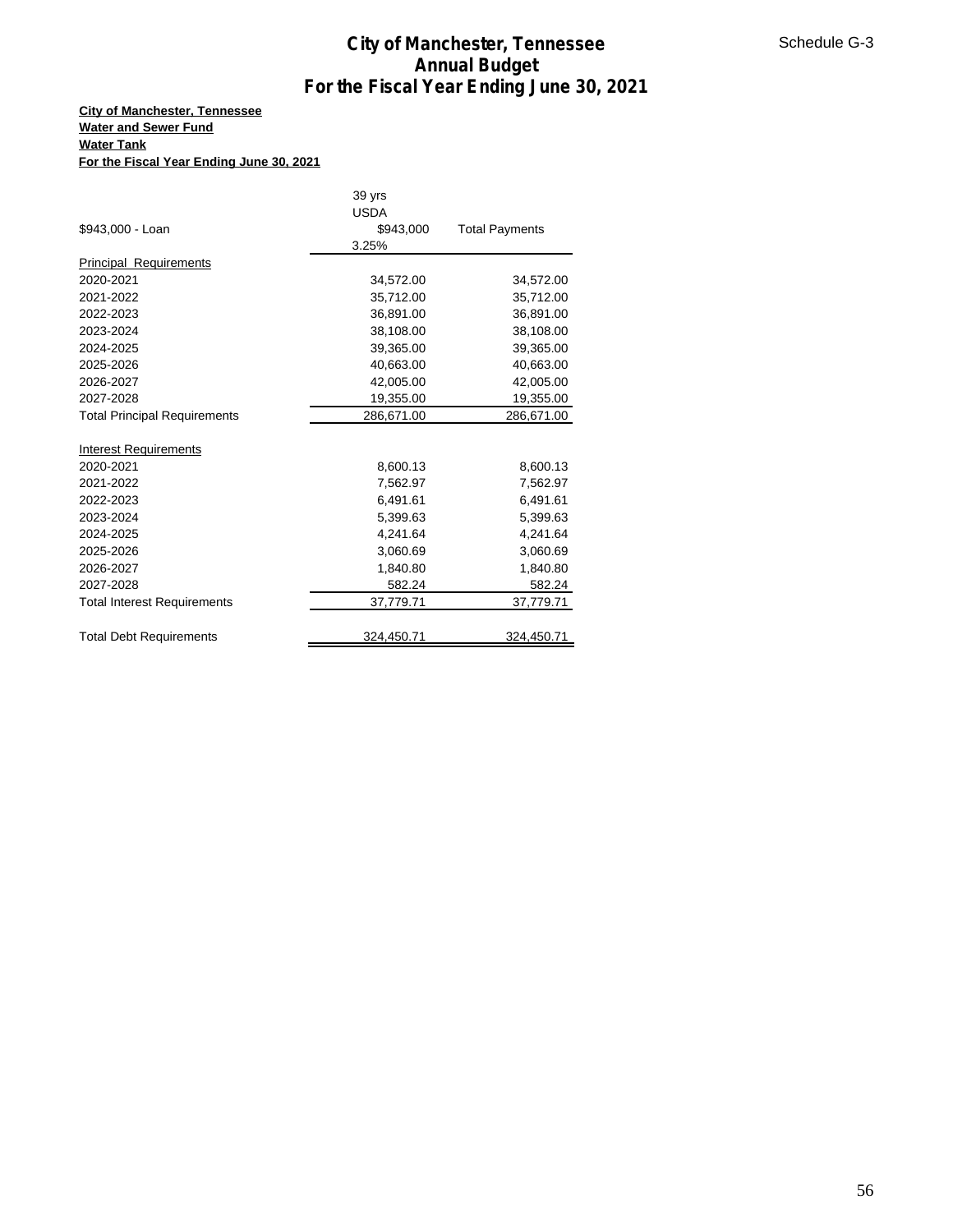#### **City of Manchester, Tennessee Water and Sewer Fund \$5M New Money 2016B For the Fiscal Year Ending June 30, 2021**

| \$5,000,000                         | 2016B Bonds                   | <b>Total Payments</b> |
|-------------------------------------|-------------------------------|-----------------------|
| <b>Principal Requirements</b>       |                               |                       |
| 2020-2021                           | 245,000.00                    | 245,000.00            |
| 2021-2022                           | 250,000.00                    | 250,000.00            |
| 2022-2023                           | 260,000.00                    | 260,000.00            |
| 2023-2024                           | 265,000.00                    | 265,000.00            |
| 2024-2025                           | 270,000.00                    | 270,000.00            |
| 2025-2026                           | 275,000.00                    | 275,000.00            |
| 2026-2027                           | 280,000.00                    | 280,000.00            |
| 2027-2028                           | 285,000.00                    | 285,000.00            |
| 2028-2029                           | 295,000.00                    | 295,000.00            |
| 2029-2030                           | 300,000.00                    | 300,000.00            |
| 2030-2031                           | 305,000.00                    | 305,000.00            |
| 2031-2032                           | 315,000.00                    | 315,000.00            |
| 2032-2033                           | 325,000.00                    | 325,000.00            |
| 2033-2034                           | 330,000.00                    | 330,000.00            |
| 2034-2035                           | 335,000.00                    | 335,000.00            |
| 2035-2036                           | 300,000.00                    | 300,000.00            |
| 2036-2037                           | 300,000.00                    | 300,000.00            |
| <b>Total Principal Requirements</b> | \$<br>4,935,000.00            | \$<br>4,935,000.00    |
| <b>Interest Requirements</b>        |                               |                       |
| 2020-2021                           | 108,425.00                    | 108,425.00            |
| 2021-2022                           | 103,525.00                    | 103,525.00            |
| 2022-2023                           | 93,525.00                     | 93,525.00             |
| 2023-2024                           | 88,325.00                     | 88,325.00             |
| 2024-2025                           | 83,025.00                     | 83,025.00             |
| 2025-2026                           | 77,625.00                     | 77,625.00             |
| 2026-2027                           | 72,125.00                     | 72,125.00             |
| 2027-2028                           | 66,525.00                     | 66,525.00             |
| 2028-2029                           | 60,825.00                     | 60,825.00             |
| 2029-2030                           | 54,925.00                     | 54,925.00             |
| 2030-2031                           | 48,925.00                     | 48,925.00             |
| 2031-2032                           | 42,825.00                     | 42,825.00             |
| 2032-2033                           | 36,525.00                     | 36,525.00             |
| 2033-2034                           | 29,212.50                     | 29,212.50             |
| 2034-2035                           | 21,787.50                     | 21,787.50             |
| 2035-2036                           | 14,250.00                     | 14,250.00             |
| 2036-2037                           | 7,125.00                      | 7,125.00              |
| <b>Total Interest Requirements</b>  | \$<br>1,009,500.00            | \$<br>1,009,500.00    |
| <b>Total Debt Requirements</b>      | $\frac{1}{2}$<br>5,944,500.00 | 5,944,500.00<br>\$    |
|                                     |                               |                       |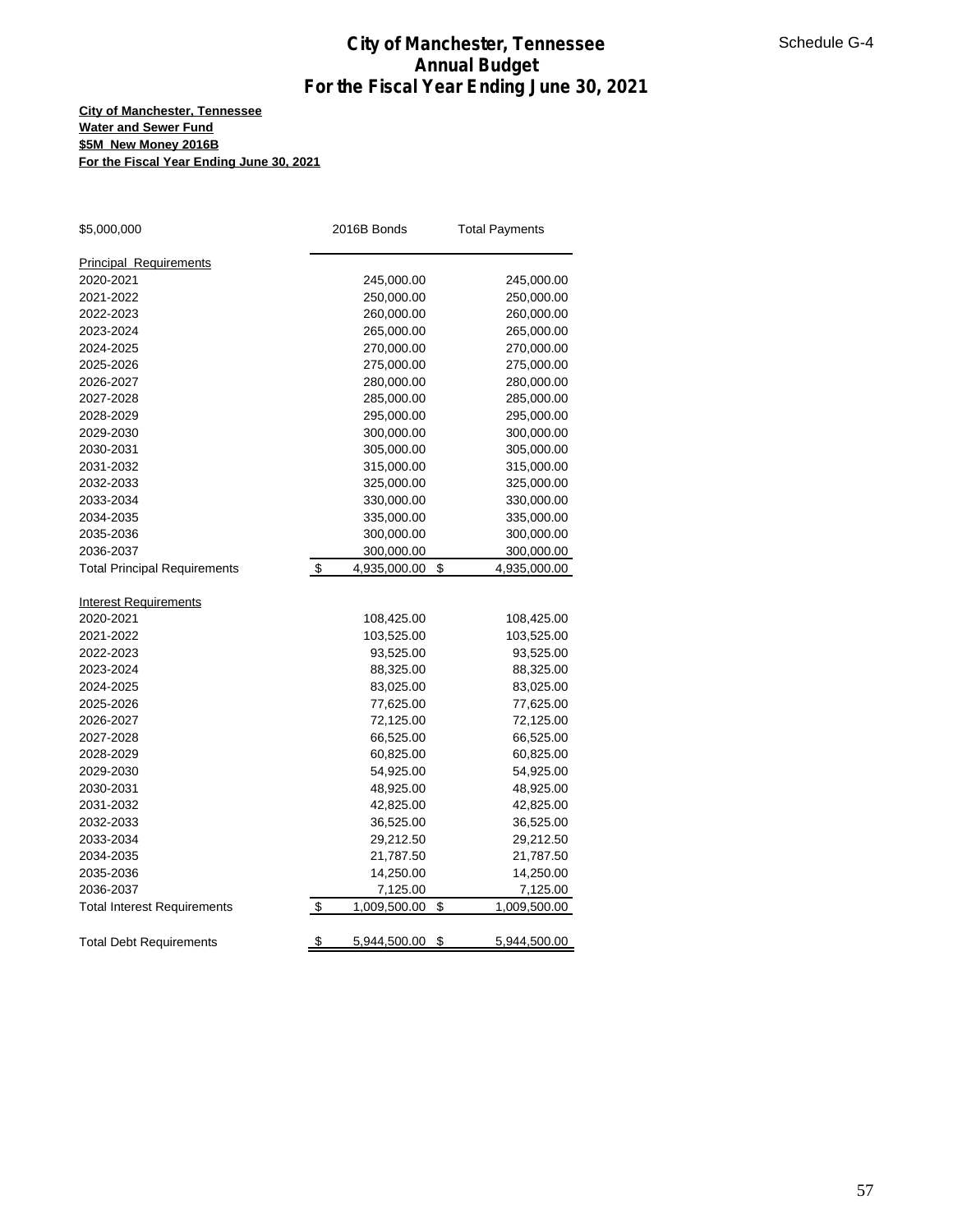#### **City of Manchester, Tennessee Water and Sewer Fund Series 2017 Bonds For the Fiscal Year Ending June 30, 2021**

|                                          |            |                             | <b>City of Manchester, Tennessee</b>     | Schedule G-5 |
|------------------------------------------|------------|-----------------------------|------------------------------------------|--------------|
|                                          |            |                             | <b>Annual Budget</b>                     |              |
|                                          |            |                             | For the Fiscal Year Ending June 30, 2021 |              |
| <b>City of Manchester, Tennessee</b>     |            |                             |                                          |              |
| <b>Water and Sewer Fund</b>              |            |                             |                                          |              |
| Series 2017 Bonds                        |            |                             |                                          |              |
| For the Fiscal Year Ending June 30, 2021 |            |                             |                                          |              |
|                                          |            |                             |                                          |              |
|                                          |            |                             |                                          |              |
| \$5,730,000                              |            | Series 2017<br><b>Bonds</b> | <b>Total Payments</b>                    |              |
| <b>Principal Requirements</b>            |            |                             |                                          |              |
| 2020-2021                                |            | 650,000.00                  | 650,000.00                               |              |
| 2021-2022                                |            | 665,000.00                  | 665,000.00                               |              |
| 2022-2023                                |            | 670,000.00                  | 670,000.00                               |              |
| 2023-2024                                |            | 705,000.00                  | 705,000.00                               |              |
| 2024-2025                                |            | 705,000.00                  | 705,000.00                               |              |
| 2025-2026                                |            | 715,000.00<br>740,000.00    | 715,000.00                               |              |
| 2026-2027<br>2027-2028                   |            | 760,000.00                  | 740,000.00<br>760,000.00                 |              |
| <b>Total Principal Requirements</b>      | \$         | 5,610,000.00 \$             | 5,610,000.00                             |              |
|                                          |            |                             |                                          |              |
| <b>Interest Requirements</b>             |            |                             |                                          |              |
| 2020-2021                                |            | 114,100.00                  | 114,100.00                               |              |
| 2021-2022                                |            | 101,100.00                  | 101,100.00                               |              |
| 2022-2023                                |            | 87,800.00                   | 87,800.00                                |              |
| 2023-2024                                |            | 74,400.00                   | 74,400.00                                |              |
| 2024-2025                                |            | 60,300.00                   | 60,300.00                                |              |
| 2025-2026                                |            | 46,200.00                   | 46,200.00                                |              |
| 2026-2027                                |            | 31,900.00                   | 31,900.00                                |              |
| 2027-2028                                |            | 17,100.00                   | 17,100.00                                |              |
| <b>Total Interest Requirements</b>       | $\sqrt{2}$ | 532,900.00 \$               | 532,900.00                               |              |
| <b>Total Debt Requirements</b>           | <u>\$</u>  | $6,142,900.00$ \$           | 6,142,900.00                             |              |
|                                          |            |                             |                                          |              |
|                                          |            |                             |                                          |              |
|                                          |            |                             |                                          |              |
|                                          |            |                             |                                          |              |
|                                          |            |                             |                                          |              |
|                                          |            |                             |                                          |              |
|                                          |            |                             |                                          |              |
|                                          |            |                             |                                          |              |
|                                          |            |                             |                                          |              |
|                                          |            |                             |                                          |              |
|                                          |            |                             |                                          |              |
|                                          |            |                             |                                          |              |
|                                          |            |                             |                                          |              |
|                                          |            |                             |                                          |              |
|                                          |            |                             |                                          |              |
|                                          |            |                             |                                          |              |
|                                          |            |                             |                                          |              |
|                                          |            |                             |                                          |              |
|                                          |            |                             |                                          |              |
|                                          |            |                             |                                          |              |
|                                          |            |                             |                                          |              |
|                                          |            |                             |                                          |              |
|                                          |            |                             |                                          |              |
|                                          |            |                             |                                          |              |
|                                          |            |                             |                                          |              |
|                                          |            |                             |                                          |              |
|                                          |            |                             |                                          |              |
|                                          |            |                             |                                          |              |
|                                          |            |                             |                                          |              |
|                                          |            |                             |                                          |              |
|                                          |            |                             |                                          |              |
|                                          |            |                             |                                          | 58           |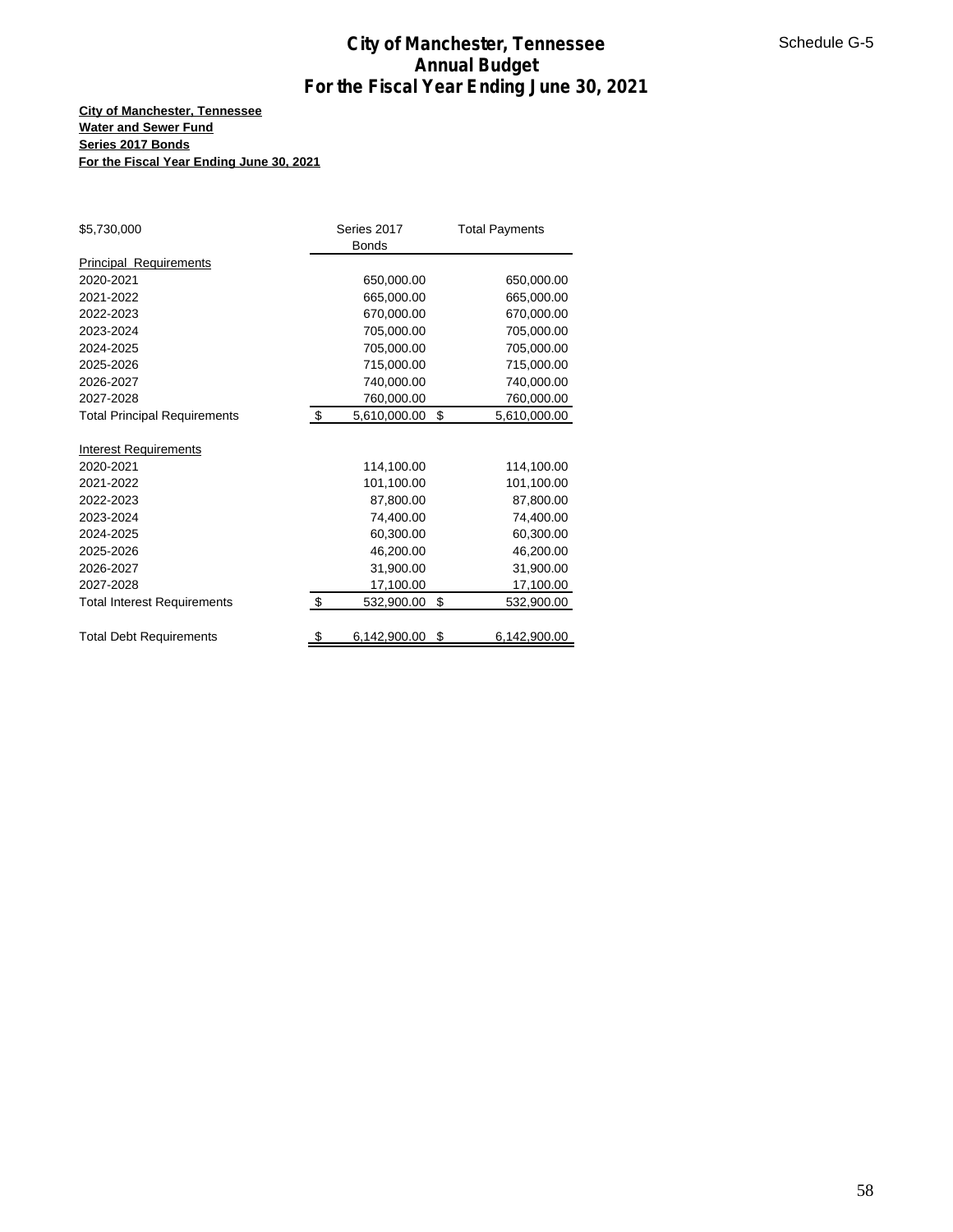|             |                                                    |           |                | <b>Annual Budget</b><br>For the Fiscal Year Ending June 30, 2021 |               |                |               |
|-------------|----------------------------------------------------|-----------|----------------|------------------------------------------------------------------|---------------|----------------|---------------|
|             |                                                    |           |                |                                                                  |               |                |               |
|             | <b>City of Manchester, Tennessee</b>               |           |                |                                                                  |               |                |               |
|             | <b>General Purpose School Fund</b>                 |           |                |                                                                  |               |                |               |
|             | <b>Statement of Proposed Operations</b>            |           |                |                                                                  |               |                |               |
|             | July 01, 2020 to June 30, 2021                     |           |                |                                                                  |               |                |               |
|             |                                                    |           |                |                                                                  | 2019-2020     | 2019-2020      | 2020-2021     |
| Account     |                                                    |           | 2017-2018      | 2018-2019                                                        | Original      | Amendment #2   | Approved      |
| Number      | <b>Account Description</b>                         |           | <b>Audited</b> | <b>Audited</b>                                                   | <b>Budget</b> | <b>Budget</b>  | <b>Budget</b> |
|             | <b>Revenues and Other Sources</b>                  |           |                |                                                                  |               |                |               |
|             | <b>Local Taxes</b><br>40110 Current Property Taxes | \$        | 2,488,862 \$   | 2,549,752 \$                                                     | 2,349,210 \$  | 2,349,210 \$   | 2,349,210     |
|             | 40120 Trustee's Collections-Prior Year             |           | 66,960         | 70,269                                                           | 75,000        | 75,000         | 75,000        |
|             | Bankruptcy                                         |           | 10,104         | 1,318                                                            | 500           | 500            | 500           |
|             | 40130 Cir Clk/Master-Prior Year                    |           | 25,702         | 24,230                                                           | 31,000        | 31,000         | 31,000        |
|             | 40140 Interest & Penalty                           |           | 19,096         | 20,722                                                           | 25,000        | 25,000         | 25,000        |
|             | 40161 Payments in lieu of taxes-T.V.A.             |           | 156            | 161                                                              | 150           | 150            | 150           |
|             | 40162 Payments-Utilities                           |           | 2,820          | 3,040                                                            | 2,200         | 2,200          | 2,200         |
|             | 40163 Payments in lieu of taxes - Other            |           | 821            | 50,639                                                           | 700           | 700            | 700           |
|             | 40210 Local Option Sales Tax                       |           | 1,961,488      | 2,018,694                                                        | 1,730,350     | 1,730,350      | 1,730,350     |
|             | 40275 Mixed Drink Tax                              |           |                |                                                                  | 2,000         | 2,000          | 2,000         |
|             | 40350 Telecommunications                           |           | 0              | 0                                                                | 600           | 600            | 600           |
|             | <b>Total Local Taxes</b>                           | S         | 4,576,009 \$   | 4,738,825 \$                                                     | 4,216,710 \$  | 4,216,710 \$   | 4,216,710     |
|             | <b>Licenses and Permits</b>                        |           |                |                                                                  |               |                |               |
|             | 41110 Marriage Licenses                            | <u>\$</u> | $523$ \$       | 663 \$                                                           | 650 \$        | 650 \$         | 650           |
|             | <b>Total Licenses and Permits</b>                  | \$        | 523 \$         | 663 \$                                                           | 650 \$        | 650 \$         | 650           |
|             | <b>Charges for Current Services</b>                |           |                |                                                                  |               |                |               |
|             | 43511 Tuition - Regular Day Students               | \$        | 21,914 \$      | 19,209 \$                                                        | 22,000 \$     | 22,000 \$      | 22,000        |
|             | 43570 Receipts from Individual Schools             |           |                |                                                                  |               |                |               |
|             | 43581 Community Services - E.S.P.                  |           | 127,278        | 114,135                                                          | 127,684       | 127,684        | 117,441       |
|             | 43583 TBI Criminal Background Fee                  |           |                |                                                                  |               |                |               |
|             | Total Charges for Current Services                 | \$        | 149,192 \$     | 133,344 \$                                                       | 149,684 \$    | 149,684 \$     | 139,441       |
|             |                                                    |           |                |                                                                  |               |                |               |
|             | <b>Other Local Revenues</b>                        |           |                |                                                                  |               |                |               |
|             | 44110 Interest Income<br>44120 Lease/Rentals       | \$        | $6,600$ \$     | 10,142 \$                                                        | $4,000$ \$    | $4,000$ \$     | 4,000         |
|             | 44130 Sale of Materials and Supplies               |           |                | 598                                                              |               |                |               |
|             | 44146 E-Rate Funding                               |           | 1,933          |                                                                  |               |                |               |
|             | 44170 Miscellaneous Refunds                        |           | 13,394         | 3,963                                                            | 20,000        | 20,000         | 20,000        |
|             | 44560 Damages Recovered from Indv.                 |           | 913            | 380                                                              | 500           | 500            | 500           |
|             | 44570 Cont. & Gifts                                |           | 7,250          | 6,050                                                            | 2,500         | 4,958          | 5,000         |
| 44590 Other |                                                    |           | 2,500          | 4,000                                                            |               | $\blacksquare$ |               |
|             | <b>Total Other Local Revenues</b>                  | \$        | 32,590 \$      | $25,133$ \$                                                      | 27,000 \$     | 29,458 \$      | 29,500        |
|             | <b>State Education Funds</b>                       |           |                |                                                                  |               |                |               |
|             | 46511 Basic Education Program                      | \$        | 7,243,000 \$   | 6,816,000 \$                                                     | 7,633,000 \$  | 7,633,000 \$   | 7,633,000     |
|             | 46515 Early Childhood Ed. Program                  |           | 287,881        | 281,870                                                          | 278,321       | 278,321        | 278,321       |
|             | 46590 Other State Ed. Funds - Safe Schools         |           | 258,535        | 290,103                                                          | 37,800        |                | 30,671        |
|             | 46590 Other State Education Funds CSH              |           |                |                                                                  | 81,000        | 81,000         | 81,000        |
|             | 46590 Other State Education FundsFRC               |           |                |                                                                  | 59,223        | 60,723         | 60,723        |
|             | 46590 Other State Education Funds-Technolog        |           |                |                                                                  |               |                |               |
|             | 46590 Other State Education Funds                  |           |                |                                                                  | 15,120        | 30,671         |               |
|             | 46590 21st Century Grant                           |           |                |                                                                  | 109,877       | 109,877        | 109,877       |
|             | 46595 Student Mgmt. System                         |           |                |                                                                  |               |                |               |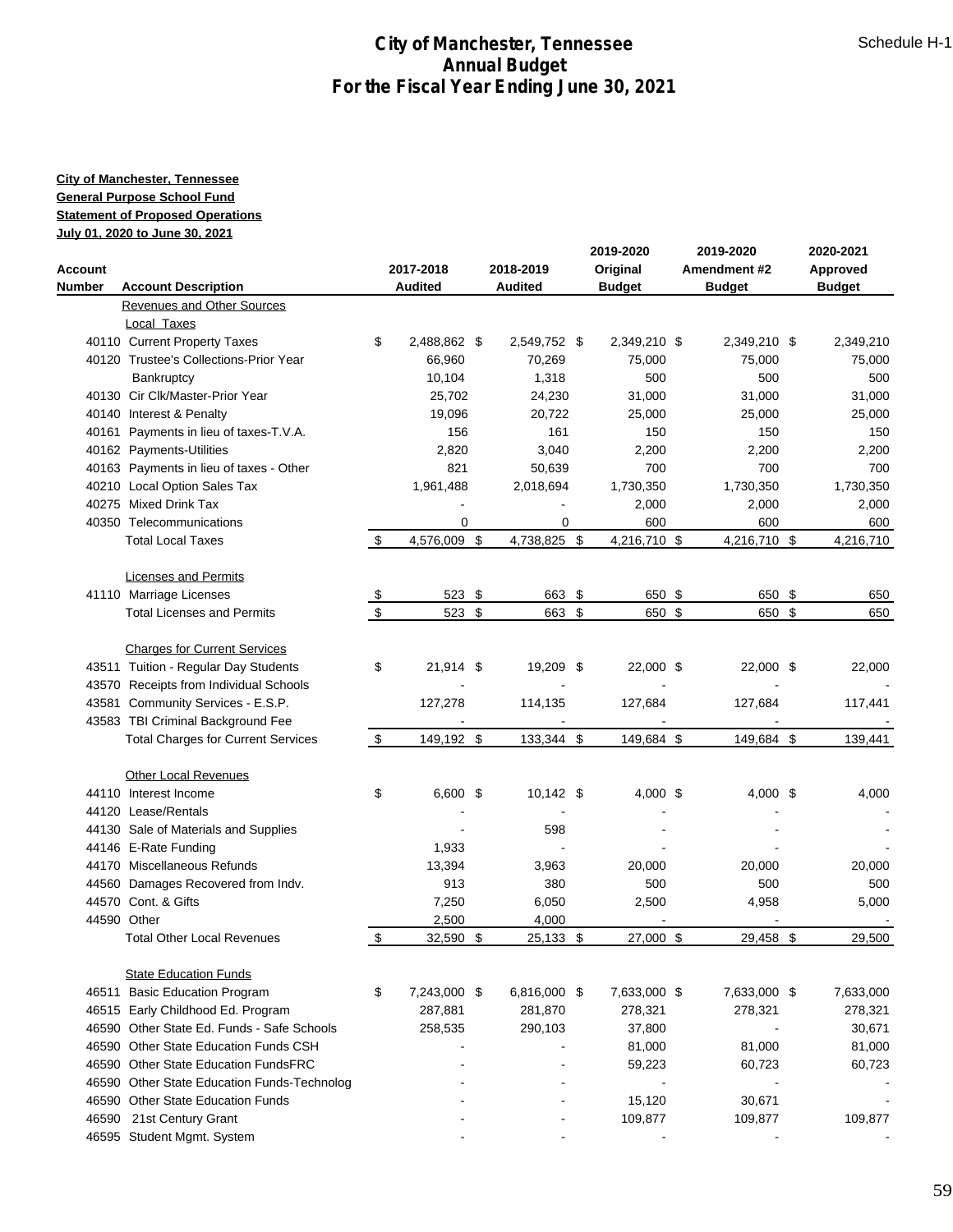#### **City of Manchester, Tennessee General Purpose School Fund Statement of Proposed Operations July 01, 2020 to June 30, 2021**

| Account | <b>City of Manchester, Tennessee</b><br><b>General Purpose School Fund</b><br><b>Statement of Proposed Operations</b><br>July 01, 2020 to June 30, 2021 |               | 2017-2018      | 2018-2019      |      | 2019-2020                 |     | 2019-2020<br>Amendment #2 |        | 2020-2021                 |
|---------|---------------------------------------------------------------------------------------------------------------------------------------------------------|---------------|----------------|----------------|------|---------------------------|-----|---------------------------|--------|---------------------------|
| Number  | <b>Account Description</b>                                                                                                                              |               | <b>Audited</b> | <b>Audited</b> |      | Original<br><b>Budget</b> |     | <b>Budget</b>             |        | Approved<br><b>Budget</b> |
|         | 46610 Regular Career Ladder                                                                                                                             |               | 34,845         | 44,376         |      | 32,000                    |     | 32,000                    |        | 32,000                    |
|         | 46612 Extended Career Ladder                                                                                                                            |               |                |                |      |                           |     |                           |        |                           |
|         | 21st Century Grant                                                                                                                                      |               |                |                |      |                           |     |                           |        |                           |
|         | 46630 Energy Efficient Grant<br><b>Total State Education Funds</b>                                                                                      | \$            | 7,824,261 \$   | 7,432,349 \$   |      | 8,246,341 \$              |     | 8,225,592 \$              |        | 8,225,592                 |
|         |                                                                                                                                                         |               |                |                |      |                           |     |                           |        |                           |
|         | <b>Other State Revenues</b>                                                                                                                             |               |                |                |      |                           |     |                           |        |                           |
|         | 46840 Alcoholic Beverage Tax                                                                                                                            | \$            | $1,227$ \$     | $1,206$ \$     |      | $1,000$ \$                |     | $1,000$ \$                |        | 1,000                     |
|         | 46980 Other State Grants                                                                                                                                |               | 800            |                |      |                           |     |                           |        |                           |
|         | <b>Total Other State Revenues</b>                                                                                                                       | $\sqrt{2}$    | $2,027$ \$     | $1,206$ \$     |      | $1,000$ \$                |     | $1,000$ \$                |        | 1,000                     |
|         | <b>Federal Government</b>                                                                                                                               |               |                |                |      |                           |     |                           |        |                           |
|         | 47111 Food Service                                                                                                                                      | \$            | 11,542 \$      |                | - \$ | - \$                      |     |                           | - \$   |                           |
|         | 47131 Vocational Basic Grant                                                                                                                            |               |                |                |      |                           |     |                           |        |                           |
|         | 47143 Special Ed. - Excess Cost Funds                                                                                                                   |               | 11,663         | 9,200          |      |                           |     |                           |        |                           |
|         | 47145 Special Ed.P/S-Excess Cost Funds<br>47590 Other Federal thru State-SNAP Grant                                                                     |               |                |                |      |                           |     |                           |        |                           |
|         | 47990 TAP Grant                                                                                                                                         |               | 457,865        | 23,230         |      |                           |     |                           |        |                           |
|         | <b>Total Federal Government</b>                                                                                                                         | \$            | 481,070 \$     | 32,430 \$      |      | $-$ \$                    |     |                           | $-$ \$ |                           |
|         | <b>Total Revenues</b>                                                                                                                                   | \$            | 13,065,672 \$  | 12,363,950 \$  |      | 12,641,385 \$             |     | 12,623,094 \$             |        | 12,612,893                |
|         |                                                                                                                                                         |               |                |                |      |                           |     |                           |        |                           |
|         | <b>Other Sources</b><br>49700 Insurance Recovery                                                                                                        | \$            | $-$ \$         |                | - \$ |                           | -\$ | 19,521.00 \$              |        |                           |
|         | 49800 Transfer from Fed. Ind. Costs                                                                                                                     |               |                |                |      |                           |     |                           |        |                           |
|         | 49810 City General Fund Transfers                                                                                                                       |               | 1,858,467      | 1,858,467      |      | 1,858,467                 |     | 1,858,467                 |        | 1,858,467                 |
|         | 39000 Fund Balance                                                                                                                                      |               |                |                |      |                           |     | 683,454                   |        | 1,470,596                 |
|         | Request for Liquor by Drink Tax from City                                                                                                               |               |                |                |      |                           |     |                           |        |                           |
|         | <b>Total Other Sources</b>                                                                                                                              | $\frac{1}{2}$ | 1,858,467 \$   | 1,858,467 \$   |      | 1,858,467 \$              |     | 2,561,442 \$              |        | 3,329,063                 |
|         | <b>Total Revenues and Other Sources</b>                                                                                                                 | S             | 14,924,139 \$  | 14,222,417 \$  |      | 14,499,852 \$             |     | 15,184,536 \$             |        | 15,941,956                |
|         | <b>Expenditures and Other Uses</b>                                                                                                                      |               |                |                |      |                           |     |                           |        |                           |
|         |                                                                                                                                                         |               |                |                |      |                           |     |                           |        |                           |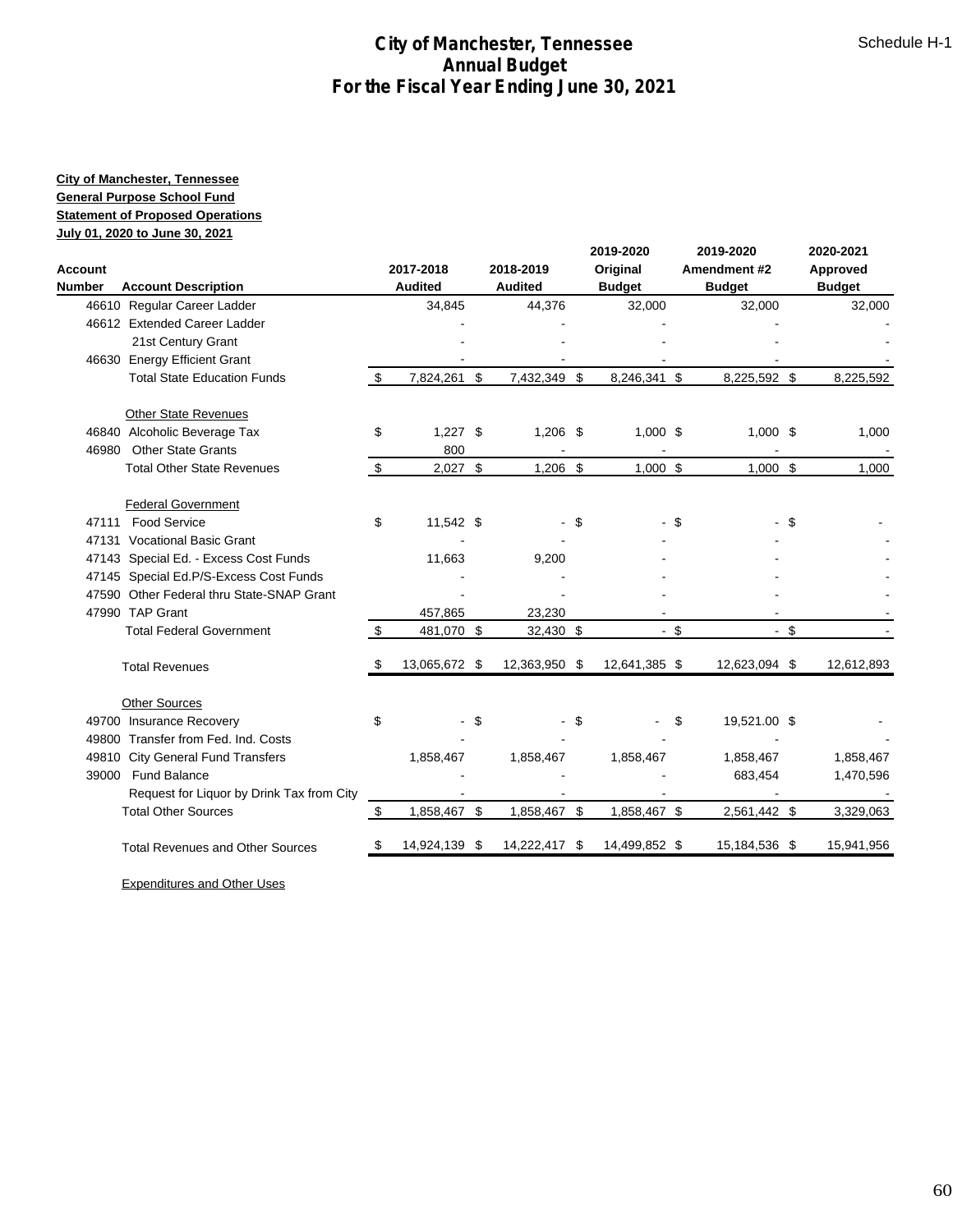| <b>Annual Budget</b><br>For the Fiscal Year Ending June 30, 2021 |                                         |    |                |                |  |               |               |               |  |
|------------------------------------------------------------------|-----------------------------------------|----|----------------|----------------|--|---------------|---------------|---------------|--|
|                                                                  |                                         |    |                |                |  |               |               |               |  |
|                                                                  | <b>City of Manchester, Tennessee</b>    |    |                |                |  |               |               |               |  |
|                                                                  | <b>General Purpose School Fund</b>      |    |                |                |  |               |               |               |  |
|                                                                  | <b>Statement of Proposed Operations</b> |    |                |                |  |               |               |               |  |
|                                                                  | July 01, 2020 to June 30, 2021          |    |                |                |  |               |               |               |  |
|                                                                  |                                         |    |                |                |  | 2019-2020     | 2019-2020     | 2020-2021     |  |
| Account                                                          |                                         |    | 2017-2018      | 2018-2019      |  | Original      | Amendment #2  | Approved      |  |
| Number                                                           | <b>Account Description</b>              |    | <b>Audited</b> | <b>Audited</b> |  | <b>Budget</b> | <b>Budget</b> | <b>Budget</b> |  |
|                                                                  | 71000 Instructional Expenditures        |    |                |                |  |               |               |               |  |
|                                                                  | 71100 Regular Instruction Program       |    |                |                |  |               |               |               |  |
|                                                                  | 116 Teachers                            | \$ | 4,245,284 \$   | 4,451,053 \$   |  | 4,484,318 \$  | 4,544,318 \$  | 4,781,136     |  |
|                                                                  | 116 Teachers-TAP Performance            |    | 181,599        | 15,934         |  |               |               |               |  |
|                                                                  | 116 Teachers-AugN Mentor Aug            |    | 18,648         |                |  |               |               |               |  |
|                                                                  | 116 Teachers-AugS Master Aug            |    | 13,500         |                |  |               |               |               |  |
|                                                                  | 116 Teachers-TAPS Master Sal            |    | 249,850        |                |  |               |               |               |  |
| 116                                                              | Teachers-CCLM                           |    |                |                |  |               |               |               |  |
| 116                                                              | <b>Teachers-Instructional Coaches</b>   |    |                |                |  | 126,191       | 126,191       | 121,921       |  |
|                                                                  | 117 Career Ladder Program               |    | 16,504         |                |  | 14,000        | 16,000        | 16,000        |  |
|                                                                  | 127 Extended Career Ladder              |    |                |                |  |               |               |               |  |
| 128                                                              | Homebound                               |    | 2,172          | 2,264          |  | 5,000         | 5,000         | 5,000         |  |
|                                                                  | 162 Clerical Personnel                  |    | 104,550        | 109,565        |  | 113,127       | 115,127       | 115,962       |  |
|                                                                  | 163 Educational Assistants              |    | 167,734        | 163,441        |  | 166,238       | 169,738       | 167,944       |  |
|                                                                  | <b>Educational Assistants-CCLE</b>      |    |                |                |  |               |               |               |  |
|                                                                  | 188 Bonus Payments                      |    |                |                |  |               | 119,456       |               |  |
|                                                                  | 189 Other Salaries                      |    | 38,668         | 42,662         |  | 45,930        | 46,730        | 61,805        |  |
|                                                                  | 195 Certified Substitute Teachers       |    | 45,343         | 4,123          |  | 40,000        | 40,000        | 40,000        |  |
|                                                                  | 198 Non-Cert. Substitute Teachers       |    | 64,500         | 89,912         |  | 75,000        | 75,000        | 75,000        |  |
|                                                                  | 198 Non-Cert. Substitute Teachers-TAP   |    |                |                |  |               |               |               |  |
|                                                                  | 201 Social Security                     |    | 302,006        | 281,354        |  | 305,043       | 305,043       | 322,922       |  |
|                                                                  | 201 Social Security-AUGN                |    |                |                |  |               |               |               |  |
|                                                                  | 201 Social Security-AUGS                |    |                |                |  |               |               |               |  |
|                                                                  | 201 Social Security-TAP                 |    |                |                |  |               |               |               |  |
|                                                                  | 201 Social Security-TAPS                |    |                |                |  |               |               |               |  |
|                                                                  | Social Security-CCLE                    |    |                |                |  |               |               |               |  |
|                                                                  | Social Security-CCLM                    |    |                |                |  |               |               |               |  |
|                                                                  | 204 State Retirement                    |    | 432,329        | 468,475        |  | 516,290       | 478,590       | 539,200       |  |
|                                                                  | 204 State Retirement-AUGN               |    |                |                |  |               |               |               |  |
|                                                                  | 204 State Retirement-AUGS               |    |                |                |  |               |               |               |  |
|                                                                  | 204 State Retirement TAP                |    |                |                |  |               |               |               |  |
|                                                                  | 204 State Retirement TAPS               |    |                |                |  |               |               |               |  |
|                                                                  | <b>State Retirement CCLM</b>            |    |                |                |  |               |               |               |  |
|                                                                  | 203 Life Insurance                      |    | 3,551          | 3,365          |  | 3,500         | 3,500         | 4,000         |  |
|                                                                  | 203 Life Insurance TAPS                 |    |                |                |  |               |               |               |  |
|                                                                  | 203 Life Insurance TAP                  |    |                |                |  |               |               |               |  |
|                                                                  | 207 Medical Insurance                   |    | 845,805        | 852,156        |  | 893,769       | 873,966       | 935,000       |  |
|                                                                  | 207 Medical Insurance TAPS              |    |                |                |  |               |               |               |  |
|                                                                  | 207 Medical Insurance TAP               |    |                |                |  |               |               |               |  |
|                                                                  | 208 Dental Insurance                    |    | 42,774         | 40,565         |  | 45,245        | 45,245        | 50,000        |  |
|                                                                  | 208 Dental Insurance TAPS               |    |                |                |  |               |               |               |  |
|                                                                  | 208 Dental Insurance TAP                |    |                |                |  |               |               |               |  |
| 210                                                              | <b>Unemployment Compensation</b>        |    | 3,896          | 979            |  | 6,000         | 6,200         | 8,000         |  |
| 210                                                              | Unemployment Compensation-AUGN          |    |                |                |  |               |               |               |  |
| 210                                                              | Unemployment Compensation-TAPS          |    |                |                |  |               |               |               |  |
| 210                                                              | Unemployment Compensation TAP           |    |                |                |  |               |               |               |  |
|                                                                  | 210 Unemployment Compensation AUGS      |    |                |                |  |               |               |               |  |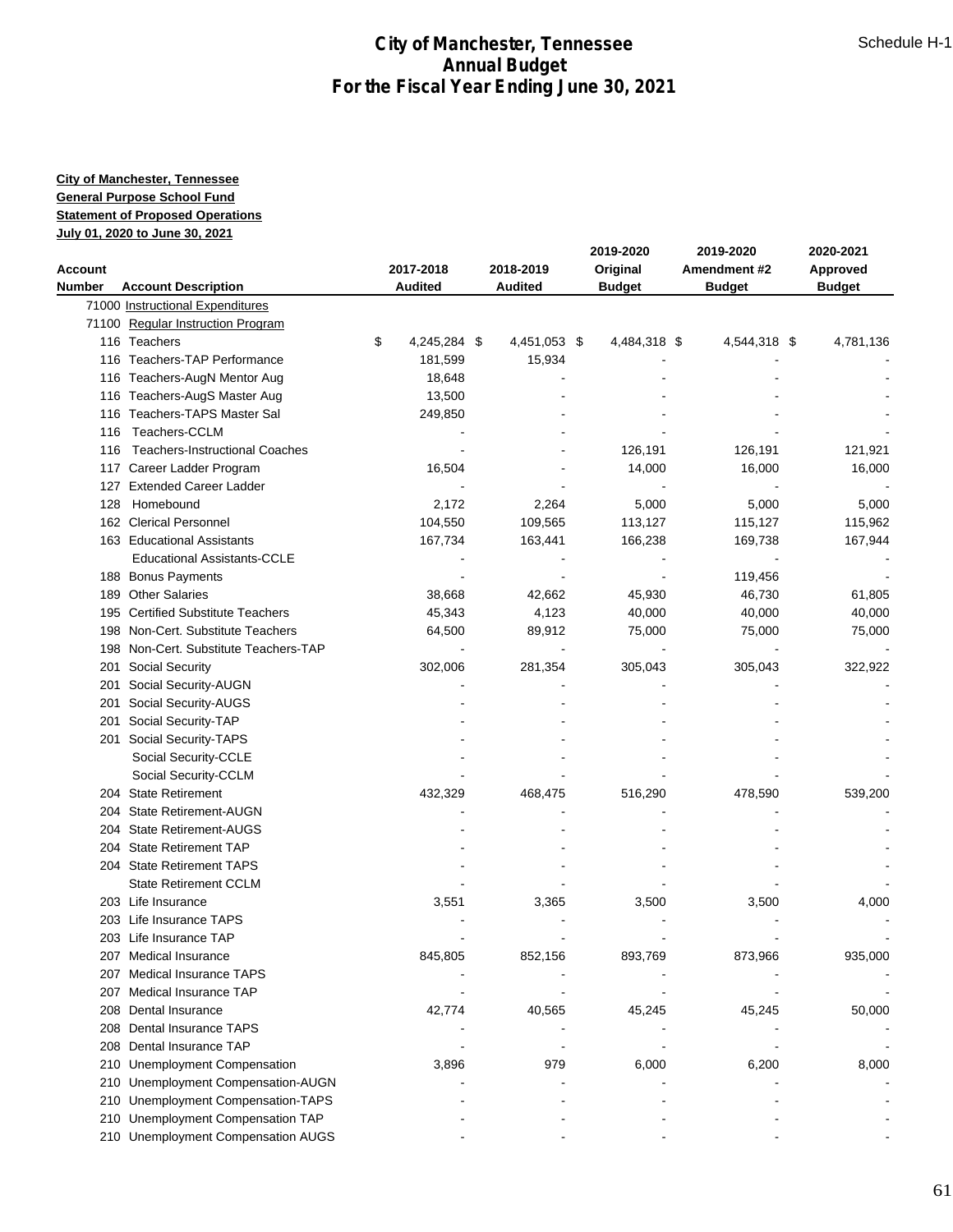| <b>City of Manchester, Tennessee</b><br><b>Annual Budget</b><br>For the Fiscal Year Ending June 30, 2021 |                                                                               |                    |                |               |               |               |  |  |
|----------------------------------------------------------------------------------------------------------|-------------------------------------------------------------------------------|--------------------|----------------|---------------|---------------|---------------|--|--|
|                                                                                                          |                                                                               |                    |                |               |               |               |  |  |
|                                                                                                          |                                                                               |                    |                |               |               |               |  |  |
|                                                                                                          | <b>City of Manchester, Tennessee</b>                                          |                    |                |               |               |               |  |  |
|                                                                                                          | <b>General Purpose School Fund</b><br><b>Statement of Proposed Operations</b> |                    |                |               |               |               |  |  |
|                                                                                                          | July 01, 2020 to June 30, 2021                                                |                    |                |               |               |               |  |  |
|                                                                                                          |                                                                               |                    |                | 2019-2020     | 2019-2020     | 2020-2021     |  |  |
| <b>Account</b>                                                                                           |                                                                               | 2017-2018          | 2018-2019      | Original      | Amendment #2  | Approved      |  |  |
| Number                                                                                                   | <b>Account Description</b>                                                    | <b>Audited</b>     | <b>Audited</b> | <b>Budget</b> | <b>Budget</b> | <b>Budget</b> |  |  |
|                                                                                                          | 211 Local Retirement                                                          | 8,527              | 7,489          | 8,000         | 8,000         | 8,500         |  |  |
|                                                                                                          | 212 Empl. Medicare Liability                                                  | 70,634             | 45,513         | 71,809        | 71,809        | 75,522        |  |  |
|                                                                                                          | 212 Empl. Medicare Liability-AUGS                                             |                    |                |               |               |               |  |  |
|                                                                                                          | 212 Empl. Medicare Liability TAP                                              |                    |                |               |               |               |  |  |
|                                                                                                          | 212 Empl. Medicare Liability TAPS                                             |                    |                |               |               |               |  |  |
|                                                                                                          | 212 Empl. Medicare Liability AUGN                                             |                    |                |               |               |               |  |  |
|                                                                                                          | 212 Empl. Medicare Liability CCLE                                             |                    |                |               |               |               |  |  |
|                                                                                                          | 212 Empl. Medicare Liability CCLM                                             |                    |                |               |               |               |  |  |
| 217                                                                                                      | Retirement-Hybrid                                                             |                    |                |               | 25,500        | 26,000        |  |  |
|                                                                                                          | 299 Other Fringe Benefits                                                     | 41,829             | 42,623         | 45,000        | 49,000        | 50,000        |  |  |
|                                                                                                          | 299 Other Fringe Benefits TAP                                                 |                    |                |               |               |               |  |  |
| 299                                                                                                      | <b>Other Fringe Benefits TAPS</b>                                             |                    |                |               |               |               |  |  |
|                                                                                                          | 336 Maintenance/repair of Equipment                                           |                    |                |               |               |               |  |  |
| 350                                                                                                      | <b>Internet Connectivity</b>                                                  | 36,060             |                | 36,060        |               |               |  |  |
|                                                                                                          | 336 Maintenance/repair of Equipment-DPP                                       |                    |                |               |               |               |  |  |
|                                                                                                          | 399 Other Contracted Services                                                 | 47,929             | 86,825         | 65,000        | 45,000        | 65,000        |  |  |
|                                                                                                          | 399 Other Contracted Services-DPP                                             |                    |                |               |               |               |  |  |
|                                                                                                          | 399 Other Contracted Services-RTI                                             |                    |                |               |               |               |  |  |
|                                                                                                          | 399 Other Contracted Services-TAP                                             |                    |                |               |               |               |  |  |
|                                                                                                          | 429 Instructional Supplies                                                    | 103,899            | 121,633        | 115,000       | 115,000       | 120,000       |  |  |
|                                                                                                          | 429 Instructional Supplies-RTI                                                |                    |                |               |               |               |  |  |
|                                                                                                          | 429 Instructional Supplies-TAP                                                |                    |                |               |               |               |  |  |
| 429                                                                                                      | Instructional Supplies-CCLE                                                   |                    |                |               |               |               |  |  |
|                                                                                                          | 429 Instructional Supplies-CCLM                                               |                    |                |               |               |               |  |  |
| 430                                                                                                      | Textbooks-Electronic                                                          | 1,329              | 13,947         | 40,000        | 15,000        | 20,000        |  |  |
|                                                                                                          | 449 Textbooks                                                                 | 30,970             | 69,303         | 35,000        | 35,000        | 50,000        |  |  |
|                                                                                                          | 449 Textbooks-RTI                                                             |                    |                |               |               |               |  |  |
| 471                                                                                                      | Software                                                                      |                    | 71,481         | 55,000        |               |               |  |  |
| 499                                                                                                      | Other Supplies/Materials-SAFE                                                 |                    |                | 15,120        |               | 15,336        |  |  |
| 499                                                                                                      | <b>SAFE Schools/Security</b>                                                  |                    |                | 37,800        |               |               |  |  |
| 499                                                                                                      | <b>Other Supplies/Materials</b>                                               | 11,293             | 50,700         | 3,000         | 3,000         | 3,000         |  |  |
| 499                                                                                                      | Other Supplies/Materials-DPP                                                  |                    |                |               |               |               |  |  |
|                                                                                                          | 499 Other Supplies/Materials-TAP                                              |                    |                |               |               |               |  |  |
|                                                                                                          | 599 Other Charges                                                             | 146                | 279            |               |               |               |  |  |
|                                                                                                          | 722 Instructional Equipment                                                   |                    | 587            | 500           | 500           | 1,000         |  |  |
|                                                                                                          | 722 Instructional Equipment SpEd IPAD Minis                                   |                    |                |               |               |               |  |  |
|                                                                                                          | 722 Instructional Equipment-DPP                                               |                    |                |               |               |               |  |  |
|                                                                                                          | 722 Instructional Equipment-RTI                                               |                    |                |               |               |               |  |  |
|                                                                                                          | 722 Instructional Equipment--TAP                                              | 984                |                |               |               |               |  |  |
|                                                                                                          | <b>Total Regular Instruction Program</b>                                      | 7,132,313 \$<br>\$ | 7,036,228 \$   | 7,366,940 \$  | 7,337,913 \$  | 7,678,248     |  |  |
|                                                                                                          | 71150 Alternative Instruction Program                                         |                    |                |               |               |               |  |  |
|                                                                                                          | 116 Teachers                                                                  |                    |                |               |               |               |  |  |
|                                                                                                          |                                                                               | \$<br>25,719 \$    | 26,298 \$      | 26,620 \$     | 23,120 \$     | 28,071        |  |  |
| 201                                                                                                      | Social Security                                                               | 1,565              | 1,562          | 1,651         | 1,651         | 1,740         |  |  |
| 204<br>206                                                                                               | <b>State Retirement</b><br>Life Insurance                                     | 2,335<br>18        | 2,751<br>18    | 2,830<br>18   | 2,830<br>18   | 2,985<br>18   |  |  |
|                                                                                                          | <b>Medical Insurance</b>                                                      | 3,416              | 3,487          | 3,662         | 3,662         | 4,028         |  |  |
| 207                                                                                                      |                                                                               |                    |                |               |               |               |  |  |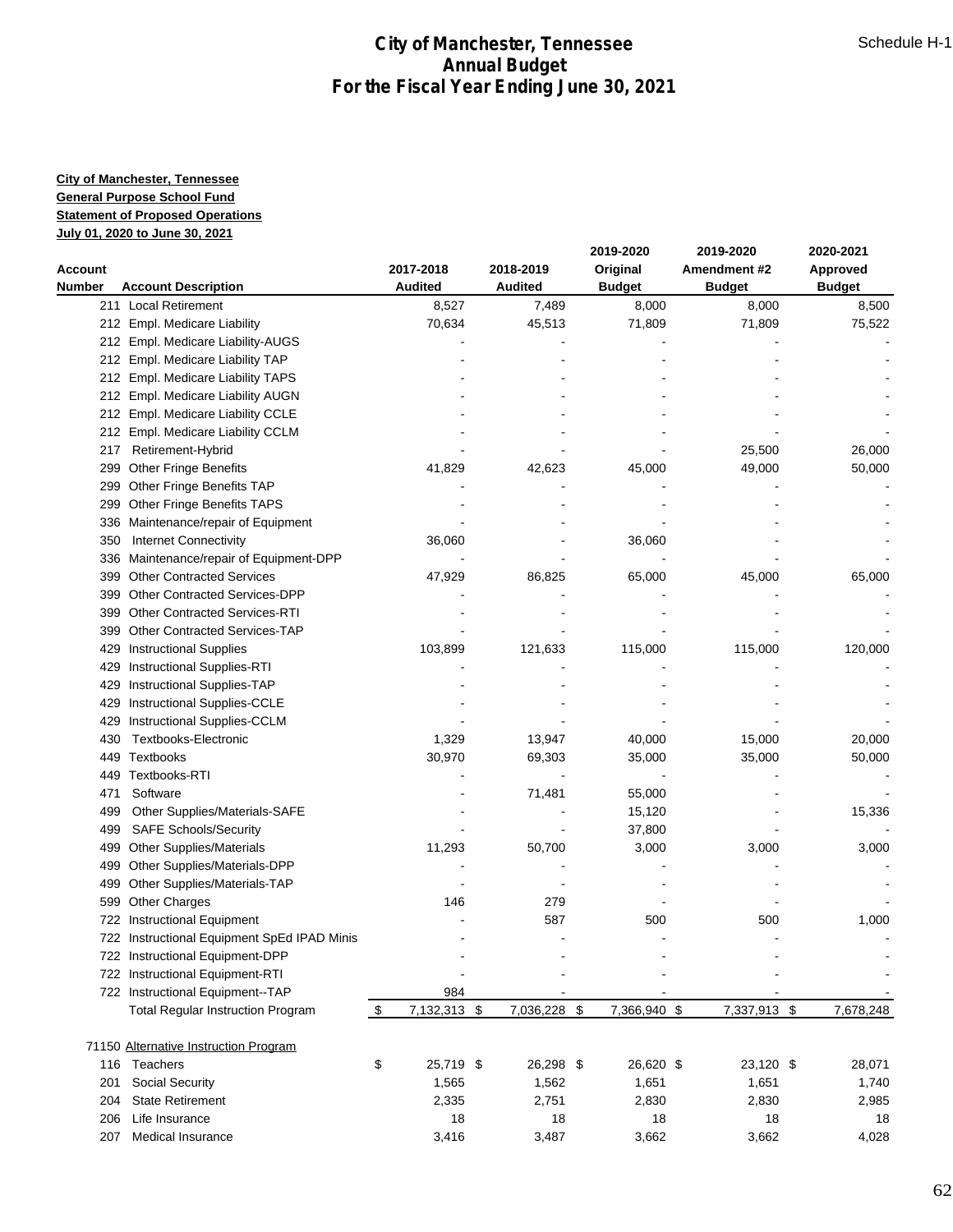|                | <b>City of Manchester, Tennessee</b>           |                    |                |                |      |               |               |      |               |
|----------------|------------------------------------------------|--------------------|----------------|----------------|------|---------------|---------------|------|---------------|
|                | <b>General Purpose School Fund</b>             |                    |                |                |      |               |               |      |               |
|                | <b>Statement of Proposed Operations</b>        |                    |                |                |      |               |               |      |               |
|                | July 01, 2020 to June 30, 2021                 |                    |                |                |      |               |               |      |               |
|                |                                                |                    |                |                |      | 2019-2020     | 2019-2020     |      | 2020-2021     |
| <b>Account</b> |                                                | 2017-2018          | 2018-2019      |                |      | Original      | Amendment #2  |      | Approved      |
| Number         | <b>Account Description</b>                     | <b>Audited</b>     | <b>Audited</b> |                |      | <b>Budget</b> | <b>Budget</b> |      | <b>Budget</b> |
| 208            | Dental Insurance                               | 227                |                | 231            |      | 254           | 254           |      | 300           |
| 210            | <b>Unemployment Compensation</b>               | 14                 |                |                |      | 100           | 100           |      | 100           |
| 212            | <b>Employer Medicare</b>                       | 366                |                | 376            |      | 386           | 386           |      | 410           |
| 299            | <b>Other Fringe Benefits</b>                   | 245                |                | 250            |      | 250           | 250           |      | 250           |
|                | <b>Total Alternative Instruction Program</b>   | \$<br>33,905 \$    |                | 34,973 \$      |      | 35,771 \$     | 32,271 \$     |      | 37,902        |
|                |                                                |                    |                |                |      |               |               |      |               |
|                | 71200 Special Education Program                |                    |                |                |      |               |               |      |               |
| 116            | Teachers                                       | \$<br>607,628 \$   |                | 659,958 \$     |      | 616,100 \$    | 646,100 \$    |      | 660,845       |
| 117            | Career Ladder Program                          | 4,500              |                | 4,000          |      | 5,000         | 5,000         |      | 3,000         |
| 127            | Career Ladder - Ext. Contracts                 |                    |                |                |      |               |               |      |               |
| 128            | <b>Homebound Teachers</b>                      |                    |                |                |      |               |               |      |               |
| 163            | <b>Educational Assistants</b>                  | 155,300            |                | 171,613        |      | 215,460       | 215,460       |      | 188,175       |
| 171            | Speech Pathologist                             | 146,252            |                | 147,242        |      | 150,665       | 154,665       |      | 151,785       |
| 188            | <b>Bonus Payments</b><br><b>Other Salaries</b> |                    |                |                |      |               | 22,974        |      |               |
| 189            | <b>Other Salaries-Sick</b>                     | 34,085             |                |                |      |               |               |      |               |
| 189<br>195     | <b>Certified Substitute Teachers</b>           | 2,959              |                | 2,624          |      | 6,000         | 21,000        |      | 10,000        |
| 201            | Social Security                                | 55,691             |                | 55,217         |      | 61,210        | 61,210        |      | 62,240        |
| 204            | <b>State Retirement</b>                        | 62,894             |                | 83,360         |      | 97,125        | 87,625        |      | 99,875        |
| 206            | Life Insurance                                 | 751                |                | 744            |      | 600           | 800           |      | 800           |
| 207            | Medical Insurance                              | 211,461            |                | 255,343        |      | 269,600       | 249,600       |      | 280,000       |
| 208            | Dental Insurance                               | 9,875              |                | 8,767          |      | 9,020         | 9,020         |      | 9,500         |
| 210            | <b>Unemployment Compensation</b>               | 757                |                | 750            |      | 2,400         | 2,400         |      | 1,500         |
| 211            | <b>Local Retirement</b>                        | 6,800              |                | 1,356          |      | 7,000         | 7,000         |      | 4,000         |
| 212            | <b>Employer Medicare Liability</b>             | 13,025             |                | 13,073         |      | 14,320        | 14,320        |      | 14,560        |
| 217            | Retirement-Hybrid                              |                    |                |                |      |               | 4,500         |      | 4,500         |
| 299            | <b>Other Fringe Benefits</b>                   | 7,735              |                | 7,627          |      | 8,500         | 8,500         |      | 8,500         |
| 336            | Maintenance & Repair of Equip.                 |                    |                |                |      |               |               |      |               |
| 399            | <b>Other Contracted Services</b>               |                    |                |                |      |               |               |      |               |
| 429            | <b>Instructional Supplies</b>                  | 9,625              |                | 11,736         |      | 5,000         | 5,000         |      | 5,000         |
| 449            | Textbooks                                      |                    |                |                |      |               |               |      |               |
| 499            | <b>Other Supplies/Materials</b>                | 7,633              |                | 7,346          |      | 11,000        | 6,800         |      | 3,000         |
| 599            | <b>Other Charges</b>                           | 3,653              |                | 3,695          |      | 3,000         | 3,000         |      | 3,000         |
| 725            | Special Ed. Equipment                          |                    |                |                |      |               |               |      |               |
|                | <b>Total Special Education Program</b>         | \$<br>1,340,624 \$ |                | $1,434,451$ \$ |      | 1,482,000 \$  | 1,524,974 \$  |      | 1,510,280     |
|                |                                                |                    |                |                |      |               |               |      |               |
|                | 71300 Vocational Education Program             |                    |                |                |      |               |               |      |               |
|                | 116 Teachers                                   | \$                 | \$             |                | \$   | $-$ \$        |               | - \$ |               |
|                | 201 Social Security                            |                    |                |                |      |               |               |      |               |
|                | 212 Medicare                                   |                    |                |                |      |               |               |      |               |
| 429            | <b>Instructional Materials</b>                 |                    |                |                |      |               |               |      |               |
| 730            | <b>Instructional Equipment</b>                 |                    |                |                |      |               |               |      |               |
|                | <b>Total Vocational Education Program</b>      | \$<br>$-$ \$       |                | ÷.             | - \$ | $-$ \$        |               | - \$ |               |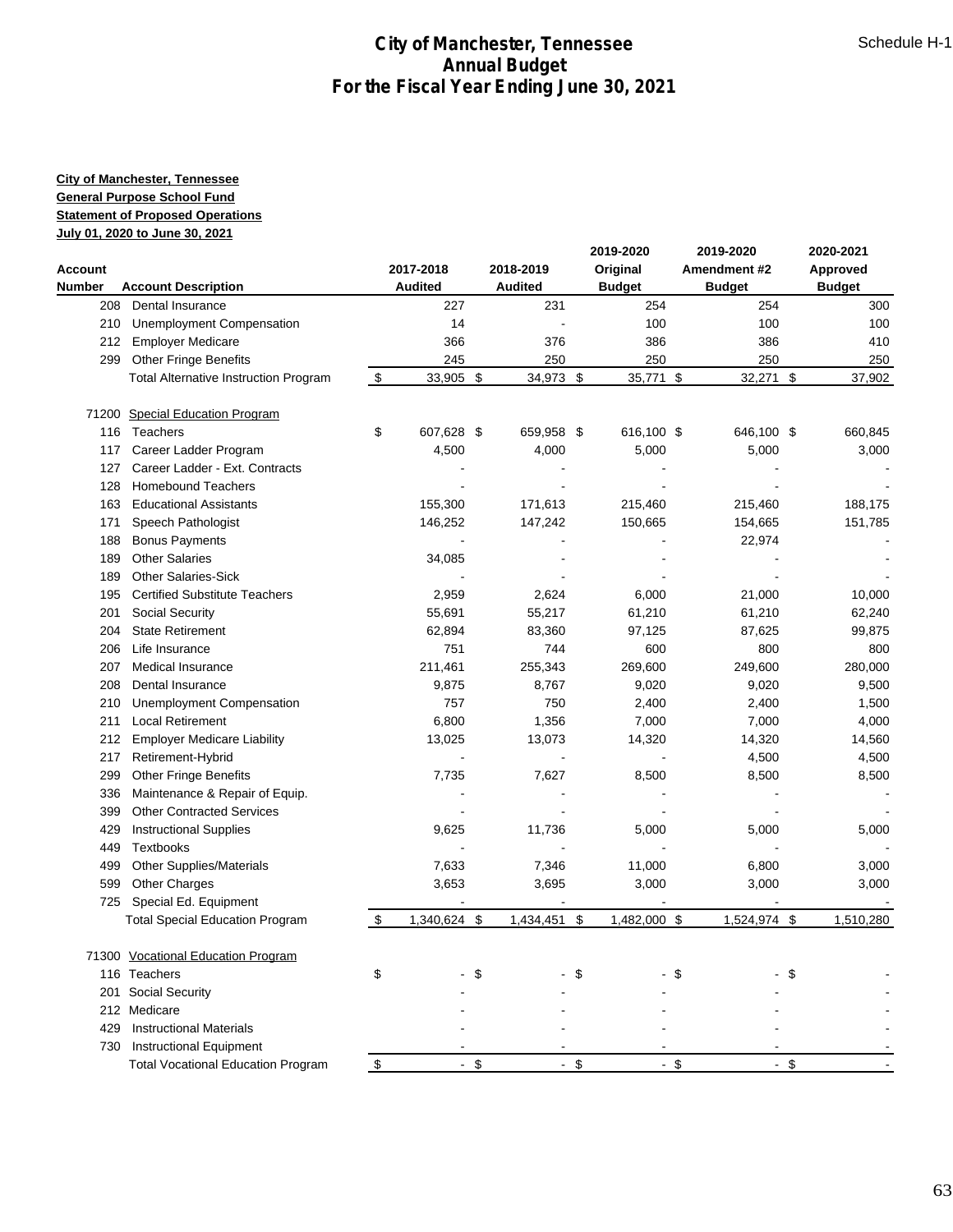| For the Fiscal Year Ending June 30, 2021<br>2019-2020<br>2019-2020<br>2020-2021<br>2017-2018<br>2018-2019<br>Original<br>Amendment #2<br>Approved<br><b>Account Description</b><br><b>Audited</b><br><b>Audited</b><br><b>Budget</b><br><b>Budget</b><br><b>Budget</b><br>71400 Student Body Education Program<br>$-$ \$<br>- \$<br>$-$ \$<br>$-$ \$<br><b>Other Supplies and Materials</b><br>\$<br>499<br><b>Other Charges</b><br>1,500<br>2,000<br>2,000<br>599<br>$-$ \$<br>$\sqrt[6]{3}$<br>$1,500$ \$<br><b>Total Student Body Education Program</b><br>$2,000$ \$<br>$2,000$ \$<br>\$<br>8,506,842 \$<br>8,507,152 \$<br>8,886,711 \$<br>8,897,158 \$<br>9,228,430<br><b>Total Instructional Expenditures</b><br>72000 Support Services<br>72110 Attendance<br>\$<br>77,116 \$<br>80,978 \$<br>77,881 \$<br>83,281 \$<br>83,271<br>105<br>Supervisor/Director<br>1,000<br>Career Ladder Program<br>1,000<br>1,000<br>2,000<br>1,000<br>117<br>121<br>Data Processing Personnel<br><b>Extended Career Ladder</b><br>127<br>162 Clerical Personnel<br><b>Bonus Payments</b><br>758<br>188<br>189<br><b>Other Salaries</b><br><b>Social Security</b><br>4,656<br>4,875<br>4,891<br>5,791<br>201<br><b>State Retirement</b><br>8,385<br>9,185<br>204<br>6,935<br>8,575<br>206<br>Life Insurance<br>36<br>36<br>36<br>36<br><b>Medical Insurance</b><br>9,169<br>9,055<br>10,167<br>9,967<br>207<br>423<br>208<br>Dental Insurance<br>461<br>461<br>423<br><b>Unemployment Compensation</b><br>21<br>90<br>90<br>210<br>28<br><b>Local Retirement</b><br>211<br>212 Employer Medicare Liability<br>1,089<br>1,140<br>1,144<br>1,247<br>299<br><b>Other Fringe Benefits</b><br>500<br>500<br>500<br>500<br>Maintenance/repair of Equipment<br>336<br>582<br>355<br>Travel<br>1,850<br>3,000<br>3,000<br>399<br><b>Contracted Services</b><br>2,548<br>22,943<br>14,300<br>14,300<br><b>Other Supplies/Materials</b><br>1,639<br>1,299<br>1,500<br>1,500<br>499<br>524<br>In-service Staff Dev.<br>740<br>2,629<br>1,650<br>1,650<br>599<br><b>Other Charges</b><br>555<br>701 Equipment for Administration<br>107,054 \$<br>\$<br>135,362 \$<br>124,967 \$<br>133,728 \$<br><b>Total Attendance</b><br>72120 Health Services<br>47,524 \$<br>48,000 \$<br>47,999<br>Supervisor/Director-CSH<br>\$<br>48,323 \$<br>47,999 \$<br>105<br><b>Medical Personnel</b><br>130,920<br>131,755<br>128,692<br>129,192<br>129,874<br>131<br><b>Medical Personnel CSH</b><br>5,050<br>5,000<br>5,000<br>131<br>188 Bonus Payments<br>2,300<br>188 Bonus Payments-CSH<br><b>Other Salaries-Sick</b><br>189<br>Social Security<br>201<br>10,024<br>10,094<br>8,305<br>8,305<br>201 Social Security CSH<br>2,444<br>2,484<br>2,976<br><b>State Retirement</b><br>6,920<br>6,940<br>11,900<br>11,900<br>10,000<br><b>State Retirement CSH</b><br>2,486<br>2,511<br>204<br>144<br>144<br>108<br>108<br>206<br>Life Insurance |     |                    |  | <b>Annual Budget</b> | <b>City of Manchester, Tennessee</b> |    |         |
|-------------------------------------------------------------------------------------------------------------------------------------------------------------------------------------------------------------------------------------------------------------------------------------------------------------------------------------------------------------------------------------------------------------------------------------------------------------------------------------------------------------------------------------------------------------------------------------------------------------------------------------------------------------------------------------------------------------------------------------------------------------------------------------------------------------------------------------------------------------------------------------------------------------------------------------------------------------------------------------------------------------------------------------------------------------------------------------------------------------------------------------------------------------------------------------------------------------------------------------------------------------------------------------------------------------------------------------------------------------------------------------------------------------------------------------------------------------------------------------------------------------------------------------------------------------------------------------------------------------------------------------------------------------------------------------------------------------------------------------------------------------------------------------------------------------------------------------------------------------------------------------------------------------------------------------------------------------------------------------------------------------------------------------------------------------------------------------------------------------------------------------------------------------------------------------------------------------------------------------------------------------------------------------------------------------------------------------------------------------------------------------------------------------------------------------------------------------------------------------------------------------------------------------------------------------------------------------------------------------------------------------------------------------------------------------------------------------------------------------------------------------------------------------------------------------------------------------------------------------------------------------------------------------|-----|--------------------|--|----------------------|--------------------------------------|----|---------|
| <b>City of Manchester, Tennessee</b>                                                                                                                                                                                                                                                                                                                                                                                                                                                                                                                                                                                                                                                                                                                                                                                                                                                                                                                                                                                                                                                                                                                                                                                                                                                                                                                                                                                                                                                                                                                                                                                                                                                                                                                                                                                                                                                                                                                                                                                                                                                                                                                                                                                                                                                                                                                                                                                                                                                                                                                                                                                                                                                                                                                                                                                                                                                                        |     |                    |  |                      |                                      |    |         |
| <b>General Purpose School Fund</b><br><b>Statement of Proposed Operations</b><br>July 01, 2020 to June 30, 2021<br>Account<br>Number                                                                                                                                                                                                                                                                                                                                                                                                                                                                                                                                                                                                                                                                                                                                                                                                                                                                                                                                                                                                                                                                                                                                                                                                                                                                                                                                                                                                                                                                                                                                                                                                                                                                                                                                                                                                                                                                                                                                                                                                                                                                                                                                                                                                                                                                                                                                                                                                                                                                                                                                                                                                                                                                                                                                                                        |     |                    |  |                      |                                      |    |         |
|                                                                                                                                                                                                                                                                                                                                                                                                                                                                                                                                                                                                                                                                                                                                                                                                                                                                                                                                                                                                                                                                                                                                                                                                                                                                                                                                                                                                                                                                                                                                                                                                                                                                                                                                                                                                                                                                                                                                                                                                                                                                                                                                                                                                                                                                                                                                                                                                                                                                                                                                                                                                                                                                                                                                                                                                                                                                                                             |     |                    |  |                      |                                      |    |         |
|                                                                                                                                                                                                                                                                                                                                                                                                                                                                                                                                                                                                                                                                                                                                                                                                                                                                                                                                                                                                                                                                                                                                                                                                                                                                                                                                                                                                                                                                                                                                                                                                                                                                                                                                                                                                                                                                                                                                                                                                                                                                                                                                                                                                                                                                                                                                                                                                                                                                                                                                                                                                                                                                                                                                                                                                                                                                                                             |     |                    |  |                      |                                      |    |         |
|                                                                                                                                                                                                                                                                                                                                                                                                                                                                                                                                                                                                                                                                                                                                                                                                                                                                                                                                                                                                                                                                                                                                                                                                                                                                                                                                                                                                                                                                                                                                                                                                                                                                                                                                                                                                                                                                                                                                                                                                                                                                                                                                                                                                                                                                                                                                                                                                                                                                                                                                                                                                                                                                                                                                                                                                                                                                                                             |     |                    |  |                      |                                      |    |         |
|                                                                                                                                                                                                                                                                                                                                                                                                                                                                                                                                                                                                                                                                                                                                                                                                                                                                                                                                                                                                                                                                                                                                                                                                                                                                                                                                                                                                                                                                                                                                                                                                                                                                                                                                                                                                                                                                                                                                                                                                                                                                                                                                                                                                                                                                                                                                                                                                                                                                                                                                                                                                                                                                                                                                                                                                                                                                                                             |     |                    |  |                      |                                      |    |         |
|                                                                                                                                                                                                                                                                                                                                                                                                                                                                                                                                                                                                                                                                                                                                                                                                                                                                                                                                                                                                                                                                                                                                                                                                                                                                                                                                                                                                                                                                                                                                                                                                                                                                                                                                                                                                                                                                                                                                                                                                                                                                                                                                                                                                                                                                                                                                                                                                                                                                                                                                                                                                                                                                                                                                                                                                                                                                                                             |     |                    |  |                      |                                      |    |         |
|                                                                                                                                                                                                                                                                                                                                                                                                                                                                                                                                                                                                                                                                                                                                                                                                                                                                                                                                                                                                                                                                                                                                                                                                                                                                                                                                                                                                                                                                                                                                                                                                                                                                                                                                                                                                                                                                                                                                                                                                                                                                                                                                                                                                                                                                                                                                                                                                                                                                                                                                                                                                                                                                                                                                                                                                                                                                                                             |     |                    |  |                      |                                      |    |         |
|                                                                                                                                                                                                                                                                                                                                                                                                                                                                                                                                                                                                                                                                                                                                                                                                                                                                                                                                                                                                                                                                                                                                                                                                                                                                                                                                                                                                                                                                                                                                                                                                                                                                                                                                                                                                                                                                                                                                                                                                                                                                                                                                                                                                                                                                                                                                                                                                                                                                                                                                                                                                                                                                                                                                                                                                                                                                                                             |     |                    |  |                      |                                      |    |         |
|                                                                                                                                                                                                                                                                                                                                                                                                                                                                                                                                                                                                                                                                                                                                                                                                                                                                                                                                                                                                                                                                                                                                                                                                                                                                                                                                                                                                                                                                                                                                                                                                                                                                                                                                                                                                                                                                                                                                                                                                                                                                                                                                                                                                                                                                                                                                                                                                                                                                                                                                                                                                                                                                                                                                                                                                                                                                                                             |     |                    |  |                      |                                      |    |         |
|                                                                                                                                                                                                                                                                                                                                                                                                                                                                                                                                                                                                                                                                                                                                                                                                                                                                                                                                                                                                                                                                                                                                                                                                                                                                                                                                                                                                                                                                                                                                                                                                                                                                                                                                                                                                                                                                                                                                                                                                                                                                                                                                                                                                                                                                                                                                                                                                                                                                                                                                                                                                                                                                                                                                                                                                                                                                                                             |     |                    |  |                      |                                      |    |         |
|                                                                                                                                                                                                                                                                                                                                                                                                                                                                                                                                                                                                                                                                                                                                                                                                                                                                                                                                                                                                                                                                                                                                                                                                                                                                                                                                                                                                                                                                                                                                                                                                                                                                                                                                                                                                                                                                                                                                                                                                                                                                                                                                                                                                                                                                                                                                                                                                                                                                                                                                                                                                                                                                                                                                                                                                                                                                                                             |     |                    |  |                      |                                      |    | 2,000   |
|                                                                                                                                                                                                                                                                                                                                                                                                                                                                                                                                                                                                                                                                                                                                                                                                                                                                                                                                                                                                                                                                                                                                                                                                                                                                                                                                                                                                                                                                                                                                                                                                                                                                                                                                                                                                                                                                                                                                                                                                                                                                                                                                                                                                                                                                                                                                                                                                                                                                                                                                                                                                                                                                                                                                                                                                                                                                                                             |     |                    |  |                      |                                      |    | 2,000   |
|                                                                                                                                                                                                                                                                                                                                                                                                                                                                                                                                                                                                                                                                                                                                                                                                                                                                                                                                                                                                                                                                                                                                                                                                                                                                                                                                                                                                                                                                                                                                                                                                                                                                                                                                                                                                                                                                                                                                                                                                                                                                                                                                                                                                                                                                                                                                                                                                                                                                                                                                                                                                                                                                                                                                                                                                                                                                                                             |     |                    |  |                      |                                      |    |         |
|                                                                                                                                                                                                                                                                                                                                                                                                                                                                                                                                                                                                                                                                                                                                                                                                                                                                                                                                                                                                                                                                                                                                                                                                                                                                                                                                                                                                                                                                                                                                                                                                                                                                                                                                                                                                                                                                                                                                                                                                                                                                                                                                                                                                                                                                                                                                                                                                                                                                                                                                                                                                                                                                                                                                                                                                                                                                                                             |     |                    |  |                      |                                      |    |         |
|                                                                                                                                                                                                                                                                                                                                                                                                                                                                                                                                                                                                                                                                                                                                                                                                                                                                                                                                                                                                                                                                                                                                                                                                                                                                                                                                                                                                                                                                                                                                                                                                                                                                                                                                                                                                                                                                                                                                                                                                                                                                                                                                                                                                                                                                                                                                                                                                                                                                                                                                                                                                                                                                                                                                                                                                                                                                                                             |     |                    |  |                      |                                      |    |         |
|                                                                                                                                                                                                                                                                                                                                                                                                                                                                                                                                                                                                                                                                                                                                                                                                                                                                                                                                                                                                                                                                                                                                                                                                                                                                                                                                                                                                                                                                                                                                                                                                                                                                                                                                                                                                                                                                                                                                                                                                                                                                                                                                                                                                                                                                                                                                                                                                                                                                                                                                                                                                                                                                                                                                                                                                                                                                                                             |     |                    |  |                      |                                      |    |         |
|                                                                                                                                                                                                                                                                                                                                                                                                                                                                                                                                                                                                                                                                                                                                                                                                                                                                                                                                                                                                                                                                                                                                                                                                                                                                                                                                                                                                                                                                                                                                                                                                                                                                                                                                                                                                                                                                                                                                                                                                                                                                                                                                                                                                                                                                                                                                                                                                                                                                                                                                                                                                                                                                                                                                                                                                                                                                                                             |     |                    |  |                      |                                      |    |         |
|                                                                                                                                                                                                                                                                                                                                                                                                                                                                                                                                                                                                                                                                                                                                                                                                                                                                                                                                                                                                                                                                                                                                                                                                                                                                                                                                                                                                                                                                                                                                                                                                                                                                                                                                                                                                                                                                                                                                                                                                                                                                                                                                                                                                                                                                                                                                                                                                                                                                                                                                                                                                                                                                                                                                                                                                                                                                                                             |     |                    |  |                      |                                      |    |         |
|                                                                                                                                                                                                                                                                                                                                                                                                                                                                                                                                                                                                                                                                                                                                                                                                                                                                                                                                                                                                                                                                                                                                                                                                                                                                                                                                                                                                                                                                                                                                                                                                                                                                                                                                                                                                                                                                                                                                                                                                                                                                                                                                                                                                                                                                                                                                                                                                                                                                                                                                                                                                                                                                                                                                                                                                                                                                                                             |     |                    |  |                      |                                      |    |         |
|                                                                                                                                                                                                                                                                                                                                                                                                                                                                                                                                                                                                                                                                                                                                                                                                                                                                                                                                                                                                                                                                                                                                                                                                                                                                                                                                                                                                                                                                                                                                                                                                                                                                                                                                                                                                                                                                                                                                                                                                                                                                                                                                                                                                                                                                                                                                                                                                                                                                                                                                                                                                                                                                                                                                                                                                                                                                                                             |     |                    |  |                      |                                      |    |         |
|                                                                                                                                                                                                                                                                                                                                                                                                                                                                                                                                                                                                                                                                                                                                                                                                                                                                                                                                                                                                                                                                                                                                                                                                                                                                                                                                                                                                                                                                                                                                                                                                                                                                                                                                                                                                                                                                                                                                                                                                                                                                                                                                                                                                                                                                                                                                                                                                                                                                                                                                                                                                                                                                                                                                                                                                                                                                                                             |     |                    |  |                      |                                      |    |         |
|                                                                                                                                                                                                                                                                                                                                                                                                                                                                                                                                                                                                                                                                                                                                                                                                                                                                                                                                                                                                                                                                                                                                                                                                                                                                                                                                                                                                                                                                                                                                                                                                                                                                                                                                                                                                                                                                                                                                                                                                                                                                                                                                                                                                                                                                                                                                                                                                                                                                                                                                                                                                                                                                                                                                                                                                                                                                                                             |     |                    |  |                      |                                      |    |         |
|                                                                                                                                                                                                                                                                                                                                                                                                                                                                                                                                                                                                                                                                                                                                                                                                                                                                                                                                                                                                                                                                                                                                                                                                                                                                                                                                                                                                                                                                                                                                                                                                                                                                                                                                                                                                                                                                                                                                                                                                                                                                                                                                                                                                                                                                                                                                                                                                                                                                                                                                                                                                                                                                                                                                                                                                                                                                                                             |     |                    |  |                      |                                      |    | 5,225   |
|                                                                                                                                                                                                                                                                                                                                                                                                                                                                                                                                                                                                                                                                                                                                                                                                                                                                                                                                                                                                                                                                                                                                                                                                                                                                                                                                                                                                                                                                                                                                                                                                                                                                                                                                                                                                                                                                                                                                                                                                                                                                                                                                                                                                                                                                                                                                                                                                                                                                                                                                                                                                                                                                                                                                                                                                                                                                                                             |     |                    |  |                      |                                      |    | 8,958   |
|                                                                                                                                                                                                                                                                                                                                                                                                                                                                                                                                                                                                                                                                                                                                                                                                                                                                                                                                                                                                                                                                                                                                                                                                                                                                                                                                                                                                                                                                                                                                                                                                                                                                                                                                                                                                                                                                                                                                                                                                                                                                                                                                                                                                                                                                                                                                                                                                                                                                                                                                                                                                                                                                                                                                                                                                                                                                                                             |     |                    |  |                      |                                      |    | 36      |
|                                                                                                                                                                                                                                                                                                                                                                                                                                                                                                                                                                                                                                                                                                                                                                                                                                                                                                                                                                                                                                                                                                                                                                                                                                                                                                                                                                                                                                                                                                                                                                                                                                                                                                                                                                                                                                                                                                                                                                                                                                                                                                                                                                                                                                                                                                                                                                                                                                                                                                                                                                                                                                                                                                                                                                                                                                                                                                             |     |                    |  |                      |                                      |    | 7,200   |
|                                                                                                                                                                                                                                                                                                                                                                                                                                                                                                                                                                                                                                                                                                                                                                                                                                                                                                                                                                                                                                                                                                                                                                                                                                                                                                                                                                                                                                                                                                                                                                                                                                                                                                                                                                                                                                                                                                                                                                                                                                                                                                                                                                                                                                                                                                                                                                                                                                                                                                                                                                                                                                                                                                                                                                                                                                                                                                             |     |                    |  |                      |                                      |    | 466     |
|                                                                                                                                                                                                                                                                                                                                                                                                                                                                                                                                                                                                                                                                                                                                                                                                                                                                                                                                                                                                                                                                                                                                                                                                                                                                                                                                                                                                                                                                                                                                                                                                                                                                                                                                                                                                                                                                                                                                                                                                                                                                                                                                                                                                                                                                                                                                                                                                                                                                                                                                                                                                                                                                                                                                                                                                                                                                                                             |     |                    |  |                      |                                      |    | 100     |
|                                                                                                                                                                                                                                                                                                                                                                                                                                                                                                                                                                                                                                                                                                                                                                                                                                                                                                                                                                                                                                                                                                                                                                                                                                                                                                                                                                                                                                                                                                                                                                                                                                                                                                                                                                                                                                                                                                                                                                                                                                                                                                                                                                                                                                                                                                                                                                                                                                                                                                                                                                                                                                                                                                                                                                                                                                                                                                             |     |                    |  |                      |                                      |    |         |
|                                                                                                                                                                                                                                                                                                                                                                                                                                                                                                                                                                                                                                                                                                                                                                                                                                                                                                                                                                                                                                                                                                                                                                                                                                                                                                                                                                                                                                                                                                                                                                                                                                                                                                                                                                                                                                                                                                                                                                                                                                                                                                                                                                                                                                                                                                                                                                                                                                                                                                                                                                                                                                                                                                                                                                                                                                                                                                             |     |                    |  |                      |                                      |    | 1,222   |
|                                                                                                                                                                                                                                                                                                                                                                                                                                                                                                                                                                                                                                                                                                                                                                                                                                                                                                                                                                                                                                                                                                                                                                                                                                                                                                                                                                                                                                                                                                                                                                                                                                                                                                                                                                                                                                                                                                                                                                                                                                                                                                                                                                                                                                                                                                                                                                                                                                                                                                                                                                                                                                                                                                                                                                                                                                                                                                             |     |                    |  |                      |                                      |    | 500     |
|                                                                                                                                                                                                                                                                                                                                                                                                                                                                                                                                                                                                                                                                                                                                                                                                                                                                                                                                                                                                                                                                                                                                                                                                                                                                                                                                                                                                                                                                                                                                                                                                                                                                                                                                                                                                                                                                                                                                                                                                                                                                                                                                                                                                                                                                                                                                                                                                                                                                                                                                                                                                                                                                                                                                                                                                                                                                                                             |     |                    |  |                      |                                      |    |         |
|                                                                                                                                                                                                                                                                                                                                                                                                                                                                                                                                                                                                                                                                                                                                                                                                                                                                                                                                                                                                                                                                                                                                                                                                                                                                                                                                                                                                                                                                                                                                                                                                                                                                                                                                                                                                                                                                                                                                                                                                                                                                                                                                                                                                                                                                                                                                                                                                                                                                                                                                                                                                                                                                                                                                                                                                                                                                                                             |     |                    |  |                      |                                      |    | 3,000   |
|                                                                                                                                                                                                                                                                                                                                                                                                                                                                                                                                                                                                                                                                                                                                                                                                                                                                                                                                                                                                                                                                                                                                                                                                                                                                                                                                                                                                                                                                                                                                                                                                                                                                                                                                                                                                                                                                                                                                                                                                                                                                                                                                                                                                                                                                                                                                                                                                                                                                                                                                                                                                                                                                                                                                                                                                                                                                                                             |     |                    |  |                      |                                      |    | 14,000  |
|                                                                                                                                                                                                                                                                                                                                                                                                                                                                                                                                                                                                                                                                                                                                                                                                                                                                                                                                                                                                                                                                                                                                                                                                                                                                                                                                                                                                                                                                                                                                                                                                                                                                                                                                                                                                                                                                                                                                                                                                                                                                                                                                                                                                                                                                                                                                                                                                                                                                                                                                                                                                                                                                                                                                                                                                                                                                                                             |     |                    |  |                      |                                      |    | 3,000   |
|                                                                                                                                                                                                                                                                                                                                                                                                                                                                                                                                                                                                                                                                                                                                                                                                                                                                                                                                                                                                                                                                                                                                                                                                                                                                                                                                                                                                                                                                                                                                                                                                                                                                                                                                                                                                                                                                                                                                                                                                                                                                                                                                                                                                                                                                                                                                                                                                                                                                                                                                                                                                                                                                                                                                                                                                                                                                                                             |     |                    |  |                      |                                      |    | 2,000   |
|                                                                                                                                                                                                                                                                                                                                                                                                                                                                                                                                                                                                                                                                                                                                                                                                                                                                                                                                                                                                                                                                                                                                                                                                                                                                                                                                                                                                                                                                                                                                                                                                                                                                                                                                                                                                                                                                                                                                                                                                                                                                                                                                                                                                                                                                                                                                                                                                                                                                                                                                                                                                                                                                                                                                                                                                                                                                                                             |     |                    |  |                      |                                      |    |         |
|                                                                                                                                                                                                                                                                                                                                                                                                                                                                                                                                                                                                                                                                                                                                                                                                                                                                                                                                                                                                                                                                                                                                                                                                                                                                                                                                                                                                                                                                                                                                                                                                                                                                                                                                                                                                                                                                                                                                                                                                                                                                                                                                                                                                                                                                                                                                                                                                                                                                                                                                                                                                                                                                                                                                                                                                                                                                                                             |     |                    |  |                      |                                      |    |         |
|                                                                                                                                                                                                                                                                                                                                                                                                                                                                                                                                                                                                                                                                                                                                                                                                                                                                                                                                                                                                                                                                                                                                                                                                                                                                                                                                                                                                                                                                                                                                                                                                                                                                                                                                                                                                                                                                                                                                                                                                                                                                                                                                                                                                                                                                                                                                                                                                                                                                                                                                                                                                                                                                                                                                                                                                                                                                                                             |     |                    |  |                      |                                      |    | 129,978 |
|                                                                                                                                                                                                                                                                                                                                                                                                                                                                                                                                                                                                                                                                                                                                                                                                                                                                                                                                                                                                                                                                                                                                                                                                                                                                                                                                                                                                                                                                                                                                                                                                                                                                                                                                                                                                                                                                                                                                                                                                                                                                                                                                                                                                                                                                                                                                                                                                                                                                                                                                                                                                                                                                                                                                                                                                                                                                                                             |     |                    |  |                      |                                      |    |         |
|                                                                                                                                                                                                                                                                                                                                                                                                                                                                                                                                                                                                                                                                                                                                                                                                                                                                                                                                                                                                                                                                                                                                                                                                                                                                                                                                                                                                                                                                                                                                                                                                                                                                                                                                                                                                                                                                                                                                                                                                                                                                                                                                                                                                                                                                                                                                                                                                                                                                                                                                                                                                                                                                                                                                                                                                                                                                                                             |     |                    |  |                      |                                      |    |         |
|                                                                                                                                                                                                                                                                                                                                                                                                                                                                                                                                                                                                                                                                                                                                                                                                                                                                                                                                                                                                                                                                                                                                                                                                                                                                                                                                                                                                                                                                                                                                                                                                                                                                                                                                                                                                                                                                                                                                                                                                                                                                                                                                                                                                                                                                                                                                                                                                                                                                                                                                                                                                                                                                                                                                                                                                                                                                                                             |     |                    |  |                      |                                      |    |         |
|                                                                                                                                                                                                                                                                                                                                                                                                                                                                                                                                                                                                                                                                                                                                                                                                                                                                                                                                                                                                                                                                                                                                                                                                                                                                                                                                                                                                                                                                                                                                                                                                                                                                                                                                                                                                                                                                                                                                                                                                                                                                                                                                                                                                                                                                                                                                                                                                                                                                                                                                                                                                                                                                                                                                                                                                                                                                                                             |     |                    |  |                      |                                      |    |         |
|                                                                                                                                                                                                                                                                                                                                                                                                                                                                                                                                                                                                                                                                                                                                                                                                                                                                                                                                                                                                                                                                                                                                                                                                                                                                                                                                                                                                                                                                                                                                                                                                                                                                                                                                                                                                                                                                                                                                                                                                                                                                                                                                                                                                                                                                                                                                                                                                                                                                                                                                                                                                                                                                                                                                                                                                                                                                                                             |     |                    |  |                      |                                      |    |         |
|                                                                                                                                                                                                                                                                                                                                                                                                                                                                                                                                                                                                                                                                                                                                                                                                                                                                                                                                                                                                                                                                                                                                                                                                                                                                                                                                                                                                                                                                                                                                                                                                                                                                                                                                                                                                                                                                                                                                                                                                                                                                                                                                                                                                                                                                                                                                                                                                                                                                                                                                                                                                                                                                                                                                                                                                                                                                                                             |     |                    |  |                      |                                      |    |         |
|                                                                                                                                                                                                                                                                                                                                                                                                                                                                                                                                                                                                                                                                                                                                                                                                                                                                                                                                                                                                                                                                                                                                                                                                                                                                                                                                                                                                                                                                                                                                                                                                                                                                                                                                                                                                                                                                                                                                                                                                                                                                                                                                                                                                                                                                                                                                                                                                                                                                                                                                                                                                                                                                                                                                                                                                                                                                                                             |     |                    |  |                      |                                      |    |         |
|                                                                                                                                                                                                                                                                                                                                                                                                                                                                                                                                                                                                                                                                                                                                                                                                                                                                                                                                                                                                                                                                                                                                                                                                                                                                                                                                                                                                                                                                                                                                                                                                                                                                                                                                                                                                                                                                                                                                                                                                                                                                                                                                                                                                                                                                                                                                                                                                                                                                                                                                                                                                                                                                                                                                                                                                                                                                                                             |     |                    |  |                      |                                      |    | 8,363   |
|                                                                                                                                                                                                                                                                                                                                                                                                                                                                                                                                                                                                                                                                                                                                                                                                                                                                                                                                                                                                                                                                                                                                                                                                                                                                                                                                                                                                                                                                                                                                                                                                                                                                                                                                                                                                                                                                                                                                                                                                                                                                                                                                                                                                                                                                                                                                                                                                                                                                                                                                                                                                                                                                                                                                                                                                                                                                                                             |     |                    |  |                      |                                      |    |         |
|                                                                                                                                                                                                                                                                                                                                                                                                                                                                                                                                                                                                                                                                                                                                                                                                                                                                                                                                                                                                                                                                                                                                                                                                                                                                                                                                                                                                                                                                                                                                                                                                                                                                                                                                                                                                                                                                                                                                                                                                                                                                                                                                                                                                                                                                                                                                                                                                                                                                                                                                                                                                                                                                                                                                                                                                                                                                                                             |     |                    |  |                      |                                      |    |         |
|                                                                                                                                                                                                                                                                                                                                                                                                                                                                                                                                                                                                                                                                                                                                                                                                                                                                                                                                                                                                                                                                                                                                                                                                                                                                                                                                                                                                                                                                                                                                                                                                                                                                                                                                                                                                                                                                                                                                                                                                                                                                                                                                                                                                                                                                                                                                                                                                                                                                                                                                                                                                                                                                                                                                                                                                                                                                                                             |     |                    |  |                      |                                      |    | 3,508   |
|                                                                                                                                                                                                                                                                                                                                                                                                                                                                                                                                                                                                                                                                                                                                                                                                                                                                                                                                                                                                                                                                                                                                                                                                                                                                                                                                                                                                                                                                                                                                                                                                                                                                                                                                                                                                                                                                                                                                                                                                                                                                                                                                                                                                                                                                                                                                                                                                                                                                                                                                                                                                                                                                                                                                                                                                                                                                                                             |     |                    |  |                      |                                      |    | 110     |
|                                                                                                                                                                                                                                                                                                                                                                                                                                                                                                                                                                                                                                                                                                                                                                                                                                                                                                                                                                                                                                                                                                                                                                                                                                                                                                                                                                                                                                                                                                                                                                                                                                                                                                                                                                                                                                                                                                                                                                                                                                                                                                                                                                                                                                                                                                                                                                                                                                                                                                                                                                                                                                                                                                                                                                                                                                                                                                             | 206 | Life Insurance CSH |  |                      | 36                                   | 39 | 40      |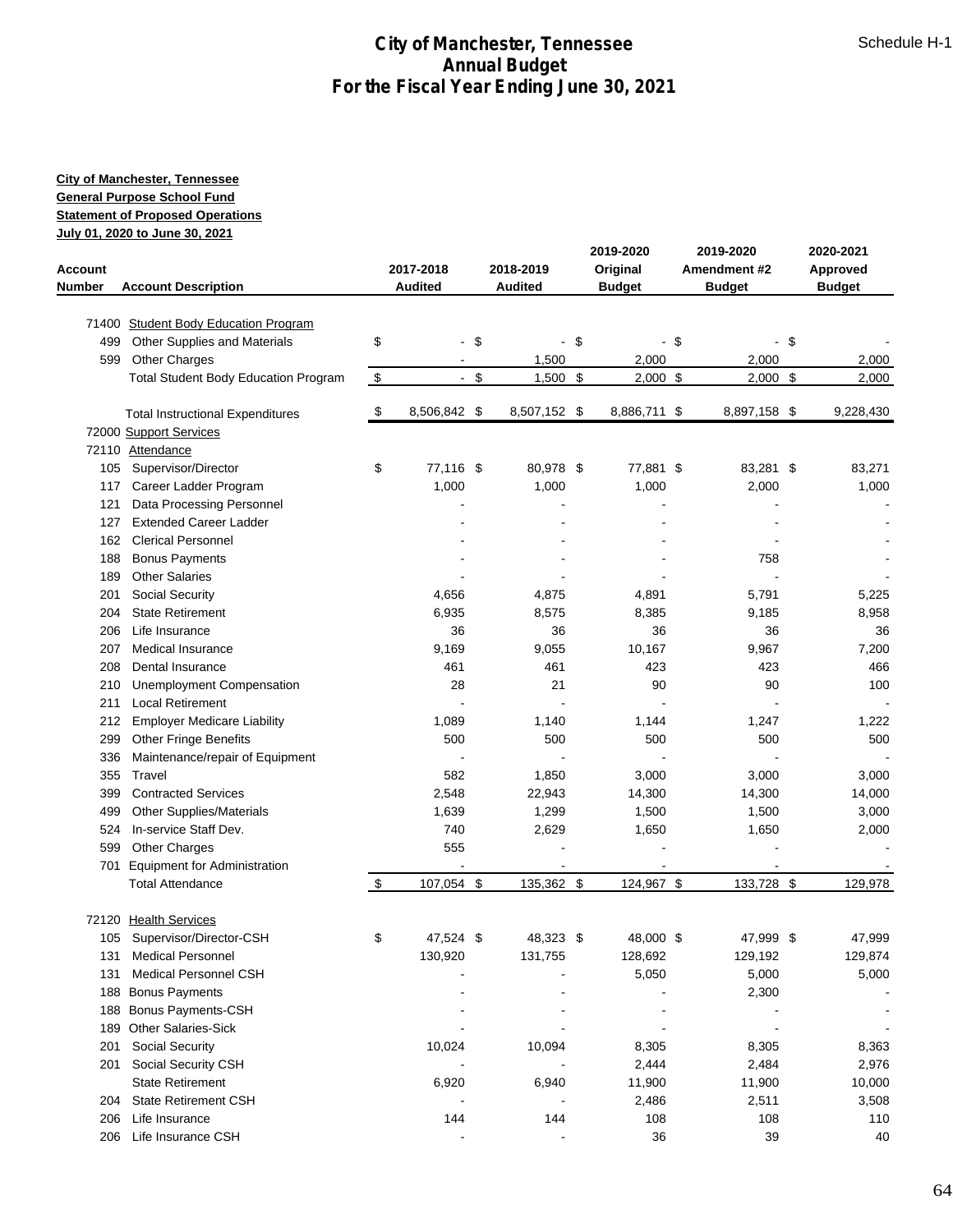|         | <b>Annual Budget</b><br>For the Fiscal Year Ending June 30, 2021 |                             |                 |               |               |               |  |  |  |
|---------|------------------------------------------------------------------|-----------------------------|-----------------|---------------|---------------|---------------|--|--|--|
|         |                                                                  |                             |                 |               |               |               |  |  |  |
|         |                                                                  |                             |                 |               |               |               |  |  |  |
|         | <b>City of Manchester, Tennessee</b>                             |                             |                 |               |               |               |  |  |  |
|         | General Purpose School Fund                                      |                             |                 |               |               |               |  |  |  |
|         | <b>Statement of Proposed Operations</b>                          |                             |                 |               |               |               |  |  |  |
|         | July 01, 2020 to June 30, 2021                                   |                             |                 | 2019-2020     | 2019-2020     | 2020-2021     |  |  |  |
| Account |                                                                  | 2017-2018                   | 2018-2019       | Original      | Amendment #2  | Approved      |  |  |  |
| Number  | <b>Account Description</b>                                       | <b>Audited</b>              | <b>Audited</b>  | <b>Budget</b> | <b>Budget</b> | <b>Budget</b> |  |  |  |
| 207     | <b>Medical Insurance</b>                                         | 31,926                      | 33,067          | 21,271        | 20,771        | 24,954        |  |  |  |
| 207     | Medical Insurance CSH                                            |                             |                 | 14,090        | 12,677        | 12,677        |  |  |  |
| 208     | Dental Insurance                                                 | 1,846                       | 1,846           | 1,550         | 1,550         | 1,700         |  |  |  |
| 208     | Dental Insurance CSH                                             |                             |                 | 508           | 453           | 453           |  |  |  |
| 210     | Unemployment                                                     | 112                         | 86              | 400           | 400           | 400           |  |  |  |
| 210     | Unemployment CSH                                                 |                             |                 | 83            | 76            | 76            |  |  |  |
| 211     | <b>Local Retirement</b>                                          | 3,229                       | 3,261           | 3,690         | 3,690         | 3,750         |  |  |  |
| 212     | <b>Employer Medicare</b>                                         | 2,344                       | 2,361           | 1,922         | 1,922         | 2,580         |  |  |  |
| 212     | Employer Medicare CSH                                            |                             |                 | 572           | 581           | 581           |  |  |  |
| 355     | Travel/CSH                                                       | 1,199                       | 1,101           | 1,200         | 1,284         | 1,284         |  |  |  |
| 399     | Other Contracted Svcs. - CSH (Dietician)                         |                             |                 |               |               |               |  |  |  |
| 499     | Other Supplies & Materials/CSH                                   |                             |                 | 5,916         | 7,146         | 5,656         |  |  |  |
| 499     | Other Supplies & Materials CFG                                   |                             |                 |               |               |               |  |  |  |
| 499     | <b>Other Supplies &amp; Materials</b>                            | 5,383                       | 6,888           | 2,500         | 2,500         | 3,000         |  |  |  |
| 524     | In-service Staff Dev./CSH                                        |                             |                 | 615           | 750           | 750           |  |  |  |
| 524     | In-service Staff Dev.                                            | 737                         | 615             | 1,000         | 1,000         | 1,000         |  |  |  |
|         | 599 Other Charges                                                |                             |                 |               |               |               |  |  |  |
|         | <b>Total Health Services</b>                                     | $\sqrt[6]{3}$<br>242,308 \$ | 246,481 \$      | 262,338 \$    | 264,638 \$    | 266,731       |  |  |  |
|         | 72130 Other Student Support                                      |                             |                 |               |               |               |  |  |  |
| 117     | Career Ladder Program                                            | \$<br>$1,000$ \$            | 667 \$          | $1,000$ \$    | $1,000$ \$    |               |  |  |  |
| 123     | <b>Guidance Personnel</b>                                        | 118,938                     | 193,469         | 158,050       | 158,050       | 160,742       |  |  |  |
| 127     | <b>Extended Career Ladder</b>                                    |                             |                 |               |               |               |  |  |  |
| 130     | <b>Social Workers</b>                                            |                             |                 |               | 31,000        | 61,241        |  |  |  |
| 138     | <b>Pupil Personnel</b>                                           |                             |                 |               |               |               |  |  |  |
|         | 188 Bonus Payments                                               |                             |                 |               | 3,050         |               |  |  |  |
| 189     | Other Salaries-Dana Morris                                       |                             |                 | 47,197        | 47,197        |               |  |  |  |
| 201     | Social Security                                                  | 6,831                       | 8,028           | 12,790        | 13,890        | 13,763        |  |  |  |
| 204     | <b>State Retirement</b>                                          | 10,890                      | 15,200          | 21,820        | 25,870        | 23,597        |  |  |  |
| 206     | Life Insurance                                                   | 81                          | 102             | 144           | 165           | 180           |  |  |  |
| 207     | Medical Insurance                                                | 23,956                      | 32,806          | 41,930        | 48,330        | 53,129        |  |  |  |
| 208     | Dental Insurance                                                 | 1,042                       | 1,300           | 1,980         | 2,130         | 2,537         |  |  |  |
| 210     | Unemployment Compensation                                        | 44                          | 63              | 250           | 250           | 350           |  |  |  |
| 212     | <b>Employer Medicare Liability</b>                               | 1,598                       | 1,878           | 2,995         | 3,245         | 3,219         |  |  |  |
| 299     | <b>Other Fringe Benefits</b>                                     | 945                         | 900             | 1,500         | 2,200         | 2,000         |  |  |  |
| 309     | Contracts with Govt Agency                                       |                             | 121,680         | 129,356       | 129,356       | 133,237       |  |  |  |
| 322     | <b>Evaluation and Testing</b>                                    |                             |                 | 1,200         | 1,200         | 1,200         |  |  |  |
| 355     | Travel                                                           | 148                         | 565             | 300           | 300           | 1,000         |  |  |  |
| 399     | <b>Other Contracted Services</b>                                 |                             |                 |               |               |               |  |  |  |
| 499     | Other Supplies & Materials                                       |                             | 492             | 500           | 500           | 1,000         |  |  |  |
| 599     | <b>Other Charges</b>                                             |                             |                 |               |               |               |  |  |  |
|         | <b>Total Other Student Support</b>                               | 165,473 \$<br>$\sqrt{2}$    | 377,150 \$      | 421,012 \$    | 467,733 \$    | 457,195       |  |  |  |
| 72210   | <b>Regular Instruction Program</b>                               |                             |                 |               |               |               |  |  |  |
| 105     | Supervisor/Director                                              | \$                          | \$<br>86,186 \$ | 46,395 \$     | 33,395 \$     |               |  |  |  |
| 105     | Supervisor/Director - VPK                                        |                             |                 |               |               |               |  |  |  |
|         | Supervisor/Director - CSH                                        |                             |                 |               |               |               |  |  |  |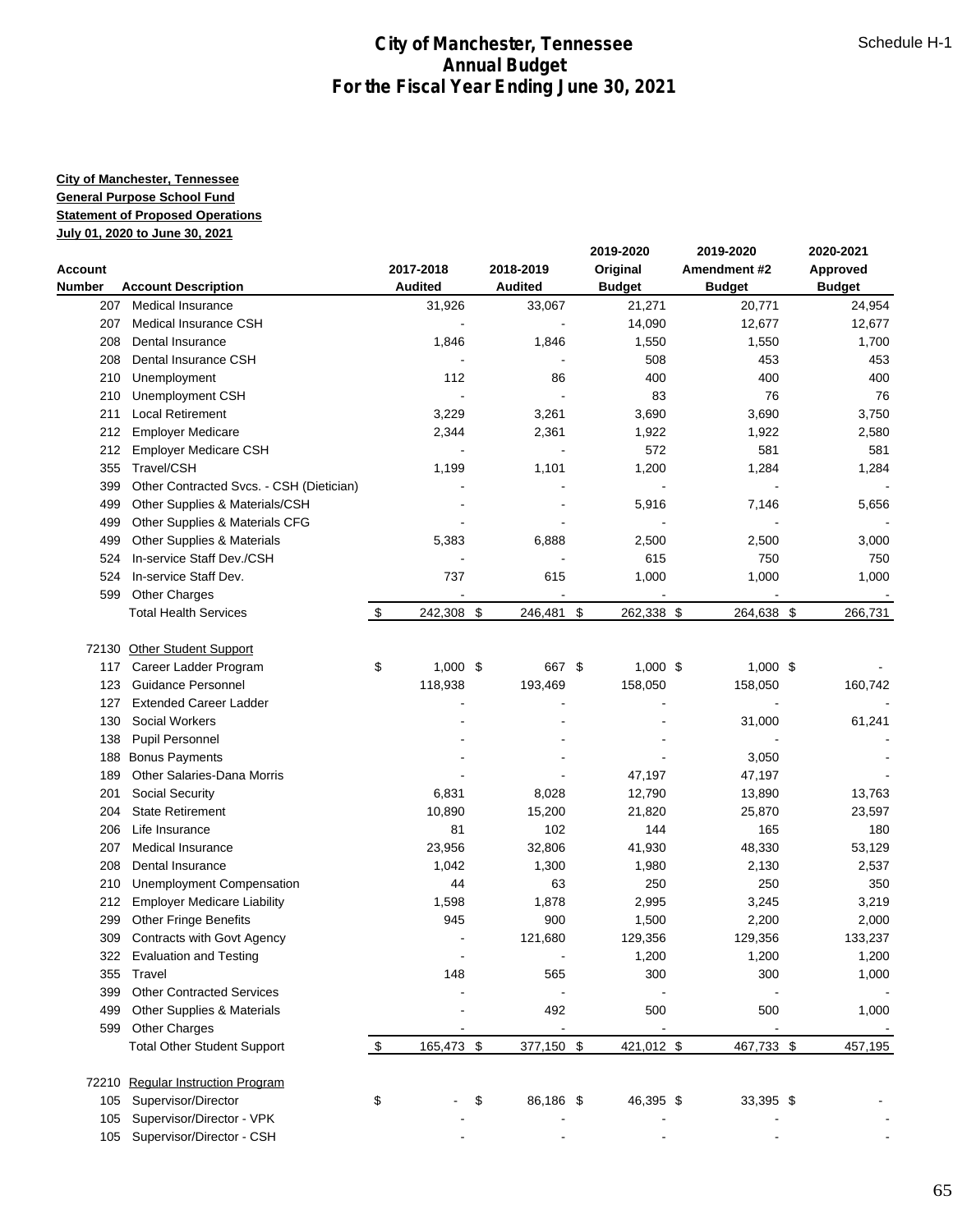| <b>Annual Budget</b><br>For the Fiscal Year Ending June 30, 2021 |                                                                            |                |                |               |               |               |  |  |
|------------------------------------------------------------------|----------------------------------------------------------------------------|----------------|----------------|---------------|---------------|---------------|--|--|
|                                                                  |                                                                            |                |                |               |               |               |  |  |
|                                                                  |                                                                            |                |                |               |               |               |  |  |
|                                                                  | <b>City of Manchester, Tennessee</b><br><b>General Purpose School Fund</b> |                |                |               |               |               |  |  |
|                                                                  | <b>Statement of Proposed Operations</b>                                    |                |                |               |               |               |  |  |
|                                                                  | July 01, 2020 to June 30, 2021                                             |                |                |               |               |               |  |  |
|                                                                  |                                                                            |                |                | 2019-2020     | 2019-2020     | 2020-2021     |  |  |
| Account                                                          |                                                                            | 2017-2018      | 2018-2019      | Original      | Amendment #2  | Approved      |  |  |
| Number                                                           | <b>Account Description</b>                                                 | <b>Audited</b> | <b>Audited</b> | <b>Budget</b> | <b>Budget</b> | <b>Budget</b> |  |  |
|                                                                  | 117 Career Ladder Program                                                  | 1,000          | 505            |               |               |               |  |  |
| 127                                                              | Extended Career Ladder Program                                             |                |                |               |               |               |  |  |
| 129                                                              | Librarians                                                                 | 168,106        | 166,897        | 169,146       | 169,146       | 172,256       |  |  |
| 138                                                              | Inst. Computer Personnel                                                   |                |                |               |               |               |  |  |
| 162                                                              | Clerical Personnel - CSH                                                   |                |                |               |               |               |  |  |
| 188                                                              | <b>Bonus Payments</b>                                                      |                |                |               | 3,030         |               |  |  |
| 188                                                              | Bonus Payments - CSH                                                       |                |                |               |               |               |  |  |
| 189                                                              | Other Sal. & Wages                                                         | 63,949         |                |               |               |               |  |  |
| 195                                                              | Substitute Teachers-TAP                                                    |                |                |               |               |               |  |  |
| 201                                                              | Social Security                                                            | 13,951         | 14,759         | 13,180        | 13,180        | 10,680        |  |  |
| 201                                                              | Social Security-TAP                                                        |                |                |               |               |               |  |  |
| 201                                                              | Social Security - CSH                                                      |                |                |               |               |               |  |  |
| 204                                                              | <b>State Retirement</b>                                                    | 21,161         | 26,455         | 22,594        | 22,594        | 18,311        |  |  |
| 204                                                              | State Retirement - CSH                                                     |                |                |               |               |               |  |  |
| 206                                                              | Life Insurance                                                             | 138            | 138            | 150           | 150           | 150           |  |  |
| 206                                                              | Life Insurance CSH                                                         |                |                |               |               |               |  |  |
| 207<br>207                                                       | Medical Insurance<br>Medical Insurance - CSH                               | 94,138         | 117,745        | 37,700        | 37,700        | 32,000        |  |  |
| 207                                                              | Medical Insurance-Retirees                                                 |                | $\overline{a}$ | 90,000        | 76,000        | 90,000        |  |  |
| 208                                                              | Dental Insurance                                                           | 1,765          | 1,772          |               |               |               |  |  |
| 208                                                              | Dental Insurance - CSH                                                     |                |                | 2,000         | 2,000         | 1,525         |  |  |
| 210                                                              | <b>Unemployment Compensation</b>                                           | 110            | 42             | 700           | 700           | 700           |  |  |
| 210                                                              | Unemployment Compensation - CSH                                            |                |                |               |               |               |  |  |
| 210                                                              | Unemployment Compensation-TAP                                              |                |                |               |               |               |  |  |
| 212                                                              | <b>Employer Medicare Liability</b>                                         | 3,263          | 3,452          | 3,082         | 3,082         | 2,500         |  |  |
| 212                                                              | Employer Medicare Liability - CSH                                          |                |                |               |               |               |  |  |
| 212                                                              | Employer Medicare Liability-TAP                                            |                |                |               |               |               |  |  |
| 299                                                              | <b>Other Fringe Benefits</b>                                               | 1,946          | 1,200          | 3,000         | 3,000         | 1,500         |  |  |
|                                                                  | 307 Communication - CSH                                                    |                |                |               |               |               |  |  |
| 320                                                              | Dues and Memberships                                                       |                |                |               |               |               |  |  |
| 336                                                              | Maint/Repair of Equipment                                                  |                | 1,226          |               |               |               |  |  |
| 355                                                              | Travel                                                                     | 388            |                | 5,000         | 5,000         | 5,000         |  |  |
| 355                                                              | Travel - Safe Schools Grant                                                |                |                | 100           | 100           |               |  |  |
|                                                                  | 355 Travel - CSH                                                           |                |                |               |               |               |  |  |
|                                                                  | Travel - TAP                                                               |                |                |               |               |               |  |  |
|                                                                  | 399 Other Contracted Services                                              | 9,000          |                |               |               |               |  |  |
|                                                                  | <b>Other Contracted Services-SAFES</b>                                     |                |                |               |               |               |  |  |
|                                                                  | Food Supples CCLE                                                          |                |                |               |               |               |  |  |
|                                                                  | Food Supples CCLE                                                          |                |                |               |               |               |  |  |
| 432                                                              | Library Books/Media                                                        | 1,735          |                | 6,000         | 6,000         | 6,000         |  |  |
| 499                                                              | Other Supplies & Materials                                                 |                |                | 1,000         | 1,000         | 1,000         |  |  |
| 499                                                              | Other Supplies & Materials-TAP                                             |                |                |               |               |               |  |  |
| 499                                                              | Other Supplies & Materials - CSH                                           |                |                |               |               |               |  |  |
|                                                                  | Other Supplies & Materials - CCLE                                          |                |                |               |               |               |  |  |
| 499                                                              | Other Supplies & Materials - SAFES                                         |                |                |               |               |               |  |  |
|                                                                  | 524 In-service/Staff Development                                           | 47,957         | 14,820         | 15,000        | 15,000        | 15,000        |  |  |
|                                                                  | In-service/Staff Development-CCLE                                          |                |                |               |               |               |  |  |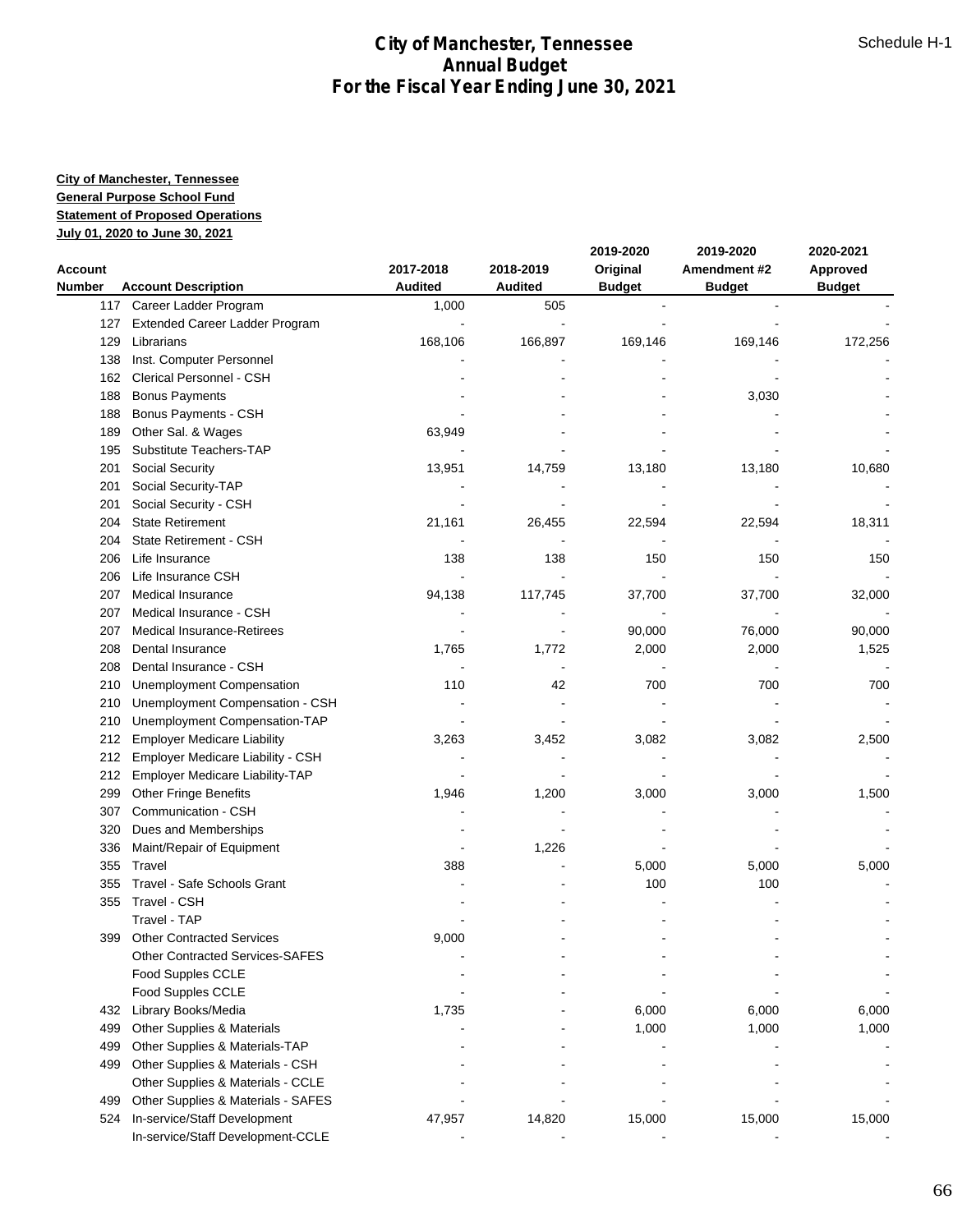| <b>City of Manchester, Tennessee</b><br><b>Annual Budget</b><br>For the Fiscal Year Ending June 30, 2021 |                                                                    |               |                |        |                |    |                 |  |                 |      |               |
|----------------------------------------------------------------------------------------------------------|--------------------------------------------------------------------|---------------|----------------|--------|----------------|----|-----------------|--|-----------------|------|---------------|
|                                                                                                          |                                                                    |               |                |        |                |    |                 |  |                 |      |               |
|                                                                                                          |                                                                    |               |                |        |                |    |                 |  |                 |      |               |
|                                                                                                          | <b>City of Manchester, Tennessee</b>                               |               |                |        |                |    |                 |  |                 |      |               |
|                                                                                                          | <b>General Purpose School Fund</b>                                 |               |                |        |                |    |                 |  |                 |      |               |
|                                                                                                          | <b>Statement of Proposed Operations</b>                            |               |                |        |                |    |                 |  |                 |      |               |
|                                                                                                          | July 01, 2020 to June 30, 2021                                     |               |                |        |                |    |                 |  |                 |      |               |
|                                                                                                          |                                                                    |               |                |        |                |    | 2019-2020       |  | 2019-2020       |      | 2020-2021     |
| Account                                                                                                  |                                                                    |               | 2017-2018      |        | 2018-2019      |    | Original        |  | Amendment #2    |      | Approved      |
| Number                                                                                                   | <b>Account Description</b>                                         |               | <b>Audited</b> |        | <b>Audited</b> |    | <b>Budget</b>   |  | <b>Budget</b>   |      | <b>Budget</b> |
|                                                                                                          | In-service/Staff Development-CCLM                                  |               |                |        |                |    |                 |  |                 |      |               |
| 524                                                                                                      | In-service/Staff Development-SAFES                                 |               |                |        |                |    |                 |  |                 |      |               |
| 524                                                                                                      | In-service/Staff Development-TAP                                   |               |                |        |                |    |                 |  |                 |      |               |
| 599                                                                                                      | <b>Other Charges</b>                                               |               |                |        |                |    |                 |  |                 |      |               |
|                                                                                                          | Adm. Equip. SAFES                                                  |               |                |        |                |    |                 |  |                 |      |               |
| 701                                                                                                      | Adm. Equip. CSH                                                    |               |                |        |                |    |                 |  |                 |      |               |
| 790                                                                                                      | <b>Other Equipment</b>                                             |               |                |        |                |    |                 |  |                 |      |               |
|                                                                                                          | <b>Total Regular Instruction Program</b>                           | -\$           | 428,607 \$     |        | 435,197 \$     |    | 415,047 \$      |  | 391,077 \$      |      | 356,622       |
|                                                                                                          |                                                                    |               |                |        |                |    |                 |  |                 |      |               |
| 72220                                                                                                    | <b>Special Education Program</b>                                   |               |                |        |                |    |                 |  |                 |      |               |
| 105                                                                                                      | Supervisor/Director                                                | \$            | 48,624 \$      |        | 63,892 \$      |    | 69,329 \$       |  | 69,329 \$       |      | 70,476        |
| 117                                                                                                      | Career Ladder Program                                              |               | 2,000          |        |                |    |                 |  |                 |      |               |
| 124                                                                                                      | <b>Psychological Personnel</b>                                     |               | 34,133         |        | 48,408         |    | 68,680          |  | 58,680          |      | 55,938        |
| 135                                                                                                      | <b>Assessment Personnel</b>                                        |               | 63,118         |        |                |    |                 |  |                 |      |               |
|                                                                                                          | 162 Clerical Personnel                                             |               | 21,143         |        | 30,400         |    | 20,687          |  | 20,687          |      | 18,205        |
| 188                                                                                                      | <b>Bonus Payments</b>                                              |               |                |        |                |    |                 |  | 1,515           |      |               |
| 189                                                                                                      | <b>Other Salaries-Sick</b>                                         |               |                |        |                |    |                 |  |                 |      |               |
| 201                                                                                                      | Social Security                                                    |               | 10,166         |        | 8,393          |    | 9,839           |  | 9,839           |      | 8,967         |
| 204                                                                                                      | <b>State Retirement</b>                                            |               | 13,688         |        | 12,975         |    | 16,120          |  | 16,120          |      | 14,713        |
| 206                                                                                                      | Life Insurance                                                     |               | 95             |        | 93             |    | 125             |  | 125             |      | 125           |
| 207                                                                                                      | <b>Medical Insurance</b>                                           |               | 22,763         |        | 21,754         |    | 36,064          |  | 26,064          |      | 26,000        |
| 208                                                                                                      | Dental Insurance                                                   |               | 1,211          |        | 1,199          |    | 2,095           |  | 2,095           |      | 1,500         |
| 210                                                                                                      | Unemployment Compensation                                          |               | 86             |        | 112            |    | 300             |  | 300             |      | 300           |
|                                                                                                          | 211 Local Retirement                                               |               | 1,480          |        |                |    |                 |  |                 |      |               |
| 212                                                                                                      | <b>Employer Medicare Liability</b><br><b>Other Fringe Benefits</b> |               | 2,378          |        | 1,963          |    | 2,302           |  | 2,302           |      | 2,100         |
| 299                                                                                                      | Communication                                                      |               | 1,500          |        | 600            |    | 2,000           |  | 2,000           |      | 2,000         |
| 307                                                                                                      |                                                                    |               |                |        | ÷.             |    |                 |  |                 |      |               |
| 336<br>355                                                                                               | Maintenance/repair of Equipment<br>Travel                          |               | 91             |        | 956            |    | 400             |  | 400             |      | 400<br>3,000  |
| 399                                                                                                      | <b>Other Contracted Services</b>                                   |               | 47,261         |        | 58,386         |    | 2,500<br>73,000 |  | 2,500<br>73,000 |      | 73,000        |
| 499                                                                                                      | Other Supplies & Materials                                         |               | 976            |        | 79             |    | 500             |  | 500             |      | 1,000         |
| 524                                                                                                      | In-service/Staff Development                                       |               | 1,386          |        | 1,525          |    | 4,000           |  | 4,000           |      | 4,000         |
| 599                                                                                                      | <b>Other Charges</b>                                               |               |                |        |                |    |                 |  |                 |      |               |
| 725                                                                                                      | Special Ed. Equipment                                              |               | 31,305         |        | 12,715         |    |                 |  |                 |      |               |
|                                                                                                          | <b>Total Special Education Program</b>                             | \$            | 303,404 \$     |        | 263,450 \$     |    | 307,941 \$      |  | 289,456 \$      |      | 281,724       |
|                                                                                                          |                                                                    |               |                |        |                |    |                 |  |                 |      |               |
|                                                                                                          | 72230 Vocational Education                                         |               |                |        |                |    |                 |  |                 |      |               |
|                                                                                                          | 355 Travel                                                         | \$            |                | $-$ \$ | $\blacksquare$ | \$ | $-$ \$          |  |                 | - \$ |               |
| 524                                                                                                      | In Service Development                                             |               |                |        |                |    |                 |  |                 |      |               |
|                                                                                                          | <b>Total Vocational Education</b>                                  | $\frac{3}{2}$ | $\blacksquare$ | \$     | $\blacksquare$ | \$ | $-$ \$          |  | $\blacksquare$  | \$   |               |
|                                                                                                          |                                                                    |               |                |        |                |    |                 |  |                 |      |               |
|                                                                                                          | 72250 Technology                                                   |               |                |        |                |    |                 |  |                 |      |               |
| 105                                                                                                      | Director of Technology                                             | \$            |                | $-$ \$ | 82,501 \$      |    | 77,322 \$       |  | 77,322 \$       |      | 77,311        |
| 188                                                                                                      | <b>Bonus Payments</b>                                              |               |                |        |                |    |                 |  | 2,273           |      |               |
| 189                                                                                                      | Other Salaries and Wages                                           |               |                |        | 83,561         |    | 76,986          |  | 76,986          |      | 78,336        |
| 201                                                                                                      | Social Security                                                    |               |                |        | 9,162          |    | 9,568           |  | 9,568           |      | 9,650         |
| 204                                                                                                      | <b>State Retirement</b>                                            |               |                |        | 12,546         |    | 13,609          |  | 13,609          |      | 13,702        |
|                                                                                                          |                                                                    |               |                |        |                |    |                 |  |                 |      |               |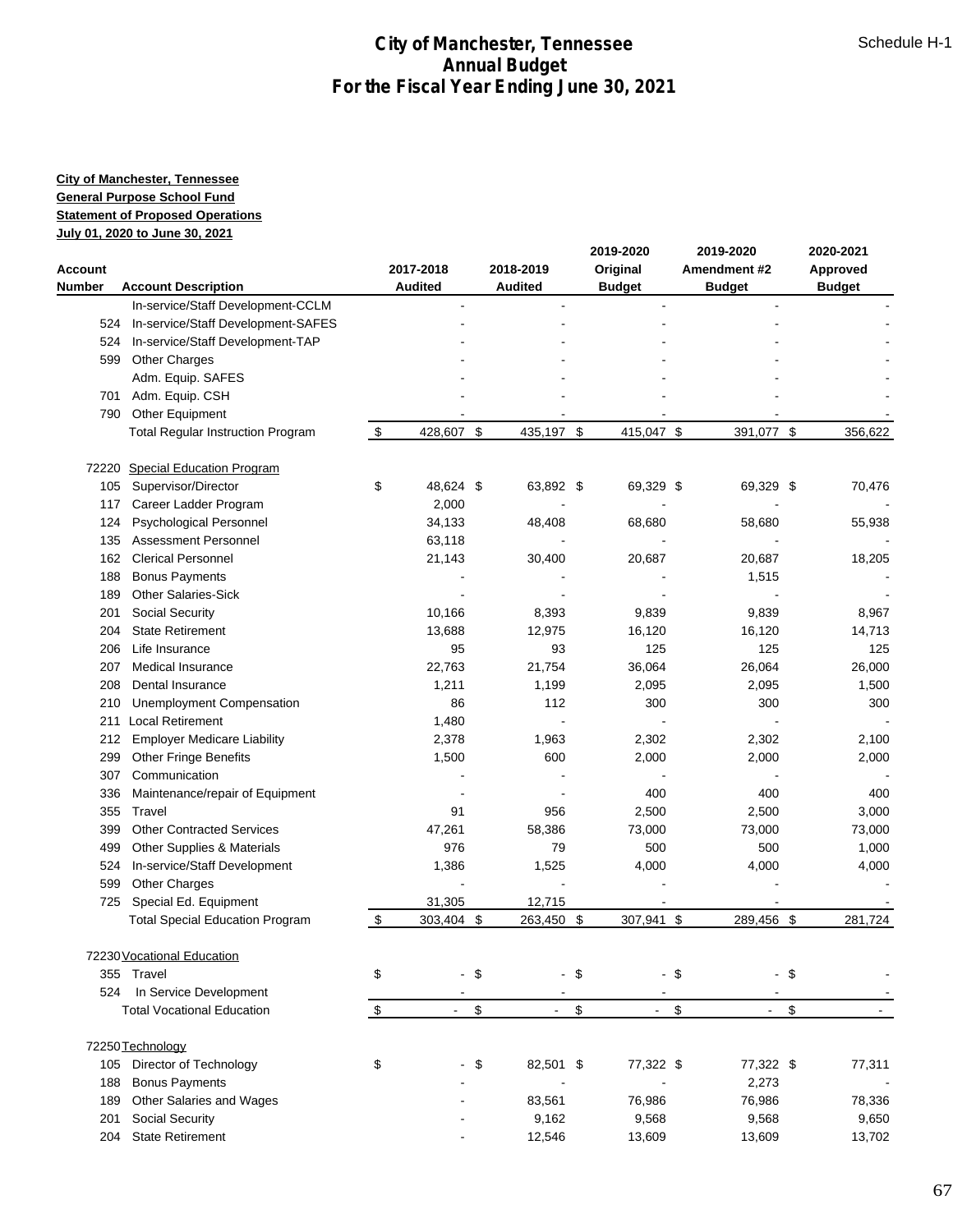| <b>City of Manchester, Tennessee</b><br><b>Annual Budget</b><br>For the Fiscal Year Ending June 30, 2021 |                                                             |                  |                   |               |                      |                   |  |  |
|----------------------------------------------------------------------------------------------------------|-------------------------------------------------------------|------------------|-------------------|---------------|----------------------|-------------------|--|--|
|                                                                                                          |                                                             |                  |                   |               |                      |                   |  |  |
|                                                                                                          | <b>City of Manchester, Tennessee</b>                        |                  |                   |               |                      |                   |  |  |
|                                                                                                          | General Purpose School Fund                                 |                  |                   |               |                      |                   |  |  |
|                                                                                                          | <b>Statement of Proposed Operations</b>                     |                  |                   |               |                      |                   |  |  |
|                                                                                                          | July 01, 2020 to June 30, 2021                              |                  |                   |               |                      |                   |  |  |
|                                                                                                          |                                                             |                  |                   | 2019-2020     | 2019-2020            | 2020-2021         |  |  |
| Account                                                                                                  |                                                             | 2017-2018        | 2018-2019         | Original      | Amendment #2         | Approved          |  |  |
| Number                                                                                                   | <b>Account Description</b>                                  | <b>Audited</b>   | <b>Audited</b>    | <b>Budget</b> | <b>Budget</b>        | <b>Budget</b>     |  |  |
| 206                                                                                                      | Life Insurance                                              |                  | 108               |               | 108<br>108           | 108               |  |  |
| 207                                                                                                      | Medical Insurance                                           |                  | 29,454            | 33,790        | 33,790               | 36,000            |  |  |
| 208                                                                                                      | Dental Insurance                                            |                  | 1,384             | 1,523         | 1,523                | 1,523             |  |  |
| 210                                                                                                      | Unemployment Compensation                                   |                  | 63                |               | 400<br>400           | 400               |  |  |
| 212                                                                                                      | <b>Employer Medicare</b>                                    |                  | 2,143             | 2,238         | 2,238                | 2,257             |  |  |
| 299                                                                                                      | <b>Other Fringe Benefits</b>                                |                  | 500               |               | 500<br>500           | 500               |  |  |
| 307                                                                                                      | Communication                                               |                  | 1,437             | 6,000         | 6,000                | 6,000             |  |  |
| 336                                                                                                      | Main/Repair Tech Equipment                                  |                  | 57,458            | 60,000        | 60,000               | 60,000            |  |  |
| 336                                                                                                      | Main/Repair Tech Equipment/DPP                              |                  |                   | 8,500         | 8,500                | 8,500             |  |  |
| 350                                                                                                      | <b>Internet Connectivity</b>                                |                  |                   |               | 36,060               | 36,060            |  |  |
| 355                                                                                                      | Travel                                                      |                  | 1,264             | 3,000         | 3,000                | 3,000             |  |  |
| 355                                                                                                      | <b>Travel/Safe Schools</b>                                  |                  |                   |               |                      |                   |  |  |
| 399                                                                                                      | <b>Other Contracted Services/DPP</b>                        |                  | 3,026             | 7,000         | 7,000                | 7,000             |  |  |
| 399                                                                                                      | <b>Other Contracted Services</b>                            |                  |                   | 4,000         | 4,000                | 4,000             |  |  |
| 451                                                                                                      | Uniforms                                                    |                  | 280               |               | 600<br>600           | 600               |  |  |
| 470                                                                                                      | Wiring                                                      |                  | 2,260             | 3,000         | 3,000                | 3,000             |  |  |
| 471                                                                                                      | Software                                                    |                  |                   |               | 69,000               | 70,000            |  |  |
| 499                                                                                                      | <b>Other Supplies</b>                                       |                  | 3,517             | 15,000        | 15,000               | 15,000            |  |  |
| 499                                                                                                      | Other Supplies/Safe Schools                                 |                  |                   |               |                      |                   |  |  |
| 524                                                                                                      | <b>Inservice Staff Dev</b>                                  |                  |                   | 4,200         | 4,200                | 4,200             |  |  |
| 722                                                                                                      | Equipment/DPP                                               |                  |                   | 77,000        | 77,000               | 112,000           |  |  |
|                                                                                                          | 722 Equipment-Technology<br><b>Total Board of Education</b> | $\sqrt{2}$       | 132,819<br>$-$ \$ | 75,000        | 75,000               | 75,000<br>624,147 |  |  |
|                                                                                                          |                                                             |                  | 423,483 \$        | 479,344 \$    | 586,677 \$           |                   |  |  |
|                                                                                                          | 72310 Board of Education                                    |                  |                   |               |                      |                   |  |  |
| 118                                                                                                      | Secretary to Board                                          | \$<br>$1,462$ \$ | 1,462 \$          |               | 1,515 \$<br>4,715 \$ | 5,000             |  |  |
| 189                                                                                                      | Other Salaries and Wages                                    |                  |                   |               |                      |                   |  |  |
| 201                                                                                                      | Social Security                                             | 91               | 91                |               | 94<br>294            | 310               |  |  |
| 206                                                                                                      | Life Insurance                                              |                  |                   |               |                      |                   |  |  |
| 207                                                                                                      | Medical Insurance                                           |                  | 1                 |               |                      |                   |  |  |
| 208                                                                                                      | Dental Insurance                                            |                  |                   |               |                      |                   |  |  |
| 210                                                                                                      | <b>Unemployment Compensation</b>                            |                  | 1<br>1            |               | 6<br>6               |                   |  |  |
| 211                                                                                                      | <b>Local Retirement</b>                                     | 102              | 102               |               | 107<br>357           | 350               |  |  |
| 212                                                                                                      | <b>Employer Medicare Liability</b>                          | 21               | 21                |               | 25<br>70             | 73                |  |  |
| 302                                                                                                      | Advertising                                                 |                  |                   |               |                      |                   |  |  |
| 305                                                                                                      | <b>Audit Services</b>                                       | 9,943            | 13,300            | 16,000        | 16,000               | 17,500            |  |  |
| 308                                                                                                      | Consultants                                                 |                  |                   |               |                      |                   |  |  |
| 320                                                                                                      | Dues and Membership                                         | 6,556            | 8,869             | 8,500         | 8,500                | 8,500             |  |  |
| 321                                                                                                      | <b>Engineering Services</b>                                 |                  |                   |               |                      |                   |  |  |
| 331                                                                                                      | <b>Legal Services</b>                                       | 18,862           | 9,396             | 25,000        | 12,305               | 25,000            |  |  |
| 332                                                                                                      | Legal Notice Recording Fees                                 |                  |                   |               |                      |                   |  |  |
| 349                                                                                                      | Printing, Stationery and Forms                              |                  |                   |               |                      |                   |  |  |
| 351                                                                                                      | Bd. of Ed. Rental Payments                                  |                  |                   |               |                      |                   |  |  |
|                                                                                                          | 355 Travel                                                  | 6,087            | 14,188            | 20,000        | 20,000               | 20,000            |  |  |
|                                                                                                          | Other Contracted Svcs. TSBA Bd. P                           |                  |                   |               |                      |                   |  |  |
|                                                                                                          | Uniforms                                                    |                  |                   |               | 300<br>300           | 400               |  |  |
| 451                                                                                                      |                                                             |                  |                   |               |                      |                   |  |  |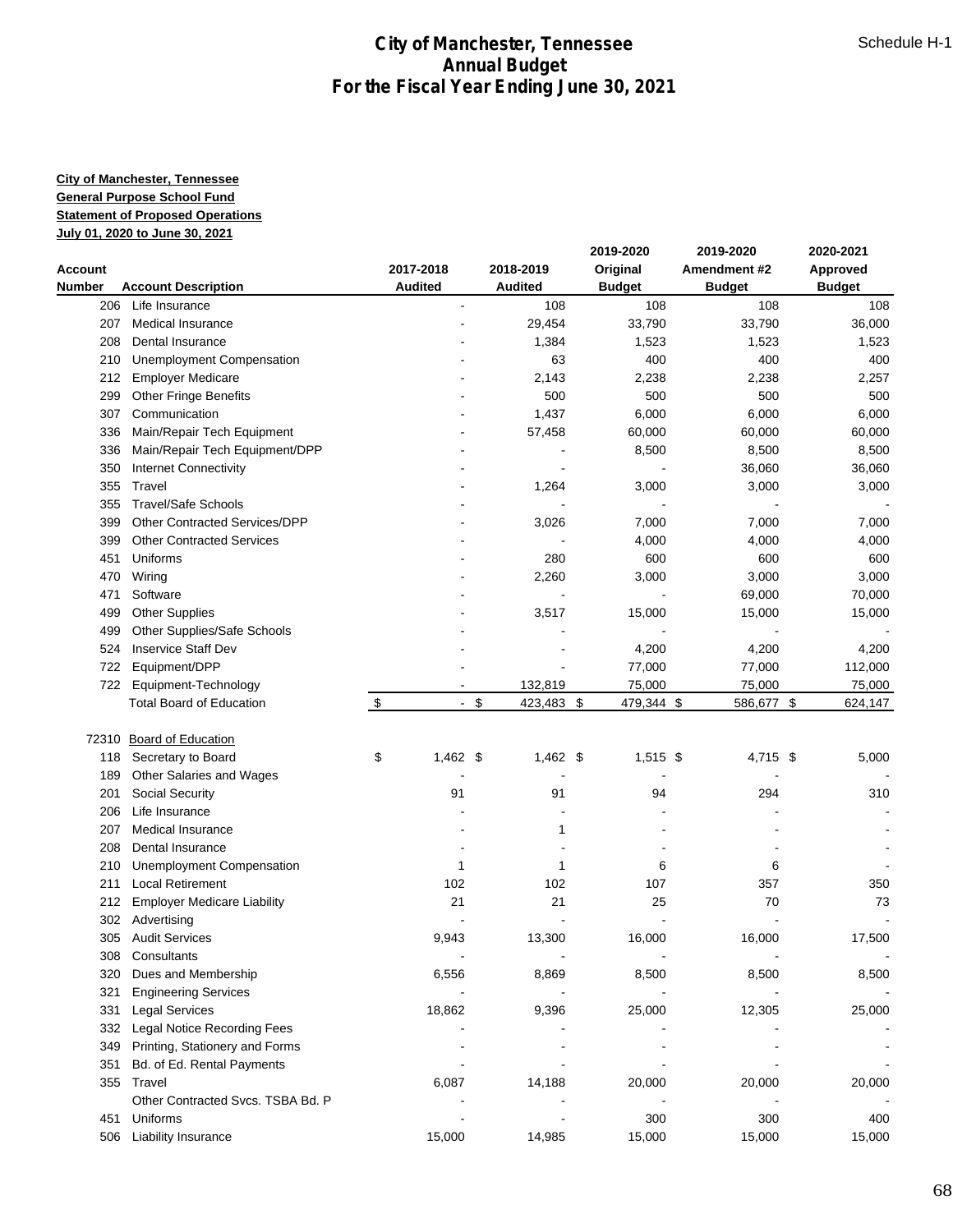|                          | <b>City of Manchester, Tennessee</b><br><b>Annual Budget</b><br>For the Fiscal Year Ending June 30, 2021 |                             |                             |                           |                               |                           |  |  |  |
|--------------------------|----------------------------------------------------------------------------------------------------------|-----------------------------|-----------------------------|---------------------------|-------------------------------|---------------------------|--|--|--|
|                          |                                                                                                          |                             |                             |                           |                               |                           |  |  |  |
|                          |                                                                                                          |                             |                             |                           |                               |                           |  |  |  |
|                          | <b>City of Manchester, Tennessee</b>                                                                     |                             |                             |                           |                               |                           |  |  |  |
|                          | <b>General Purpose School Fund</b>                                                                       |                             |                             |                           |                               |                           |  |  |  |
|                          | <b>Statement of Proposed Operations</b>                                                                  |                             |                             |                           |                               |                           |  |  |  |
|                          | July 01, 2020 to June 30, 2021                                                                           |                             |                             |                           |                               |                           |  |  |  |
|                          |                                                                                                          |                             |                             | 2019-2020                 | 2019-2020                     | 2020-2021                 |  |  |  |
| <b>Account</b><br>Number | <b>Account Description</b>                                                                               | 2017-2018<br><b>Audited</b> | 2018-2019<br><b>Audited</b> | Original<br><b>Budget</b> | Amendment #2<br><b>Budget</b> | Approved<br><b>Budget</b> |  |  |  |
| 508                      | <b>Premiums on Surety Bonds</b>                                                                          |                             |                             | 775                       | 775                           | 775                       |  |  |  |
| 510                      | <b>Trustee's Commission</b>                                                                              | 73,701                      | 73,504                      | 80,000                    | 89,000                        | 80,000                    |  |  |  |
| 513                      | <b>Worker's Compensation</b>                                                                             | 83,629                      | 84,301                      | 85,000                    | 85,000                        | 85,000                    |  |  |  |
| 524                      | In-service Staff Development                                                                             | 10,955                      | 12,453                      | 15,000                    | 15,000                        | 20,000                    |  |  |  |
| 533                      | <b>Criminal Investigation Fees</b>                                                                       | 39                          |                             | 300                       | 300                           | 300                       |  |  |  |
| 534                      | Refund to Applicants-Investigation Fees                                                                  | 130                         |                             | 3,300                     | 3,300                         | 3,000                     |  |  |  |
| 599                      | <b>Other Charges</b>                                                                                     | 4,040                       | 6,102                       | 5,000                     | 5,000                         | 8,000                     |  |  |  |
|                          | 701 Admin Equipment                                                                                      |                             |                             |                           |                               |                           |  |  |  |
|                          | <b>Total Board of Education</b>                                                                          | $\sqrt{2}$<br>230,619 \$    | 238,776 \$                  | 275,922 \$                | 275,922 \$                    | 289,208                   |  |  |  |
| 72320                    | Office of the Superintendent                                                                             |                             |                             |                           |                               |                           |  |  |  |
| 101                      | Director of Schools                                                                                      | \$<br>114,400 \$            | 127,657 \$                  | 118,170 \$                | 121,370 \$                    | 118,170                   |  |  |  |
| 117                      | Career Ladder Program                                                                                    | 1,000                       | 800                         | 1,000                     | 1,000                         | 1,000                     |  |  |  |
| 161                      | Secretary                                                                                                | 53,888                      | 83,888                      | 54,427                    | 54,727                        | 54,427                    |  |  |  |
| 188                      | <b>Bonus Payments</b>                                                                                    |                             |                             |                           | 1,520                         |                           |  |  |  |
| 189                      | <b>Other Salaries-Sick</b>                                                                               |                             | 38,133                      |                           |                               |                           |  |  |  |
| 201                      | <b>Social Security</b>                                                                                   | 10,691                      | 13,947                      | 10,764                    | 10,814                        | 10,764                    |  |  |  |
| 204                      | <b>State Retirement</b>                                                                                  | 10,932                      | 18,166                      | 16,478                    | 13,478                        | 16,478                    |  |  |  |
| 206                      | Life Insurance                                                                                           | 72                          | 83                          | 72                        | 112                           | 72                        |  |  |  |
| 207                      | Medical Insurance                                                                                        | 14,046                      | 17,576                      | 18,443                    | 17,753                        | 18,750                    |  |  |  |
| 208                      | Dental Insurance                                                                                         | 923                         | 1,074                       | 1,010                     | 1,010                         | 1,100                     |  |  |  |
| 210                      | Unemployment Compensation                                                                                | 59                          | 62                          | 300                       | 300                           | 300                       |  |  |  |
| 211                      | <b>Local Retirement</b>                                                                                  | 3,772                       | 3,772                       | 4,000                     | 4,000                         | 4,000                     |  |  |  |
|                          | 212 Employer Medicare Liability                                                                          | 2,500                       | 3,262                       | 2,518                     | 2,618                         | 2,518                     |  |  |  |
| 299                      | <b>Other Fringe Benefits</b>                                                                             | 500                         | 695                         | 500                       | 500                           | 500                       |  |  |  |
|                          | 307 Communication                                                                                        | 11,940                      | 14,289                      | 12,000                    | 12,000                        | 12,000                    |  |  |  |
| 320                      | Dues and Membership                                                                                      | 5,160                       | 6,528                       | 5,000                     | 5,000                         | 5,000                     |  |  |  |
| 336                      | Maintenance/Repairs to Equipment                                                                         |                             | 221,471                     |                           |                               |                           |  |  |  |
| 348                      | Postal Charges                                                                                           | 3,722                       | 4,096                       | 4,000                     | 4,000                         | 4,000                     |  |  |  |
| 349                      | Printing, Stationery and Forms                                                                           |                             | 10,981                      |                           |                               |                           |  |  |  |
|                          | 355 Travel                                                                                               | 6,451                       |                             | 10,000                    | 10,000                        | 12,000                    |  |  |  |
|                          | <b>Other Fringe Benefits</b>                                                                             | 342                         |                             |                           |                               |                           |  |  |  |
|                          | 399 Other Contracted Services<br>435 Office Supplies                                                     | 1,722                       | 908                         |                           |                               |                           |  |  |  |
|                          | Periodicals                                                                                              |                             |                             | 2,000                     | 2,000                         | 2,000                     |  |  |  |
|                          | 524 In-service Staff Development                                                                         |                             |                             |                           |                               |                           |  |  |  |
| 599                      | <b>Other Charges</b>                                                                                     |                             | 2,387                       | 3,000                     | 3,000                         | 3,000                     |  |  |  |
|                          | 701 Administration Equipment                                                                             |                             |                             |                           |                               |                           |  |  |  |
|                          | Total Office of the Superintendent                                                                       | 242,120                     | 569,775                     | 263,682                   | 265,202 \$                    | 266,079                   |  |  |  |
|                          |                                                                                                          |                             |                             |                           |                               |                           |  |  |  |
|                          | 72410 Office of the Principal                                                                            |                             |                             |                           |                               |                           |  |  |  |
| 104                      | Principals                                                                                               | \$<br>215,569 \$            | 222,645 \$                  | 225,540 \$                | 225,640 \$                    | 226,051                   |  |  |  |
| 104                      | Principals-TAP Performance                                                                               |                             |                             |                           |                               |                           |  |  |  |
| 116                      | Teachers-TAP                                                                                             |                             |                             |                           |                               |                           |  |  |  |
| 117                      | Career Ladder Program                                                                                    | 5,000                       | 4,333                       | 5,000                     | 5,000                         | 5,000                     |  |  |  |
| 127                      | <b>Extended Career Ladder</b><br><b>Assistant Principal</b>                                              | 180,360                     | 195,407                     | 202,012                   | 202,012                       | 158,097                   |  |  |  |
| 139                      |                                                                                                          |                             |                             |                           |                               |                           |  |  |  |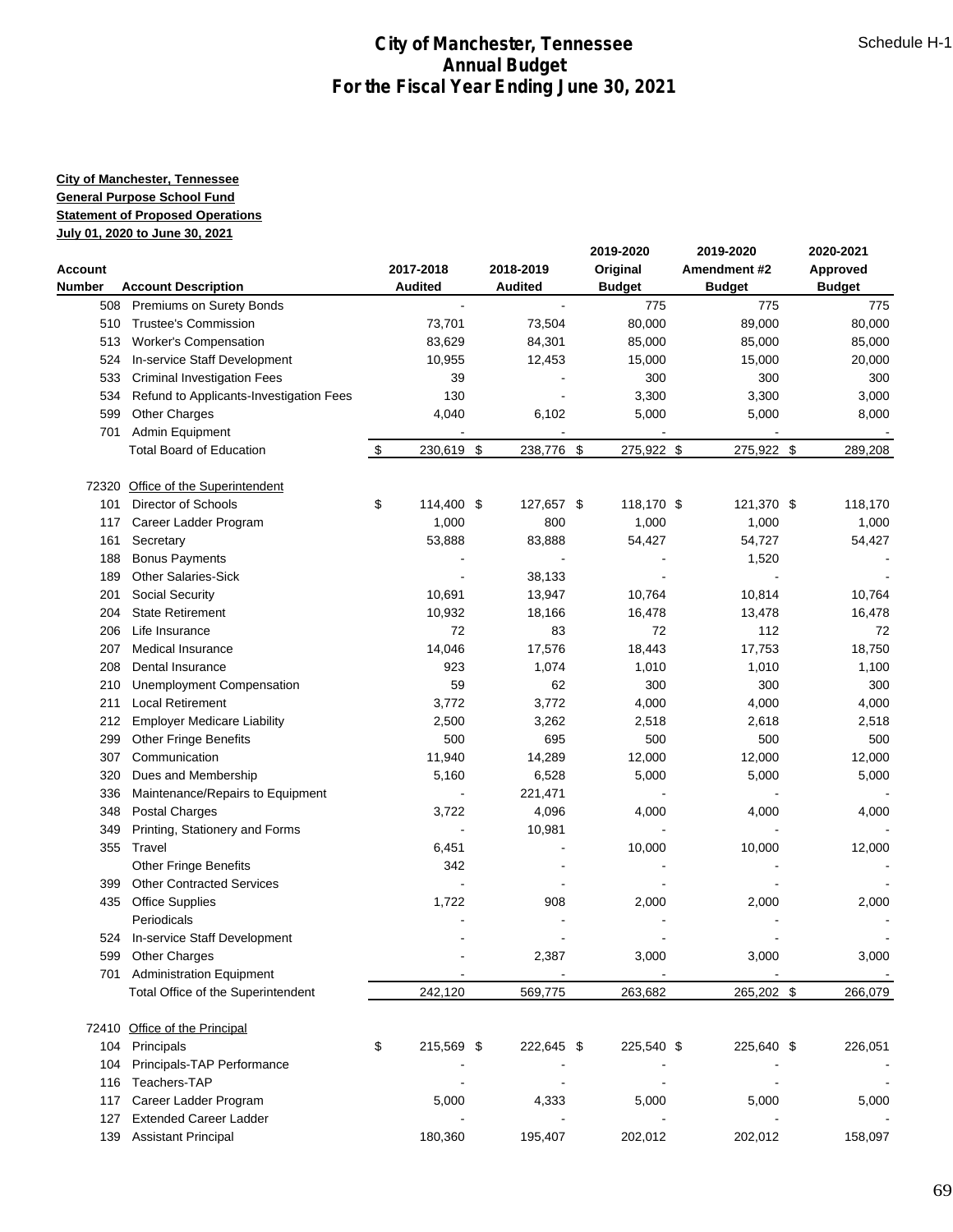|            |                                                        | <b>City of Manchester, Tennessee</b>     | <b>Annual Budget</b> |               |                          |               |
|------------|--------------------------------------------------------|------------------------------------------|----------------------|---------------|--------------------------|---------------|
|            |                                                        | For the Fiscal Year Ending June 30, 2021 |                      |               |                          |               |
|            |                                                        |                                          |                      |               |                          |               |
|            | <b>City of Manchester, Tennessee</b>                   |                                          |                      |               |                          |               |
|            | <b>General Purpose School Fund</b>                     |                                          |                      |               |                          |               |
|            | <b>Statement of Proposed Operations</b>                |                                          |                      |               |                          |               |
|            | July 01, 2020 to June 30, 2021                         |                                          |                      |               |                          |               |
|            |                                                        |                                          |                      | 2019-2020     | 2019-2020                | 2020-2021     |
| Account    |                                                        | 2017-2018                                | 2018-2019            | Original      | Amendment #2             | Approved      |
| Number     | <b>Account Description</b>                             | <b>Audited</b>                           | <b>Audited</b>       | <b>Budget</b> | <b>Budget</b>            | <b>Budget</b> |
| 161        | 139 Assistant Principal-TAP Performance<br>Secretaries | 110,199                                  | 111,365              | 113,656       | 113,656                  | 105,085       |
| 188        | <b>Bonus Payments</b>                                  |                                          |                      |               | 6,876                    |               |
| 189        | <b>Other Salaries-Sick</b>                             |                                          |                      |               |                          |               |
| 201        | Social Security                                        | 30,323                                   | 31,742               | 33,865        | 33,865                   | 30,643        |
| 201        | Social Security-TAP                                    |                                          | $\blacksquare$       |               | $\overline{\phantom{a}}$ |               |
| 204        | <b>State Retirement</b>                                | 38,262                                   | 46,036               | 53,940        | 53,940                   | 48,800        |
| 204        | State Retirement-TAP                                   |                                          |                      |               |                          |               |
| 206        | Life Insurance                                         | 317                                      | 324                  | 216           | 321                      | 300           |
| 207        | Medical Insurance                                      | 81,700                                   | 76,613               | 80,445        | 80,240                   | 81,200        |
| 208        | Dental Insurance                                       | 4,076                                    | 4,153                | 4,568         | 4,568                    | 4,225         |
| 210        | Unemployment Compensation-TAP                          |                                          |                      |               |                          |               |
| 210        | Unemployment Compensation                              | 248                                      | 185                  | 800           | 800                      | 800           |
| 211        | <b>Local Retirement</b>                                | 5,228                                    | 5,243                | 5,800         | 5,800                    | 5,800         |
| 212        | <b>Employer Medicare Liability</b>                     | 7,092                                    | 7,424                | 9,721         | 9,721                    | 7,170         |
| 212        | Employer Medicare Liability-TAP                        |                                          |                      |               |                          |               |
| 299        | <b>Other Fringe Benefits</b>                           | 2,900                                    | 3,000                | 3,600         | 3,600                    | 3,600         |
| 307        | Communication                                          |                                          |                      |               |                          |               |
| 317        | Data Processing Services                               |                                          |                      |               |                          |               |
| 320        | Dues and Membership                                    |                                          |                      |               |                          |               |
| 336        | Maintenance/repairs of Equipment                       |                                          |                      |               |                          |               |
| 348<br>355 | <b>Postal Charges</b><br>Travel                        | 1,437                                    | 1,406                | 2,500         | 2,500                    | 2,500         |
|            | 399 Other Contracted Services                          | 500                                      |                      | 500           | 500                      | 500           |
| 435        | <b>Office Supplies</b>                                 | 75                                       | 1,392                | 1,200         | 1,200                    | 1,200         |
| 499        | Other Supplies & Materials                             |                                          |                      |               |                          |               |
| 524        | In-service/Staff Development                           | 450                                      | 1,139                | 1,200         | 1,200                    | 1,200         |
| 599        | <b>Other Charges</b>                                   |                                          |                      |               |                          |               |
|            | 701 Administration Equipment                           |                                          |                      |               |                          |               |
|            | Total Office of the Principal                          | 683,736 \$<br>\$                         | 712,407 \$           | 744,563 \$    | 751,439 \$               | 682,171       |
|            |                                                        |                                          |                      |               |                          |               |
|            | 72510 Fiscal Services                                  |                                          |                      |               |                          |               |
| 119        | Accountants/Bookkeepers                                | \$<br>62,161 \$                          | 65,655 \$            | 66,312 \$     | 66,312 \$                | 66,312        |
| 122        | <b>Purchasing Personnel</b>                            |                                          |                      |               |                          |               |
| 188        | <b>Bonus Payments</b>                                  |                                          |                      |               | 3,030                    |               |
| 189        | <b>Other Salaries</b>                                  | 106,909                                  | 112,674              | 123,528       | 123,528                  | 123,728       |
| 189        | Other Salaries-Sick                                    |                                          |                      |               |                          |               |
| 201        | Social Security                                        | 9,992                                    | 10,403               | 11,771        | 11,771                   | 11,790        |
| 204        | <b>State Retirement</b>                                | 8,864                                    | 9,327                | 13,290        | 13,290                   | 13,310        |
| 206        | Life Insurance                                         | 108                                      | 108                  | 122           | 122                      | 125           |
| 207        | <b>Medical Insurance</b>                               | 26,139                                   | 28,658               | 34,000        | 34,000                   | 34,186        |
| 208        | Dental Insurance                                       | 1,384                                    | 1,384                | 1,713         | 1,713                    | 1,750         |
| 210        | Unemployment Compensation                              | 84                                       | 63                   | 300           | 300                      | 300           |
| 211        | <b>Local Retirement</b>                                |                                          |                      |               |                          |               |
| 212<br>299 | <b>Employer Medicare Liability</b>                     | 2,337                                    | 2,433                | 2,750         | 2,750                    | 2,760         |
| 317        | <b>Other Fringe Benefits</b>                           |                                          |                      |               |                          |               |
|            | <b>Data Processing Services</b>                        |                                          |                      |               |                          |               |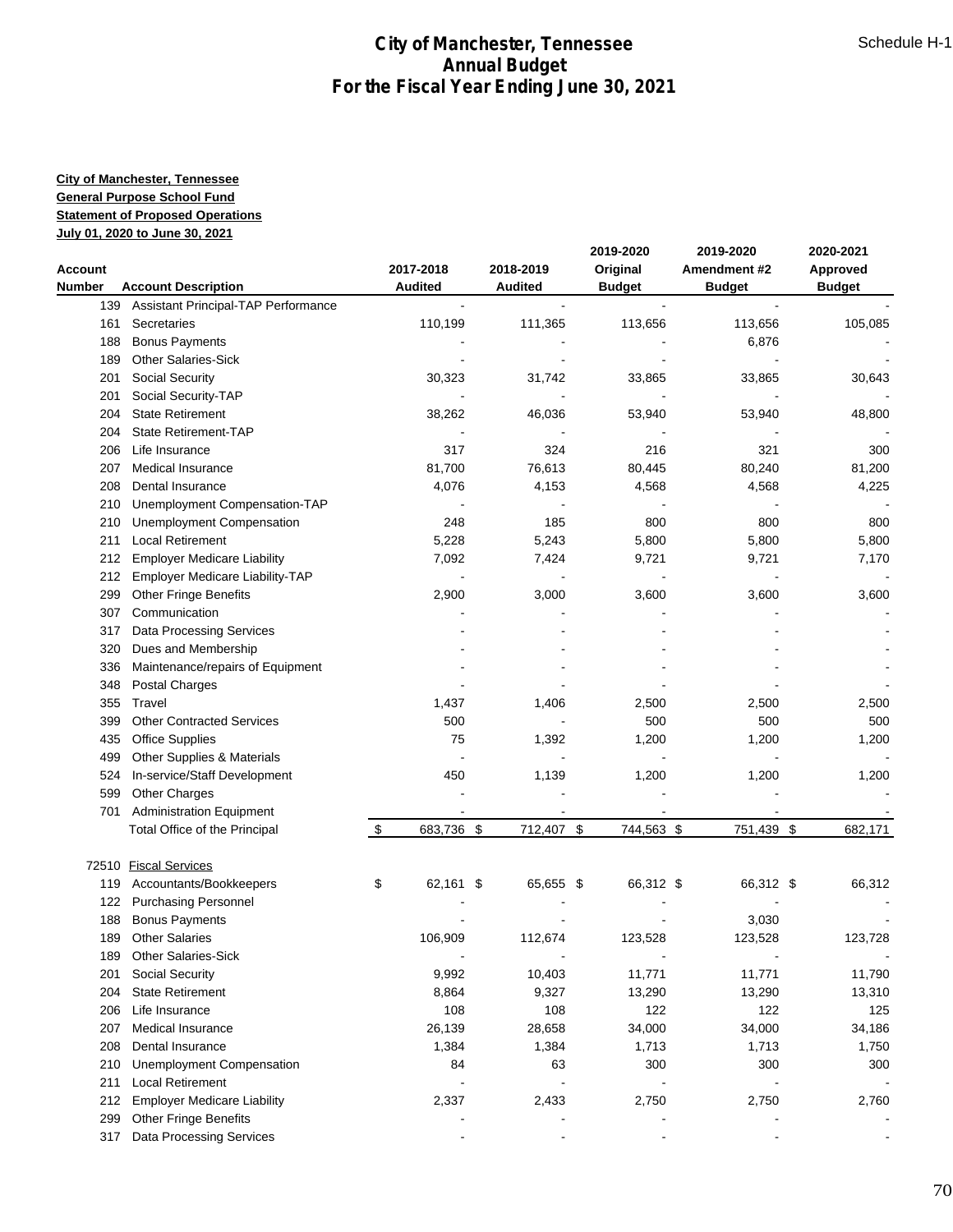|            |                                         | For the Fiscal Year Ending June 30, 2021 | <b>Annual Budget</b> |               |                     |               |
|------------|-----------------------------------------|------------------------------------------|----------------------|---------------|---------------------|---------------|
|            |                                         |                                          |                      |               |                     |               |
|            | <b>City of Manchester, Tennessee</b>    |                                          |                      |               |                     |               |
|            | <b>General Purpose School Fund</b>      |                                          |                      |               |                     |               |
|            | <b>Statement of Proposed Operations</b> |                                          |                      |               |                     |               |
|            | July 01, 2020 to June 30, 2021          |                                          |                      |               |                     |               |
|            |                                         |                                          |                      | 2019-2020     | 2019-2020           | 2020-2021     |
| Account    |                                         | 2017-2018                                | 2018-2019            | Original      | Amendment #2        | Approved      |
| Number     | <b>Account Description</b>              | <b>Audited</b>                           | <b>Audited</b>       | <b>Budget</b> | <b>Budget</b>       | <b>Budget</b> |
| 320        | Dues and Membership                     |                                          |                      |               |                     |               |
| 336        | Maintenance/repair of Equipment         |                                          |                      |               |                     |               |
| 355        | Travel                                  | 3,199                                    | 3,675                | 3,300         | 3,300               | 3,300         |
| 399        | <b>Other Contracted Services</b>        | 11,008                                   | 20,308               | 24,500        | 24,500              | 30,000        |
| 411        | Data Processing Supplies                |                                          |                      |               |                     |               |
| 499        | Other Materials & Supplies              | 6,287                                    | 20,903               | 3,000         | 3,000               | 3,000         |
| 524        | In-service/Staff Development            | 5,983                                    | 5,893                | 5,000         | 5,000               | 5,000         |
| 599        | <b>Other Charges</b>                    |                                          |                      |               |                     |               |
|            | 701 Administration Equipment            | 2,040                                    |                      | 1,500         | 1,500               | 1,500         |
|            | <b>Total Fiscal Services</b>            | $\sqrt{2}$<br>246,495 \$                 | 281,484 \$           | 291,086 \$    | 294,116 \$          | 297,061       |
| 72610      | <b>Operation of Plant</b>               |                                          |                      |               |                     |               |
|            | <b>Custodial Personnel</b>              |                                          |                      |               |                     |               |
| 166<br>188 | <b>Bonus Payments</b>                   | \$<br>217,708 \$                         | 225,298 \$           | 275,552 \$    | 267,552 \$<br>7,482 | 269,258       |
| 189        | <b>Other Salaries-Sick</b>              |                                          |                      |               |                     |               |
| 201        | <b>Social Security</b>                  | 13,339                                   | 13,663               | 17,082        | 17,082              | 16,694        |
| 204        | <b>State Retirement</b>                 | 9,078                                    | 9,719                | 19,290        | 19,290              | 18,849        |
| 206        | Life Insurance                          | 198                                      | 213                  | 300           | 300                 | 300           |
| 207        | <b>Medical Insurance</b>                | 43,199                                   | 48,609               | 52,000        | 60,000              | 65,742        |
| 208        | Dental Insurance                        | 2,538                                    | 2,730                | 5,000         | 5,000               | 4,000         |
| 210        | Unemployment Compensation               | 337                                      | 223                  | 1,100         | 1,100               | 1,000         |
| 211        | <b>Local Retirement</b>                 | 527                                      | 501                  |               |                     |               |
| 212        | <b>Employer Medicare</b>                | 3,120                                    | 3,195                | 4,000         | 4,000               | 3,910         |
| 329        | Laundry Service/Uniforms                | 8,763                                    | 9,311                | 11,000        | 11,000              | 11,000        |
| 336        | Maintenance/repair of Equipment         |                                          |                      | 317           | 317                 | 320           |
| 359        | Disposal Fee                            | 24,600                                   | 27,166               | 27,000        | 27,000              | 30,000        |
| 399        | <b>Contracted Services</b>              |                                          |                      |               |                     |               |
| 410        | <b>Custodial Supplies</b>               | 27,995                                   | 38,362               | 35,000        | 35,000              | 35,000        |
| 415        | Electricity                             | 319,502                                  | 323,385              | 335,000       | 335,000             | 350,000       |
| 434        | <b>Natural Gas</b>                      | 10,516                                   | 16,200               | 20,000        | 20,000              | 20,000        |
| 451        | Uniforms                                | 527                                      | 238                  | 2,000         | 2,000               | 2,000         |
| 454        | Water/Sewer                             | 29,834                                   | 30,045               | 35,000        | 35,000              | 35,000        |
| 499        | Other Supplies and Materials            |                                          |                      | 550           | 550                 | 550           |
| 501        | <b>Boiler Insurance</b>                 | 215                                      | 150                  | 2,000         | 2,000               | 2,000         |
| 502        | <b>Building and Contents Insurance</b>  | 42,000                                   | 42,000               | 42,000        | 42,000              | 42,000        |
| 599        | <b>Other Charges</b>                    | 16,178                                   | 22,170               | 20,000        | 17,000              | 20,000        |
| 720        | <b>Plant Operation Equipment</b>        | 8,831                                    | 17,503               | 6,000         | 6,000               | 6,000         |
|            | <b>Total Operation of Plant</b>         | $\sqrt{2}$<br>779,005 \$                 | 830,681 \$           | $910,191$ \$  | 914,673 \$          | 933,623       |
|            |                                         |                                          |                      |               |                     |               |
|            | 72620 Maintenance of Plant              |                                          |                      |               |                     |               |
| 167        | Maintenance Personnel                   | \$<br>152,544 \$                         | 191,733 \$           | 204,192 \$    | 204,192 \$          | 214,817       |
| 188        | <b>Bonus Payments</b>                   |                                          |                      |               | 3,030               |               |
| 189        | <b>Other Salaries-Sick</b>              |                                          |                      |               |                     |               |
| 201        | Social Security                         | 8,634                                    | 11,067               | 12,660        | 12,660              | 13,320        |
| 204        | <b>State Retirement</b>                 | 7,978                                    | 10,028               | 14,294        | 14,294              | 15,040        |
| 206        | Life Insurance                          | 108                                      | 135                  | 150           | 150                 | 150           |
| 207        | <b>Medical Insurance</b>                | 30,985                                   | 37,284               | 39,500        | 39,500              | 43,220        |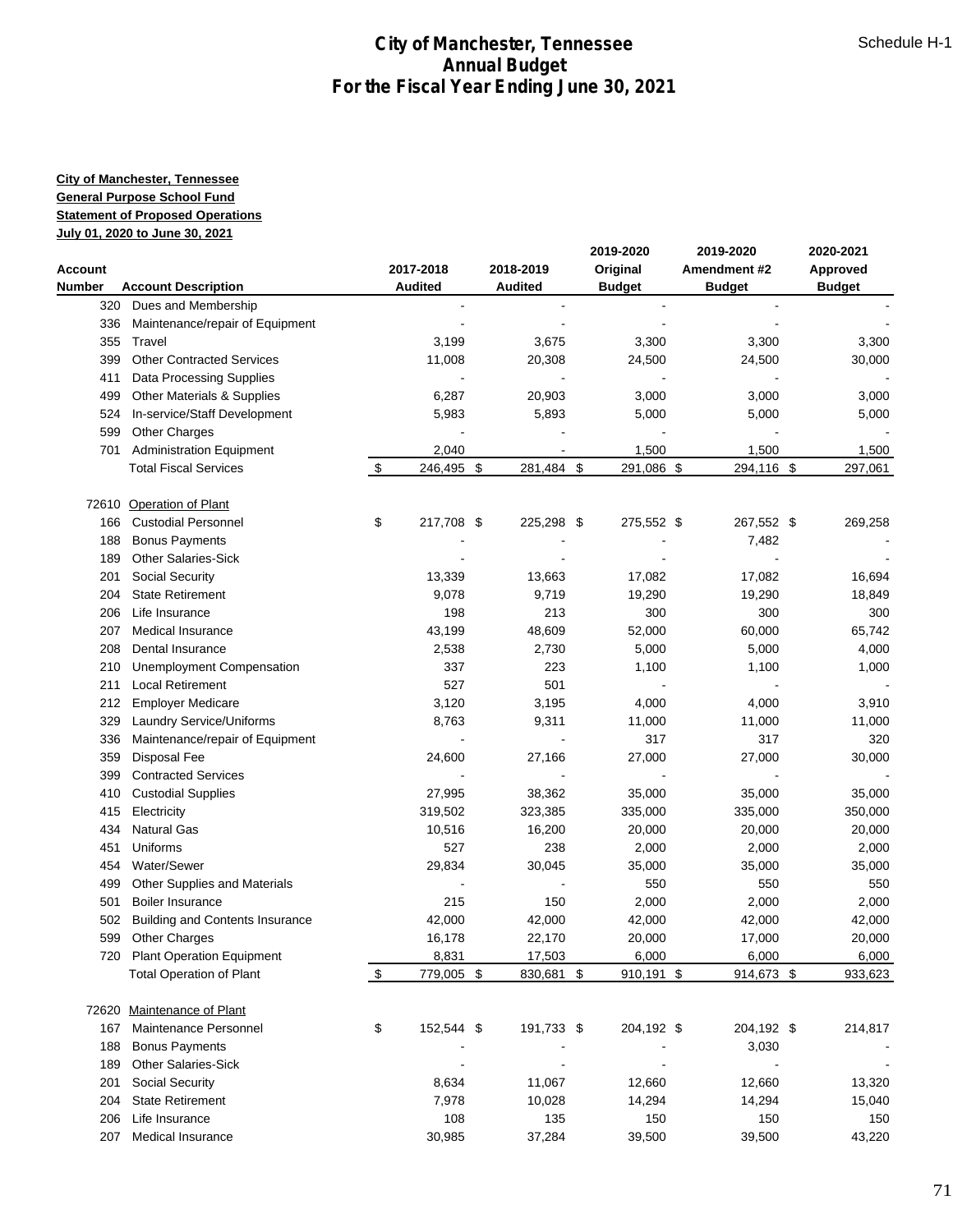| Account<br>Number<br>208 | <b>City of Manchester, Tennessee</b><br><b>General Purpose School Fund</b><br><b>Statement of Proposed Operations</b><br>July 01, 2020 to June 30, 2021 | For the Fiscal Year Ending June 30, 2021 |                             |               |               |               |
|--------------------------|---------------------------------------------------------------------------------------------------------------------------------------------------------|------------------------------------------|-----------------------------|---------------|---------------|---------------|
|                          |                                                                                                                                                         |                                          |                             |               |               |               |
|                          |                                                                                                                                                         |                                          |                             |               |               |               |
|                          |                                                                                                                                                         |                                          |                             |               |               |               |
|                          |                                                                                                                                                         |                                          |                             |               |               |               |
|                          |                                                                                                                                                         |                                          |                             |               |               |               |
|                          |                                                                                                                                                         |                                          |                             |               |               |               |
|                          |                                                                                                                                                         |                                          |                             | 2019-2020     | 2019-2020     | 2020-2021     |
|                          |                                                                                                                                                         | 2017-2018<br><b>Audited</b>              | 2018-2019<br><b>Audited</b> | Original      | Amendment #2  | Approved      |
|                          | <b>Account Description</b>                                                                                                                              |                                          |                             | <b>Budget</b> | <b>Budget</b> | <b>Budget</b> |
|                          | Dental Insurance                                                                                                                                        | 1,384                                    | 1,730                       | 2,100         | 2,100         | 2,100         |
| 210                      | Unemployment Compensation                                                                                                                               | 127                                      | 110                         | 700           | 700           | 500           |
| 212                      | <b>Employer Medicare Liability</b>                                                                                                                      | 2,019                                    | 2,588                       | 2,965         | 2,965         | 3,115         |
| 307                      | Communication                                                                                                                                           | 884                                      | 1,372                       | 1,500         | 1,500         | 1,500         |
| 335                      | Mainenance & Repairs-Non-Recurring                                                                                                                      |                                          |                             |               |               |               |
| 335                      | Maintenance & Repairs/Buildings                                                                                                                         | 79,112                                   | 211,320                     | 95,000        | 114,521       | 95,000        |
| 335                      | Maintenance & Repairs/Buildings HVAC                                                                                                                    |                                          |                             | 50,000        | 50,000        | 50,000        |
| 336                      | Maintenance & Repairs/ Equipment                                                                                                                        | 15,195                                   | 17,031                      | 15,000        | 15,000        | 15,000        |
| 336                      | Maintenance & Repairs/ Equip. SAFES                                                                                                                     | 1,553                                    |                             |               |               |               |
| 338                      | Maintenance & Repairs/Vehicles                                                                                                                          |                                          | 3,643                       | 4,000         | 4,000         | 4,000         |
| 355                      | Travel                                                                                                                                                  | 1,438                                    | 296                         | 1,000         | 1,000         | 1,000         |
| 399                      | <b>Other Contracted Services</b>                                                                                                                        | 15,117                                   | 13,675                      | 12,000        | 12,000        | 16,000        |
| 425                      | Gasoline                                                                                                                                                | 758                                      | 2,051                       | 3,000         | 3,000         | 3,000         |
| 426                      | <b>Construction Materials</b>                                                                                                                           |                                          |                             | 6,000         | 6,000         | 6,000         |
| 451                      | Uniforms                                                                                                                                                | 721                                      | 1,156                       | 1,200         | 1,200         | 1,200         |
| 499                      | Other Supplies and Materials                                                                                                                            | 3,277                                    | 3,618                       | 6,000         | 6,000         | 6,000         |
| 511                      | Vehicle Insurance                                                                                                                                       | 2,750                                    |                             | 2,750         | 2,750         | 2,750         |
| 524                      | In-service Staff Development                                                                                                                            |                                          | 856                         | 300           | 300           | 300           |
| 599                      | <b>Other Charges</b>                                                                                                                                    | 150                                      | 195                         | 1,000         | 1,000         | 1,000         |
| 717                      | Maintenance Equipment                                                                                                                                   | 3,450                                    | 3,000                       | 5,000         | 5,000         | 5,000         |
|                          | 717 SAFES Equipment                                                                                                                                     |                                          | $\blacksquare$              |               |               |               |
|                          | <b>Total Maintenance of Plant</b>                                                                                                                       | $\sqrt{2}$<br>328,184 \$                 | 512,888 \$                  | 480,311 \$    | 502,862 \$    | 500,012       |
|                          |                                                                                                                                                         |                                          |                             |               |               |               |
|                          | 72710 Transportation                                                                                                                                    |                                          |                             |               |               |               |
| 105                      | Supervisor                                                                                                                                              | \$<br>- \$                               | $5,000$ \$                  | $5,050$ \$    | 5,050         | 5,050         |
| 146                      | <b>Bus Drivers</b>                                                                                                                                      | 4,203                                    | 4,889                       | 7,100         | 7,100 \$      | 7,100         |
| 201                      | Social Security                                                                                                                                         | 135                                      | 550                         | 754           | 754           | 754           |
| 204                      | <b>State Retirement</b>                                                                                                                                 | 114                                      | 491                         | 860           | 860           | 860           |
| 206                      | Life Insurance                                                                                                                                          |                                          |                             | 3             | 3             | 3             |
| 207                      | Health Insurance                                                                                                                                        |                                          |                             | 1,000         | 1,000         | 1,200         |
| 208                      | Dental Insurance                                                                                                                                        |                                          |                             | 36            | 36            | 45            |
| 210                      | Unemployment Compensation                                                                                                                               | 11                                       | 4                           | 40            | 40            | 40            |
| 212                      | <b>Employer Medicare Liability</b>                                                                                                                      | 68                                       | 136                         | 177           | 177           | 177           |
| 338                      | Maintenance/repair of Vehicles                                                                                                                          | 3,544                                    | 13,962                      | 9,000         | 12,000        | 13,000        |
| 399                      | <b>Other Contracted Services</b>                                                                                                                        |                                          |                             |               |               |               |
| 412                      | Diesel Fuel                                                                                                                                             | 6,966                                    | 11,651                      | 8,000         | 8,000         | 10,000        |
| 499                      | <b>Other Supplies</b>                                                                                                                                   |                                          |                             |               |               |               |
| 511                      | Vehicle Insurance                                                                                                                                       | 9,992                                    | 10,000                      | 10,000        | 10,000        | 10,000        |
| 599                      | <b>Other Charges</b>                                                                                                                                    | 2,674                                    | 168                         | 500           | 500           | 1,200         |
|                          | <b>Total Transportation</b>                                                                                                                             | $\sqrt{2}$<br>27,707 \$                  | $46,851$ \$                 | $42,520$ \$   | $45,520$ \$   | 49,429        |
|                          |                                                                                                                                                         |                                          |                             |               |               |               |
|                          | 72810 Central and Other                                                                                                                                 |                                          |                             |               |               |               |
| 105                      | Director of Technology                                                                                                                                  | \$<br>74,599 \$                          |                             | \$            | \$            | \$            |
| 189                      | Other Salaries/Wages                                                                                                                                    | 73,101                                   |                             |               |               |               |
| 189                      | <b>Other Salaries-Sick</b>                                                                                                                              |                                          |                             |               |               |               |
| 201                      | Social Security                                                                                                                                         | 8,926                                    |                             |               |               |               |
| 204                      | <b>State Retirement</b>                                                                                                                                 | 10,597                                   |                             |               |               |               |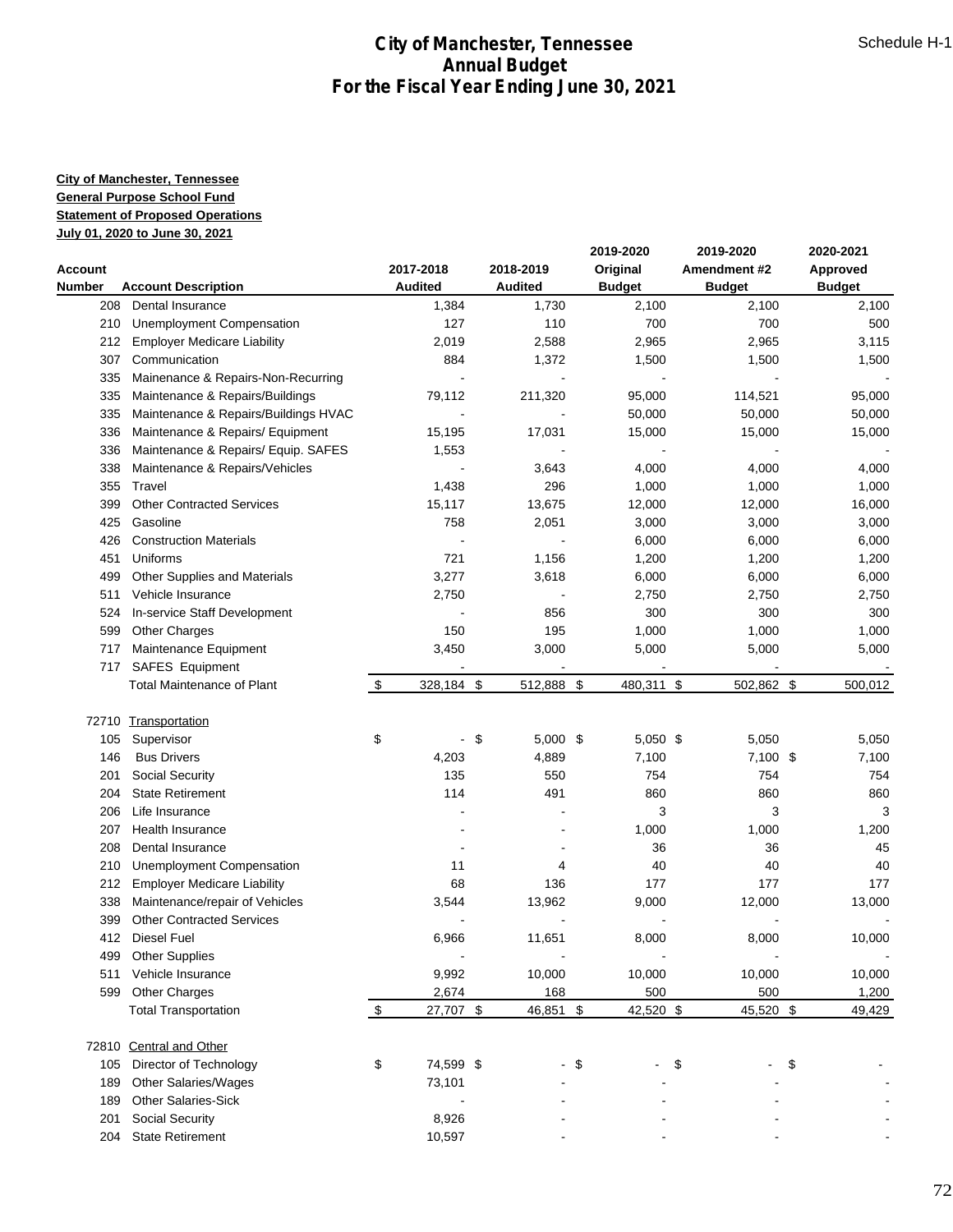|            |                                                           |               |                |        | <b>Annual Budget</b> |                                          |                |                           |
|------------|-----------------------------------------------------------|---------------|----------------|--------|----------------------|------------------------------------------|----------------|---------------------------|
|            |                                                           |               |                |        |                      | For the Fiscal Year Ending June 30, 2021 |                |                           |
|            |                                                           |               |                |        |                      |                                          |                |                           |
|            | <b>City of Manchester, Tennessee</b>                      |               |                |        |                      |                                          |                |                           |
|            | <b>General Purpose School Fund</b>                        |               |                |        |                      |                                          |                |                           |
|            | <b>Statement of Proposed Operations</b>                   |               |                |        |                      |                                          |                |                           |
|            | July 01, 2020 to June 30, 2021                            |               |                |        |                      |                                          |                |                           |
|            |                                                           |               |                |        |                      | 2019-2020                                | 2019-2020      | 2020-2021                 |
| Account    |                                                           |               | 2017-2018      |        | 2018-2019            | Original                                 | Amendment #2   | Approved                  |
| Number     | <b>Account Description</b>                                |               | <b>Audited</b> |        | <b>Audited</b>       | <b>Budget</b>                            | <b>Budget</b>  | <b>Budget</b>             |
| 206<br>207 | Life Insurance<br>Medical Insurance                       |               | 108<br>24,346  |        |                      |                                          |                |                           |
| 208        | Dental Insurance                                          |               | 1,384          |        |                      |                                          |                |                           |
| 210        | Unemployment                                              |               | 84             |        |                      |                                          |                |                           |
| 211        | <b>Local Retirement</b>                                   |               |                |        |                      |                                          |                |                           |
| 212        | <b>Employer Medicare</b>                                  |               | 2,088          |        |                      |                                          |                |                           |
| 299        | <b>Other Fringe Benefits</b>                              |               | 500            |        |                      |                                          |                |                           |
| 307        | Communication                                             |               | 3,336          |        |                      |                                          |                |                           |
| 336        | Maint/Repair Tech Equipment                               |               | 50,432         |        |                      |                                          |                |                           |
| 336        | Maint/Repair Tech Equipment-DPP                           |               |                |        |                      |                                          |                |                           |
| 355        | Travel                                                    |               | 1,780          |        |                      |                                          |                |                           |
| 355        | <b>Travel-Safe</b>                                        |               |                |        |                      |                                          |                |                           |
| 399        | <b>Other Contracted Services-DPP</b>                      |               | 11,925         |        |                      |                                          |                |                           |
| 399        | <b>Other Contracted Services</b>                          |               |                |        |                      |                                          |                |                           |
| 451        | Uniforms                                                  |               | 247            |        |                      |                                          |                |                           |
| 470        | Wiring                                                    |               | 1,415          |        |                      |                                          |                |                           |
| 471        | Software                                                  |               | 51,780         |        |                      |                                          |                |                           |
| 499        | <b>Other Supplies/Materials</b>                           |               | 1,417          |        |                      |                                          |                |                           |
| 499        | Other Supplies/Materials-Safe                             |               |                |        |                      |                                          |                |                           |
| 524        | In-service Staff Development                              |               | 1,035          |        |                      |                                          |                |                           |
| 599        | Other Charges                                             |               |                |        |                      |                                          |                |                           |
| 722        | Equipment/DPP                                             |               | 130,797        |        |                      |                                          |                |                           |
|            | 722 Tech Equipment                                        |               |                |        |                      |                                          |                |                           |
|            | <b>Total Central and Other</b>                            | $\frac{1}{2}$ | 449,897 \$     |        | - \$                 | $-$ \$                                   |                | - \$                      |
|            | <b>Total Support Services Expenditures</b>                | \$            | 4,234,609 \$   |        | 5,073,985 \$         | 5,018,924 \$                             | 5,183,043 \$   | 5,133,980                 |
|            | 73100_Food Service                                        |               |                |        |                      |                                          |                |                           |
|            | 189 Other Salaries-Sick                                   | \$            |                | $-$ \$ | - \$                 | $-$ \$                                   | - \$           |                           |
|            | <b>Total Food Service</b>                                 | \$            |                | $-$ \$ | $-$ \$               | $-$ \$                                   | $-$ \$         |                           |
|            |                                                           |               |                |        |                      |                                          |                |                           |
|            | 73300 Community Services                                  |               |                |        |                      |                                          |                |                           |
| 105        | Supervisor/Director/LeapsM                                | \$            | 6,813 \$       |        | 17,859 \$            | $9,000$ \$                               | $\blacksquare$ | $\boldsymbol{\mathsf{S}}$ |
| 105        | Supervisor/ESP                                            |               |                |        |                      | 10,000                                   | 10,000         | 10,000                    |
| 116        | Teachers                                                  |               | 63,113         |        | 55,881               | 68,875                                   | 67,700         | 67,700                    |
| 163        | Aides                                                     |               | 23,089         |        | 21,013               | 12,500                                   | 12,910         | 9,900                     |
| 169        | Part-time Personnel-LeapsM                                |               | 96,767         |        | $\blacksquare$       |                                          |                |                           |
| 169        | Part-time Personnel-LeapsW                                |               |                |        | $\blacksquare$       |                                          |                |                           |
| 169        | ESP Temp/Part Time Personnel                              |               |                |        | 79,699               |                                          |                |                           |
| 169        | ESP Temp/Part Time Personnel                              |               |                |        |                      | 94,940                                   | 94,940         | 94,940                    |
| 188        | Bonus Payments-ESP                                        |               |                |        |                      |                                          |                |                           |
| 188        | <b>Bonus Payments-FRC</b>                                 |               |                |        |                      |                                          |                |                           |
| 188        | <b>Bonus Payments-FRC2</b>                                |               |                |        |                      |                                          |                |                           |
| 189        | <b>Other Salaries</b>                                     |               | 32,145         |        | 27,338               |                                          |                |                           |
| 189<br>189 | <b>ESP Other Salaries &amp; Wages</b>                     |               |                |        |                      |                                          |                |                           |
| 189        | FRC Other Salaries & Wages<br>FRC2 Other Salaries & Wages |               |                |        |                      | 27,338                                   | 28,528         | 28,528                    |
|            |                                                           |               |                |        |                      |                                          |                |                           |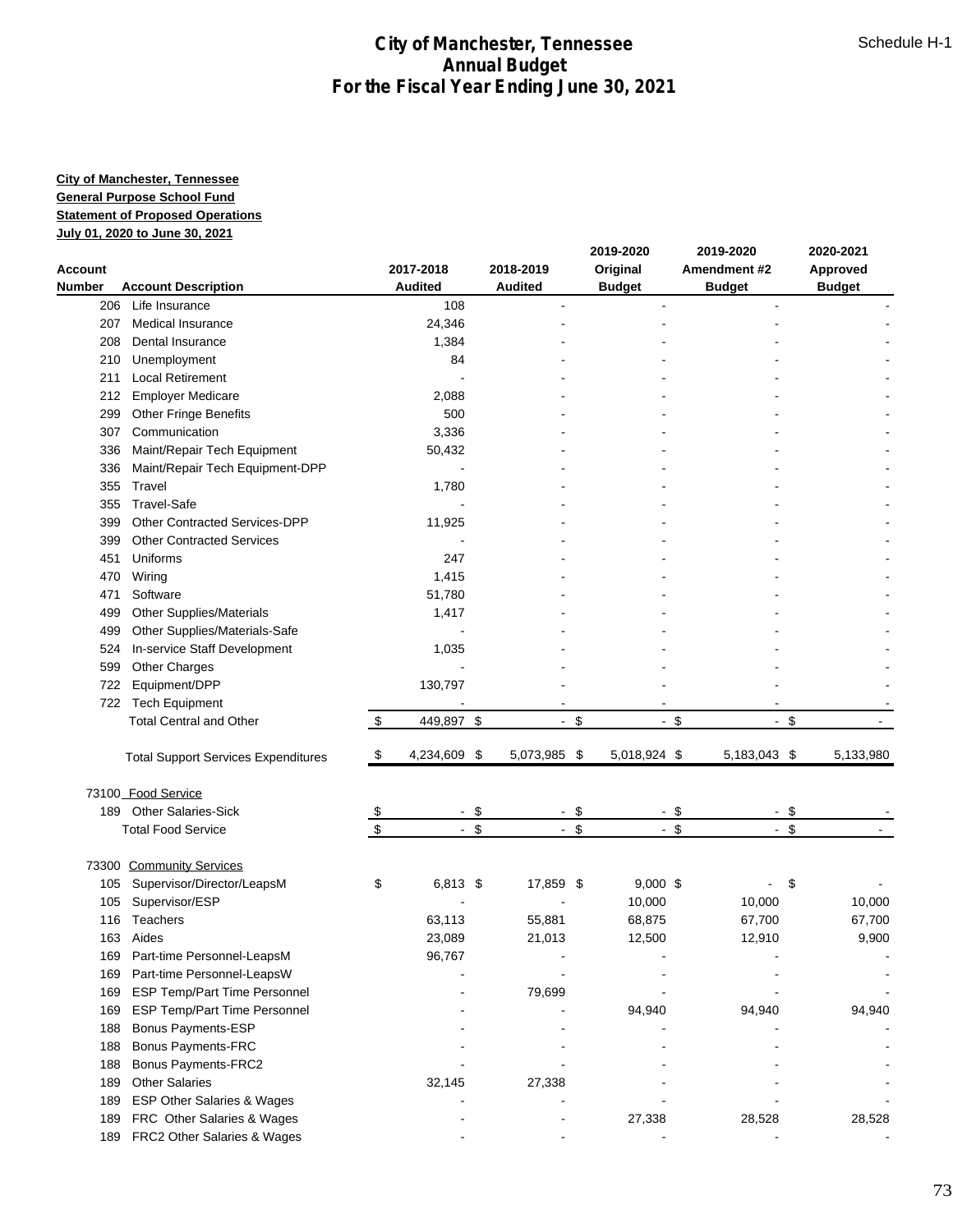|            |                                                                               | For the Fiscal Year Ending June 30, 2021 | <b>Annual Budget</b> |               |               |                                   |
|------------|-------------------------------------------------------------------------------|------------------------------------------|----------------------|---------------|---------------|-----------------------------------|
|            |                                                                               |                                          |                      |               |               |                                   |
|            |                                                                               |                                          |                      |               |               |                                   |
|            | <b>City of Manchester, Tennessee</b>                                          |                                          |                      |               |               |                                   |
|            | <b>General Purpose School Fund</b><br><b>Statement of Proposed Operations</b> |                                          |                      |               |               |                                   |
|            | July 01, 2020 to June 30, 2021                                                |                                          |                      |               |               |                                   |
|            |                                                                               |                                          |                      | 2019-2020     | 2019-2020     | 2020-2021                         |
| Account    |                                                                               | 2017-2018                                | 2018-2019            | Original      | Amendment #2  | Approved                          |
| Number     | <b>Account Description</b>                                                    | <b>Audited</b>                           | <b>Audited</b>       | <b>Budget</b> | <b>Budget</b> | <b>Budget</b>                     |
| 189        | LEAPS-LEAPM                                                                   |                                          |                      |               |               |                                   |
| 189        | LEAPS-LEAPW                                                                   |                                          |                      |               |               |                                   |
| 201        | <b>ESP</b> Social Security                                                    | 13,560                                   | 12,311               | 6,700         | 6,700         | 6,700                             |
| 201        | FRC Social Security                                                           |                                          |                      | 1,493         | 1,463         | 1,387                             |
| 201        | FRC2 Social Security                                                          |                                          |                      |               |               |                                   |
| 201<br>201 | <b>LEAPSM Social Security</b><br><b>LEAPSW Social Security</b>                |                                          |                      | 5,690         | 4,838         | 4,838<br>$\overline{\phantom{a}}$ |
| 204        | Retirement/LEAPSM                                                             | 6,961                                    | 9,086                | 8,297         | 7,730         | 7,730                             |
| 204        | Retirement/LEAPSW                                                             |                                          |                      |               |               |                                   |
| 204        | Retirement/FRC                                                                |                                          |                      | 1,596         | 1,493         | 1,493                             |
| 204        | <b>ESP-State Retirement</b>                                                   |                                          |                      |               |               |                                   |
| 206        | <b>ESP Life Insurance</b>                                                     | 36                                       | 36                   |               |               |                                   |
| 206        | <b>FRC</b> Life Insurance                                                     |                                          |                      | 36            | 39            | 40                                |
| 206        | <b>FRC2</b> Life Insurance                                                    |                                          |                      |               |               |                                   |
| 207        | Medical Insurance                                                             | 8,978                                    | 8,996                |               |               |                                   |
| 207        | <b>ESP Medical Insurance</b>                                                  |                                          |                      |               |               |                                   |
| 207        | <b>FRC</b><br>Medical Insurance                                               |                                          |                      | 9,107         | 10,602        | 11,605                            |
| 207        | FRC2 Medical Insurance                                                        |                                          |                      |               |               |                                   |
| 208        | <b>ESP Dental Insurance</b>                                                   | 461                                      | 461                  |               |               |                                   |
| 208        | <b>FRC</b><br>Dental Insurance<br><b>FRC2</b> Dental Insurance                |                                          |                      | 461           | 470           | 470                               |
| 208<br>210 | <b>ESP Unemployment Compensation</b>                                          | 409                                      | 265                  | 500           | 500           | 500                               |
| 210        | FRC Unemployment Compensation                                                 |                                          |                      | 41            | 46            | 46                                |
|            | 210 FRC2 Unemployment Compensation                                            |                                          |                      |               |               |                                   |
| 210        | <b>LEAPSM Unemployment Compensation</b>                                       |                                          |                      | 551           | 935           | 935                               |
| 210        | <b>LEAPSW Unemployment Compensation</b>                                       |                                          |                      |               |               |                                   |
| 211        | <b>Local Retirement</b>                                                       | 2,396                                    | 91                   |               |               |                                   |
| 211        | <b>ESP</b><br><b>Local Retirement</b>                                         |                                          |                      |               |               |                                   |
| 211        | <b>FRC</b><br><b>Local Retirement</b>                                         |                                          |                      | 1,430         |               |                                   |
| 211        | FRC2 Local Retirement                                                         |                                          |                      |               |               |                                   |
| 211        | <b>LEAPS Local Retirement</b>                                                 |                                          |                      |               | 329           | 329                               |
|            | 212 ESP Employer Medicare Liability                                           | 3,171                                    | 2,879                | 1,551         | 1,551         | 1,551                             |
|            | 212 FRC Employer Medicare Liability                                           |                                          |                      | 349           | 343           | 325                               |
|            | 212 FRC2 Employer Medicare Liability                                          |                                          |                      |               |               |                                   |
| 212        | <b>LEAPSM Employer Medicare Liability</b>                                     |                                          |                      | 1,314         | 1,130         | 1,130                             |
| 212<br>299 | <b>LEAPSW Employer Medicare Liability</b><br><b>Fringe Benefits</b>           |                                          |                      |               |               |                                   |
|            | 307 ESP Communications                                                        |                                          |                      |               |               |                                   |
| 307        | Communications<br>FRC                                                         |                                          |                      |               |               |                                   |
| 307        | FRC2 Communications                                                           |                                          |                      |               |               |                                   |
| 336        | ESP Maintenance of Equipment                                                  |                                          |                      |               |               |                                   |
|            | 355 ESP<br>Travel                                                             | 756                                      | 623                  | 250           | 250           | 250                               |
| 355        | <b>FRC</b><br>Travel                                                          |                                          |                      | 900           | 340           | 193                               |
| 355        | FRC2 Travel                                                                   |                                          |                      |               |               |                                   |
| 355        | <b>LEAPSM Travel</b>                                                          |                                          |                      |               |               |                                   |
| 355        | <b>LEAPSW Travel</b>                                                          |                                          |                      |               |               |                                   |
| 399        | <b>ESP</b> Other Contracted Services                                          |                                          |                      |               |               |                                   |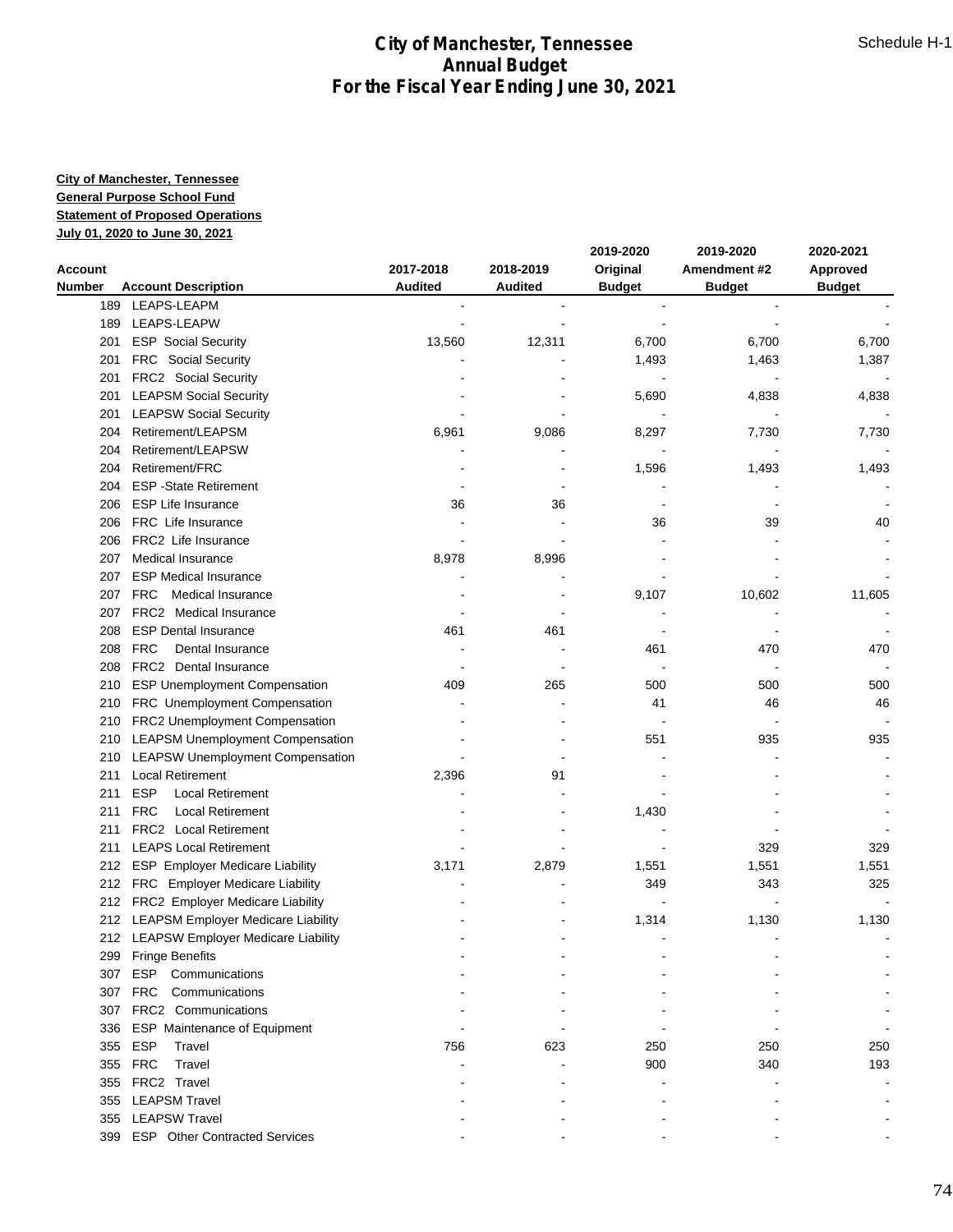|                                                                         | For the Fiscal Year Ending June 30, 2021 | <b>Annual Budget</b> |               |               |               |
|-------------------------------------------------------------------------|------------------------------------------|----------------------|---------------|---------------|---------------|
|                                                                         |                                          |                      |               |               |               |
| <b>City of Manchester, Tennessee</b>                                    |                                          |                      |               |               |               |
| <b>General Purpose School Fund</b>                                      |                                          |                      |               |               |               |
| <b>Statement of Proposed Operations</b>                                 |                                          |                      |               |               |               |
| July 01, 2020 to June 30, 2021                                          |                                          |                      |               |               |               |
|                                                                         |                                          |                      | 2019-2020     | 2019-2020     | 2020-2021     |
| Account                                                                 | 2017-2018                                | 2018-2019            | Original      | Amendment #2  | Approved      |
| Number<br><b>Account Description</b>                                    | <b>Audited</b>                           | <b>Audited</b>       | <b>Budget</b> | <b>Budget</b> | <b>Budget</b> |
| 422 Food Supplies                                                       |                                          | 992                  | 1,000         | 1,000         |               |
| ESP Food Supplies<br>422                                                |                                          |                      |               |               | 1,000         |
| Instructional Supplies/LEAPSM<br>429                                    | 299                                      | 2,476                | 2,500         | 7,305         | 10,315        |
| Instructional Supplies/LEAPSW<br>429<br><b>Other Supplies</b><br>499    |                                          |                      |               |               |               |
| <b>Other Supplies/Materials</b><br>499<br>ESP                           |                                          |                      | 2,000         | 2,000         | 2,000         |
| <b>Other Supplies/Materials</b><br>FRC<br>499                           |                                          |                      | 17,988        | 17,249        | 16,486        |
| FRC2 Other Supplies/Materials<br>499                                    |                                          |                      | 4,500         | 6,096         | 4,500         |
| We Care Other Supplies/Materials<br>499                                 |                                          |                      |               | 2,458         | 5,000         |
| <b>LEAPS Other Supplies/Materials</b><br>499                            | 25,682                                   | 43,352               | 500           | 1,000         | 1,000         |
| ESP In-service<br>524                                                   | 375                                      | 667                  |               |               |               |
| <b>FRC1</b> Inservice<br>524                                            |                                          |                      | 80            | 150           | 150           |
| <b>FRC2</b> Inservice<br>524                                            |                                          |                      |               |               |               |
| <b>LEAPSM</b> Inservice<br>524                                          |                                          |                      | 650           | 6,000         | 6,000         |
| <b>LEAPSW Inservice</b><br>524                                          |                                          |                      |               |               |               |
| <b>Other Charges</b><br>599                                             | 1,500                                    | 3,641                |               |               |               |
| <b>ESP</b><br><b>Other Charges</b><br>599                               |                                          |                      | 500           | 500           | 500           |
| <b>ESP</b><br>Other Equipment<br>790                                    |                                          |                      |               |               |               |
| 790<br><b>FRC</b><br>Other Equipment<br><b>Total Community Services</b> | 286,511 \$<br>\$                         | 287,666 \$           |               | 296,595 \$    |               |
|                                                                         |                                          |                      | 292,637 \$    |               | 297,541       |
| 73400 Early Childhood Education                                         |                                          |                      |               |               |               |
| Teachers<br>116                                                         | \$<br>152,345 \$                         | 154,968 \$           | 156,605 \$    | 141,670 \$    | 140,417       |
| 116 Teachers-CSES                                                       |                                          |                      |               |               |               |
| 116<br>Teachers-WES 1                                                   |                                          |                      |               |               |               |
| Teachers-WES 2<br>116                                                   |                                          |                      |               |               |               |
| 163<br>Ed. Assistants                                                   | 52,997                                   | 54,765               | 56,085        | 56,340        | 57,319        |
| Ed. Assistants-CSES<br>163                                              |                                          |                      |               |               |               |
| Ed. Assistants-WES 1<br>163                                             |                                          |                      |               |               |               |
| Ed. Assistants-WES 2<br>163                                             |                                          |                      |               |               |               |
| 188 Bonus Payments                                                      |                                          |                      |               |               |               |
| 188 Bonus Payments                                                      |                                          |                      |               |               |               |
| <b>Bonus Payments</b><br>188                                            |                                          |                      |               |               |               |
| Soc. Security<br>201<br>Soc. Security-CSES<br>201                       | 11,734                                   | 11,891               | 13,189        | 11,589        | 12,260        |
| Soc. Security-WES 1<br>201                                              |                                          |                      |               |               |               |
| Soc. Security-WES 2<br>201                                              |                                          |                      |               |               |               |
| 204<br><b>State Retirement</b>                                          | 16,605                                   | 19,074               | 20,575        | 15,154        | 18,939        |
| 204<br><b>State Retirement-CSES</b>                                     |                                          |                      |               |               |               |
| State Retirement-WES 1<br>204                                           |                                          |                      |               |               |               |
| State Retirement-WES 2<br>204                                           |                                          |                      |               |               |               |
| 206<br>Life Insurance                                                   | 216                                      | 216                  | 216           | 213           | 216           |
| 206<br>Life Insurance-CSES                                              |                                          |                      |               |               |               |
| 206<br>Life Insurance-WES 1                                             |                                          |                      |               |               |               |
| Life Insurance-WES 2<br>206                                             |                                          |                      |               |               |               |
| Medical Ins.<br>207                                                     | 35,442                                   | 43,964               | 43,965        | 58,815        | 42,495        |
| Medical Ins.-CSES<br>207                                                |                                          |                      |               |               |               |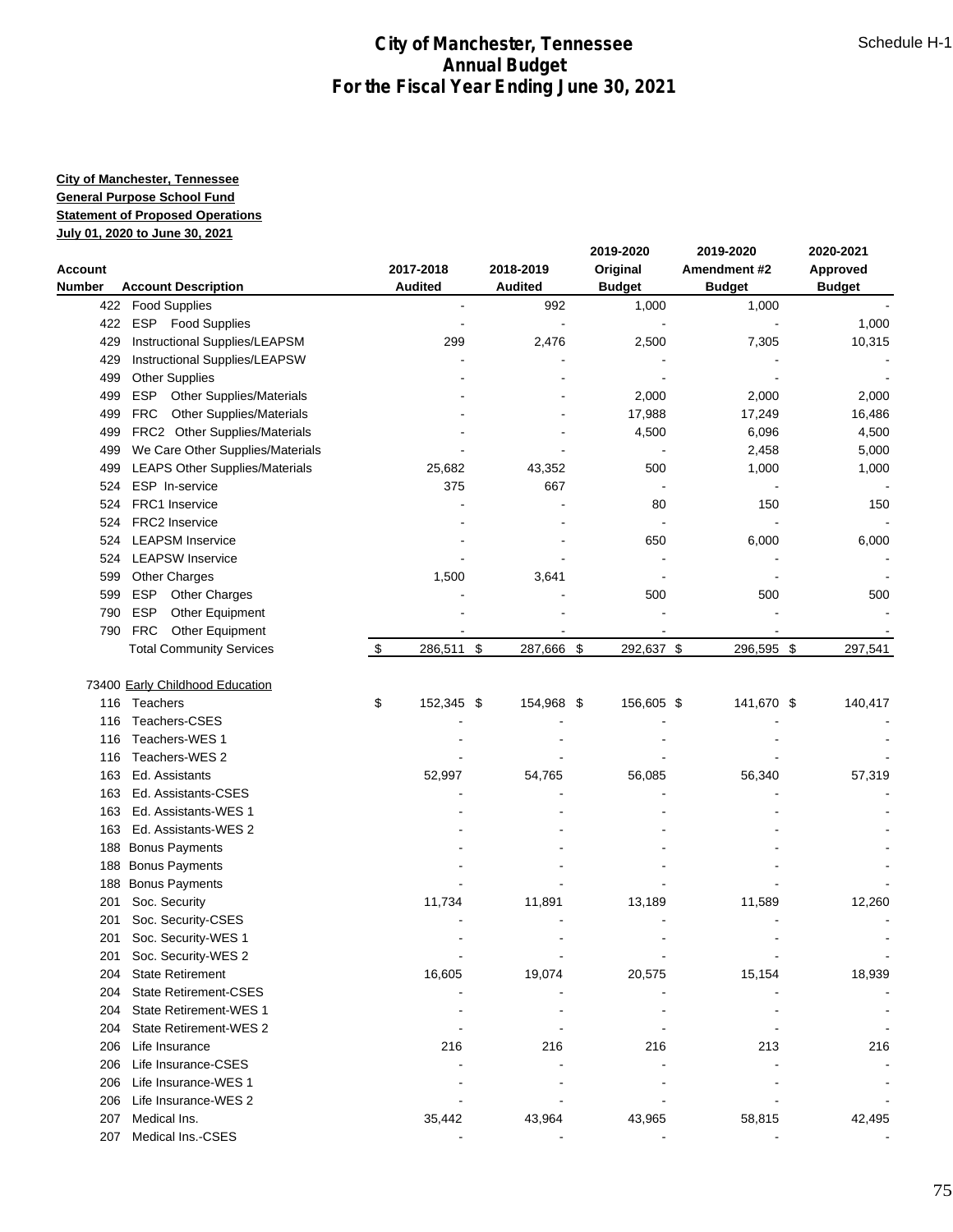| <b>City of Manchester, Tennessee</b><br><b>General Purpose School Fund</b><br><b>Statement of Proposed Operations</b><br>July 01, 2020 to June 30, 2021<br>2019-2020<br>2019-2020<br>2020-2021<br>2017-2018<br>2018-2019<br>Original<br>Amendment #2<br><b>Account</b><br>Approved<br><b>Number</b><br><b>Account Description</b><br><b>Audited</b><br><b>Audited</b><br><b>Budget</b><br><b>Budget</b><br><b>Budget</b><br>Medical Ins-WES 1<br>207<br>Medical Ins.-WES 2<br>207<br>Dental Ins<br>2,768<br>2,910<br>2,538<br>208<br>2,303<br>208<br>Dental Ins.-CSES<br>Dental Ins.-WES 1<br>208<br>208<br>Dental Ins. WES 2<br>Unemp. Comp<br>166<br>126<br>150<br>200<br>210<br>400<br>Unemp. Comp.-CSES<br>210<br>Unemp. Comp.-WES 1<br>210<br>Unemp. Comp. WES 2<br>210<br><b>Local Retirement</b><br>211<br><b>Local Retirement-CSES</b><br>211<br>211<br>Local Retirement-WES 1<br>Local Retirement-WES2<br>211<br>2,781<br>212<br><b>Employer Medicare</b><br>2,744<br>3,085<br>2,710<br>2,867<br><b>Employer Medicare-CSES</b><br>212<br>212<br>Employer Medicare-WES 1<br>212<br><b>Employer Medicare-WES 2</b><br>Other Fringe Benefits<br>1,500<br>1,500<br>1,500<br>1,300<br>1,500<br>299<br>299<br>Other Fringe Benefits-CSES<br>299<br>Other Fringe Benefits-WES 1<br>299<br>Other Fringe Benefits-WES 2<br>355<br>Travel<br>Travel-CSES<br>355<br>355<br>Travel-WES 1<br>Travel-WES 2<br>355<br><b>Instructional Supplies</b><br>15,578<br>3,000<br>11,051<br>429<br>3,000<br><b>Instructional Supplies-CSES</b><br>429<br>Instructional Supplies-WES 1<br>429<br>Instructional Supplies-WES 2<br>429<br>Other Charges<br>599<br>446<br>Regular Inst. Equipment<br>722<br>292,076 \$<br><b>Total Early Childhood Education</b><br>\$<br>292,053 \$<br>301,530 \$<br>301,530 \$<br>282,005<br>76100 Regular Capital Outlay<br>Architects<br>\$<br>\$<br>50,000 \$<br>130,400 \$<br>304<br>- \$<br>$\sim$<br>Consultants<br>308<br><b>Building Construction</b><br>706<br><b>Building Improvements</b><br>96,671<br>707<br>26,502<br>375,810<br><b>Total Regular Capital Outlay</b><br>$\sqrt{2}$<br>96,671 \$<br>76,502 \$<br>$-$ \$<br>$506,210$ \$<br><b>Total Expenditures</b><br>13,416,709 \$<br>14,237,358 \$<br>14,499,802 \$<br>15,184,536 \$<br>\$<br>15,941,956<br>13,416,709 \$<br>14,237,358 \$<br>14,499,802 \$<br>15,184,536 \$<br>15,941,956<br>\$<br><b>Total Expenditures and Other Uses</b> |  |  |  |  |           |
|------------------------------------------------------------------------------------------------------------------------------------------------------------------------------------------------------------------------------------------------------------------------------------------------------------------------------------------------------------------------------------------------------------------------------------------------------------------------------------------------------------------------------------------------------------------------------------------------------------------------------------------------------------------------------------------------------------------------------------------------------------------------------------------------------------------------------------------------------------------------------------------------------------------------------------------------------------------------------------------------------------------------------------------------------------------------------------------------------------------------------------------------------------------------------------------------------------------------------------------------------------------------------------------------------------------------------------------------------------------------------------------------------------------------------------------------------------------------------------------------------------------------------------------------------------------------------------------------------------------------------------------------------------------------------------------------------------------------------------------------------------------------------------------------------------------------------------------------------------------------------------------------------------------------------------------------------------------------------------------------------------------------------------------------------------------------------------------------------------------------------------------------------------------------------------------------------------------------------------------------------------------------------------------------------------------------------------------------------------------------------------------------------------------------------|--|--|--|--|-----------|
|                                                                                                                                                                                                                                                                                                                                                                                                                                                                                                                                                                                                                                                                                                                                                                                                                                                                                                                                                                                                                                                                                                                                                                                                                                                                                                                                                                                                                                                                                                                                                                                                                                                                                                                                                                                                                                                                                                                                                                                                                                                                                                                                                                                                                                                                                                                                                                                                                              |  |  |  |  |           |
|                                                                                                                                                                                                                                                                                                                                                                                                                                                                                                                                                                                                                                                                                                                                                                                                                                                                                                                                                                                                                                                                                                                                                                                                                                                                                                                                                                                                                                                                                                                                                                                                                                                                                                                                                                                                                                                                                                                                                                                                                                                                                                                                                                                                                                                                                                                                                                                                                              |  |  |  |  |           |
|                                                                                                                                                                                                                                                                                                                                                                                                                                                                                                                                                                                                                                                                                                                                                                                                                                                                                                                                                                                                                                                                                                                                                                                                                                                                                                                                                                                                                                                                                                                                                                                                                                                                                                                                                                                                                                                                                                                                                                                                                                                                                                                                                                                                                                                                                                                                                                                                                              |  |  |  |  |           |
|                                                                                                                                                                                                                                                                                                                                                                                                                                                                                                                                                                                                                                                                                                                                                                                                                                                                                                                                                                                                                                                                                                                                                                                                                                                                                                                                                                                                                                                                                                                                                                                                                                                                                                                                                                                                                                                                                                                                                                                                                                                                                                                                                                                                                                                                                                                                                                                                                              |  |  |  |  |           |
|                                                                                                                                                                                                                                                                                                                                                                                                                                                                                                                                                                                                                                                                                                                                                                                                                                                                                                                                                                                                                                                                                                                                                                                                                                                                                                                                                                                                                                                                                                                                                                                                                                                                                                                                                                                                                                                                                                                                                                                                                                                                                                                                                                                                                                                                                                                                                                                                                              |  |  |  |  |           |
|                                                                                                                                                                                                                                                                                                                                                                                                                                                                                                                                                                                                                                                                                                                                                                                                                                                                                                                                                                                                                                                                                                                                                                                                                                                                                                                                                                                                                                                                                                                                                                                                                                                                                                                                                                                                                                                                                                                                                                                                                                                                                                                                                                                                                                                                                                                                                                                                                              |  |  |  |  |           |
|                                                                                                                                                                                                                                                                                                                                                                                                                                                                                                                                                                                                                                                                                                                                                                                                                                                                                                                                                                                                                                                                                                                                                                                                                                                                                                                                                                                                                                                                                                                                                                                                                                                                                                                                                                                                                                                                                                                                                                                                                                                                                                                                                                                                                                                                                                                                                                                                                              |  |  |  |  |           |
|                                                                                                                                                                                                                                                                                                                                                                                                                                                                                                                                                                                                                                                                                                                                                                                                                                                                                                                                                                                                                                                                                                                                                                                                                                                                                                                                                                                                                                                                                                                                                                                                                                                                                                                                                                                                                                                                                                                                                                                                                                                                                                                                                                                                                                                                                                                                                                                                                              |  |  |  |  |           |
|                                                                                                                                                                                                                                                                                                                                                                                                                                                                                                                                                                                                                                                                                                                                                                                                                                                                                                                                                                                                                                                                                                                                                                                                                                                                                                                                                                                                                                                                                                                                                                                                                                                                                                                                                                                                                                                                                                                                                                                                                                                                                                                                                                                                                                                                                                                                                                                                                              |  |  |  |  |           |
|                                                                                                                                                                                                                                                                                                                                                                                                                                                                                                                                                                                                                                                                                                                                                                                                                                                                                                                                                                                                                                                                                                                                                                                                                                                                                                                                                                                                                                                                                                                                                                                                                                                                                                                                                                                                                                                                                                                                                                                                                                                                                                                                                                                                                                                                                                                                                                                                                              |  |  |  |  | 2,792     |
|                                                                                                                                                                                                                                                                                                                                                                                                                                                                                                                                                                                                                                                                                                                                                                                                                                                                                                                                                                                                                                                                                                                                                                                                                                                                                                                                                                                                                                                                                                                                                                                                                                                                                                                                                                                                                                                                                                                                                                                                                                                                                                                                                                                                                                                                                                                                                                                                                              |  |  |  |  |           |
|                                                                                                                                                                                                                                                                                                                                                                                                                                                                                                                                                                                                                                                                                                                                                                                                                                                                                                                                                                                                                                                                                                                                                                                                                                                                                                                                                                                                                                                                                                                                                                                                                                                                                                                                                                                                                                                                                                                                                                                                                                                                                                                                                                                                                                                                                                                                                                                                                              |  |  |  |  |           |
|                                                                                                                                                                                                                                                                                                                                                                                                                                                                                                                                                                                                                                                                                                                                                                                                                                                                                                                                                                                                                                                                                                                                                                                                                                                                                                                                                                                                                                                                                                                                                                                                                                                                                                                                                                                                                                                                                                                                                                                                                                                                                                                                                                                                                                                                                                                                                                                                                              |  |  |  |  |           |
|                                                                                                                                                                                                                                                                                                                                                                                                                                                                                                                                                                                                                                                                                                                                                                                                                                                                                                                                                                                                                                                                                                                                                                                                                                                                                                                                                                                                                                                                                                                                                                                                                                                                                                                                                                                                                                                                                                                                                                                                                                                                                                                                                                                                                                                                                                                                                                                                                              |  |  |  |  |           |
|                                                                                                                                                                                                                                                                                                                                                                                                                                                                                                                                                                                                                                                                                                                                                                                                                                                                                                                                                                                                                                                                                                                                                                                                                                                                                                                                                                                                                                                                                                                                                                                                                                                                                                                                                                                                                                                                                                                                                                                                                                                                                                                                                                                                                                                                                                                                                                                                                              |  |  |  |  |           |
|                                                                                                                                                                                                                                                                                                                                                                                                                                                                                                                                                                                                                                                                                                                                                                                                                                                                                                                                                                                                                                                                                                                                                                                                                                                                                                                                                                                                                                                                                                                                                                                                                                                                                                                                                                                                                                                                                                                                                                                                                                                                                                                                                                                                                                                                                                                                                                                                                              |  |  |  |  |           |
|                                                                                                                                                                                                                                                                                                                                                                                                                                                                                                                                                                                                                                                                                                                                                                                                                                                                                                                                                                                                                                                                                                                                                                                                                                                                                                                                                                                                                                                                                                                                                                                                                                                                                                                                                                                                                                                                                                                                                                                                                                                                                                                                                                                                                                                                                                                                                                                                                              |  |  |  |  |           |
|                                                                                                                                                                                                                                                                                                                                                                                                                                                                                                                                                                                                                                                                                                                                                                                                                                                                                                                                                                                                                                                                                                                                                                                                                                                                                                                                                                                                                                                                                                                                                                                                                                                                                                                                                                                                                                                                                                                                                                                                                                                                                                                                                                                                                                                                                                                                                                                                                              |  |  |  |  |           |
|                                                                                                                                                                                                                                                                                                                                                                                                                                                                                                                                                                                                                                                                                                                                                                                                                                                                                                                                                                                                                                                                                                                                                                                                                                                                                                                                                                                                                                                                                                                                                                                                                                                                                                                                                                                                                                                                                                                                                                                                                                                                                                                                                                                                                                                                                                                                                                                                                              |  |  |  |  |           |
|                                                                                                                                                                                                                                                                                                                                                                                                                                                                                                                                                                                                                                                                                                                                                                                                                                                                                                                                                                                                                                                                                                                                                                                                                                                                                                                                                                                                                                                                                                                                                                                                                                                                                                                                                                                                                                                                                                                                                                                                                                                                                                                                                                                                                                                                                                                                                                                                                              |  |  |  |  |           |
|                                                                                                                                                                                                                                                                                                                                                                                                                                                                                                                                                                                                                                                                                                                                                                                                                                                                                                                                                                                                                                                                                                                                                                                                                                                                                                                                                                                                                                                                                                                                                                                                                                                                                                                                                                                                                                                                                                                                                                                                                                                                                                                                                                                                                                                                                                                                                                                                                              |  |  |  |  |           |
|                                                                                                                                                                                                                                                                                                                                                                                                                                                                                                                                                                                                                                                                                                                                                                                                                                                                                                                                                                                                                                                                                                                                                                                                                                                                                                                                                                                                                                                                                                                                                                                                                                                                                                                                                                                                                                                                                                                                                                                                                                                                                                                                                                                                                                                                                                                                                                                                                              |  |  |  |  |           |
|                                                                                                                                                                                                                                                                                                                                                                                                                                                                                                                                                                                                                                                                                                                                                                                                                                                                                                                                                                                                                                                                                                                                                                                                                                                                                                                                                                                                                                                                                                                                                                                                                                                                                                                                                                                                                                                                                                                                                                                                                                                                                                                                                                                                                                                                                                                                                                                                                              |  |  |  |  |           |
|                                                                                                                                                                                                                                                                                                                                                                                                                                                                                                                                                                                                                                                                                                                                                                                                                                                                                                                                                                                                                                                                                                                                                                                                                                                                                                                                                                                                                                                                                                                                                                                                                                                                                                                                                                                                                                                                                                                                                                                                                                                                                                                                                                                                                                                                                                                                                                                                                              |  |  |  |  |           |
|                                                                                                                                                                                                                                                                                                                                                                                                                                                                                                                                                                                                                                                                                                                                                                                                                                                                                                                                                                                                                                                                                                                                                                                                                                                                                                                                                                                                                                                                                                                                                                                                                                                                                                                                                                                                                                                                                                                                                                                                                                                                                                                                                                                                                                                                                                                                                                                                                              |  |  |  |  |           |
|                                                                                                                                                                                                                                                                                                                                                                                                                                                                                                                                                                                                                                                                                                                                                                                                                                                                                                                                                                                                                                                                                                                                                                                                                                                                                                                                                                                                                                                                                                                                                                                                                                                                                                                                                                                                                                                                                                                                                                                                                                                                                                                                                                                                                                                                                                                                                                                                                              |  |  |  |  |           |
|                                                                                                                                                                                                                                                                                                                                                                                                                                                                                                                                                                                                                                                                                                                                                                                                                                                                                                                                                                                                                                                                                                                                                                                                                                                                                                                                                                                                                                                                                                                                                                                                                                                                                                                                                                                                                                                                                                                                                                                                                                                                                                                                                                                                                                                                                                                                                                                                                              |  |  |  |  |           |
|                                                                                                                                                                                                                                                                                                                                                                                                                                                                                                                                                                                                                                                                                                                                                                                                                                                                                                                                                                                                                                                                                                                                                                                                                                                                                                                                                                                                                                                                                                                                                                                                                                                                                                                                                                                                                                                                                                                                                                                                                                                                                                                                                                                                                                                                                                                                                                                                                              |  |  |  |  |           |
|                                                                                                                                                                                                                                                                                                                                                                                                                                                                                                                                                                                                                                                                                                                                                                                                                                                                                                                                                                                                                                                                                                                                                                                                                                                                                                                                                                                                                                                                                                                                                                                                                                                                                                                                                                                                                                                                                                                                                                                                                                                                                                                                                                                                                                                                                                                                                                                                                              |  |  |  |  |           |
|                                                                                                                                                                                                                                                                                                                                                                                                                                                                                                                                                                                                                                                                                                                                                                                                                                                                                                                                                                                                                                                                                                                                                                                                                                                                                                                                                                                                                                                                                                                                                                                                                                                                                                                                                                                                                                                                                                                                                                                                                                                                                                                                                                                                                                                                                                                                                                                                                              |  |  |  |  |           |
|                                                                                                                                                                                                                                                                                                                                                                                                                                                                                                                                                                                                                                                                                                                                                                                                                                                                                                                                                                                                                                                                                                                                                                                                                                                                                                                                                                                                                                                                                                                                                                                                                                                                                                                                                                                                                                                                                                                                                                                                                                                                                                                                                                                                                                                                                                                                                                                                                              |  |  |  |  |           |
|                                                                                                                                                                                                                                                                                                                                                                                                                                                                                                                                                                                                                                                                                                                                                                                                                                                                                                                                                                                                                                                                                                                                                                                                                                                                                                                                                                                                                                                                                                                                                                                                                                                                                                                                                                                                                                                                                                                                                                                                                                                                                                                                                                                                                                                                                                                                                                                                                              |  |  |  |  |           |
|                                                                                                                                                                                                                                                                                                                                                                                                                                                                                                                                                                                                                                                                                                                                                                                                                                                                                                                                                                                                                                                                                                                                                                                                                                                                                                                                                                                                                                                                                                                                                                                                                                                                                                                                                                                                                                                                                                                                                                                                                                                                                                                                                                                                                                                                                                                                                                                                                              |  |  |  |  |           |
|                                                                                                                                                                                                                                                                                                                                                                                                                                                                                                                                                                                                                                                                                                                                                                                                                                                                                                                                                                                                                                                                                                                                                                                                                                                                                                                                                                                                                                                                                                                                                                                                                                                                                                                                                                                                                                                                                                                                                                                                                                                                                                                                                                                                                                                                                                                                                                                                                              |  |  |  |  |           |
|                                                                                                                                                                                                                                                                                                                                                                                                                                                                                                                                                                                                                                                                                                                                                                                                                                                                                                                                                                                                                                                                                                                                                                                                                                                                                                                                                                                                                                                                                                                                                                                                                                                                                                                                                                                                                                                                                                                                                                                                                                                                                                                                                                                                                                                                                                                                                                                                                              |  |  |  |  |           |
|                                                                                                                                                                                                                                                                                                                                                                                                                                                                                                                                                                                                                                                                                                                                                                                                                                                                                                                                                                                                                                                                                                                                                                                                                                                                                                                                                                                                                                                                                                                                                                                                                                                                                                                                                                                                                                                                                                                                                                                                                                                                                                                                                                                                                                                                                                                                                                                                                              |  |  |  |  |           |
|                                                                                                                                                                                                                                                                                                                                                                                                                                                                                                                                                                                                                                                                                                                                                                                                                                                                                                                                                                                                                                                                                                                                                                                                                                                                                                                                                                                                                                                                                                                                                                                                                                                                                                                                                                                                                                                                                                                                                                                                                                                                                                                                                                                                                                                                                                                                                                                                                              |  |  |  |  |           |
|                                                                                                                                                                                                                                                                                                                                                                                                                                                                                                                                                                                                                                                                                                                                                                                                                                                                                                                                                                                                                                                                                                                                                                                                                                                                                                                                                                                                                                                                                                                                                                                                                                                                                                                                                                                                                                                                                                                                                                                                                                                                                                                                                                                                                                                                                                                                                                                                                              |  |  |  |  |           |
|                                                                                                                                                                                                                                                                                                                                                                                                                                                                                                                                                                                                                                                                                                                                                                                                                                                                                                                                                                                                                                                                                                                                                                                                                                                                                                                                                                                                                                                                                                                                                                                                                                                                                                                                                                                                                                                                                                                                                                                                                                                                                                                                                                                                                                                                                                                                                                                                                              |  |  |  |  |           |
|                                                                                                                                                                                                                                                                                                                                                                                                                                                                                                                                                                                                                                                                                                                                                                                                                                                                                                                                                                                                                                                                                                                                                                                                                                                                                                                                                                                                                                                                                                                                                                                                                                                                                                                                                                                                                                                                                                                                                                                                                                                                                                                                                                                                                                                                                                                                                                                                                              |  |  |  |  |           |
|                                                                                                                                                                                                                                                                                                                                                                                                                                                                                                                                                                                                                                                                                                                                                                                                                                                                                                                                                                                                                                                                                                                                                                                                                                                                                                                                                                                                                                                                                                                                                                                                                                                                                                                                                                                                                                                                                                                                                                                                                                                                                                                                                                                                                                                                                                                                                                                                                              |  |  |  |  |           |
|                                                                                                                                                                                                                                                                                                                                                                                                                                                                                                                                                                                                                                                                                                                                                                                                                                                                                                                                                                                                                                                                                                                                                                                                                                                                                                                                                                                                                                                                                                                                                                                                                                                                                                                                                                                                                                                                                                                                                                                                                                                                                                                                                                                                                                                                                                                                                                                                                              |  |  |  |  |           |
|                                                                                                                                                                                                                                                                                                                                                                                                                                                                                                                                                                                                                                                                                                                                                                                                                                                                                                                                                                                                                                                                                                                                                                                                                                                                                                                                                                                                                                                                                                                                                                                                                                                                                                                                                                                                                                                                                                                                                                                                                                                                                                                                                                                                                                                                                                                                                                                                                              |  |  |  |  |           |
|                                                                                                                                                                                                                                                                                                                                                                                                                                                                                                                                                                                                                                                                                                                                                                                                                                                                                                                                                                                                                                                                                                                                                                                                                                                                                                                                                                                                                                                                                                                                                                                                                                                                                                                                                                                                                                                                                                                                                                                                                                                                                                                                                                                                                                                                                                                                                                                                                              |  |  |  |  | 500,000   |
|                                                                                                                                                                                                                                                                                                                                                                                                                                                                                                                                                                                                                                                                                                                                                                                                                                                                                                                                                                                                                                                                                                                                                                                                                                                                                                                                                                                                                                                                                                                                                                                                                                                                                                                                                                                                                                                                                                                                                                                                                                                                                                                                                                                                                                                                                                                                                                                                                              |  |  |  |  | 500,000   |
|                                                                                                                                                                                                                                                                                                                                                                                                                                                                                                                                                                                                                                                                                                                                                                                                                                                                                                                                                                                                                                                                                                                                                                                                                                                                                                                                                                                                                                                                                                                                                                                                                                                                                                                                                                                                                                                                                                                                                                                                                                                                                                                                                                                                                                                                                                                                                                                                                              |  |  |  |  | 1,000,000 |
|                                                                                                                                                                                                                                                                                                                                                                                                                                                                                                                                                                                                                                                                                                                                                                                                                                                                                                                                                                                                                                                                                                                                                                                                                                                                                                                                                                                                                                                                                                                                                                                                                                                                                                                                                                                                                                                                                                                                                                                                                                                                                                                                                                                                                                                                                                                                                                                                                              |  |  |  |  |           |
|                                                                                                                                                                                                                                                                                                                                                                                                                                                                                                                                                                                                                                                                                                                                                                                                                                                                                                                                                                                                                                                                                                                                                                                                                                                                                                                                                                                                                                                                                                                                                                                                                                                                                                                                                                                                                                                                                                                                                                                                                                                                                                                                                                                                                                                                                                                                                                                                                              |  |  |  |  |           |
|                                                                                                                                                                                                                                                                                                                                                                                                                                                                                                                                                                                                                                                                                                                                                                                                                                                                                                                                                                                                                                                                                                                                                                                                                                                                                                                                                                                                                                                                                                                                                                                                                                                                                                                                                                                                                                                                                                                                                                                                                                                                                                                                                                                                                                                                                                                                                                                                                              |  |  |  |  |           |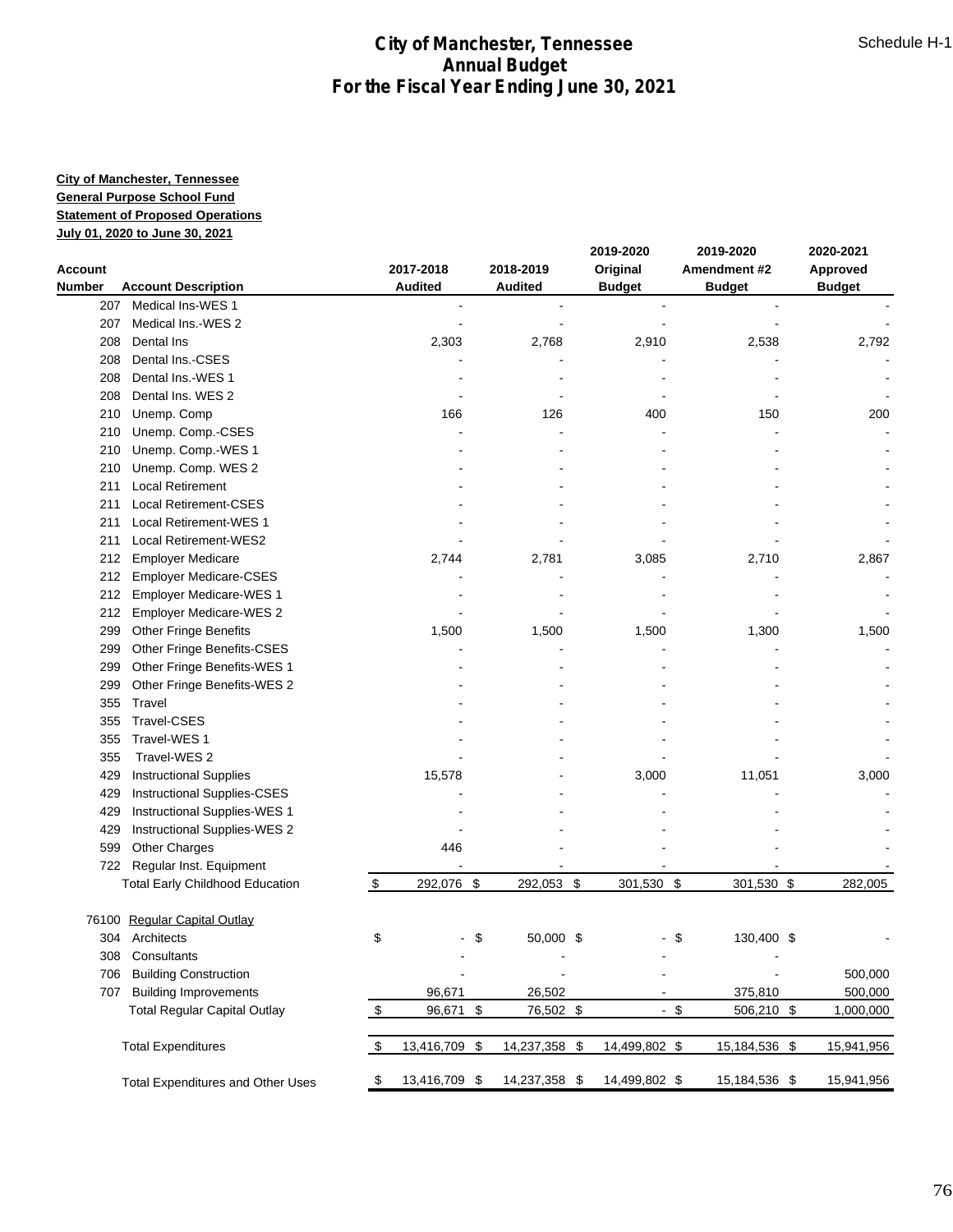|                                                                                                                                                         |                                                                                                                                                                                                                                                                                                       | <b>City of Manchester, Tennessee</b><br><b>Annual Budget</b><br>For the Fiscal Year Ending June 30, 2021 | Schedule H-1                |                                        |                                            |                                        |  |  |  |  |
|---------------------------------------------------------------------------------------------------------------------------------------------------------|-------------------------------------------------------------------------------------------------------------------------------------------------------------------------------------------------------------------------------------------------------------------------------------------------------|----------------------------------------------------------------------------------------------------------|-----------------------------|----------------------------------------|--------------------------------------------|----------------------------------------|--|--|--|--|
| <b>City of Manchester, Tennessee</b><br><b>General Purpose School Fund</b><br><b>Statement of Proposed Operations</b><br>July 01, 2020 to June 30, 2021 |                                                                                                                                                                                                                                                                                                       |                                                                                                          |                             |                                        |                                            |                                        |  |  |  |  |
| Account<br><b>Number</b>                                                                                                                                | <b>Account Description</b>                                                                                                                                                                                                                                                                            | 2017-2018<br><b>Audited</b>                                                                              | 2018-2019<br><b>Audited</b> | 2019-2020<br>Original<br><b>Budget</b> | 2019-2020<br>Amendment #2<br><b>Budget</b> | 2020-2021<br>Approved<br><b>Budget</b> |  |  |  |  |
|                                                                                                                                                         | Revenues and Other Sources Over (Under)<br><b>Expenditures and Other Uses</b><br>Estimated Beginning Fund Equity July 1<br>Prior Period Adjustment<br>Audit Adjustment (To Federal)<br>Audit Adjustment (Lease Pmts)<br>Audit Adjustment (PO's)                                                       | \$<br>1,507,430 \$<br>4,156,525                                                                          | $(14,941)$ \$<br>5,663,955  | 50 \$<br>5,649,014                     | 5,649,014                                  | $-$ \$<br>5,649,014                    |  |  |  |  |
| $^\star$                                                                                                                                                | Estimated Ending Fund Equity June 30<br>NOTE: Uncompensated leave balances in<br>the amount of \$479,381.91 were held in reserve<br>by Manchester City Schools on 6/30/17, and<br>as a result, our beginning fund balance on<br>7/1/17 is \$479,381.91 less than the 6/30/11<br>audited fund balance. | $5,663,955$ \$<br>- \$                                                                                   | $5,649,014$ \$              | $5,649,064$ \$                         | $5,649,014$ \$                             | 5,649,014                              |  |  |  |  |
|                                                                                                                                                         |                                                                                                                                                                                                                                                                                                       |                                                                                                          |                             |                                        |                                            |                                        |  |  |  |  |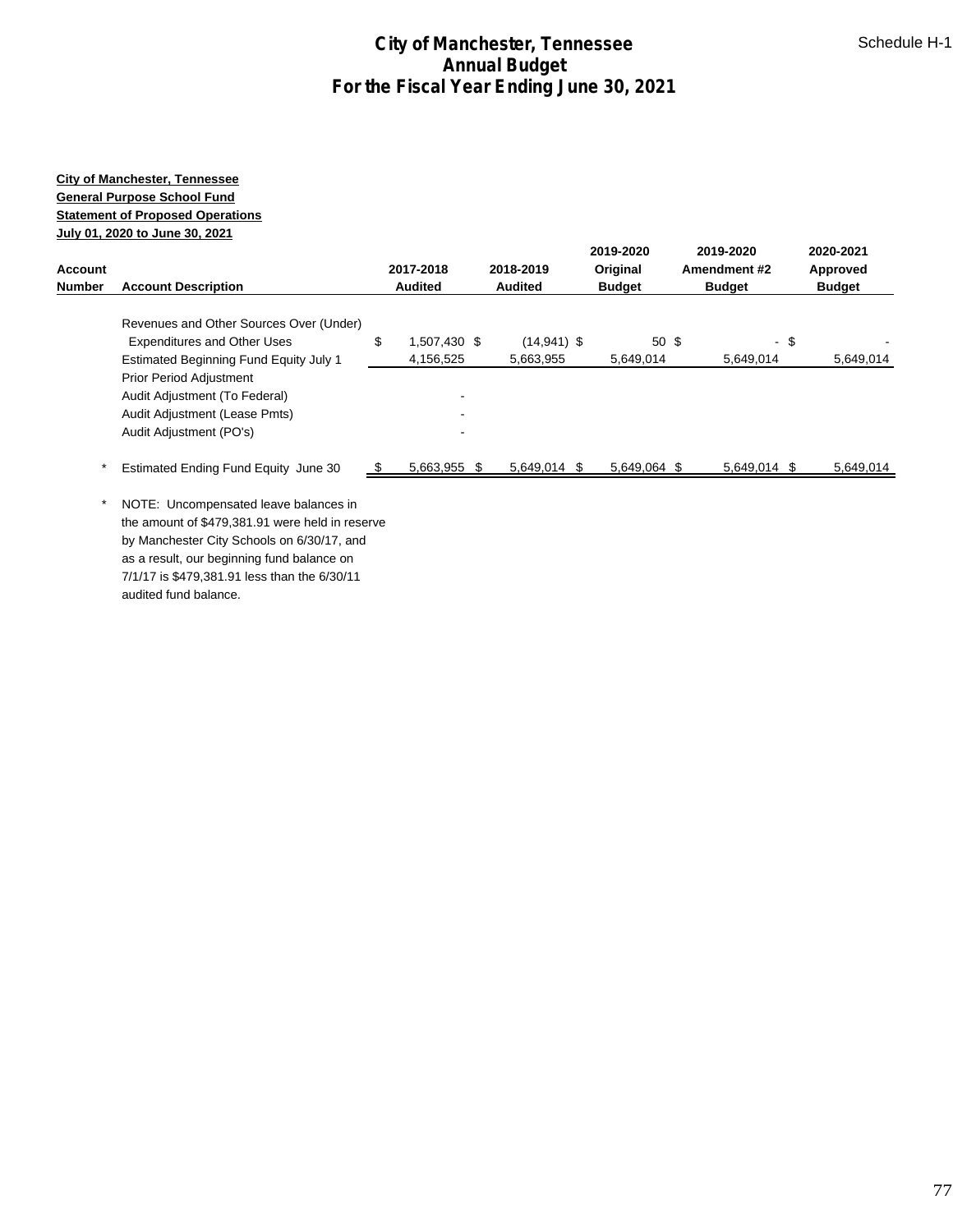#### **City of Manchester, Tennessee Central Cafeteria Fund Statement of Proposed Operations July 1, 2020 To June 30, 2021**

|                   | <b>City of Manchester, Tennessee</b><br><u>Central Cafeteria Fund</u><br><b>Statement of Proposed Operations</b><br><u>July 1, 2020 To June 30, 2021</u> |               |                             |                             |                                        |      |                                            |                                        |
|-------------------|----------------------------------------------------------------------------------------------------------------------------------------------------------|---------------|-----------------------------|-----------------------------|----------------------------------------|------|--------------------------------------------|----------------------------------------|
| Account<br>Number | <b>Account Description</b>                                                                                                                               |               | 2017-2018<br><b>Audited</b> | 2018-2019<br><b>Audited</b> | 2019-2020<br>Original<br><b>Budget</b> |      | 2019-2020<br>Amendment #2<br><b>Budget</b> | 2020-2021<br>Approved<br><b>Budget</b> |
|                   | <b>Revenues and Other Sources</b>                                                                                                                        |               |                             |                             |                                        |      |                                            |                                        |
|                   | <b>Charges for Current Services</b>                                                                                                                      |               |                             |                             |                                        |      |                                            |                                        |
|                   | 43521 Lunch Payments - Children                                                                                                                          | \$            | 112,637 \$                  | 111,648 \$                  | 121,589 \$                             |      | 132,346 \$                                 | 120,000                                |
| 43523             | 43522 Lunch Payments - Adults<br>Income from Breakfast                                                                                                   |               | 17,583<br>16,382            | 16,571<br>17,630            | 22,000<br>18,892                       |      | 20,000<br>30,000                           | 16,600<br>17,680                       |
| 43524             | <b>Special Milk Sales</b>                                                                                                                                |               | ÷                           | $\blacksquare$              | $\blacksquare$                         |      |                                            |                                        |
| 43525             | Ala Carte Sales                                                                                                                                          |               | 54,417                      | 53,741                      | 56,000                                 |      |                                            |                                        |
|                   | 43990 Other Charges                                                                                                                                      |               |                             |                             |                                        |      | 50,000                                     | 54,000                                 |
|                   | <b>Total Charges for Current Services</b>                                                                                                                | $\frac{1}{2}$ | 201,019 \$                  | 199,590 \$                  | 218,481 \$                             |      | 232,346 \$                                 | 208,280                                |
|                   |                                                                                                                                                          |               |                             |                             |                                        |      |                                            |                                        |
|                   | <b>Other Local Revenues</b>                                                                                                                              |               |                             |                             |                                        |      |                                            |                                        |
| 44110             | <b>Interest Earned</b>                                                                                                                                   | \$            | 373 \$                      | 1,657 \$                    | 300 <sup>5</sup>                       |      | 300S                                       | 500                                    |
| 44170             | Misc. Refunds                                                                                                                                            |               | 349                         | 6,339                       | 250                                    |      |                                            | 800                                    |
|                   | 44570 Contributions and Gifts                                                                                                                            |               | $\overline{\phantom{a}}$    | $\blacksquare$              | $\blacksquare$                         |      | $\overline{\phantom{a}}$                   | $\sim$                                 |
|                   | <b>Total Other Local Revenues</b>                                                                                                                        | \$            | 722 \$                      | 7,996 \$                    | 550 \$                                 |      | 300 \$                                     | 1,300                                  |
|                   | <b>State of Tennessee</b>                                                                                                                                |               |                             |                             |                                        |      |                                            |                                        |
|                   | 46520 School Food - State Matching                                                                                                                       | \$            | - \$                        | $7,650$ \$                  | $7,147$ \$                             |      | 7,650 \$                                   | 7,147                                  |
|                   | <b>Total State of Tennessee</b>                                                                                                                          | \$            | $-$ \$                      | 7,650 \$                    | 7,147 \$                               |      | 7,650 \$                                   | 7,147                                  |
|                   |                                                                                                                                                          |               |                             |                             |                                        |      |                                            |                                        |
|                   | <b>Federal Government</b>                                                                                                                                |               |                             |                             |                                        |      |                                            |                                        |
|                   | 47111 Lunch - USDA                                                                                                                                       | \$            | 434,374 \$                  | 458,724 \$                  | 445,499 \$                             |      | 475,000 \$                                 | 507,488                                |
| 47113             | <b>Breakfast - USDA</b>                                                                                                                                  |               | 140,382                     | 149,328                     | 146,005                                |      | 150,000                                    | 197,488                                |
|                   | 47114 USDA Fruit & Vegetable Grant                                                                                                                       |               | 65,911                      | 18,662                      |                                        |      | 50,000                                     | 19,000                                 |
|                   | 47115 Food Svc. Commodities<br>47590 Other Federal thru State                                                                                            |               | 58,076                      | 56,925                      | 56,925                                 |      | 55,503                                     | 65,146                                 |
|                   | <b>Total Federal Government</b>                                                                                                                          | $\frac{1}{2}$ | 698,743 \$                  | 683,639 \$                  | 648,429 \$                             |      | 730,503 \$                                 | 789,122                                |
|                   |                                                                                                                                                          |               |                             |                             |                                        |      |                                            |                                        |
|                   | <b>Other Sources</b>                                                                                                                                     |               |                             |                             |                                        |      |                                            |                                        |
|                   | 49700 Insurance Recovery                                                                                                                                 | <u>\$</u>     |                             | \$                          | \$                                     | - \$ | - \$                                       |                                        |
|                   | <b>Total Other Sources</b>                                                                                                                               | \$            | ä.                          | \$<br>$\blacksquare$        | \$<br>$\mathcal{L}^{\pm}$              | \$   | ÷.                                         | \$                                     |
|                   | <b>Total Revenues and Other Sources</b>                                                                                                                  | \$            | 900,484 \$                  | 898,875 \$                  | 874,607 \$                             |      | 970,799 \$                                 | 1,005,849                              |
|                   |                                                                                                                                                          |               |                             |                             |                                        |      |                                            |                                        |
|                   | <b>Total Available Funds</b>                                                                                                                             | <u>\$</u>     | 900,484 \$                  | 898,875 \$                  | 874,607 \$                             |      | 970,799 \$                                 | 1,005,849                              |